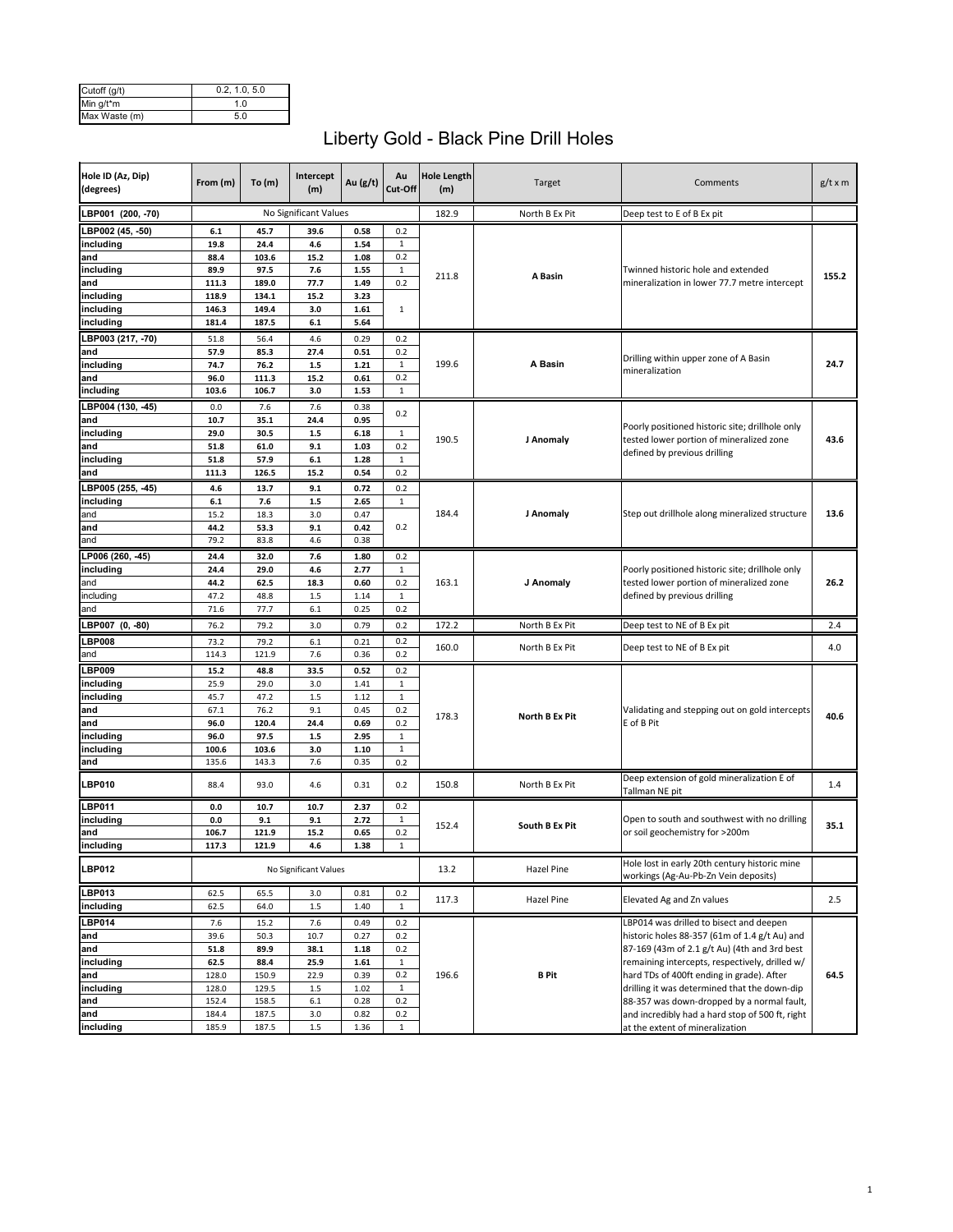| Hole ID (Az, Dip)<br>(degrees)                                                                                                             | From (m)                                                                                                               | To(m)                                                                                                                   | Intercept<br>(m)                                                                                      | Au $(g/t)$                                                                                                   | Au<br>Cut-Off                                                                                                                       | <b>Hole Length</b><br>(m) | Target                        | Comments                                                                                                                                                                                                                                                                                                                                                                                                                                     | $g/t \times m$ |
|--------------------------------------------------------------------------------------------------------------------------------------------|------------------------------------------------------------------------------------------------------------------------|-------------------------------------------------------------------------------------------------------------------------|-------------------------------------------------------------------------------------------------------|--------------------------------------------------------------------------------------------------------------|-------------------------------------------------------------------------------------------------------------------------------------|---------------------------|-------------------------------|----------------------------------------------------------------------------------------------------------------------------------------------------------------------------------------------------------------------------------------------------------------------------------------------------------------------------------------------------------------------------------------------------------------------------------------------|----------------|
| <b>LBP015</b><br>and<br>including<br>includina<br>and including<br>including<br>and including<br>and<br>and<br>including                   | 10.7<br>67.1<br>77.7<br>91.4<br>91.4<br>100.6<br>102.1<br>123.4<br>138.7<br>140.2                                      | 15.2<br>115.8<br>80.8<br>94.5<br>93.0<br>106.7<br>105.2<br>132.6<br>144.8<br>141.7                                      | 4.6<br>48.8<br>3.0<br>3.0<br>1.5<br>6.1<br>3.0<br>9.1<br>6.1<br>1.5                                   | 0.36<br>1.50<br>1.31<br>6.19<br>10.4<br>5.35<br>8.03<br>0.32<br>0.68<br>1.86                                 | 0.2<br>0.2<br>$\mathbf{1}$<br>$\mathbf 1$<br>5<br>$\mathbf 1$<br>5<br>0.2<br>0.2<br>$\,1\,$                                         | 196.6                     | B Pit                         | LBP015 was drilled to validate through the<br>main body of mineralization and extend a<br>drillhole that ended in 2.1 g/t Au in a<br>modelled lower sequence of gold<br>mineralization. The hole returned a good test<br>through the main body but did not<br>appreciably extend gold mineralization<br>around the historic hole, which was drilled<br>with a hard stop of 400 feet, and again<br>stopped in the only high grade gold at the | 81.9           |
| <b>LBP016</b><br>and<br>and<br>including<br>and including                                                                                  | 12.2<br>51.8<br>89.9<br>93.0<br>102.1                                                                                  | 16.8<br>56.4<br>135.6<br>121.9<br>103.6                                                                                 | 4.6<br>4.6<br>45.7<br>29.0<br>1.5                                                                     | 0.26<br>0.29<br>1.46<br>2.00<br>7.09                                                                         | 0.2<br>0.2<br>0.2<br>$\mathbf{1}$<br>5                                                                                              | 175.3                     | <b>B</b> Pit                  | LBP016 was drilled to step out laterally from<br>B Pit mineralization, towards A Basin<br>mineralization and accomplished this task<br>very well, extending high grade oxide by 30<br>metres towards A Basin                                                                                                                                                                                                                                 | 69.3           |
| <b>LBP017</b><br>and<br>and<br>including<br>including                                                                                      | 9.1<br>25.9<br>74.7<br>89.9<br>109.7                                                                                   | 18.3<br>33.5<br>117.3<br>91.4<br>111.3                                                                                  | 9.1<br>7.6<br>42.7<br>$1.5\,$<br>$1.5\,$                                                              | 0.34<br>0.35<br>0.45<br>1.11<br>1.82                                                                         | 0.2<br>0.2<br>0.2<br>$\mathbf 1$<br>$\mathbf 1$                                                                                     | 166.1                     | B Pit                         | LBP017 was drilled down-dip of the B pit ore<br>body where mineralization appeared open in<br>hole 88-357 (61 m of 1.4 g/t Au). The<br>downdip test returned a similar width of<br>lower grade material                                                                                                                                                                                                                                      | 25.1           |
| LBP018 (125, -83)                                                                                                                          |                                                                                                                        |                                                                                                                         | Not Assayed                                                                                           |                                                                                                              |                                                                                                                                     | 16.8                      |                               | Hole Lost                                                                                                                                                                                                                                                                                                                                                                                                                                    |                |
| LBP019 (319, -74)<br>and<br>and<br>including<br>and                                                                                        | 18.3<br>88.4<br>129.5<br>149.4<br>189.0                                                                                | 29.0<br>91.4<br>172.2<br>152.4<br>192.0                                                                                 | 10.7<br>3.0<br>42.7<br>3.0<br>3.0                                                                     | 0.30<br>0.38<br>0.41<br>1.24<br>0.55                                                                         | 0.2<br>0.2<br>0.2<br>$\mathbf{1}$<br>0.2                                                                                            | 211.4                     |                               | B Pit- A Basin (Discovery 1 Zone) Step out along B Pit to A-Basin Section                                                                                                                                                                                                                                                                                                                                                                    | 23.6           |
| LBP020 (036, -79)<br>including<br>and<br>and<br>including<br>and<br>including<br>including<br>including<br>including<br>and<br>including   | 38.1<br>39.6<br>74.7<br>88.4<br>102.1<br>164.6<br>170.7<br>182.9<br>190.5<br>196.6<br>217.9<br>227.1                   | 50.3<br>41.1<br>80.8<br>103.6<br>103.6<br>199.6<br>176.8<br>184.4<br>193.5<br>198.1<br>234.7<br>233.2                   | 12.2<br>1.5<br>6.1<br>15.2<br>1.5<br>35.1<br>$6.1\,$<br>1.5<br>3.0<br>1.5<br>16.8<br>6.1              | 0.40<br>1.31<br>0.21<br>0.41<br>1.18<br>0.75<br>1.27<br>1.09<br>1.21<br>1.19<br>1.12<br>2.62                 | 0.2<br>$\mathbf{1}$<br>0.2<br>0.2<br>$1\,$<br>0.2<br>$\mathbf 1$<br>$\mathbf 1$<br>$\mathbf 1$<br>$1\,$<br>0.2<br>$\mathbf 1$       | 257.6                     | Discovery 1 Zone              | 150 metre step-out from intercept in hole<br>LBP002, along B Pit to A Basin Section<br>(Discovery 1)                                                                                                                                                                                                                                                                                                                                         | 57.3           |
| LBP021 (144, -75)<br>and<br>and<br>including<br>and including<br>and including<br>including                                                | 38.1<br>83.8<br>189.0<br>199.6<br>202.7<br>216.4<br>231.6                                                              | 53.3<br>89.9<br>236.2<br>222.5<br>205.7<br>217.9<br>233.2                                                               | 15.2<br>$6.1\,$<br>47.2<br>22.9<br>3.0<br>$1.5\,$<br>1.5                                              | 0.36<br>0.22<br>1.78<br>3.24<br>9.99<br>5.73<br>1.39                                                         | 0.2<br>0.2<br>0.2<br>$\mathbf{1}$<br>5<br>5<br>$1\,$                                                                                | 266.7                     | Discovery 1 Zone              | 250 metre step-out from intercept in hole<br>LBP002, and 300 metre step-out from<br>intercept in hole LBP016, along B Pit to A<br><b>Basin Section</b>                                                                                                                                                                                                                                                                                       | 91.1           |
| LBP022 (017, -73)<br>and<br>including<br>and<br>and<br>and<br>and<br>including<br>including<br>and<br>and<br>including<br>and<br>including | 29.0<br>71.6<br>76.2<br>96.0<br>121.9<br>195.1<br>211.8<br>211.8<br>219.5<br>242.3<br>260.6<br>260.6<br>278.9<br>285.0 | 41.1<br>82.3<br>77.7<br>100.6<br>126.5<br>199.6<br>221.0<br>214.9<br>221.0<br>248.4<br>265.2<br>262.1<br>289.6<br>288.0 | 12.2<br>10.7<br>1.5<br>4.6<br>4.6<br>4.6<br>9.1<br>3.0<br>1.5<br>6.1<br>4.6<br>$1.5\,$<br>10.7<br>3.0 | 0.41<br>0.68<br>3.05<br>0.24<br>0.31<br>0.24<br>0.76<br>1.05<br>1.09<br>0.28<br>1.04<br>1.82<br>0.68<br>1.58 | 0.2<br>0.2<br>$\mathbf 1$<br>0.2<br>0.2<br>0.2<br>0.2<br>$\mathbf 1$<br>$\mathbf{1}$<br>0.2<br>0.2<br>$\mathbf 1$<br>0.2<br>$\,1\,$ | 294.1                     | <b>Discovery 1 Zone</b>       | 60 metre offset from LBP021                                                                                                                                                                                                                                                                                                                                                                                                                  | 36.5           |
| LBP023 (062, -51)<br>and<br>and<br>and<br>and<br>and<br>and<br>including<br>including<br>and including<br>and                              | 25.9<br>42.7<br>56.4<br>102.1<br>114.3<br>123.4<br>204.2<br>214.9<br>224.0<br>225.6<br>272.8                           | 32.0<br>50.3<br>59.4<br>109.7<br>120.4<br>128.0<br>253.0<br>216.4<br>239.3<br>231.6<br>278.9                            | 6.1<br>7.6<br>3.0<br>7.6<br>6.1<br>4.6<br>48.8<br>1.5<br>15.2<br>6.1<br>$6.1\,$                       | 0.32<br>0.43<br>0.69<br>0.52<br>0.23<br>0.27<br>1.78<br>1.29<br>4.72<br>7.95<br>0.39                         | 0.2<br>0.2<br>0.2<br>0.2<br>0.2<br>0.2<br>0.2<br>$\mathbf 1$<br>$\mathbf{1}$<br>5<br>0.2                                            | 278.9                     | B-A Basin-A pit (Discovery 2) | 240 metre offset from LBP021 beneath A Pit<br>Top of intercept is 65 metres below the floor<br>of the historic A Pit.                                                                                                                                                                                                                                                                                                                        | 103.1          |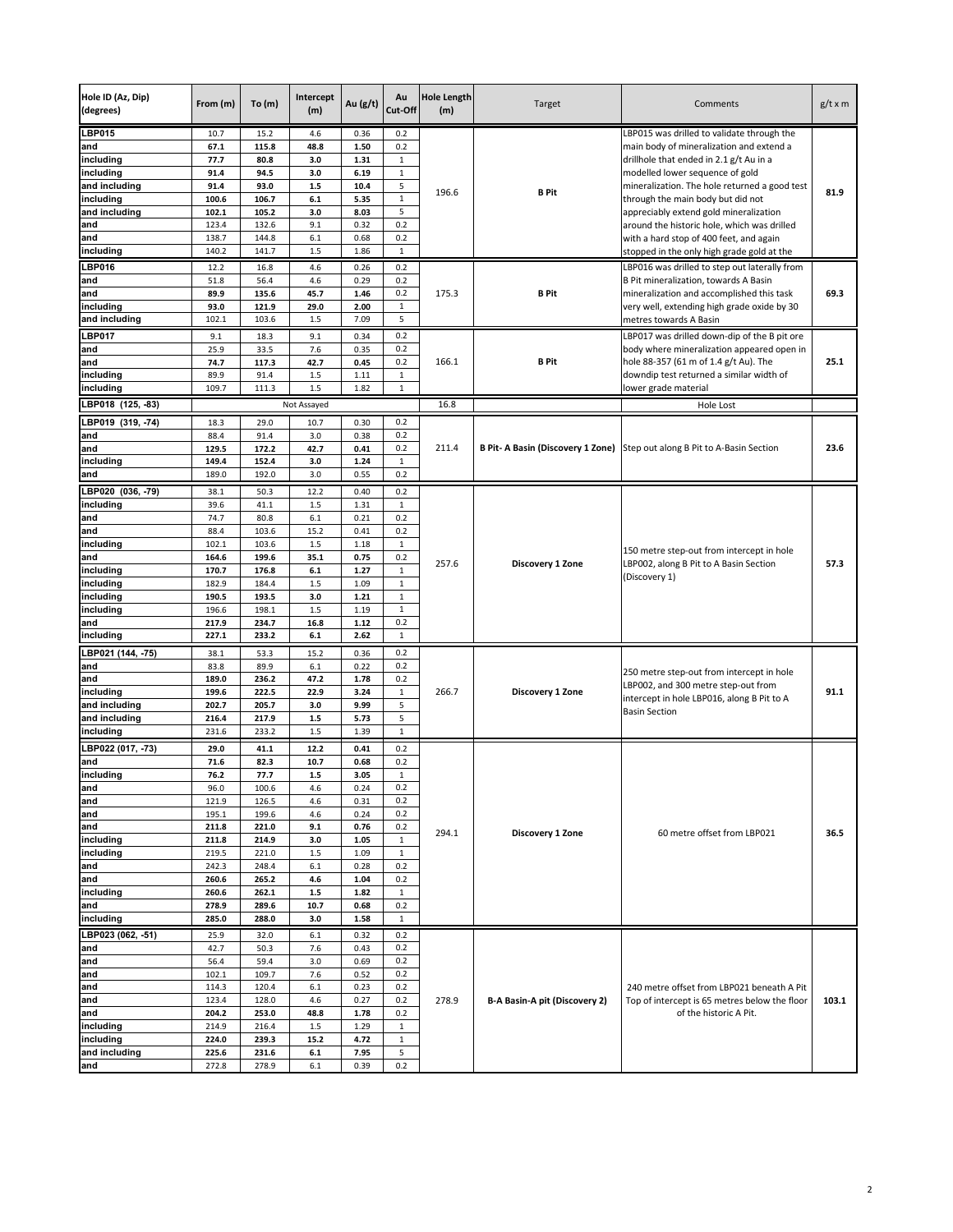| Hole ID (Az, Dip)<br>(degrees) | From (m)       | To(m)          | Intercept<br>(m) | Au (g/t)     | Au<br>Cut-Off    | <b>Hole Length</b><br>(m) | Target           | Comments                                    | $g/t \times m$ |
|--------------------------------|----------------|----------------|------------------|--------------|------------------|---------------------------|------------------|---------------------------------------------|----------------|
| LBP024 (248, -64)              | 56.4           | 62.5           | 6.1              | 0.33         | 0.2              |                           |                  |                                             |                |
| and                            | 71.6           | 76.2           | 4.6              | 0.26         | 0.2              |                           |                  |                                             |                |
| and                            | 80.8           | 86.9           | $6.1\,$          | 0.24         | 0.2              |                           |                  |                                             |                |
| and<br>and                     | 134.1<br>164.6 | 141.7<br>169.2 | 7.6<br>4.6       | 0.34<br>0.26 | 0.2<br>0.2       | 233.2                     | Discovery 1 Zone |                                             | 24.9           |
| and                            | 181.4          | 210.3          | 29.0             | 0.57         | 0.2              |                           |                  |                                             |                |
| including                      | 198.1          | 199.6          | 1.5              | 1.20         | $\mathbf 1$      |                           |                  |                                             |                |
| including                      | 201.2          | 202.7          | $1.5\,$          | 2.25         | $\mathbf{1}$     |                           |                  |                                             |                |
| LBP025 (118, -83)              | 86.9           | 89.9           | 3.0              | 0.33         | 0.2              |                           |                  |                                             |                |
| and                            | 100.6          | 105.2          | 4.6              | 0.56         | 0.2              |                           |                  |                                             |                |
| and                            | 140.2          | 172.2          | 32.0             | 1.36         | 0.2              |                           |                  |                                             |                |
| including                      | 146.3          | 147.8          | 1.5              | 2.08         | $\mathbf 1$      | 224.0                     | Discovery 1 Zone |                                             | 49.3           |
| including                      | 153.9          | 170.7          | 16.8             | 1.95         | $\mathbf{1}$     |                           |                  |                                             |                |
| and                            | 193.5          | 201.2          | 7.6              | 0.28         | 0.2              |                           |                  |                                             |                |
| LBP026 (343, -51)              | 128.0          | 134.1          | $6.1\,$          | 0.20         | 0.2              |                           |                  |                                             |                |
| and                            | 135.6          | 140.2          | 3.0              | 1.10         | 0.2              |                           |                  |                                             |                |
| including                      | 137.2          | 138.7          | 1.5              | 1.93         | $\mathbf{1}$     | 242.3                     | Discovery 1 Zone |                                             | 25.0           |
| and                            | 166.1          | 198.1          | 32.0             | 0.59         | 0.2              |                           |                  |                                             |                |
| including                      | 190.5          | 195.1          | 4.6              | 2.47         | $\mathbf{1}$     |                           |                  |                                             |                |
| and                            | 211.8          | 216.4          | 4.6              | 0.32         | 0.2              |                           |                  |                                             |                |
| BP027 (038, -66)               | 32.0           | 38.1           | 6.1              | 0.50         | 0.2              |                           |                  |                                             |                |
| and                            | 117.3          | 128.0          | 10.7             | 2.18         | 0.2              |                           |                  |                                             |                |
| including                      | 118.9          | 126.5          | 7.6              | 2.90         | 1                |                           |                  |                                             |                |
| and<br>including               | 143.3<br>143.3 | 169.2<br>158.5 | 25.9<br>15.2     | 2.89<br>4.52 | 0.2<br>1         | 269.7                     | A Basin          |                                             | 101.2          |
| and including                  | 144.8          | 150.9          | $6.1\,$          | 6.63         | 5                |                           |                  |                                             |                |
| and including                  | 152.4          | 155.4          | 3.0              | 5.01         | 5                |                           |                  |                                             |                |
| LBP028 (138, 65)               | 44.2           | 65.5           | 21.3             | 0.44         | 0.2              |                           |                  |                                             |                |
| and                            | 91.4           | 102.1          | 10.7             | 0.24         | 0.2              |                           |                  |                                             |                |
| and                            | 137.2          | 149.4          | 12.2             | 0.93         | 0.2              |                           |                  |                                             |                |
| including                      | 137.2          | 144.8          | 7.6              | 1.25         | $\mathbf 1$      |                           |                  |                                             |                |
| and                            | 192.0          | 198.1          | 6.1              | 0.23         | 0.2              |                           |                  |                                             |                |
| and                            | 211.8          | 217.9          | 6.1              | 0.29         | 0.2              | 300.2                     | Discovery 1 Zone |                                             | 63.1           |
| and                            | 224.0          | 234.7          | 10.7             | 0.67         | 0.2              |                           |                  |                                             |                |
| including                      | 228.6          | 231.6          | 3.0              | 1.35         | $\mathbf{1}$     |                           |                  |                                             |                |
| and                            | 243.8          | 269.7          | 25.9             | 1.14         | 0.2              |                           |                  |                                             |                |
| including                      | 253.0          | 257.6          | 4.6              | 4.17         | $\mathbf{1}$     |                           |                  |                                             |                |
| and including                  | 254.5          | 256.0          | 1.5              | 5.60         | 5                |                           |                  |                                             |                |
| LBP029 (105, -51)              | 132.6          | 158.5          | 25.9             | 0.33         | 0.2              |                           |                  |                                             |                |
| and                            | 166.1          | 207.3          | 41.1             | 2.56         | 0.2              |                           |                  | 2nd best unmined intercept on property, 150 |                |
| including<br>and including     | 170.7<br>172.2 | 190.5<br>176.8 | 19.8<br>4.6      | 4.47<br>8.76 | $\mathbf 1$<br>5 | 251.5                     | Discovery 1 Zone | metres away from best unmined intercept     | 113.7          |
| including                      | 195.1          | 196.6          | 1.5              | 1.28         | $\mathbf{1}$     |                           |                  | (LBP002).                                   |                |
| including                      | 199.6          | 202.7          | 3.0              | 2.53         | $1\,$            |                           |                  |                                             |                |
| LBP030 (067, -65)              | 39.6           | 44.2           | 4.6              | 0.71         | 0.2              |                           |                  |                                             |                |
| including                      | 42.7           | 44.2           | 1.5              | 1.04         | $\mathbf 1$      |                           |                  |                                             |                |
| and                            | 109.7          | 114.3          | 4.6              | 0.27         | 0.2              |                           |                  |                                             |                |
| and                            | 121.9          | 125.0          | 3.0              | 0.33         | 0.2              |                           |                  |                                             |                |
| and                            | 153.9          | 166.1          | 12.2             | 0.27         | 0.2              | 248.4                     | Discovery 1 Zone |                                             | 14.4           |
| and                            | 172.2          | 178.3          | $6.1\,$          | 0.28         | 0.2              |                           |                  |                                             |                |
| and                            | 184.4          | 187.5          | 3.0              | 0.39         | 0.2              |                           |                  |                                             |                |
| and                            | 213.4          | 217.9          | 4.6              | 0.22         | 0.2              |                           |                  |                                             |                |
| and                            | 240.8          | 243.8          | 3.0              | 0.58         | 0.2              |                           |                  |                                             |                |
| LBP031 (062, -48)              | 76.2           | 83.8           | 7.6              | 0.28         | 0.2              |                           |                  |                                             |                |
| and                            | 96.0           | 108.2          | 12.2             | 0.26         | 0.2              |                           |                  |                                             |                |
| and<br>and                     | 109.7<br>120.4 | 115.8<br>131.1 | $6.1$<br>10.7    | 0.21<br>0.65 | 0.2<br>0.2       |                           |                  |                                             |                |
| and including                  | 128.0          | 129.5          | 1.5              | 1.85         | $\mathbf{1}$     |                           |                  |                                             |                |
| and                            | 141.7          | 167.6          | 25.9             | 0.33         | 0.2              | 294.1                     | Discovery 1 Zone |                                             | 31.7           |
| and                            | 178.3          | 181.4          | 3.0              | 0.33         | 0.2              |                           |                  |                                             |                |
| and                            | 211.8          | 216.4          | 4.6              | 0.56         | 0.2              |                           |                  |                                             |                |
| and                            | 233.2          | 245.4          | 12.2             | 0.38         | 0.2              |                           |                  |                                             |                |
| and                            | 251.5          | 256.0          | 4.6              | 0.33         | 0.2              |                           |                  |                                             |                |
| LBP032 (065, -80)              | 24.4           | 42.7           | 18.3             | 0.33         | 0.2              |                           |                  |                                             |                |
| and                            | 62.5           | 76.2           | 13.7             | 0.75         | 0.2              |                           |                  |                                             |                |
| including                      | 70.1           | 71.6           | $1.5\,$          | 1.05         | $\mathbf 1$      | 288.0                     | Discovery 1 Zone |                                             | 31.7           |
| and                            | 221.0          | 243.8          | 22.9             | 0.63         | 0.2              |                           |                  |                                             |                |
| including                      | 224.0          | 227.1          | 3.0              | 1.86         | $\mathbf{1}$     |                           |                  |                                             |                |
| and                            | 265.2          | 269.7          | 4.6              | 0.22         | 0.2              |                           |                  |                                             |                |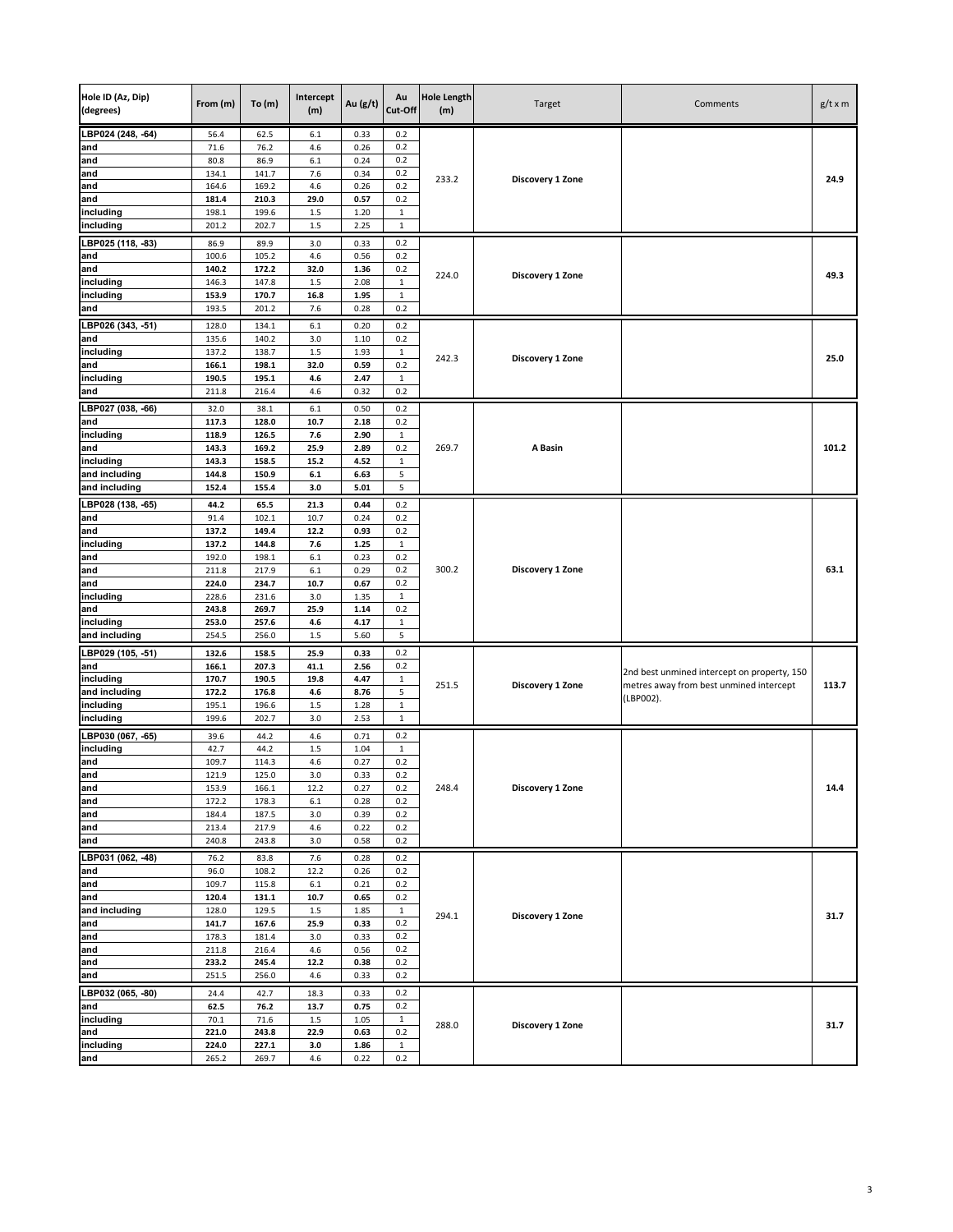| Hole ID (Az, Dip)<br>(degrees) | From (m)       | To $(m)$       | Intercept<br>(m) | Au (g/t)     | Au<br>Cut-Off       | <b>Hole Length</b><br>(m) | Target           | Comments | $g/t \times m$ |
|--------------------------------|----------------|----------------|------------------|--------------|---------------------|---------------------------|------------------|----------|----------------|
| LBP033 (067, -52)              | 41.1           | 53.3           | 12.2             | 0.34         | 0.2                 |                           |                  |          |                |
| and                            | 100.6          | 109.7          | 9.1              | 0.27         | 0.2                 |                           |                  |          |                |
| and<br>and                     | 164.6<br>189.0 | 170.7<br>196.6 | $6.1\,$<br>7.6   | 0.35<br>0.23 | 0.2<br>0.2          |                           |                  |          |                |
| and                            | 204.2          | 221.0          | 16.8             | 0.66         | 0.2                 | 291.1                     | Discovery 1 Zone |          | 26.1           |
| including                      | 208.8          | 210.3          | 1.5              | 1.02         | $\mathbf{1}$        |                           |                  |          |                |
| including                      | 217.9          | 221.0          | 3.0              | 1.26         | $\mathbf 1$         |                           |                  |          |                |
| and                            | 246.9          | 263.7          | 16.8             | 0.28         | 0.2                 |                           |                  |          |                |
| LBP034 (68, -46)               | 45.7           | 71.6           | 25.9             | 0.35         | 0.2                 |                           |                  |          |                |
| and                            | 102.1          | 106.7          | 4.6              | 0.37         | 0.2                 |                           |                  |          |                |
| and<br>and                     | 129.5<br>144.8 | 137.2<br>169.2 | 7.6<br>24.4      | 0.38<br>0.39 | 0.2<br>0.2          |                           |                  |          |                |
| and                            | 245.4          | 266.7          | 21.3             | 1.11         | 0.2                 |                           |                  |          |                |
| including                      | 245.4          | 251.5          | $6.1\,$          | 3.19         | $\mathbf 1$         | 374.9                     | Discovery 1 Zone |          | 67.9           |
| and                            | 294.1          | 301.8          | 7.6              | 1.80         | 0.2                 |                           |                  |          |                |
| including                      | 295.7          | 300.2          | 4.6              | 2.56         | $\mathbf{1}$<br>0.2 |                           |                  |          |                |
| and<br>and                     | 307.8<br>327.7 | 313.9<br>335.3 | $6.1\,$<br>7.6   | 0.62<br>0.46 | 0.2                 |                           |                  |          |                |
| LBP035 (100, -60)              | 45.7           | 65.5           | 19.8             | 0.30         | 0.2                 |                           |                  |          |                |
| and                            | 96.0           | 100.6          | 4.6              | 0.40         | 0.2                 |                           |                  |          |                |
| and                            | 128.0          | 131.1          | 3.0              | 0.46         | 0.2                 |                           |                  |          |                |
| and                            | 150.9          | 158.5          | 7.6              | 0.37         | 0.2                 |                           |                  |          |                |
| and                            | 164.6          | 179.8          | 15.2             | 0.69         | 0.2                 |                           |                  |          |                |
| including<br>and               | 175.3<br>213.4 | 178.3<br>227.1 | 3.0<br>13.7      | 1.94<br>1.18 | 1<br>0.2            | 288.0                     | Discovery 1 Zone |          | 44.8           |
| including                      | 221.0          | 225.6          | 4.6              | 2.68         | $\mathbf{1}$        |                           |                  |          |                |
| and                            | 239.3          | 246.9          | 7.6              | 0.31         | 0.2                 |                           |                  |          |                |
| and                            | 266.7          | 269.7          | 3.0              | 0.37         | 0.2                 |                           |                  |          |                |
| and                            | 278.9          | 281.9          | 3.0              | 0.89         | 0.2                 |                           |                  |          |                |
| LBP036 (64, -57)               | 7.6            | 12.2           | 4.6              | 0.24         |                     |                           |                  |          |                |
| and                            | 33.5<br>56.4   | 47.2<br>61.0   | 13.7<br>4.6      | 0.57         |                     |                           |                  |          |                |
| and<br>and                     | 111.3          | 115.8          | 4.6              | 0.29<br>0.25 |                     |                           |                  |          |                |
| and                            | 126.5          | 131.1          | 4.6              | 0.23         |                     |                           |                  |          |                |
| and                            | 143.3          | 147.8          | 4.6              | 0.42         | 0.2                 | 259.1                     | Discovery 1 Zone |          | 19.5           |
| and                            | 160.0          | 164.6          | 4.6              | 0.25         |                     |                           |                  |          |                |
| and                            | 190.5          | 193.5          | 3.0              | 0.35         |                     |                           |                  |          |                |
| and<br>and                     | 204.2<br>242.3 | 207.3<br>251.5 | 3.0<br>9.1       | 0.25<br>0.24 |                     |                           |                  |          |                |
| LBP037 (203, -65)              | 41.1           | 53.3           | 12.2             | 0.26         |                     |                           |                  |          |                |
| and                            | 73.2           | 85.3           | 12.2             | 0.28         |                     |                           |                  |          |                |
| and                            | 182.9          | 184.4          | 1.5              | 0.54         | 0.2                 | 257.6                     | Discovery 1 Zone |          | 9.6            |
| and                            | 198.1          | 204.2          | $6.1\,$          | 0.35         |                     |                           |                  |          |                |
| LBP038 (0, -90)                | 22.9           | 32.0           | 9.1              | 0.31         |                     |                           |                  |          |                |
| and                            | 83.8           | 88.4           | 4.6              | 0.39         |                     |                           |                  |          | 49.5           |
| and<br>and                     | 210.3<br>259.1 | 248.4<br>281.9 | 38.1<br>22.9     | 0.57<br>0.26 | 0.2                 | 324.6                     | Discovery 1 Zone |          |                |
| and                            | 294.1          | 313.9          | 19.8             | 0.87         |                     |                           |                  |          |                |
| LBP039 (255, -71)              | 42.7           | 50.3           | 7.6              | 0.34         |                     |                           |                  |          |                |
| and                            | 59.4           | 64.0           | 4.6              | 0.28         |                     |                           |                  |          |                |
| and                            | 111.3          | 114.3          | 3.0              | 1.13         |                     |                           |                  |          |                |
| and                            | 141.7          | 144.8          | 3.0              | 0.56         | 0.2                 | 227.1                     | Discovery 1 Zone |          | 13.1           |
| and<br>and                     | 146.3<br>155.4 | 150.9<br>158.5 | 4.6<br>3.0       | 0.20<br>0.43 |                     |                           |                  |          |                |
| and                            | 187.5          | 192.0          | 4.6              | 0.40         |                     |                           |                  |          |                |
| LBP040 (142, -72)              | 22.9           | 29.0           | $6.1\,$          | 0.32         |                     |                           |                  |          |                |
| and                            | 50.3           | 53.3           | 3.0              | 0.40         |                     |                           |                  |          |                |
| and                            | 54.9           | 61.0           | $6.1\,$          | 0.22         |                     |                           |                  |          |                |
| and                            | 105.2          | 106.7          | 1.5              | 0.39         | 0.2                 | 274.3                     | Discovery 1 Zone |          | 12.9           |
| and                            | 147.8<br>222.5 | 149.4          | $1.5\,$<br>10.7  | 0.34         |                     |                           |                  |          |                |
| and<br>and                     | 239.3          | 233.2<br>242.3 | 3.0              | 0.55<br>0.24 |                     |                           |                  |          |                |
| and                            | 257.6          | 260.6          | 3.0              | 0.23         |                     |                           |                  |          |                |
| LBP041 (043, -80)              | 0.0            | 1.5            | $1.5\,$          | 0.35         |                     |                           |                  |          |                |
| and                            | 56.4           | 57.9           | $1.5\,$          | 0.55         |                     |                           |                  |          |                |
| and                            | 59.4           | 64.0           | 4.6              | 0.20         | 0.2                 | 211.8                     | Discovery 1 Zone |          | 18.1           |
| and                            | 67.1           | 106.7          | 39.6             | 0.36         |                     |                           |                  |          |                |
| and<br>and                     | 140.2<br>147.8 | 143.3<br>150.9 | 3.0<br>3.0       | 0.23<br>0.22 |                     |                           |                  |          |                |
|                                |                |                |                  |              |                     |                           |                  |          |                |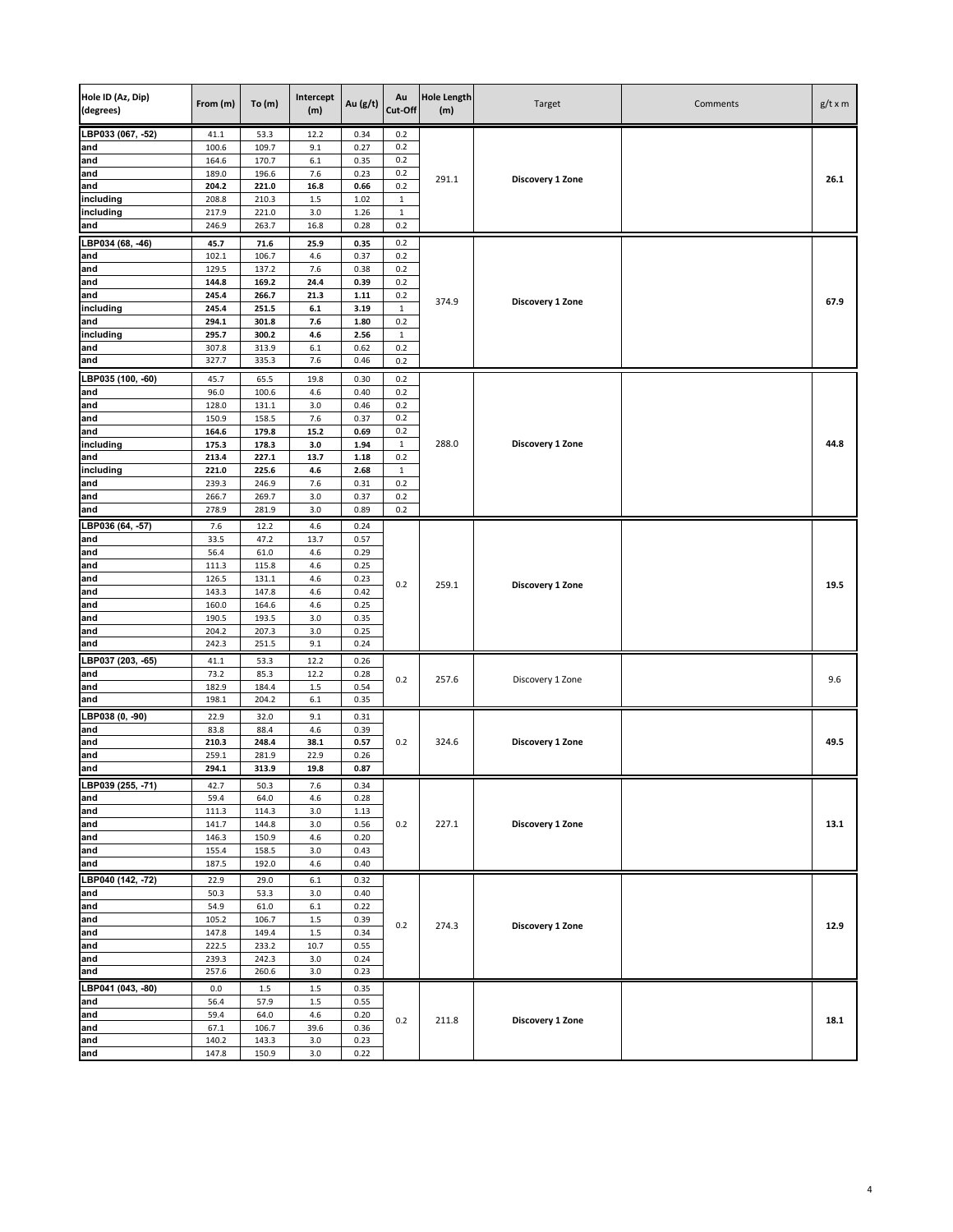| Hole ID (Az, Dip)<br>(degrees) | From (m)       | To(m)          | Intercept<br>(m) | Au (g/t)      | Au<br>Cut-Off       | <b>Hole Length</b><br>(m) | Target           | Comments                                       | $g/t \times m$ |
|--------------------------------|----------------|----------------|------------------|---------------|---------------------|---------------------------|------------------|------------------------------------------------|----------------|
|                                |                |                |                  |               |                     |                           |                  |                                                |                |
| LBP042 (094, -58)<br>and       | 32.0<br>56.4   | 51.8<br>59.4   | 19.8<br>3.0      | 0.39<br>0.24  |                     |                           |                  |                                                |                |
| and                            | 71.6           | 74.7           | 3.0              | 0.42          |                     |                           |                  |                                                |                |
| and                            | 102.1          | 109.7          | 7.6              | 0.62          | 0.2                 |                           |                  |                                                |                |
| and                            | 121.9          | 125.0          | 3.0              | 0.21          |                     | 300.2                     | Discovery 1 Zone |                                                | 53.3           |
| and                            | 126.5          | 129.5          | 3.0              | 0.37          |                     |                           |                  |                                                |                |
| and<br>and                     | 227.1<br>240.8 | 233.2<br>263.7 | 6.1<br>22.9      | 0.36<br>1.53  |                     |                           |                  |                                                |                |
| including                      | 242.3          | 259.1          | 16.8             | 1.88          | $\mathbf{1}$        |                           |                  |                                                |                |
| LBP043 (102, -66)              | 10.7           | 21.3           | 10.7             | 0.45          |                     |                           |                  |                                                |                |
| and                            | 27.4           | 36.6           | 9.1              | 0.39          | 0.2                 |                           |                  |                                                |                |
| and                            | 83.8           | 89.9           | $6.1\,$          | 0.54          |                     |                           |                  |                                                |                |
| and                            | 140.2          | 150.9<br>149.4 | 10.7             | 1.52<br>2.25  |                     |                           |                  |                                                |                |
| including<br>and               | 143.3<br>158.5 | 167.6          | $6.1\,$<br>9.1   | 4.92*         | 1<br>0.2            |                           |                  |                                                |                |
| including                      | 160.0          | 166.1          | $6.1\,$          | $7.22*$       | $\mathbf{1}$        | 266.7                     | Discovery 2 Zone | *Interval grades revised due to laboratory     | 317.7          |
| and including                  | 161.5          | 166.1          | 4.6              | $9.03*$       | 5                   |                           |                  | error on one sample and reissue of certificate |                |
| and                            | 208.8          | 262.1          | 53.3             | 4.39          | 0.2                 |                           |                  |                                                |                |
| including                      | 214.9          | 253.0          | 38.1             | 5.76          | $\mathbf{1}$        |                           |                  |                                                |                |
| and including<br>and including | 221.0<br>240.8 | 233.2<br>245.4 | 12.2<br>4.6      | 12.05<br>7.21 | 5                   |                           |                  |                                                |                |
| including                      | 254.5          | 257.6          | 3.0              | 2.69          | $\mathbf{1}$        |                           |                  |                                                |                |
| LBP044 (107, -72)              | 32.0           | 38.1           | $6.1\,$          | 0.29          |                     |                           |                  |                                                |                |
| and                            | 45.7           | 54.9           | 9.1              | 0.32          |                     |                           |                  |                                                |                |
| and                            | 56.4           | 62.5           | 6.1              | 0.20          | 0.2                 |                           |                  |                                                |                |
| and                            | 76.2           | 80.8           | 4.6              | 0.31          |                     |                           |                  |                                                |                |
| and<br>and                     | 112.8<br>192.0 | 117.3<br>211.8 | 4.6<br>19.8      | 0.45<br>1.43  |                     |                           |                  |                                                |                |
| including                      | 201.2          | 208.8          | 7.6              | 3.33          | $\mathbf{1}$        | 269.7                     | Discovery 2 Zone | Hole Lost in Mineralization                    | 87.2           |
| and including                  | 204.2          | 205.7          | $1.5\,$          | 5.14          | 5                   |                           |                  |                                                |                |
| and                            | 234.7          | 237.7          | 3.0              | 0.31          | 0.2                 |                           |                  |                                                |                |
| and                            | 253.0          | 269.7          | 16.8             | 2.90          | $\mathbf{1}$<br>5   |                           |                  |                                                |                |
| including<br>and including     | 254.5<br>259.1 | 265.2<br>262.1 | 10.7<br>3.0      | 3.94<br>6.88  |                     |                           |                  |                                                |                |
| LBP045 (022, -66)              | 0.0            | 25.9           | 25.9             | 0.43          |                     |                           |                  |                                                |                |
| and                            | 32.0           | 54.9           | 22.9             | 0.58          | 0.2                 |                           |                  |                                                |                |
| including                      | 36.6           | 42.7           | $6.1\,$          | 1.36          | $\mathbf{1}$        |                           |                  |                                                |                |
| and                            | 56.4           | 64.0           | 7.6              | 0.74          | 0.2                 |                           |                  |                                                |                |
| including                      | 59.4           | 61.0           | 1.5              | 1.27          | 1                   | 230.1                     |                  |                                                |                |
| and<br>and                     | 89.9<br>137.2  | 102.1<br>147.8 | 12.2<br>10.7     | 0.33<br>0.30  |                     |                           | Discovery 2 Zone |                                                | 55.8           |
| and                            | 167.6          | 173.7          | $6.1\,$          | 0.62          | 0.2                 |                           |                  |                                                |                |
| and                            | 179.8          | 192.0          | 12.2             | 1.22          |                     |                           |                  |                                                |                |
| including                      | 184.4          | 187.5          | 3.0              | 3.97          | 1                   |                           |                  |                                                |                |
| and including                  | 185.9          | 187.5          | $1.5\,$          | 6.87          | 5                   |                           |                  |                                                |                |
| LBP046 (049, -70)              | 79.2           | 100.6<br>202.7 | 21.3             | 0.27          | 0.2                 | 243.8                     |                  | off-trend                                      | 7.6            |
| and                            | 196.6          |                | 6.1              | 0.29          |                     |                           |                  |                                                |                |
| LBP047 (072, -62)              | 79.2<br>88.4   | 82.3<br>100.6  | 3.0              | 0.22<br>0.31  |                     |                           |                  |                                                |                |
| anu<br>and                     | 102.1          | 105.2          | 12.2<br>3.0      | 0.21          | 0.2                 |                           |                  |                                                |                |
| and                            | 106.7          | 108.2          | $1.5\,$          | 0.35          |                     |                           |                  |                                                |                |
| and                            | 132.6          | 138.7          | $6.1\,$          | 0.44          |                     | 227.1                     | Discovery 2 Zone |                                                | 20.9           |
| including                      | 132.6          | 134.1          | 1.5              | 1.10          | $\mathbf{1}$        |                           |                  |                                                |                |
| and<br>including               | 166.1<br>167.6 | 170.7<br>170.7 | 4.6<br>3.0       | 1.13<br>1.39  | 0.2<br>$\mathbf{1}$ |                           |                  |                                                |                |
| and                            | 178.3          | 181.4          | 3.0              | 0.66          |                     |                           |                  |                                                |                |
| and                            | 201.2          | 208.8          | 7.6              | 0.70          | 0.2                 |                           |                  |                                                |                |
| LBP048 (061, -63)              | 0.0            | 21.3           | 21.3             | 0.34          |                     |                           |                  |                                                |                |
| and                            | 25.9           | 45.7           | 19.8             | 0.33          |                     |                           |                  |                                                |                |
| and                            | 56.4           | 64.0           | 7.6              | 0.26          | 0.2                 |                           |                  |                                                |                |
| and<br>and                     | 79.2<br>111.3  | 89.9<br>114.3  | 10.7<br>3.0      | 0.38<br>0.21  |                     |                           |                  |                                                |                |
| and                            | 173.7          | 204.2          | 30.5             | 0.78          |                     | 251.5                     | Discovery 2 Zone |                                                | 90.3           |
| including                      | 195.1          | 196.6          | $1.5\,$          | 1.13          | $\mathbf{1}$        |                           |                  |                                                |                |
| including                      | 198.1          | 202.7          | 4.6              | 2.91          |                     |                           |                  |                                                |                |
| and                            | 208.8          | 248.4          | 39.6             | 1.16          | 0.2                 |                           |                  |                                                |                |
| including<br>including         | 210.3<br>225.6 | 213.4<br>243.8 | 3.0<br>18.3      | 1.95<br>1.82  | $\mathbf{1}$        |                           |                  |                                                |                |
| LBP049 (088, -55)              |                |                |                  |               |                     |                           |                  |                                                |                |
| and                            | 100.6<br>126.5 | 120.4<br>129.5 | 19.8<br>3.0      | 0.34<br>0.24  |                     |                           |                  |                                                |                |
| and                            | 160.0          | 166.1          | $6.1\,$          | 0.68          | 0.2                 | 269.7                     | Discovery 2 Zone |                                                | 16.4           |
| and                            | 173.7          | 176.8          | 3.0              | 0.60          |                     |                           |                  |                                                |                |
| and                            | 184.4          | 190.5          | $6.1\,$          | 0.48          |                     |                           |                  |                                                |                |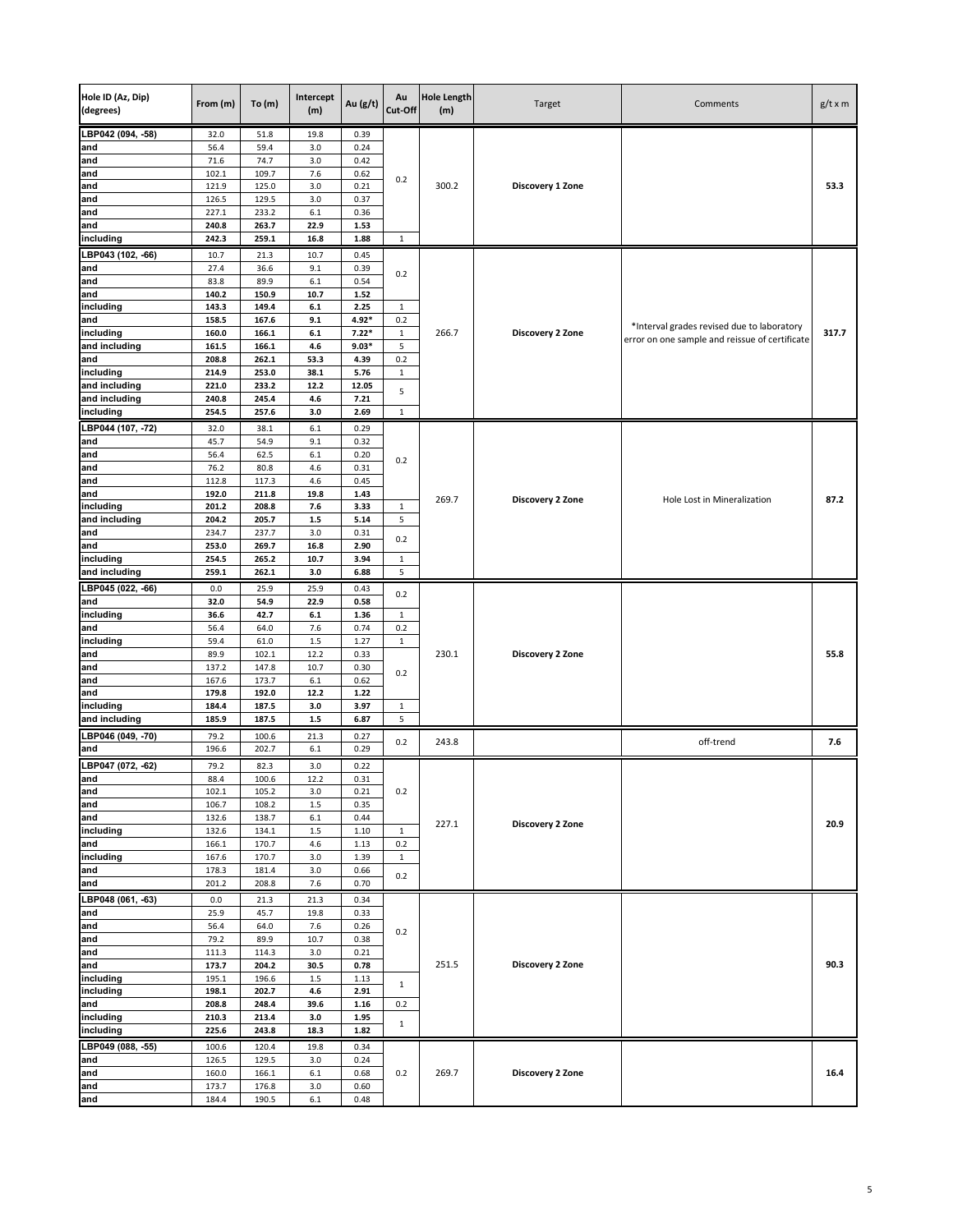| Hole ID (Az, Dip)<br>(degrees) | From (m)       | To(m)          | Intercept<br>(m) | Au (g/t)     | Au<br>Cut-Off     | <b>Hole Length</b><br>(m) | Target           | Comments                                     | $g/t \times m$ |
|--------------------------------|----------------|----------------|------------------|--------------|-------------------|---------------------------|------------------|----------------------------------------------|----------------|
| LBP050 (064, -67)              | 35.1           | 54.9           | 19.8             | 0.32         |                   |                           |                  |                                              |                |
| and                            | 61.0           | 68.6           | 7.6              | 0.35         |                   |                           |                  |                                              |                |
| and                            | 74.7           | 80.8           | 6.1<br>7.6       | 0.21         | 0.2               |                           |                  | Hole stopped short of potential lower target | 44.7           |
| and<br>and                     | 83.8<br>138.7  | 91.4<br>141.7  | 3.0              | 0.39<br>0.23 |                   | 272.8                     | Discovery 2 Zone | interval                                     |                |
| and                            | 205.7          | 213.4          | 7.6              | 0.28         |                   |                           |                  |                                              |                |
| and                            | 230.1          | 242.3          | 12.2             | 2.34         |                   |                           |                  |                                              |                |
| including                      | 233.2          | 240.8          | 7.6              | 3.42         | 1                 |                           |                  |                                              |                |
| LBP051 (187, -66)              | $1.5\,$        | 9.1            | 7.6              | 0.21         |                   |                           |                  |                                              |                |
| and                            | 77.7           | 80.8           | 3.0              | 0.24         | 0.2               |                           |                  |                                              |                |
| and                            | 131.1          | 172.2          | 41.1             | 2.51         |                   |                           |                  |                                              |                |
| including<br>and including     | 137.2<br>137.2 | 144.8<br>141.7 | 7.6<br>4.6       | 6.69<br>9.11 | $\mathbf{1}$<br>5 |                           |                  |                                              |                |
| including                      | 146.3          | 147.8          | 1.5              | 1.07         |                   | 205.7                     | Discovery 2 Zone |                                              | 107.1          |
| including                      | 149.4          | 157.0          | 7.6              | 4.85         | $\mathbf 1$       |                           |                  |                                              |                |
| and including                  | 152.4          | 155.4          | 3.0              | 8.52         | 5                 |                           |                  |                                              |                |
| including                      | 164.6          | 166.1          | 1.5              | 1.06         | $\mathbf{1}$      |                           |                  |                                              |                |
| including                      | 169.2          | 172.2          | 3.0              | 1.14         |                   |                           |                  |                                              |                |
| and                            | 202.7          | 205.7          | 3.0              | 0.42         | 0.2               |                           |                  |                                              |                |
| LBP052 (35, -62)               | 22.9           | 29.0           | 6.1              | 0.64         |                   |                           |                  |                                              |                |
| and                            | 50.3           | 53.3           | 3.0              | 0.39         |                   |                           |                  |                                              |                |
| and<br>and                     | 74.7<br>102.1  | 96.0<br>126.5  | 21.3<br>24.4     | 0.61<br>0.34 | 0.2               | 342.9                     | Discovery 2 Zone |                                              | 64.9           |
| and                            | 202.7          | 231.6          | 29.0             | 0.28         |                   |                           |                  |                                              |                |
| and                            | 269.7          | 309.4          | 39.6             | 0.77         |                   |                           |                  |                                              |                |
| LBP053 (45, -67)               | 4.6            | 7.6            | 3.0              | 0.25         |                   |                           |                  |                                              |                |
| and                            | 100.6          | 105.2          | 4.6              | 0.59         |                   |                           |                  |                                              |                |
| and                            | 132.6          | 135.6          | 3.0              | 0.27         | 0.2               | 257.6                     | Discovery 2 Zone |                                              | 7.0            |
| and                            | 233.2          | 239.3          | 6.1              | 0.28         |                   |                           |                  |                                              |                |
| and                            | 243.8          | 248.4          | 4.6              | 0.22         |                   |                           |                  |                                              |                |
| LBP054 (52, -66)               | 39.6           | 68.6           | 29.0             | 0.31         |                   |                           |                  |                                              |                |
| and                            | 70.1           | 74.7           | 4.6              | 0.20         |                   |                           |                  |                                              |                |
| and                            | 79.2           | 91.4           | 12.2             | 0.23         |                   |                           |                  |                                              |                |
| and                            | 93.0           | 96.0           | 3.0              | 0.25         |                   |                           |                  |                                              |                |
| and<br>and                     | 150.9<br>166.1 | 153.9<br>170.7 | 3.0<br>4.6       | 0.33<br>0.21 | 0.2               |                           |                  |                                              |                |
| and                            | 172.2          | 176.8          | 4.6              | 0.31         |                   | 379.5                     | Discovery 2 Zone |                                              | 114.9          |
| and                            | 207.3          | 214.9          | 7.6              | 0.27         |                   |                           |                  |                                              |                |
| and                            | 222.5          | 225.6          | 3.0              | 0.33         |                   |                           |                  |                                              |                |
| and                            | 248.4          | 349.0          | 100.6            | 0.94         |                   |                           |                  |                                              |                |
| including                      | 253.0          | 268.2          | 15.2             | 1.65         | $\mathbf{1}$      |                           |                  |                                              |                |
| and including                  | 335.3          | 345.9          | 10.7             | 2.33         |                   |                           |                  |                                              |                |
| LBP055 (88, -68)               | 4.6            | 36.6           | 32.0             | 0.47         |                   |                           |                  |                                              |                |
| and                            | 57.9           | 62.5           | 4.6              | 0.46         |                   |                           |                  |                                              |                |
| and<br>and                     | 71.6<br>166.1  | 99.1<br>179.8  | 27.4<br>13.7     | 0.53<br>1.21 | 0.2               | 300.2                     | Discovery 2 Zone |                                              | 123.1          |
| and                            | 192            | 265.2          | 73.2             | 1.02         |                   |                           |                  |                                              |                |
| including                      | 192            | 208.8          | 16.8             | 2.39         | $\mathbf 1$       |                           |                  |                                              |                |
| LBP056 (245, -80)              | 27.4           | 33.5           | 6.1              | 0.24         |                   |                           |                  |                                              |                |
| and                            | 79.2           | 82.3           | 3.0              | 0.35         |                   |                           |                  |                                              |                |
| and                            | 89.9           | 99.1           | 9.1              | 0.28         | 0.2               |                           |                  |                                              |                |
| and                            | 120.4          | 123.4          | 3.0              | 0.47         |                   | 285.0                     | Discovery 2 Zone | hole ended in grade                          | 93.8           |
| and                            | 199.6          | 225.6          | 25.9             | 0.48         |                   |                           |                  |                                              |                |
| and<br>including               | 231.6<br>231.6 | 271.3<br>245.4 | 39.6<br>13.7     | 1.89<br>4.58 | $\mathbf{1}$      |                           |                  |                                              |                |
| and                            | 281.9          | 285.0          | 3.0              | 0.29         | 0.2               |                           |                  |                                              |                |
| LPB057 (105, -74)              | 0.0            | 38.1           | 38.1             | 0.40         |                   |                           |                  |                                              |                |
| and                            | 56.4           | 59.4           | 3.0              | 0.43         |                   |                           |                  |                                              |                |
| and                            | 68.6           | 74.7           | $6.1\,$          | 0.47         | 0.2               |                           |                  |                                              | 71.8           |
| and                            | 173.7          | 239.3          | 65.5             | 0.77         |                   | 266.7                     | Discovery 2 Zone |                                              |                |
| including                      | 179.8          | 195.1          | 15.2             | 1.68         | $\mathbf{1}$      |                           |                  |                                              |                |
| and                            | 248.4          | 253.0          | 4.6              | 0.35         | 0.2               |                           |                  |                                              |                |
| LBP058 (10, -75)               | 89.9           | 111.3          | 21.3             | 0.46         |                   |                           |                  |                                              |                |
| and                            | 120.4          | 131.1          | 10.7             | 0.48         | 0.2               |                           |                  |                                              |                |
| and                            | 224.0          | 239.3          | 15.2             | 0.62         |                   | 324.6                     | Discovery 2 Zone |                                              | 71.2           |
| and<br>including               | 251.5<br>283.5 | 291.1<br>288.0 | 39.6<br>4.6      | 1.18<br>3.00 | $\mathbf{1}$      |                           |                  |                                              |                |
| LBP059 (110, -58)              | 0.0            | 16.8           | 16.8             | 0.34         |                   |                           |                  |                                              |                |
| and                            | 25.9           | 35.1           | 9.1              | 0.44         |                   |                           |                  |                                              |                |
| and                            | 147.8          | 160.0          | 12.2             | 0.41         | 0.2               |                           |                  |                                              |                |
| and                            | 170.7          | 202.7          | 32.0             | 0.38         |                   | 236.2                     | Discovery 2 Zone |                                              | 64.3           |
| and                            | 208.8          | 233.2          | 24.4             | 1.53         |                   |                           |                  |                                              |                |
| including                      | 210.3          | 219.5          | 9.1              | 3.28         | $\mathbf{1}$      |                           |                  |                                              |                |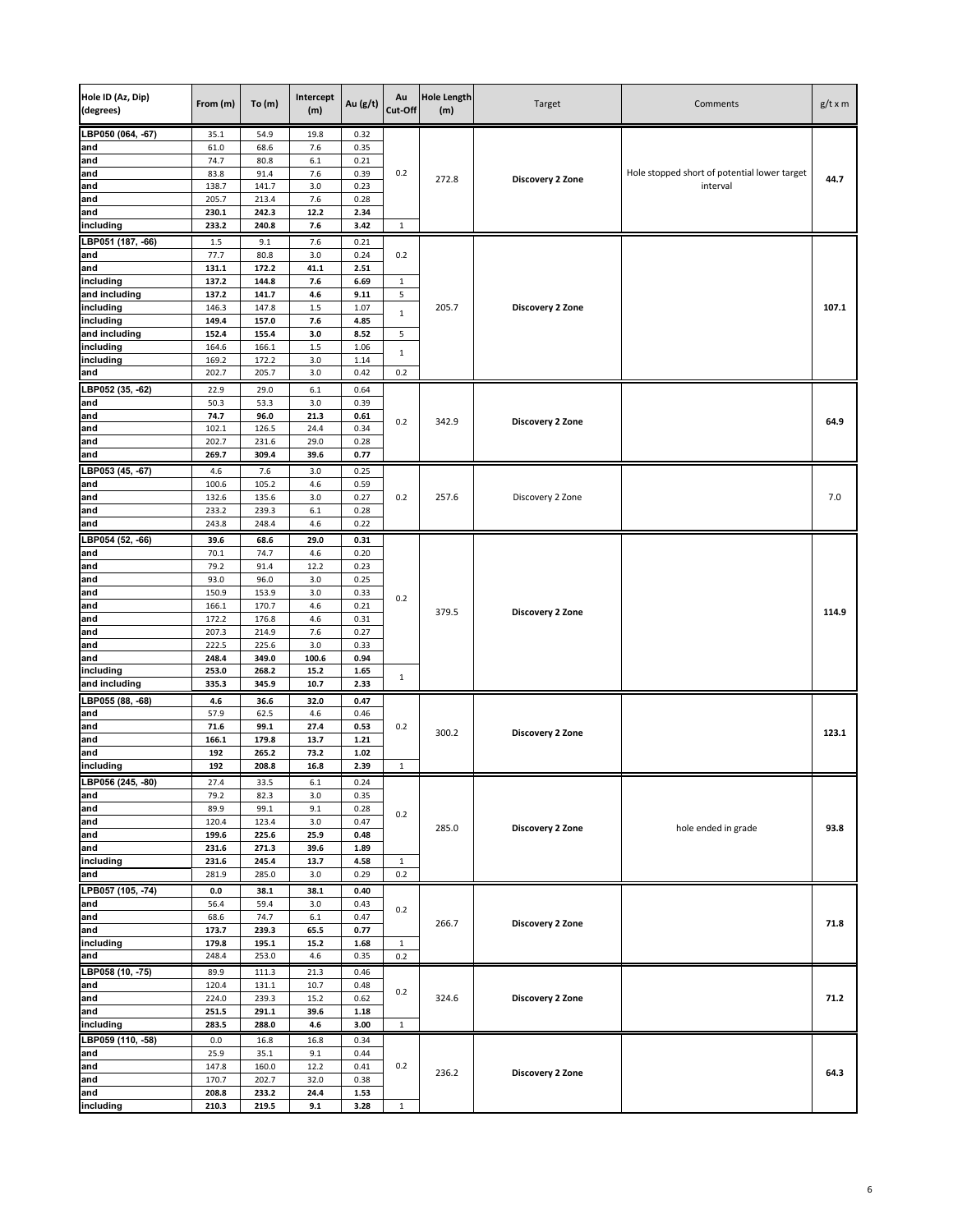| Hole ID (Az, Dip)<br>(degrees) | From (m)       | To $(m)$        | Intercept<br>(m) | Au (g/t)        | Au<br>Cut-Off      | <b>Hole Length</b><br>(m) | Target           | Comments                                   | $g/t \times m$ |
|--------------------------------|----------------|-----------------|------------------|-----------------|--------------------|---------------------------|------------------|--------------------------------------------|----------------|
| LBP060 (180, -70)              | 68.6           | 80.8            | 12.2             | 0.26            |                    |                           |                  |                                            |                |
| and                            | 86.9           | 97.5            | 10.7             | 0.33            |                    |                           |                  |                                            |                |
| and<br>and                     | 103.6<br>121.9 | 115.8<br>128.0  | 12.2<br>6.1      | 0.37<br>0.35    | 0.2                | 318.6                     | Discovery 2 Zone |                                            | 30.5           |
| and                            | 216.4          | 248.4           | 32.0             | 0.54            |                    |                           |                  |                                            |                |
| LBP061 (173, -66)              | 0.0            | 13.7            | 13.7             | 0.38            |                    |                           |                  |                                            |                |
| and                            | 51.8           | 59.4            | 7.6              | 0.21            |                    |                           |                  |                                            |                |
| and                            | 73.2           | 77.7            | 4.6              | 0.55            | 0.2                | 221.0                     | Discovery 2 Zone |                                            | 10.2           |
| and                            | 102.1          | 105.2           | 3.0              | 0.28            |                    |                           |                  |                                            |                |
| LBP062 (150, -72)              | 76.2           | 85.3            | 9.1              | 0.40            |                    |                           |                  |                                            |                |
| and                            | 109.7          | 118.9           | 9.1              | 1.12            | 0.2                |                           |                  |                                            |                |
| and                            | 129.5          | 173.7           | 44.2             | 3.14            |                    | 221.0                     | Discovery 2 Zone | poor recovery between reportable intervals | 152.7          |
| including<br>and including     | 135.6<br>140.2 | 152.4<br>147.83 | 16.8<br>7.6      | 6.53<br>11.3    | $\mathbf 1$<br>5   |                           |                  |                                            |                |
| LBP063 (350, -73)              | 4.6            | $6.1\,$         |                  | 0.40            |                    |                           |                  |                                            |                |
| and                            | 82.3           | 125.0           | $1.5\,$<br>42.7  | 0.39            |                    |                           |                  |                                            |                |
| and                            | 138.7          | 143.3           | 4.6              | 0.28            |                    |                           |                  |                                            |                |
| and                            | 155.4          | 160.0           | 4.6              | 0.38            | 0.2                | 233.2                     | Discovery 2 Zone |                                            | 63.1           |
| and                            | 161.5          | 167.6           | 6.1              | 0.20            |                    |                           |                  |                                            |                |
| and                            | 213.4          | 222.5           | 9.1              | 4.56            |                    |                           |                  |                                            |                |
| including                      | 214.9          | 219.5           | 4.6              | 7.32            | 5                  |                           |                  |                                            |                |
| LBP064 (110, -70)              | 77.7           | 80.8            | 3.0              | 0.46            |                    |                           |                  |                                            |                |
| and                            | 93.0           | 105.2           | 12.2             | 0.35            | 0.2                |                           |                  |                                            |                |
| and                            | 112.8          | 175.3           | 62.5             | 3.40            |                    | 227.1                     | Discovery Zone 2 | Poor recovery at base of intercept         | 217.8          |
| including<br>and including     | 141.7<br>146.3 | 175.3<br>167.6  | 33.5<br>21.3     | 5.01<br>$6.2\,$ | $\mathbf{1}$<br>5  |                           |                  |                                            |                |
|                                |                |                 |                  |                 |                    |                           |                  |                                            |                |
| LBP065 (45, -65)               | 71.6           | 74.7            | 3.0              | 0.42            |                    |                           |                  |                                            |                |
| and<br>and                     | 80.8<br>94.5   | 86.9<br>112.8   | 6.1<br>18.3      | 0.33<br>0.29    |                    |                           |                  |                                            |                |
| and                            | 121.9          | 149.4           | 27.4             | 0.37            |                    |                           |                  |                                            |                |
| and                            | 163.1          | 169.2           | 6.1              | 0.27            | 0.2                | 304.8                     | Discovery Zone 2 |                                            | 36.8           |
| and                            | 210.3          | 213.4           | 3.0              | 1.85            |                    |                           |                  |                                            |                |
| and                            | 242.3          | 253.0           | 10.7             | 0.79            |                    |                           |                  |                                            |                |
| Including                      | 245.4          | 249.9           | 4.6              | 1.20            |                    |                           |                  |                                            |                |
| and                            | 259.1          | 268.2           | 9.1              | 0.26            |                    |                           |                  |                                            |                |
| LBP066 (86, -60)               | 4.6            | 7.6             | 3.0              | 0.29            |                    |                           |                  |                                            |                |
| and<br>and                     | 12.2<br>96.0   | 15.2<br>111.3   | 3.0<br>15.2      | 0.45<br>0.29    |                    |                           |                  |                                            |                |
| and                            | 131.1          | 146.3           | 15.2             | 0.46            | 0.2                |                           |                  |                                            |                |
| and                            | 164.6          | 167.6           | 3.0              | 1.94            |                    | 243.8                     | Discovery Zone 2 | Hole ended in grade                        | 100.2          |
| and                            | 173.7          | 243.8           | 70.1             | 1.15            |                    |                           |                  |                                            |                |
| Including                      | 175.3          | 190.5           | 15.2             | 2.92            | $\,$ 1 $\,$        |                           |                  |                                            |                |
| and including                  | 181.4          | 182.9           | $1.5$            | 14.65           | 5                  |                           |                  |                                            |                |
| LBP067C (104, -66)             | 11.6           | 34.6            | 23.0             | 0.38            |                    |                           |                  |                                            |                |
| and                            | 78.6           | 81.7            | 3.0              | 1.03            | 0.2                |                           |                  |                                            |                |
| and<br>and                     | 170.9<br>188.7 | 185.2<br>244.5  | 14.2<br>55.9     | 0.70<br>2.92    |                    | 273.7                     | Discovery 1 Zone |                                            | 185.2          |
| including                      | 195.1          | 217.2           | 22.1             | 5.64            | $\mathbf{1}$       |                           |                  |                                            |                |
| and including                  | 203.9          | 211.2           | 7.3              | 12.39           | 5                  |                           |                  |                                            |                |
| LBP068 (360, -75)              | 74.7           | 89.9            | 15.2             | 0.26            |                    |                           |                  |                                            |                |
| and                            | 96.0           | 143.3           | 47.2             | 0.41            |                    |                           |                  |                                            |                |
| and                            | 172.2          | 184.4           | 12.2             | 0.78            | 0.2                |                           |                  |                                            |                |
| and                            | 228.6          | 249.9           | 21.3             | 2.38            |                    | 318.5                     | Discovery Zone 2 |                                            | 105.5          |
| including                      | 237.7          | 246.9           | 9.1              | 4.89            | $\mathbf{1}$       |                           |                  |                                            |                |
| and including<br>and           | 239.3<br>266.7 | 245.4<br>301.8  | $6.1\,$<br>35.1  | 5.93<br>0.63    | 5<br>0.2           |                           |                  |                                            |                |
| LBP069 (74, -78)               |                |                 |                  |                 |                    |                           |                  |                                            |                |
|                                | 12.2<br>22.9   | 16.8<br>25.9    | 4.6<br>3.0       | 0.33<br>0.34    |                    |                           |                  |                                            |                |
|                                | 70.1           | 86.9            | 16.8             | 0.32            | 0.2                |                           |                  |                                            |                |
|                                | 160.0          | 217.9           | 57.9             | 1.52            |                    |                           |                  |                                            |                |
| including                      | 173.7          | 182.9           | 9.1              | 7.42            | $\mathbf{1}$       | 303.3                     | Discovery Zone 2 |                                            | 149.6          |
| and including                  | 176.8          | 181.4           | $4.6\,$          | 12.2            | 5                  |                           |                  |                                            |                |
|                                | 219.5          | 228.6           | 9.1              | 2.91            | 0.2                |                           |                  |                                            |                |
| including                      | 219.5          | 224.0           | 4.6              | 5.38            | $\mathbf 1$<br>0.2 |                           |                  |                                            |                |
| including                      | 271.3<br>271.3 | 285.0<br>281.9  | 13.7<br>10.7     | 1.96<br>2.30    | $\mathbf 1$        |                           |                  |                                            |                |
|                                |                |                 |                  |                 |                    |                           |                  |                                            |                |
| LBP070 (165, -74)<br>and       | 57.9<br>77.7   | 61.0<br>91.4    | 3.0<br>13.7      | 0.33<br>0.24    |                    |                           |                  |                                            |                |
| and                            | 109.7          | 131.1           | 21.3             | 0.31            |                    |                           |                  |                                            |                |
| and                            | 158.5          | 160.0           | $1.5\,$          | 0.57            | 0.2                | 306.3                     | Discovery Zone 2 |                                            | 14.8           |
| and                            | 178.3          | 184.4           | $6.1\,$          | 0.32            |                    |                           |                  |                                            |                |
| and                            | 230.1          | 233.2           | 3.0              | 0.37            |                    |                           |                  |                                            |                |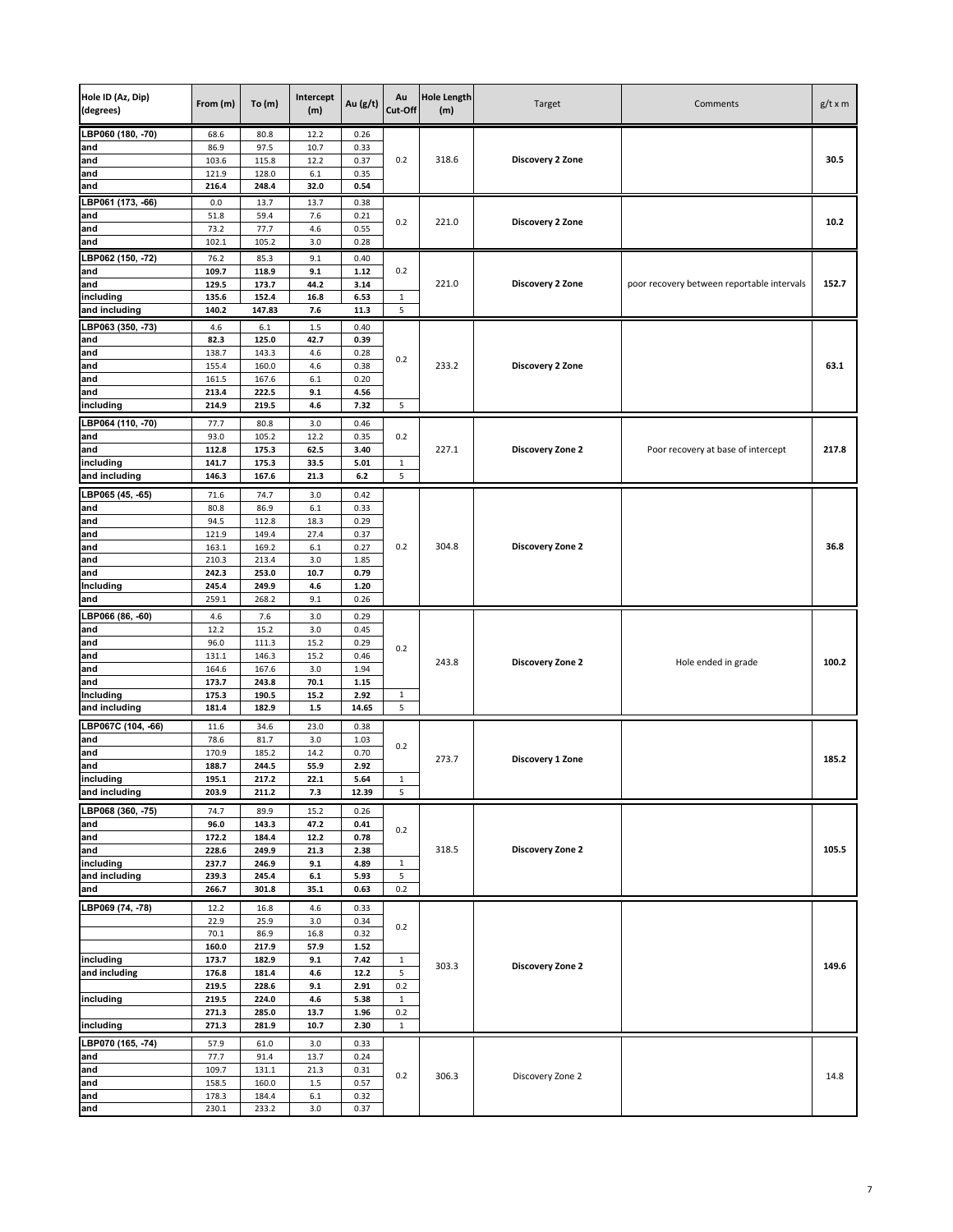| Hole ID (Az, Dip)<br>(degrees) | From (m)       | To(m)          | Intercept<br>(m) | Au (g/t)     | Au<br>Cut-Off      | <b>Hole Length</b><br>(m) | Target                     | Comments | $g/t \times m$ |
|--------------------------------|----------------|----------------|------------------|--------------|--------------------|---------------------------|----------------------------|----------|----------------|
| LBP071 (355, -73               | 7.6            | 22.9           | 15.2             | 0.38         |                    |                           |                            |          |                |
| and                            | 25.9           | 36.6           | 10.7             | 0.39         |                    |                           |                            |          |                |
| and                            | 71.6<br>120.4  | 79.2<br>132.6  | 7.6<br>12.2      | 0.42<br>1.07 |                    |                           |                            |          |                |
| and<br>and                     | 152.4          | 153.9          | 1.5              | 1.32         | 0.2                |                           |                            |          |                |
| and                            | 160.0          | 172.2          | 12.2             | 0.82         |                    | 251.5                     | Discovery Zone 2           |          | 50.5           |
| and                            | 193.5          | 198.1          | 4.6              | 0.24         |                    |                           |                            |          |                |
| and                            | 199.6          | 204.2          | 4.6              | 1.62         |                    |                           |                            |          |                |
| including                      | 199.6          | 202.7          | 3.0              | 2.21         | $\mathbf{1}$       |                           |                            |          |                |
| and                            | 230.1          | 239.3          | 9.1              | 0.41         | 0.2                |                           |                            |          |                |
| LBP072 (70, -75)               | 22.9           | 38.1           | 15.2             | 0.47         |                    |                           |                            |          |                |
| and                            | 57.9           | 94.5           | 36.6             | 0.62         |                    |                           |                            |          |                |
| and<br>and                     | 100.6<br>111.3 | 106.7<br>118.9 | 6.1<br>7.6       | 0.24<br>0.28 |                    |                           |                            |          |                |
| and                            | 128.0          | 132.6          | 4.6              | 0.52         |                    |                           |                            |          |                |
| and                            | 147.8          | 150.9          | 3.0              | 0.26         |                    |                           |                            |          |                |
| and                            | 189.0          | 192.0          | 3.0              | 0.27         | 0.2                | 306.3                     | Discovery Zone 2           |          | 62.0           |
| and                            | 199.6          | 202.7          | 3.0              | 0.34         |                    |                           |                            |          |                |
| and                            | 208.8          | 211.8          | 3.0              | 0.28         |                    |                           |                            |          |                |
| and                            | 222.5          | 225.6          | 3.0              | 0.24         |                    |                           |                            |          |                |
| and                            | 234.7          | 237.7          | 3.0              | 0.33         |                    |                           |                            |          |                |
| and<br>including               | 277.4<br>278.9 | 288.0<br>281.9 | 10.7<br>3.0      | 1.96<br>5.45 | 1                  |                           |                            |          |                |
|                                |                |                |                  |              |                    |                           |                            |          |                |
| LBP073C (144, -81)             | 43.9           | 50.4<br>79.9   | 6.5<br>9.9       | 0.28         |                    |                           |                            |          |                |
| and<br>and                     | 70.0<br>94.1   | 100.4          | 6.4              | 0.25<br>0.34 | 0.2                |                           |                            |          |                |
| and                            | 165.5          | 168.3          | 2.8              | 0.50         |                    | 212.8                     | Discovery Zone 1           |          | 50.4           |
| and                            | 183.5          | 206.7          | 23.2             | 1.84         |                    |                           |                            |          |                |
| including                      | 185.6          | 199.3          | 13.7             | 2.79         | $\mathbf{1}$       |                           |                            |          |                |
| LBP074 (50, -78)               | 76.2           | 89.9           | 13.7             | 0.35         |                    |                           |                            |          |                |
| and                            | 118.9          | 126.5          | 7.6              | 0.24         |                    |                           |                            |          |                |
| and                            | 132.6          | 135.6          | 3.0              | 0.32         | 0.2                | 306.3                     | <b>Discovery Zone 2</b>    |          | 16.0           |
| and                            | 227.1          | 233.2          | $6.1\,$          | 1.01         |                    |                           |                            |          |                |
| and                            | 243.8          | 246.9          | 3.0              | 0.74         |                    |                           |                            |          |                |
| LBP075 (80, -60)               | 0.0            | 16.8           | 16.8             | 0.29         |                    |                           |                            |          |                |
| and                            | 29.0           | 32.0           | 3.0              | 0.87         | 0.2                | 242.3                     | Discovery Zone 2           |          | 11.2           |
| and                            | 205.7          | 210.3          | 4.6              | 0.66         |                    |                           |                            |          |                |
| LBP076 (245, -70)              | 0.0            | 7.6            | 7.6              | 0.33         |                    |                           |                            |          |                |
| and                            | 117.3          | 118.9          | 1.5              | 0.51         | 0.2                | 211.8                     | Discovery Zone 2           |          | 12.0           |
| and                            | 128.0<br>155.4 | 134.1          | 6.1              | 1.07<br>0.35 |                    |                           |                            |          |                |
| and                            |                | 161.5          | $6.1\,$          |              |                    |                           |                            |          |                |
| LBP077 (0, -70)                | 7.6            | 12.2           | 4.6              | 0.26         |                    |                           |                            |          |                |
| and<br>and                     | 59.4           | 67.1<br>129.5  | 7.6              | 0.25<br>0.29 |                    |                           | Discovery Zone 2           |          |                |
| and                            | 125.0<br>167.6 | 181.4          | 4.6<br>13.7      | 0.90         | 0.2                | 274.3                     |                            |          | 34.3           |
| and                            | 187.5          | 190.5          | 3.0              | 2.34         |                    |                           |                            |          |                |
| and                            | 202.7          | 216.4          | 13.7             | 0.67         |                    |                           |                            |          |                |
| LBP078C (48, -52)              | 3.7            | $15.2\,$       | 11.6             | 0.83         |                    |                           |                            |          |                |
| and                            | 22.4           | 41.8           | 19.3             | 0.43         | 0.2                |                           |                            |          |                |
| and                            | 178.6          | 194.2          | 15.5             | 2.43         |                    | 194.2                     | Discovery Zone 1           |          | 55.7           |
| including                      | 186.5          | 192.6          | $6.1\,$          | 5.56         | $\mathbf{1}$       |                           |                            |          |                |
| and including                  | 188.1          | 191.1          | 3.0              | 8.10         | 5                  |                           |                            |          |                |
| LBP079 (350, -58)              | 4.6            | 16.8           | 12.2             | 0.34         |                    |                           |                            |          |                |
| and                            | 68.6           | 71.6           | 3.0              | 0.32         |                    |                           |                            |          |                |
| and<br>and                     | 132.6<br>166.1 | 143.3<br>175.3 | 10.7<br>9.1      | 0.30<br>0.48 | 0.2                | 243.8                     | Discovery Zone 2           |          | 21.8           |
| and                            | 211.8          | 224.0          | 12.2             | 0.60         |                    |                           |                            |          |                |
| LBP080 (345, -83)              | 10.7           | 12.2           | $1.5\,$          | 1.01         |                    |                           |                            |          |                |
| and                            | 108.2          | 109.7          | $1.5\,$          | 0.50         | 0.2                | 179.8                     | Discovery Zone 2           |          | 2.3            |
| LBP081 (025, -62)              |                |                |                  |              |                    |                           |                            |          |                |
| and                            | 12.2<br>19.8   | 18.3<br>32.0   | $6.1\,$<br>12.2  | 0.35<br>0.23 |                    |                           |                            |          |                |
| and                            | 57.9           | 62.5           | 4.6              | 0.27         |                    |                           |                            |          |                |
| and                            | 68.6           | 76.2           | 7.6              | 0.31         | 0.2                |                           |                            |          |                |
| and                            | 111.3          | 114.3          | 3.0              | 0.40         |                    |                           |                            |          |                |
| and                            | 140.2          | 144.8          | 4.6              | 0.23         |                    | 275.8                     | SE step-out on Discovery 2 |          | 51.9           |
| and                            | 195.1          | 208.8          | 13.7             | 1.09         |                    |                           |                            |          |                |
| including                      | 202.7          | 207.3          | $4.6\,$          | 2.44         | $\mathbf{1}$       |                           |                            |          |                |
| and                            | 214.9<br>214.9 | 230.1<br>224.0 | 15.2<br>9.1      | 0.88<br>1.17 | 0.2<br>$\mathbf 1$ |                           |                            |          |                |
| including<br>and               | 237.7          | 246.9          | 9.1              | 1.39         | 0.2                |                           |                            |          |                |
| including                      | 240.8          | 245.4          | 4.6              | 2.27         | $\mathbf{1}$       |                           |                            |          |                |
|                                |                |                |                  |              |                    |                           |                            |          |                |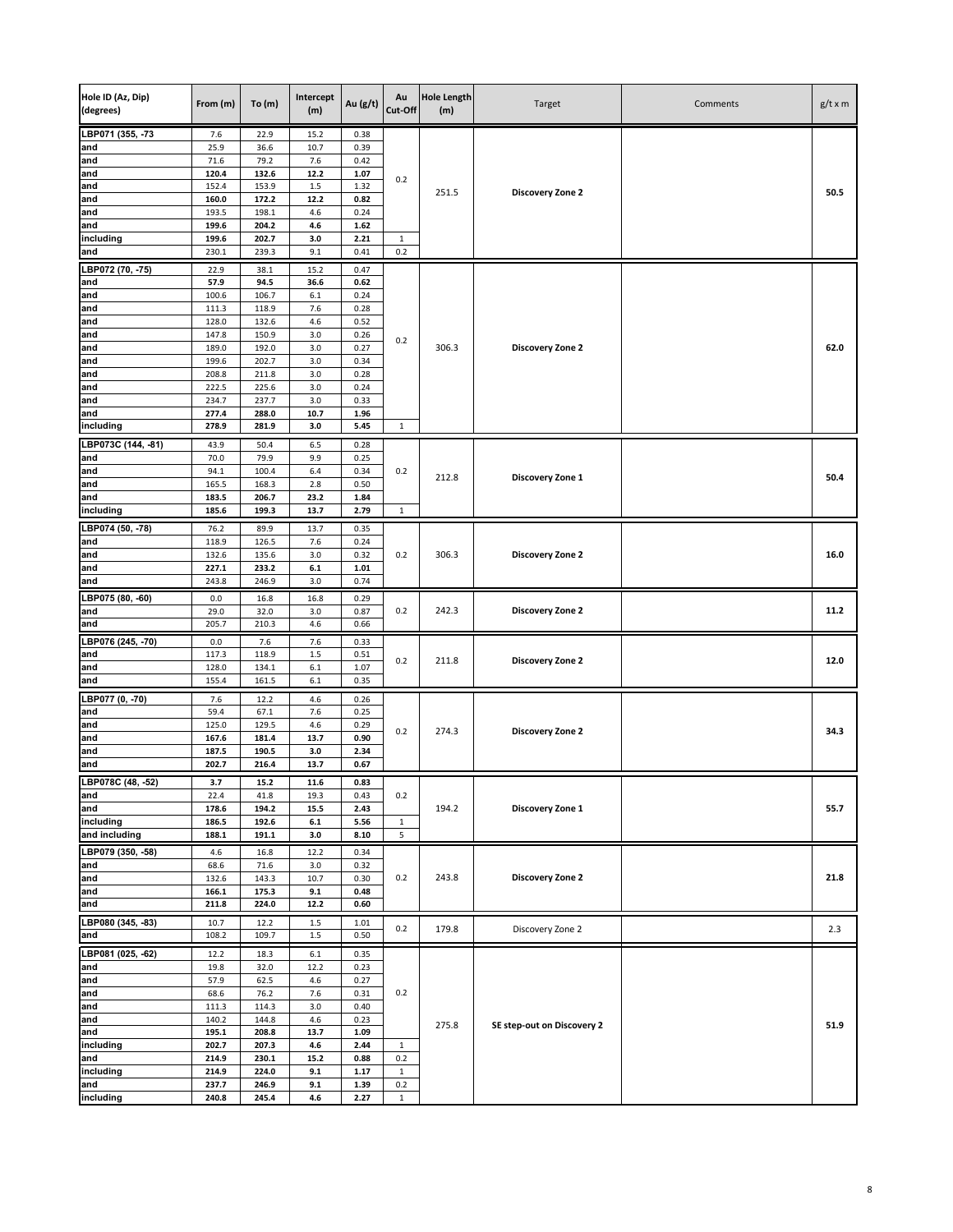| Hole ID (Az, Dip)<br>(degrees) | From (m)       | To(m)          | Intercept<br>(m) | Au (g/t)     | Au<br>Cut-Off  | <b>Hole Length</b><br>(m) | Target                   | Comments            | $g/t \times m$ |
|--------------------------------|----------------|----------------|------------------|--------------|----------------|---------------------------|--------------------------|---------------------|----------------|
| LBP082C (15, -82)              | 24.8           | 38.1           | 13.3             | 0.34         |                |                           |                          |                     |                |
| and                            | 55.5           | 57.0           | $1.5\,$          | 0.77         |                |                           |                          |                     |                |
| and                            | 65.8           | 82.5           | 16.7             | 0.30         | 0.2            |                           |                          |                     |                |
| and<br>and                     | 183.8<br>196.8 | 189.7<br>216.6 | 5.9<br>19.7      | 0.24<br>0.70 |                | 264.6                     | Discovery Zone 1         |                     | 42.4           |
| including                      | 200.6          | 205.1          | 4.6              | 1.50         | $\mathbf{1}$   |                           |                          |                     |                |
| and                            | 231.0          | 235.6          | $4.6\,$          | 0.25         | 0.2            |                           |                          |                     |                |
| and                            | 240.2          | 264.6          | 24.4             | 0.63         |                |                           |                          |                     |                |
| including                      | 251.2          | 253.9          | 2.7              | 1.35         | $\mathbf{1}$   |                           |                          |                     |                |
| LBP083 (100, -69)              | 54.9<br>74.7   | 59.4           | 4.6<br>3.0       | 0.24         |                |                           |                          |                     |                |
| and<br>and                     | 94.5           | 77.7<br>96.0   | $1.5\,$          | 0.40<br>0.61 | 0.2            | 178.3                     | Discovery Zone           |                     | 7.9            |
| and                            | 102.1          | 112.8          | 10.7             | 0.43         |                |                           |                          |                     |                |
| LBP084 (110, -70)              | 7.6            | 9.1            | $1.5\,$          | 0.42         |                |                           |                          |                     |                |
| and                            | 15.2           | 22.9           | 7.6              | 0.45         |                |                           |                          |                     |                |
| and                            | 76.2           | 79.2           | 3.0              | 0.34         |                |                           |                          |                     |                |
| and                            | 102.1          | 103.6          | $1.5\,$          | 0.99         | 0.2            | 257.6                     | SE step-out Discovery 2  |                     | 36.5           |
| and<br>and                     | 155.4<br>184.4 | 173.7<br>199.6 | 18.3<br>15.2     | 0.66<br>0.38 |                |                           |                          |                     |                |
| and                            | 214.9          | 219.5          | 4.6              | 0.69         |                |                           |                          |                     |                |
| and                            | 227.1          | 236.2          | 9.1              | 0.96         |                |                           |                          |                     |                |
| LBP085 (65, -82)               | 4.6            | 38.1           | 33.5             | 0.42         |                |                           |                          |                     |                |
| and                            | 51.8           | 68.6           | 16.8             | 0.70         | 0.2            | 257.6                     | Discovery Zone 2         |                     | 79.7           |
| and                            | 143.3          | 184.4          | 41.1             | 1.31         |                |                           |                          |                     |                |
| including                      | 172.2          | 182.9          | 10.7             | 2.22         | $\mathbf 1$    |                           |                          |                     |                |
| LBP086 (270, -65)              | 18.3           | 22.9           | 4.6              | 0.30         |                |                           |                          |                     |                |
| and<br>and                     | 61.0<br>74.7   | 64.0<br>77.7   | 3.0<br>3.0       | 0.23<br>0.28 |                |                           |                          |                     |                |
| and                            | 106.7          | 128.0          | 21.3             | 0.26         | 0.2            | 257.6                     | Discovery Zone 1         |                     | 47.3           |
| and                            | 149.4          | 160.0          | 10.7             | 0.74         |                |                           |                          |                     |                |
| and                            | 178.3          | 192.0          | 13.7             | 2.25         |                |                           |                          |                     |                |
| including                      | 181.4          | 185.9          | 4.6              | 5.49         | $\mathbf{1}$   |                           |                          |                     |                |
| LBP087C (120, -80)             | 15.2           | 22.2           | 6.9              | 0.23         |                |                           |                          |                     |                |
| and<br>and                     | 34.4<br>84.7   | 36.9<br>87.8   | 2.4<br>3.0       | 0.40<br>0.37 | 0.2            |                           |                          |                     |                |
| and                            | 100.0          | 103.8          | 3.8              | 0.49         |                | 186.5                     | Discovery Zone 1         |                     | 42.2           |
| and                            | 142.2          | 171.3          | 29.1             | 1.26         |                |                           |                          |                     |                |
| including                      | 162.5          | 171.3          | 8.8              | 1.77         | $\mathbf{1}$   |                           |                          |                     |                |
| LBP088 (75, -73)               | 30.5           | 41.1           | 10.7             | 0.34         |                |                           |                          |                     |                |
| and                            | 48.8           | 56.4           | 7.6              | 0.24         |                |                           |                          |                     |                |
| and<br>and                     | 57.9<br>73.2   | 62.5<br>79.2   | 4.6<br>$6.1\,$   | 0.43<br>0.37 |                |                           |                          |                     |                |
| and                            | 88.4           | 93.0           | 4.6              | 0.43         | 0.2            |                           |                          |                     |                |
| and                            | 120.4          | 137.2          | 16.8             | 0.29         |                | 327.7                     | Discovery Zone 2         |                     | 150.2          |
| and                            | 210.3          | 214.9          | 4.6              | 0.45         |                |                           |                          |                     |                |
| and                            | 237.7          | 239.3          | $1.5\,$          | 2.21<br>2.10 |                |                           |                          |                     |                |
| and<br>including               | 257.6<br>257.6 | 318.5<br>268.2 | 61.0<br>10.7     | 6.33         | $1\,$          |                           |                          |                     |                |
| and including                  | 257.6          | 260.6          | 3.0              | 16.2         | 5              |                           |                          |                     |                |
| LBP089 (155, -75)              | 3.0            | 27.4           | 24.4             | 0.41         |                |                           |                          |                     |                |
| and                            | 41.1           | 79.2           | 38.1             | 0.86         | 0.2            | 260.6                     |                          |                     | 50.3           |
| incl                           | 59.4           | 70.1           | 10.7             | 2.20         | $\mathbf{1}$   |                           | Discovery Zone 2         |                     |                |
| and                            | 160.0          | 178.3          | 18.3             | 0.40         | 0.2            |                           |                          |                     |                |
| LBP090 (35, -80)               | 39.6           | 48.8           | 9.1              | 0.31         |                |                           |                          |                     |                |
| and<br>and                     | 175.3<br>222.5 | 216.4<br>259.1 | 41.1<br>36.6     | 0.56<br>1.03 | $\overline{2}$ | 312.4                     | <b>Discovery Zone 1</b>  |                     | 63.8           |
| including                      | 222.5          | 228.6          | $\bf 6.1$        | 4.25         | $\mathbf{1}$   |                           |                          |                     |                |
|                                |                |                |                  |              |                |                           |                          |                     |                |
| LBP091 (260, -81)<br>and       | 4.6<br>32.0    | 25.9<br>45.7   | 21.3<br>13.7     | 0.56<br>0.32 | 0.2            |                           |                          |                     |                |
| and                            | 141.7          | 163.1          | 21.3             | 2.22         |                | 243.8                     | Discovery Zone 2         |                     | 65.4           |
| including                      | 144.8          | 161.5          | 16.8             | 2.70         | $\mathbf{1}$   |                           |                          |                     |                |
| and                            | 181.4          | 182.9          | $1.5\,$          | 1.22         | 0.2            |                           |                          |                     |                |
| LBP092 (205, -80)              | 25.9           | 33.5           | 7.6              | 0.24         |                |                           |                          |                     |                |
| and                            | 61.0           | 106.7          | 45.7             | 0.66         |                |                           |                          |                     |                |
| and                            | 190.5          | 195.1          | 4.6              | 0.25         | 0.2            | 295.7                     | Discovery Zone 2         |                     | 44.4           |
| and<br>and                     | 201.2<br>234.7 | 208.8<br>243.8 | 7.6<br>9.1       | 0.79<br>0.41 |                |                           |                          |                     |                |
| and                            | 253.0          | 257.6          | 4.6              | 0.33         |                |                           |                          |                     |                |
| LBP093C (0, -90)               | 21.8           | 25.3           | 3.5              | 0.41         |                |                           |                          |                     |                |
| and                            | 26.8           | 32.8           | 5.9              | 0.23         | 0.2            |                           |                          |                     |                |
| and                            | 46.2           | 101.5          | 55.3             | 0.49         |                | 119.8                     | <b>Rangefront Target</b> | Hole ended in grade | 31.4           |
| incl                           | 93.2           | 96.9           | 3.7              | 1.80         | $\mathbf{1}$   |                           |                          |                     |                |
| and                            | 113.7          | 119.8          | $6.1\,$          | 0.28         | 0.2            |                           |                          |                     |                |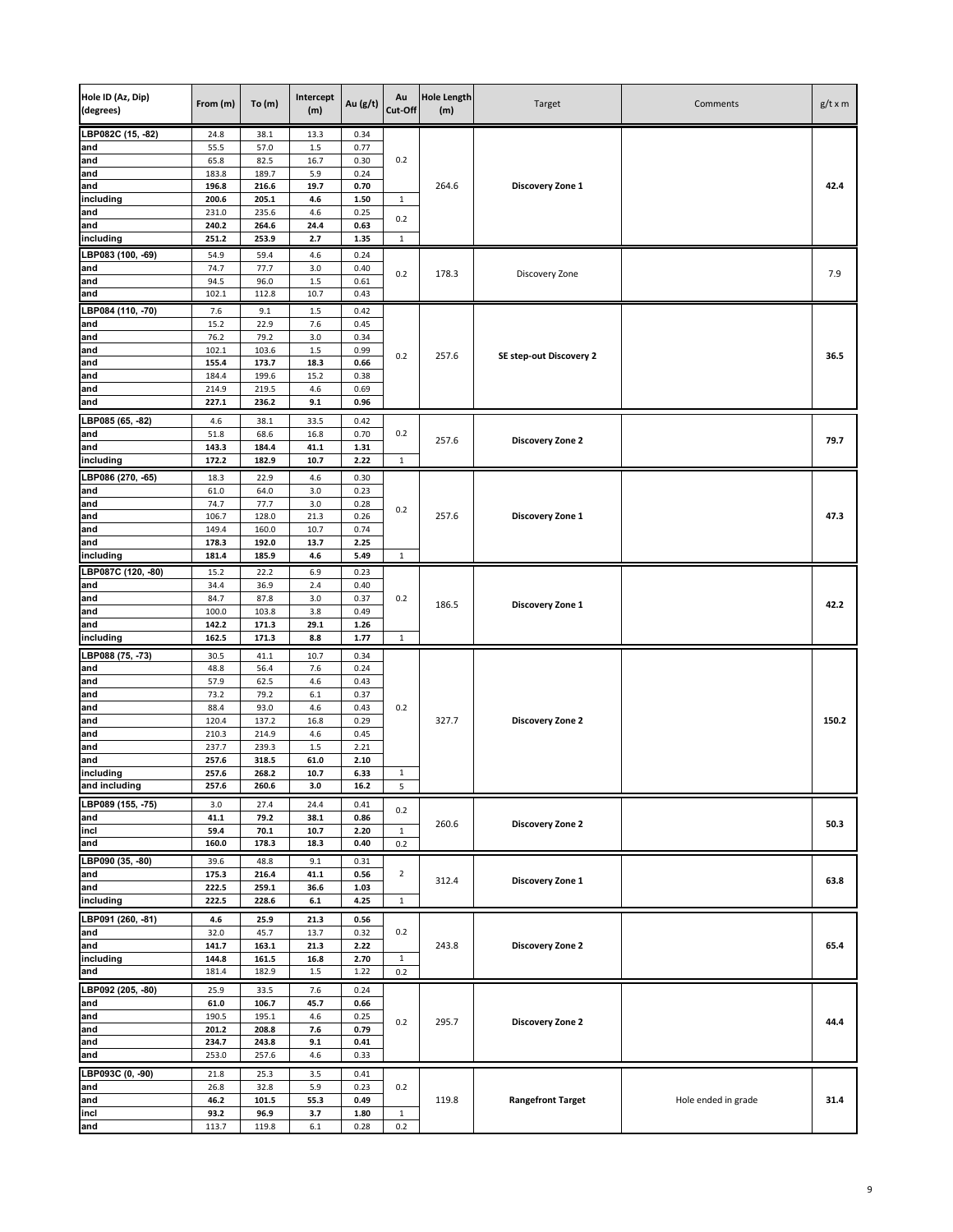| Hole ID (Az, Dip)<br>(degrees) | From (m)       | To(m)          | Intercept<br>(m) | Au (g/t)     | Au<br>Cut-Off       | <b>Hole Length</b><br>(m) | Target                         | Comments | $g/t \times m$ |
|--------------------------------|----------------|----------------|------------------|--------------|---------------------|---------------------------|--------------------------------|----------|----------------|
| LBP094 (115, -68)              | $6.1\,$        | 29.0           | 22.9             | 0.43         |                     |                           |                                |          |                |
| and                            | 79.2           | 83.8           | 4.6              | 0.57         |                     |                           |                                |          |                |
| and<br>and                     | 115.8<br>147.8 | 131.1<br>150.9 | 15.2<br>3.0      | 0.34<br>0.41 | 0.2                 |                           |                                |          |                |
| and                            | 160.0          | 161.5          | $1.5\,$          | 0.69         |                     |                           |                                |          |                |
| and                            | 189.0          | 224.0          | 35.1             | 0.92         |                     | 304.8                     | Discovery Zone 2               |          | 58.7           |
| including                      | 207.3          | 213.4          | $6.1\,$          | 3.58         | $\mathbf{1}$        |                           |                                |          |                |
| and                            | 242.3          | 249.9          | 7.6              | 0.24         |                     |                           |                                |          |                |
| and                            | 256.0          | 265.2          | 9.1              | 0.26         | 0.2                 |                           |                                |          |                |
| and                            | 275.8          | 285.0          | 9.1              | 0.28         |                     |                           |                                |          |                |
| LBP095 (260, -82)              | 33.5           | 47.2           | 13.7             | 0.27         |                     |                           |                                |          |                |
| and                            | 70.1           | 80.8           | 10.7             | 0.30         |                     |                           |                                |          |                |
| and<br>and                     | 88.4<br>157.0  | 94.5<br>201.2  | 6.1<br>44.2      | 0.28<br>1.14 | 0.2                 |                           |                                |          |                |
| including                      | 193.5          | 196.6          | 3.0              | 1.77         |                     | 285.0                     | Discovery Zone 2               |          | 130.7          |
| and                            | 217.9          | 240.8          | 22.9             | 2.83         | 0.2                 |                           |                                |          |                |
| including                      | 219.5          | 234.7          | 15.2             | 4.03         | $\mathbf 1$         |                           |                                |          |                |
| and including                  | 227.1          | 231.6          | 4.6              | 5.99         | 5                   |                           |                                |          |                |
| and                            | 257.6          | 269.7          | 12.2             | 0.57         | 0.2                 |                           |                                |          |                |
| LBP096 (160, -70)              | 4.6            | 12.2           | 7.6              | 0.38         |                     |                           |                                |          |                |
| and                            | 21.3           | 25.9           | 4.6              | 0.25         | 0.2                 |                           |                                |          |                |
| and<br>and                     | 167.6<br>178.3 | 170.7<br>216.4 | 3.0<br>38.1      | 0.94<br>0.72 |                     |                           |                                |          |                |
| including                      | 211.8          | 214.9          | 3.0              | 1.18         | $\mathbf{1}$        | 274.3                     | Discovery Zone 2               |          | 88.5           |
| and                            | 227.1          | 256.0          | 29.0             | 1.87         | 0.2                 |                           |                                |          |                |
| including                      | 228.6          | 239.3          | 10.7             | 4.41         | $\,1\,$             |                           |                                |          |                |
| and including                  | 230.1          | 233.2          | 3.0              | 7.95         | 5                   |                           |                                |          |                |
| LBP097 (45, -75)               | 3.0            | 7.6            | 4.6              | 0.23         |                     |                           |                                |          |                |
| and                            | 21.3           | 29.0           | 7.6              | 0.22         |                     |                           |                                |          |                |
| and                            | 77.7           | 80.8           | 3.0              | 0.24         | 0.2                 |                           |                                |          |                |
| and<br>and                     | 105.2<br>137.2 | 108.2<br>167.6 | 3.0<br>30.5      | 0.27<br>1.05 | $\mathbf{1}$<br>0.2 | 213.4                     | Discovery Zone 2               |          | 38.2           |
| including                      | 147.8          | 160.0          | 12.2             | 1.86         |                     |                           |                                |          |                |
| and                            | 193.5          | 196.6          | 3.0              | 0.63         |                     |                           |                                |          |                |
| LBP098 (295, -62)              | 16.8           | 21.3           | 4.6              | 0.29         |                     |                           |                                |          |                |
| and                            | 105.2          | 115.8          | 10.7             | 0.45         |                     |                           |                                |          |                |
| and                            | 123.4          | 126.5          | 3.0              | 0.50         | 0.2                 | 227.1                     | South Discovery Zone 1         |          | 15.5           |
| and                            | 137.2          | 144.8          | 7.6              | 0.56         |                     |                           |                                |          |                |
| and                            | 150.9          | 158.5          | 7.6              | 0.46         |                     |                           |                                |          |                |
| LBP099 (205, -75)<br>and       | 12.2<br>96.0   | 15.2<br>102.1  | 3.0<br>$6.1\,$   | 0.23<br>0.46 |                     |                           |                                |          |                |
| and                            | 152.4          | 157.0          | 4.6              | 0.36         |                     |                           |                                |          |                |
| and                            | 166.1          | 170.7          | 4.6              | 0.33         | 0.2                 | 239.3                     | Sourth step out on Discovery 1 |          | 18.2           |
| and                            | 179.8          | 184.4          | 4.6              | 0.70         |                     |                           |                                |          |                |
| and                            | 196.6          | 205.7          | 9.1              | 0.91         |                     |                           |                                |          |                |
| including                      | 198.1          | 204.2          | $6.1\,$          | 1.21         | $\mathbf 1$         |                           |                                |          |                |
| LBP100 (280, -60)              | 68.6           | 96.0           | 27.4             | 0.41         | 0.2                 | 251.5                     | <b>Ridge SW of Discovery 1</b> |          | 11.2           |
| LBP101 (340, -70)              | 24.4           | 27.4           | 3.0              | 0.29         |                     |                           |                                |          |                |
| and                            | 29.0           | 33.5           | 4.6              | 0.21         | 0.2                 | 239.3                     | SE of Discovery 2              |          | 8.1            |
| and<br>and                     | 132.6<br>214.9 | 141.7<br>224.0 | 9.1<br>9.1       | 0.35<br>0.33 |                     |                           |                                |          |                |
|                                |                |                |                  |              |                     |                           |                                |          |                |
| LBP102 (205, -50)<br>and       | 100.6<br>190.5 | 132.6<br>196.6 | 32.0<br>$6.1\,$  | 0.31<br>0.21 |                     |                           |                                |          |                |
| and                            | 214.9          | 217.9          | 3.0              | 0.56         | 0.2                 | 263.7                     | Ridge SW of Discovery 1        |          | 17.1           |
| and                            | 236.2          | 253.0          | 16.8             | 0.25         |                     |                           |                                |          |                |
| LBP103 (295, -62)              | 79.2           | 82.3           | 3.0              | 0.23         |                     |                           |                                |          |                |
| and                            | 153.9          | 158.5          | 4.6              | 0.38         | 0.2                 |                           |                                |          |                |
| and                            | 187.5          | 192.0          | 4.6              | 2.72         |                     | 280.4                     | SE step-out on Discovery 2     |          | 17.1           |
| incl                           | 187.5          | 190.5          | 3.0              | 3.90         | $\mathbf 1$         |                           |                                |          |                |
| and                            | 199.6          | 204.2          | 4.6              | 0.34         | 0.2                 |                           |                                |          |                |
| and                            | 275.8          | 277.4          | $1.5\,$          | 0.41         |                     |                           |                                |          |                |
| LBP104 (115, -50)              | 65.5           | 77.7           | 12.2             | 0.30         |                     |                           |                                |          |                |
| and<br>and                     | 88.4<br>272.8  | 91.4<br>283.5  | 3.0<br>10.7      | 0.41<br>0.22 | 0.2                 | 385.6                     | Ridge E of A Pit               |          | 7.3            |
| LBP105 (220, -70)              | 9.1            | 12.2           | 3.0              | 0.39         |                     |                           |                                |          |                |
| and                            | 77.7           | 82.3           | 4.6              | 0.38         | 0.2                 | 248.4                     | Ridge SW of Discovery 1        |          | 2.9            |
| LBP106 (250, -70)              | 157.0          | 161.5          | 4.6              | 0.30         |                     |                           |                                |          |                |
| and                            | 167.6          | 172.2          | 4.6              | 0.23         |                     |                           |                                |          |                |
| and                            | 201.2          | 202.7          | $1.5\,$          | 0.53         | 0.2                 | 274.3                     | SE step-out on Discovery 2     |          | 6.7            |
| and                            | 222.5          | 228.6          | $6.1\,$          | 0.36         |                     |                           |                                |          |                |
| and                            | 245.4          | 248.4          | 3.0              | 0.43         |                     |                           |                                |          |                |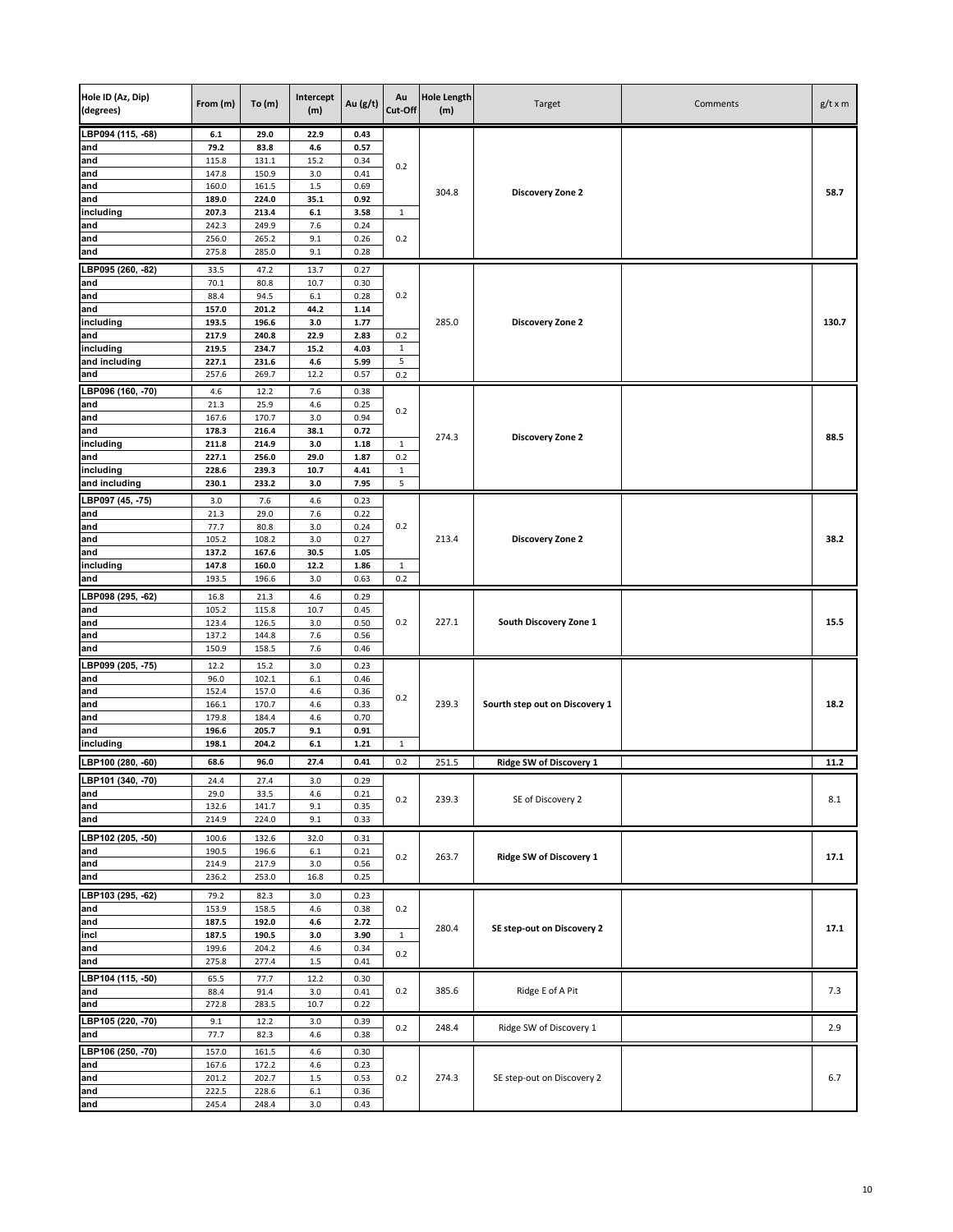| Hole ID (Az, Dip)        |                |                | Intercept              |              | Au           | <b>Hole Length</b> |                                     |                                          |                |
|--------------------------|----------------|----------------|------------------------|--------------|--------------|--------------------|-------------------------------------|------------------------------------------|----------------|
| (degrees)                | From (m)       | To(m)          | (m)                    | Au (g/t)     | Cut-Off      | (m)                | Target                              | Comments                                 | $g/t \times m$ |
|                          |                |                |                        |              |              |                    |                                     |                                          |                |
| LBP107 (90, -83)         | 41.1           | 54.9           | 13.7                   | 0.38         |              |                    |                                     |                                          |                |
| and<br>and               | 61.0<br>89.9   | 77.7<br>93.0   | 16.8<br>3.0            | 0.23<br>0.42 |              |                    |                                     |                                          |                |
| and                      | 196.6          | 207.3          | 10.7                   | 0.53         | 0.2          | 312.4              | D-2 Infill                          |                                          | 49.0           |
| and                      | 239.3          | 253.0          | 13.7                   | 0.96         |              |                    |                                     |                                          |                |
| and                      | 262.1          | 283.5          | 21.3                   | 0.92         |              |                    |                                     |                                          |                |
| incl                     | 268.2          | 274.3          | $6.1\,$                | 2.17         | $\mathbf 1$  |                    |                                     |                                          |                |
| LBP108 (85, -65)         | 6.1            | 13.7           | 7.6                    | 0.40         |              |                    |                                     |                                          |                |
| and                      | 53.3           | 59.4           | $6.1\,$                | 0.25         |              |                    |                                     |                                          |                |
| and                      | 137.2          | 141.7          | 4.6                    | 1.18         | 0.2          | 221.0              | Trough Target (D-2 South)           |                                          | 15.9           |
| and<br>and               | 184.4<br>208.8 | 193.5<br>211.8 | 9.1<br>3.0             | 0.50<br>0.45 |              |                    |                                     |                                          |                |
|                          |                |                |                        |              |              |                    |                                     |                                          |                |
| LBP109 (235, -71)<br>and | 32.0<br>53.3   | 47.2<br>61.0   | 15.2<br>7.6            | 0.26<br>0.33 |              |                    |                                     |                                          |                |
| and                      | 77.7           | 80.8           | 3.0                    | 0.34         |              |                    |                                     |                                          |                |
| and                      | 125.0          | 129.5          | 4.6                    | 0.24         |              |                    |                                     |                                          |                |
| and                      | 169.2          | 175.3          | 6.1                    | 0.65         |              |                    |                                     |                                          |                |
| and                      | 196.6          | 221.0          | 24.4                   | 0.58         | 0.2          | 324.6              | D-2 Infill                          |                                          | 51.6           |
| incl                     | 214.9          | 219.5          | 4.6                    | 1.24         |              |                    |                                     |                                          |                |
| and                      | 234.7<br>249.9 | 240.8<br>265.2 | 6.1<br>15.2            | 0.35<br>0.66 |              |                    |                                     |                                          |                |
| and<br>and               | 297.2          | 301.8          | 4.6                    | 1.41         |              |                    |                                     |                                          |                |
| and                      | 307.8          | 312.4          | 4.6                    | 1.32         |              |                    |                                     |                                          |                |
| LBP110 (70, -50)         | 3.0            | 6.1            | 3.0                    | 0.38         |              |                    |                                     |                                          |                |
| and                      | 16.8           | 22.9           | 6.1                    | 0.25         |              |                    |                                     |                                          |                |
| and                      | 120.4          | 134.1          | 13.7                   | 0.68         | 0.2          | 251.5              | Trough Target (D-2 South)           |                                          | 30.4           |
| and                      | 152.4          | 175.3          | 22.9                   | 0.80         |              |                    |                                     |                                          |                |
| LBP111 (93, -65)         | 38.1           | 42.7           | 4.6                    | 0.30         |              |                    |                                     |                                          |                |
| and                      | 68.6           | 97.5           | 29.0                   | 0.45         |              |                    |                                     |                                          |                |
| and                      | 179.8          | 201.2          | 21.3                   | 1.27         | 0.2          |                    |                                     |                                          |                |
| and                      | 237.7          | 245.4          | 7.6                    | 0.94         | 0.74         | 342.9              | D-1 to D-2 Transition               |                                          | 85.7           |
| and                      | 265.2          | 285.0          | 19.8                   |              |              |                    |                                     |                                          |                |
| incl                     | 271.3          | 275.8          | 4.6                    | 1.52         | $\mathbf{1}$ |                    |                                     |                                          |                |
| and<br>and               | 318.5<br>330.7 | 324.6<br>333.8 | 6.1<br>3.0             | 2.17<br>3.05 | 0.2          |                    |                                     |                                          |                |
| LBP112 (270, -47)        |                |                | No Significant Results |              |              | 257.6              | Ravine Target                       |                                          |                |
|                          |                |                |                        |              |              |                    |                                     |                                          |                |
| LBP113 (120, -75)        | 10.7           | 19.8           | 9.1<br>12.2            | 0.43         |              |                    |                                     |                                          |                |
| and<br>and               | 35.1<br>64.0   | 47.2<br>77.7   | 13.7                   | 0.32<br>0.39 |              |                    |                                     |                                          |                |
| and                      | 94.5           | 109.7          | 15.2                   | 0.58         |              |                    |                                     |                                          |                |
| and                      | 121.9          | 125.0          | 3.0                    | 0.47         | 0.2          | 330.7              | D-1 to D-2 Transition               |                                          | 42.5           |
| and                      | 137.2          | 141.7          | 4.6                    | 0.23         |              |                    |                                     |                                          |                |
| and                      | 172.2          | 176.8          | 4.6                    | 0.40         |              |                    |                                     |                                          |                |
| and                      | 202.7          | 207.3          | 4.6                    | 0.76         |              |                    |                                     |                                          |                |
| and<br>and               | 243.8<br>315.5 | 253.0<br>320.0 | 9.1<br>4.6             | 1.12<br>0.50 |              |                    |                                     |                                          |                |
|                          |                |                |                        |              |              |                    |                                     |                                          |                |
| LBP114 (240, -55)        | 153.9          | 158.5          | 4.6                    | 0.70         | 0.2          | 233.2              | Trough Target (D-2 South)           |                                          | 12.3           |
| and                      | 202.7          | 214.9          | 12.2                   | 0.75         |              |                    |                                     |                                          |                |
| LBP115 (300, -80)<br>and | 27.4<br>144.8  | 82.3<br>160.0  | 54.9<br>15.2           | 0.32<br>0.24 | 0.2          |                    |                                     |                                          |                |
| and                      | 204.2          | 263.7          | 59.4                   | 0.65         |              | 361.2              | D-1 Step Out                        |                                          | 68.2           |
| incl                     | 259.1          | 262.1          | 3.0                    | 2.21         | $\mathbf{1}$ |                    |                                     |                                          |                |
| and                      | 271.3          | 285.0          | 13.7                   | 0.62         | 0.2          |                    |                                     |                                          |                |
| LBP116 (150, -55)        |                |                | No Significant Results |              |              | 294.1              | SE of A Pit                         |                                          |                |
| LBP117 (145, -60)        |                |                | No Significant Results |              |              | 361.2              | Discovery 1 to E pit deep test      |                                          |                |
| LBP118 (295, -50)        | 109.7          | 114.3          | 4.6                    | 0.38         | 0.2          | 175.3              | <b>Trough Target</b>                |                                          | 1.7            |
| LBP119 (215, -55)        | 178.3          | 181.4          | 3.0                    | 0.46         | 0.2          | 342.9              | Discovery 1 to E pit deep test      |                                          | 1.4            |
|                          |                |                |                        |              |              |                    |                                     |                                          |                |
| LBP120 (200, -45)        |                |                | No Significant Results |              |              | 281.9              | <b>Trough Target</b>                |                                          |                |
| LBP121 (290, -65)        | 271.3          | 274.3          | 3.0                    | 0.44         | 0.2          | 295.7              | Discovery 1 to E pit deep test      |                                          | 1.3            |
| LBP122 (165, -65)        |                |                | No Significant Results |              |              | 349.0              |                                     |                                          |                |
| LBP123 (145, -60)        | 56.4           | 61.0           | 4.6                    | 0.41         | 0.2          | 349.0              |                                     | Good alteration and most assay intervals | 4.1            |
| and                      | 86.9           | 93.0           | 6.1                    | 0.36         |              |                    |                                     | above detection                          |                |
| LBP124 (250, -65)        | 6.1            | 13.7           | 7.6                    | 0.24         |              |                    |                                     |                                          |                |
| and                      | $6.1\,$        | 13.7           | 7.62                   | 0.24         | 0.2          | 208.8              | <b>B Pit to Tallman Pit (D-1 SE</b> |                                          | 21.9           |
| and                      | 51.8           | 61.0           | 9.1                    | 0.36         |              |                    | extension)                          |                                          |                |
| and                      | 85.3           | 123.4          | 38.1                   | 0.39         |              |                    |                                     |                                          |                |
| LBP125 (200, -55)        | 335.3          | 345.9          | 10.7                   | 1.07         | 0.2          | 365.8              |                                     | Hole ended in mineralization             | 16.6           |
| and                      | 355.1          | 365.8          | 10.7                   | 0.48         |              |                    |                                     |                                          |                |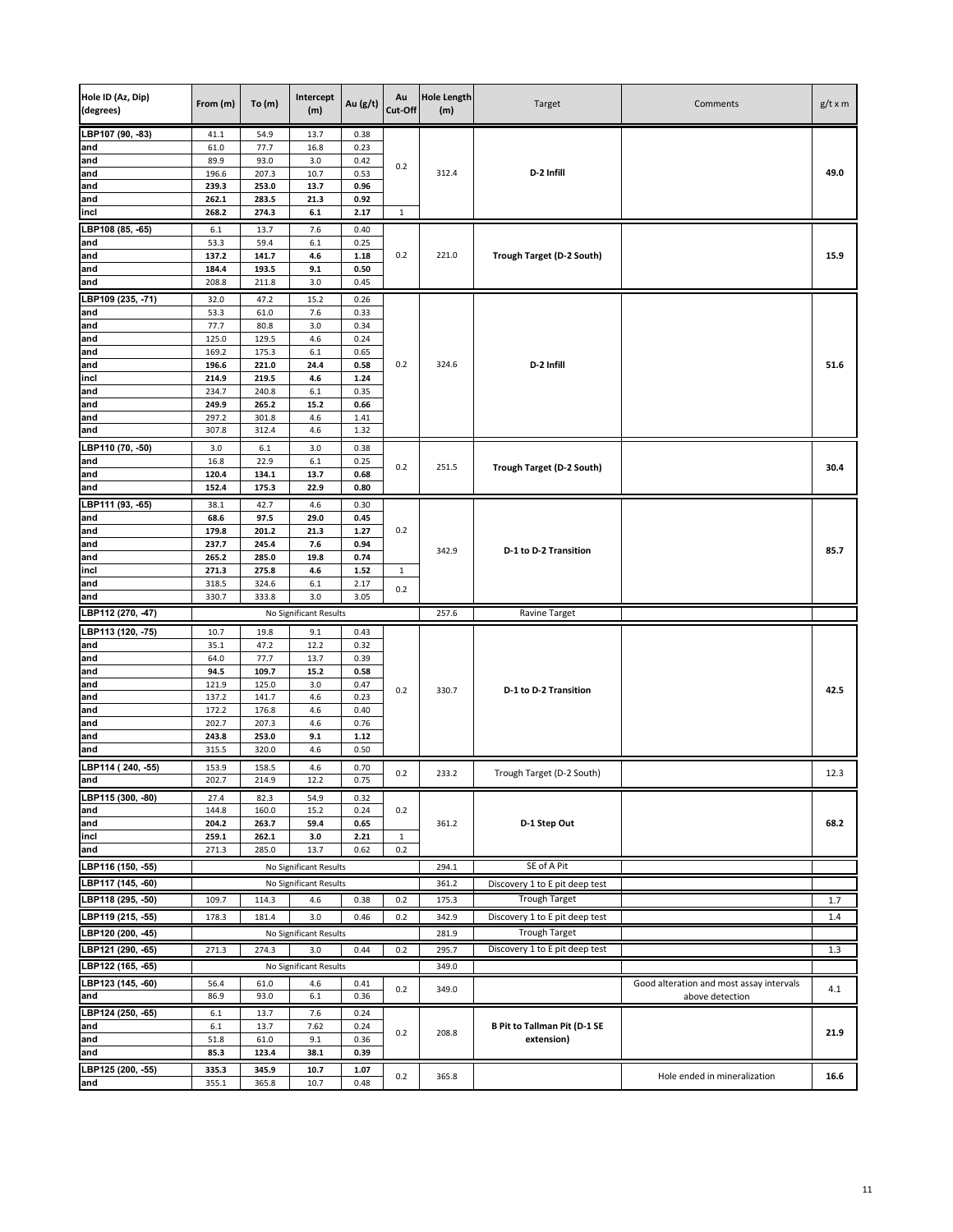| Hole ID (Az, Dip)<br><b>Hole Length</b><br>Intercept<br>Au<br>Au (g/t)<br>From (m)<br>To $(m)$<br>Target<br>(degrees)<br>Cut-Off<br>(m)<br>(m) | Comments                                         | $g/t \times m$ |
|------------------------------------------------------------------------------------------------------------------------------------------------|--------------------------------------------------|----------------|
| LBP126 (150, -65)<br>18.3<br>21.3<br>3.0<br>0.34                                                                                               |                                                  |                |
| 44.2<br>61.0<br>16.8<br>0.27<br>and<br>70.1<br>0.2                                                                                             |                                                  |                |
| 83.8<br>13.7<br>0.44<br>and<br><b>B Pit to Tallman Pit (D-1 SE</b><br>125.0<br>129.5<br>4.6<br>208.8<br>and<br>0.22                            |                                                  | 30.0           |
| extension)<br>29.0<br>and<br>131.1<br>160.0<br>0.54                                                                                            |                                                  |                |
| incl.<br>150.9<br>153.9<br>3.0<br>1.54<br>$\mathbf{1}$                                                                                         |                                                  |                |
| 163.1<br>170.7<br>7.6<br>0.24<br>0.2<br>and                                                                                                    |                                                  |                |
| LBP127 (60, -58)<br>89.9<br>93.0<br>3.0<br>0.36                                                                                                |                                                  |                |
| and<br>128.0<br>132.6<br>4.6<br>0.54                                                                                                           |                                                  |                |
| 155.4<br>3.0<br>0.2<br>and<br>158.5<br>0.57                                                                                                    | Hole lost; last five assay intervals returne > 2 |                |
| 187.5<br>13.7<br>and<br>201.2<br>0.28<br>294.1<br>$D-3$                                                                                        | g/t Au: no recovery in some of the lower         | 109.5          |
| and<br>224.0<br>257.6<br>33.5<br>1.98<br>15.2<br>3.93<br>incl<br>239.3<br>254.5<br>$\mathbf{1}$                                                | interval (assigned 0 grade)                      |                |
| 0.2<br>and<br>263.7<br>294.1<br>30.5<br>1.11                                                                                                   |                                                  |                |
| 294.1<br>7.6<br>2.39<br>incl<br>286.5<br>$\mathbf{1}$                                                                                          |                                                  |                |
| LBP128 (90, -65)<br>3.0<br>4.6<br>0.29<br>7.6                                                                                                  |                                                  |                |
| and<br>64.0<br>85.3<br>21.3<br>0.31<br><b>B Pit to Tallman Pit (D-1 SE</b><br>0.2                                                              |                                                  |                |
| 213.4<br>155.4<br>0.59<br>extension)<br>and<br>173.7<br>18.3                                                                                   |                                                  | 18.7           |
| incl<br>164.6<br>169.2<br>4.6<br>1.42<br>$\mathbf{1}$                                                                                          |                                                  |                |
| LBP129 (15, -65)<br>1.5<br>12.2<br>10.7<br>0.27                                                                                                |                                                  |                |
| 9.1<br>and<br>32.0<br>41.1<br>0.33                                                                                                             |                                                  |                |
| and<br>65.5<br>80.8<br>15.2<br>0.41<br>0.2                                                                                                     |                                                  |                |
| 339.9<br>D-3<br>and<br>137.2<br>157.0<br>19.8<br>0.31                                                                                          |                                                  | 69.2           |
| $6.1\,$<br>222.5<br>228.6<br>0.73<br>and<br>29.0<br>and<br>240.8<br>269.7<br>1.60                                                              |                                                  |                |
| incl<br>243.8<br>263.7<br>19.8<br>2.09<br>$\mathbf{1}$                                                                                         |                                                  |                |
| LBP130 (250, -80)                                                                                                                              |                                                  |                |
| 21.3<br>0.82<br>51.8<br>73.2<br>74.7<br>83.8<br>9.1<br>0.22<br>and                                                                             |                                                  |                |
| 196.6<br>and<br>86.9<br>88.4<br>1.5<br>1.20<br>0.2<br>D-3                                                                                      |                                                  | 25.5           |
| 117.3<br>3.0<br>and<br>114.3<br>0.36                                                                                                           |                                                  |                |
| and<br>173.7<br>184.4<br>10.7<br>0.28                                                                                                          |                                                  |                |
| LBP131 (15, -80)<br>3.0<br>1.5<br>4.6<br>0.76                                                                                                  |                                                  |                |
| and<br>24.4<br>4.6<br>19.8<br>0.36                                                                                                             |                                                  |                |
| 67.1<br>4.6<br>and<br>62.5<br>0.24                                                                                                             |                                                  |                |
| and<br>73.2<br>77.7<br>4.6<br>0.32<br>0.2                                                                                                      |                                                  |                |
| 96.0<br>100.6<br>4.6<br>0.22<br>and                                                                                                            |                                                  |                |
| 102.1<br>115.8<br>13.7<br>0.25<br>and<br>373.4<br>D-3<br>141.7<br>and<br>144.8<br>3.0<br>0.31                                                  |                                                  | 92.7           |
| 76.2<br>0.82<br>and<br>169.2<br>245.4                                                                                                          |                                                  |                |
| incl<br>187.5<br>210.3<br>22.9<br>1.65<br>$\mathbf{1}$                                                                                         |                                                  |                |
| and<br>257.6<br>269.7<br>12.2<br>0.58                                                                                                          |                                                  |                |
| 275.8<br>288.0<br>12.2<br>0.77<br>0.2<br>and                                                                                                   |                                                  |                |
| and<br>304.8<br>3.0<br>307.8<br>0.33                                                                                                           |                                                  |                |
| LBP132 (270, -55)<br>76.2<br>89.9<br>13.7<br>1.27<br>0.2<br>227.1<br>D-3                                                                       | Hole ended in 0.411 g/t Au                       | 17.4           |
| incl<br>77.7<br>86.9<br>9.1<br>1.68<br>$\mathbf{1}$                                                                                            |                                                  |                |
| LBP133 (270, -65)<br>15.2<br>45.7<br>30.5<br>0.68                                                                                              |                                                  |                |
| 53.3<br>9.1<br>0.80<br>D-3<br>and<br>62.5<br>0.2<br>239.3                                                                                      |                                                  | 35.6           |
| and<br>207.3<br>234.7<br>27.4<br>0.28                                                                                                          |                                                  |                |
| LBP134 (10, -55)<br>99.1<br>108.2<br>9.1<br>0.65                                                                                               |                                                  |                |
| 117.3<br>16.8<br>0.52<br>0.2<br>and<br>134.1<br>and<br>169.2<br>195.1<br>25.9<br>0.68<br>291.1<br>D-3                                          |                                                  | 33.5           |
| incl<br>173.7<br>176.8<br>3.0<br>1.97<br>$\mathbf{1}$                                                                                          |                                                  |                |
| 257.6<br>260.6<br>3.0<br>0.37<br>0.2<br>and                                                                                                    |                                                  |                |
| $D-3$<br>LBP135 (70, -70)<br>No Significant Results<br>86.9                                                                                    | Not Assayed; Hole lost in void                   |                |
| LBP136 (205, -65)<br>13.7<br>19.8<br>6.1<br>0.69                                                                                               |                                                  |                |
| 50.3<br>56.4<br>6.1<br>0.29<br>and                                                                                                             |                                                  |                |
| and<br>61.0<br>91.4<br>30.5<br>0.44                                                                                                            |                                                  |                |
| and<br>134.1<br>138.7<br>4.6<br>0.44                                                                                                           |                                                  |                |
| 176.8<br>16.8<br>and<br>193.5<br>0.39<br>D-3<br>0.2<br>367.3                                                                                   |                                                  | 56.6           |
| and<br>211.8<br>216.4<br>4.6<br>0.52                                                                                                           |                                                  |                |
| 4.6<br>and<br>228.6<br>233.2<br>0.66                                                                                                           |                                                  |                |
| 260.6<br>and<br>263.7<br>3.0<br>0.40<br>274.3<br>7.6<br>0.60<br>and<br>281.9                                                                   |                                                  |                |
| 13.7<br>and<br>288.0<br>301.8<br>1.27                                                                                                          |                                                  |                |
| LBP137 (95, -60)<br>16.8<br>29.0<br>12.2<br>0.29                                                                                               |                                                  |                |
| 53.3<br>56.4<br>3.0<br>0.65<br>and                                                                                                             |                                                  |                |
| 0.2<br>105.2<br>111.3<br>$6.1\,$<br>0.88<br>and                                                                                                |                                                  |                |
| 211.8<br>D-2 South<br>117.3<br>21.3<br>0.75<br>and<br>138.7                                                                                    | Offset to LBP110 south of D-2 zone               | 28.1           |
| incl<br>117.3<br>120.4<br>3.0<br>2.05<br>$\mathbf{1}$                                                                                          |                                                  |                |
| and<br>144.8<br>147.8<br>3.0<br>0.38<br>0.2                                                                                                    |                                                  |                |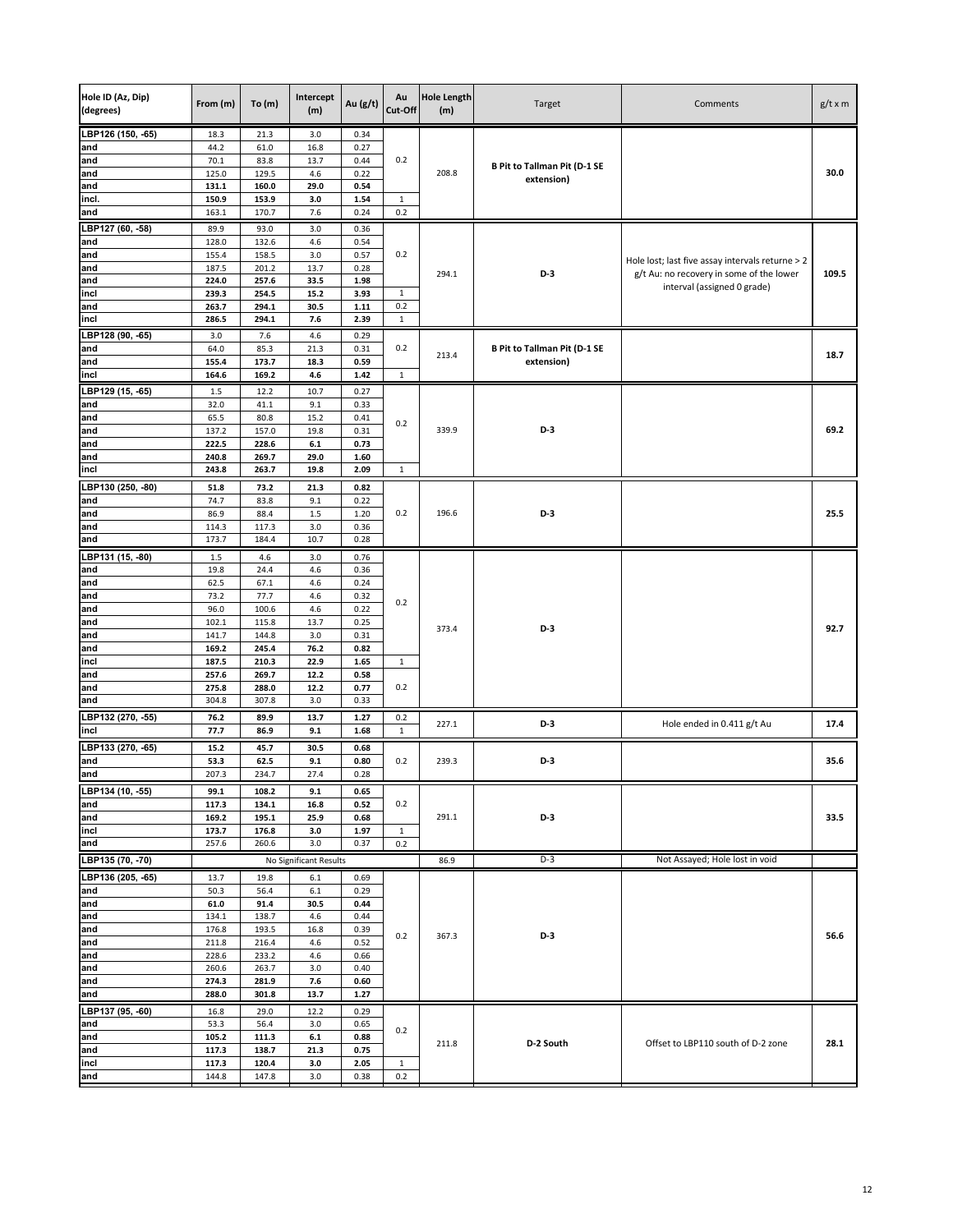| Hole ID (Az, Dip)<br>(degrees) | From (m)       | To $(m)$       | Intercept<br>(m)           | Au $(g/t)$   | Au<br>Cut-Off     | <b>Hole Length</b><br>(m) | Target                              | Comments                                      | $g/t \times m$ |
|--------------------------------|----------------|----------------|----------------------------|--------------|-------------------|---------------------------|-------------------------------------|-----------------------------------------------|----------------|
| LBP138 (33, -52)               | 117.3          | 126.5          | 9.1                        | 1.43         |                   |                           |                                     |                                               |                |
| and<br>and                     | 199.6<br>217.9 | 208.8<br>285.0 | 9.1<br>67.1                | 0.48<br>1.20 | 0.2               | 284.9                     | $D-3$                               | Hole ended in grade; last assay interval 0.84 | 97.9           |
| incl                           | 217.9          | 234.7          | 16.8                       | 2.57         | $\mathbf{1}$      |                           |                                     | g/t Au                                        |                |
| and incl                       | 227.1          | 230.1          | 3.0                        | 8.51         | 5                 |                           |                                     |                                               |                |
| LBP139 (26, -70)               | 80.8           | 123.4          | 42.7                       | 0.85         | 0.2               |                           |                                     |                                               |                |
| incl                           | 88.4           | 94.5           | $\bf 6.1$                  | 1.73         | $\mathbf{1}$      | 227.1                     | D-2 South                           | Offset to LBP110 south of D-2 Zone            | 41.4           |
| and                            | 129.5          | 144.8          | 15.2                       | 0.34         | 0.2               |                           |                                     |                                               |                |
| LBP140 (240, -70)              | 61.0           | 77.7           | 16.8                       | 0.51         |                   |                           |                                     |                                               |                |
| and                            | 118.9<br>190.5 | 131.1<br>196.6 | 12.2<br>$\boldsymbol{6.1}$ | 0.52<br>6.33 | 0.2               |                           |                                     |                                               |                |
| and<br>Incl                    | 190.5          | 195.1          | 4.6                        | 8.29         | $\mathbf{1}$      | 342.9                     | D-3                                 |                                               | 88.1           |
| and                            | 205.7          | 221.0          | 15.2                       | 1.12         |                   |                           |                                     |                                               |                |
| and                            | 231.6          | 259.1          | 27.4                       | 0.59         | 0.2               |                           |                                     |                                               |                |
| and                            | 318.5          | 323.1          | 4.6                        | 0.29         |                   |                           |                                     |                                               |                |
| LBP141 (100, -60)              | 97.5           | 102.1          | 4.6                        | 0.31         |                   |                           |                                     |                                               |                |
| and<br>and                     | 111.3<br>117.3 | 115.8<br>120.4 | 4.6<br>3.0                 | 0.22<br>0.40 | 0.2               | 227.1                     | F                                   |                                               | 3.5            |
| LBP142 (120, -65)              | 21.3           | 38.1           | 16.8                       | 0.27         |                   |                           |                                     |                                               |                |
| and                            | 80.8           | 85.3           | 4.6                        | 0.53         | 0.2               | 196.6                     | $D-3$                               |                                               | 6.9            |
| LBP143 (240, -70)              | 70.1           | 76.2           | 6.1                        | 0.29         | 0.2               | 213.4                     | F                                   |                                               | 3.9            |
| and                            | 88.4           | 94.5           | $6.1\,$                    | 0.34         |                   |                           |                                     |                                               |                |
| LBP144 (293, -70)              | 13.7           | 19.8           | 6.1                        | 0.42         |                   |                           |                                     |                                               |                |
| and                            | 70.1           | 88.4           | 18.3                       | 0.53         | 0.2               | 312.4                     | D-3                                 |                                               | 27.4           |
| and<br>and                     | 245.4<br>259.1 | 251.5<br>265.2 | $\boldsymbol{6.1}$<br>6.1  | 1.69<br>0.79 |                   |                           |                                     |                                               |                |
| LBP145 (320, -65)              |                |                | No Significant Results     |              |                   | 233.2                     | F                                   |                                               |                |
| LBP146 (195, -60)              | 57.9           | 67.1           | 9.1                        | 0.32         | 0.2               | 251.5                     | $D-3$                               |                                               | 2.9            |
| LBP147 (110, -60)              |                |                | No Significant Results     |              |                   | 196.6                     | F                                   |                                               |                |
|                                |                |                |                            |              |                   |                           |                                     |                                               |                |
| LBP148 (293, -60)<br>and       | 71.6<br>126.5  | 88.4<br>129.5  | 16.8<br>3.0                | 0.45<br>0.36 |                   |                           |                                     |                                               |                |
| and                            | 224.0          | 227.1          | 3.0                        | 0.35         | 0.2               | 294.1                     | $D-3$                               |                                               | 19.4           |
| and                            | 234.7          | 257.6          | 22.9                       | 0.43         |                   |                           |                                     |                                               |                |
| LBP149 (80, -60)               | 3.0            | 32.0           | 29.0                       | 0.29         | 0.2               |                           |                                     |                                               |                |
| and                            | 41.1           | 64.0           | 22.9                       | 2.21         |                   | 190.5                     | F                                   |                                               | 58.9           |
| incl                           | 44.2           | 48.8           | 4.6                        | 7.42         | $\mathbf{1}$      |                           |                                     |                                               |                |
| LBP150 (117, -60)              | 19.8           | 22.9           | 3.0                        | 0.70         |                   |                           |                                     |                                               |                |
| and<br>and                     | 32.0<br>50.3   | 44.2<br>56.4   | 12.2<br>$6.1$              | 0.33<br>0.26 |                   |                           |                                     |                                               |                |
| and                            | 79.2           | 83.8           | 4.6                        | 0.62         |                   |                           |                                     |                                               |                |
| and                            | 138.7          | 146.3          | 7.6                        | 0.83         | 0.2               |                           | <b>B Pit to Tallman Pit (D-1 SE</b> |                                               |                |
| and                            | 153.9          | 176.8          | 22.9                       | 0.48         |                   | 251.5                     | extension)                          |                                               | 93.4           |
| and<br>and                     | 185.9<br>208.8 | 189.0          | 3.0                        | 0.47         |                   |                           |                                     |                                               |                |
| incl                           | 208.8          | 228.6<br>222.5 | 19.8<br>13.7               | 3.04<br>4.15 | $\mathbf{1}$      |                           |                                     |                                               |                |
| and incl                       | 217.9          | 222.5          | 4.6                        | 8.54         | 5                 |                           |                                     |                                               |                |
| and                            | 231.6          | 245.4          | 13.7                       | 0.29         | 0.2               |                           |                                     |                                               |                |
| LBP151 (35, -70)               | 30.5           | 41.1           | 10.7                       | 0.25         |                   |                           |                                     |                                               |                |
| and                            | 53.3           | 57.9           | 4.6                        | 0.53         |                   |                           |                                     |                                               |                |
| and<br>and                     | 59.4<br>97.5   | 64.0<br>103.6  | 4.6<br>$6.1\,$             | 0.22<br>0.78 | 0.2               | 365.8                     | D-3                                 |                                               | 19.4           |
| and                            | 138.7          | 141.7          | $3.0\,$                    | 0.55         |                   |                           |                                     |                                               |                |
| and                            | 205.7          | 216.4          | 10.7                       | 0.65         |                   |                           |                                     |                                               |                |
| and                            | 291.1          | 295.7          | $4.6\,$                    | 3.57         |                   |                           |                                     |                                               |                |
| LBP152 (90, -79)               | 1.5            | 10.7           | 9.1                        | 0.26         |                   |                           |                                     |                                               |                |
| and                            | 18.3           | 30.5           | 12.2                       | 0.32         | 0.2               |                           |                                     |                                               |                |
| and<br>and                     | 54.9<br>172.2  | 59.4<br>176.8  | 4.6<br>4.6                 | 0.28<br>0.22 |                   |                           |                                     |                                               |                |
| and                            | 219.5          | 315.5          | 96.0                       | 1.44         |                   |                           |                                     |                                               |                |
| incl                           | 228.6          | 260.6          | 32.0                       | 1.95         | $\mathbf{1}$      | 409.9                     | $D-3$                               |                                               | 152.0          |
| and incl                       | 253.0          | 254.5          | $1.5\,$                    | 5.31         | 5                 |                           |                                     |                                               |                |
| incl<br>and incl               | 263.7<br>277.4 | 292.6<br>278.9 | 29.0<br>$1.5\,$            | 1.86<br>5.58 | $\mathbf{1}$<br>5 |                           |                                     |                                               |                |
| incl                           | 294.1          | 297.2          | 3.0                        | 1.12         |                   |                           |                                     |                                               |                |
| incl                           | 303.3          | 306.3          | 3.0                        | 2.88         | $\mathbf{1}$      |                           |                                     |                                               |                |
| and                            | 332.2          | 342.9          | 10.7                       | 0.46         | 0.2               |                           |                                     |                                               |                |
| LBP153 (205, -60)              | 9.1            | 13.7           | 4.6                        | 0.34         |                   |                           |                                     |                                               |                |
| and                            | 33.5           | 48.8           | 15.2                       | 0.32         | 0.2               | 172.2                     | <b>B Pit to Tallman Pit (D-1 SE</b> |                                               | 23.1           |
| and                            | 61.0<br>102.1  | 79.2<br>117.3  | 18.3<br>15.2               | 0.33<br>0.70 |                   |                           | extension)                          |                                               |                |
| and                            |                |                |                            |              |                   |                           |                                     |                                               |                |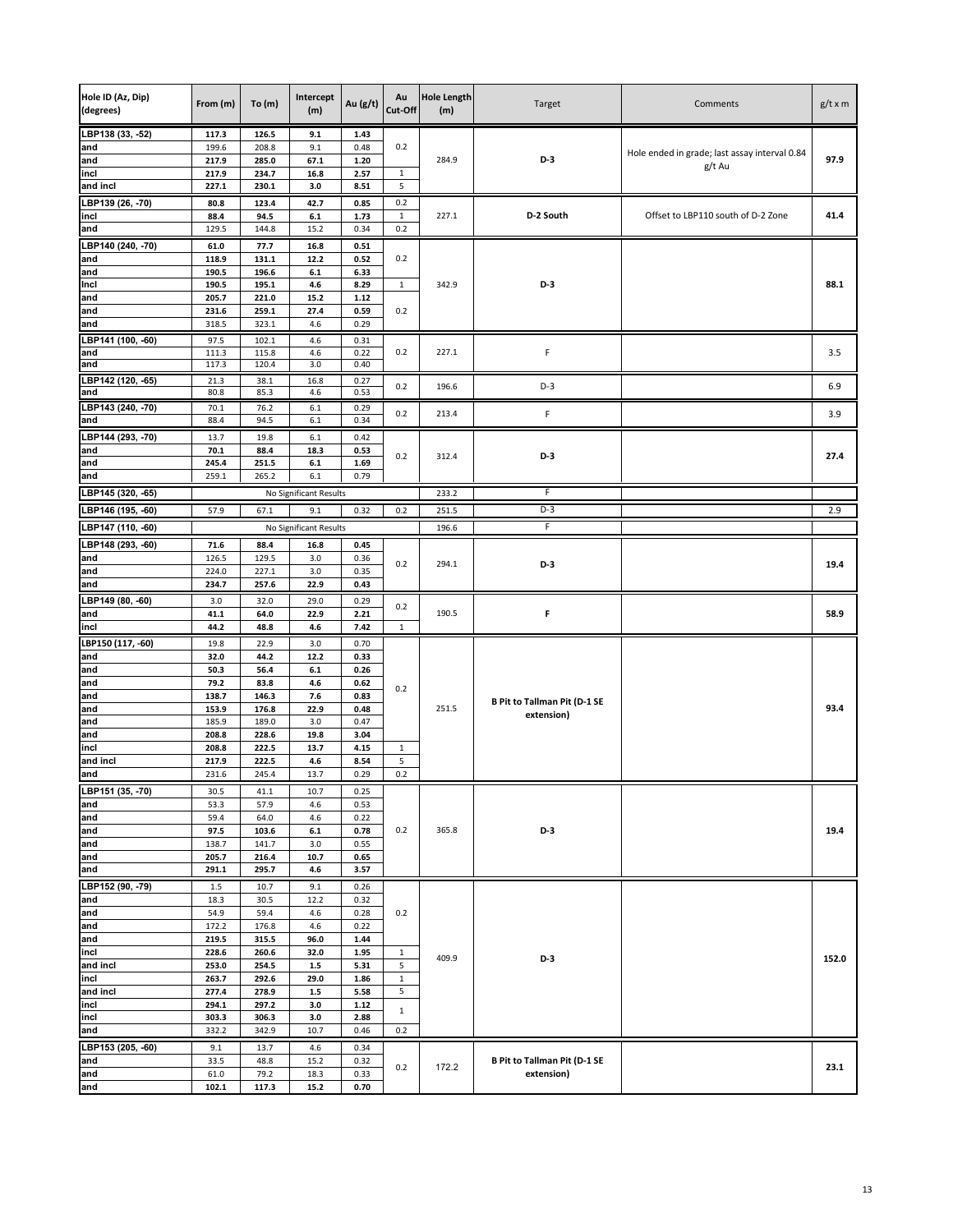| Hole ID (Az, Dip)<br>(degrees) | From (m)       | To $(m)$       | Intercept<br>(m) | Au (g/t)     | Au<br>Cut-Off       | <b>Hole Length</b><br>(m) | Target                  | Comments | $g/t \times m$ |
|--------------------------------|----------------|----------------|------------------|--------------|---------------------|---------------------------|-------------------------|----------|----------------|
| LBP154 (65, -74)               | 41.2           | 48.8           | 7.6              | 0.68         |                     |                           |                         |          |                |
| and                            | 56.4           | 65.5           | 9.1              | 0.24         |                     |                           |                         |          |                |
| and                            | 99.1           | 103.6          | 4.6              | 0.66         | 0.2                 | 312.4                     | $D-3$                   |          | 19.3           |
| and<br>and                     | 158.5<br>195.1 | 167.6<br>201.2 | 9.1<br>$6.1\,$   | 0.38<br>0.39 |                     |                           |                         |          |                |
| and                            | 297.2          | 301.8          | 4.6              | 0.66         |                     |                           |                         |          |                |
| LBP155 (180, -70)              | 45.7           | 71.6           | 25.9             | 0.69         | 0.2                 | 166.1                     | <b>D-1 SE Extension</b> |          | 18.0           |
| LBP156 (30, -70)               | 51.8           | 76.2           | 24.4             | 0.39         |                     |                           |                         |          |                |
| and                            | 82.3           | 91.4           | 9.1              | 0.55         | 0.2                 | 166.1                     | <b>D-1 SE Extension</b> |          | 14.4           |
| LBP157 (170, -81)              | 3.1            | 16.8           | 13.7             | 0.26         |                     |                           |                         |          |                |
| and                            | 19.8           | 24.4           | 4.6              | 0.25         |                     |                           |                         |          |                |
| and                            | 106.7          | 115.8          | 9.1              | 0.39         | 0.2                 |                           |                         |          |                |
| and<br>and                     | 126.5<br>190.5 | 132.6<br>195.1 | 6.1<br>4.6       | 0.39<br>0.51 |                     |                           |                         |          |                |
| and                            | 205.7          | 208.8          | 3.0              | 0.89         |                     |                           |                         |          |                |
| and                            | 260.6          | 268.2          | 7.6              | 1.99         | 0.2                 | 397.8                     | $D-3$                   |          | 41.2           |
| incl                           | 260.6          | 266.7          | $6.1\,$          | 2.38         | $\mathbf{1}$        |                           |                         |          |                |
| and                            | 277.4          | 294.1          | 16.8             | 0.94         | 0.2                 |                           |                         |          |                |
| incl<br>incl                   | 278.9<br>288.0 | 283.5<br>291.1 | 4.6<br>3.0       | 1.63<br>1.14 | $\mathbf{1}$        |                           |                         |          |                |
| and                            | 321.6          | 327.7          | $6.1\,$          | 1.70         | 0.2                 |                           |                         |          |                |
| LBP158 (103, -72)              | 30.5           | 38.1           | 7.6              | 0.32         |                     |                           |                         |          |                |
| and                            | 39.6           | 57.9           | 18.3             | 0.48         | 0.2                 |                           |                         |          |                |
| incl                           | 54.9           | 56.4           | $1.5\,$          | 1.98         | $\mathbf{1}$        |                           |                         |          |                |
| and                            | 99.1           | 102.1          | 3.0              | 0.66         |                     |                           |                         |          |                |
| and<br>and                     | 125.0<br>164.6 | 126.5<br>173.7 | $1.5\,$<br>9.1   | 2.36<br>0.59 |                     | 341.4                     | $D-3$                   |          | 33.2           |
| and                            | 204.2          | 207.3          | 3.0              | 0.76         |                     |                           |                         |          |                |
| and                            | 216.4          | 219.5          | 3.0              | 1.20         | 0.2                 |                           |                         |          |                |
| and                            | 312.4          | 315.5          | 3.0              | 0.64         |                     |                           |                         |          |                |
| and                            | 317.0          | 323.1          | 6.1              | 0.23         |                     |                           |                         |          |                |
| and                            | 333.8          | 339.9          | $6.1\,$          | 0.28         |                     |                           |                         |          |                |
| LBP159 (12, -65)<br>and        | 4.6<br>155.4   | 9.1<br>166.1   | 4.6<br>10.7      | 0.25<br>0.36 | 0.2                 | 294.1                     | F Zone                  |          | 6.2            |
| and                            | 199.6          | 202.7          | 3.0              | 0.42         |                     |                           |                         |          |                |
| LBP160 (240, -79)              | 1.5            | 27.4           | 25.9             | 0.28         |                     |                           |                         |          |                |
| and                            | 65.5           | 71.6           | $6.1\,$          | 0.46         | 0.2                 | 338.3                     | D-3                     |          | 13.6           |
| and                            | 301.8          | 306.3          | 4.6              | 0.77         |                     |                           |                         |          |                |
| LBP161 (150, -75)              | 29.0           | 38.1           | 9.1              | 0.47         |                     |                           |                         |          |                |
| and                            | 47.2           | 53.3           | 6.1              | 0.29         |                     |                           |                         |          |                |
| and<br>and                     | 68.6<br>89.9   | 76.2<br>93.0   | 7.6<br>3.0       | 0.23<br>0.47 |                     |                           |                         |          |                |
| and                            | 111.3          | 112.8          | 1.5              | 0.82         | 0.2                 | 385.6                     | D-3                     |          | 24.1           |
| and                            | 144.8          | 155.4          | 10.7             | 0.58         |                     |                           |                         |          |                |
| and                            | 195.1          | 196.6          | $1.5$            | 0.93         |                     |                           |                         |          |                |
| and                            | 345.9          | 353.6          | 7.6              | 0.80         |                     |                           |                         |          |                |
| LBP162 (43, -60)<br>incl       | 102.1          | 111.3          | 9.1              | 0.86         | 0.2                 |                           |                         |          |                |
| and                            | 108.2<br>129.5 | 109.7<br>134.1 | $1.5\,$<br>4.6   | 2.86<br>0.41 | $\mathbf{1}$        |                           |                         |          |                |
| and                            | 187.5          | 190.5          | 3.0              | 1.67         | 0.2                 |                           |                         |          |                |
| incl                           | 187.5          | 189.0          | 1.5              | 3.10         | $\mathbf{1}$        | 294.1                     | D-3                     |          | 44.3           |
| and                            | 199.6          | 233.2          | 33.5             | 0.82         | 0.2                 |                           |                         |          |                |
| incl<br>and                    | 199.6<br>248.4 | 216.4<br>254.5 | 16.8<br>6.1      | 1.28<br>0.30 | $\mathbf{1}$<br>0.2 |                           |                         |          |                |
| LBP163 (302, -68)              | 3.0            | 15.2           | 12.2             | 0.4          |                     |                           |                         |          |                |
| and                            | 24.4           | 27.4           | 3.0              | 0.4          |                     |                           |                         |          |                |
| and                            | 155.4          | 161.5          | $6.1\,$          | 0.7          |                     |                           | D-3                     |          | 24.4           |
| and                            | 167.6          | 179.8          | 12.2             | 0.3          | 0.2                 | 309.4                     |                         |          |                |
| and                            | 265.2          | 285.0          | 19.8             | 0.4          |                     |                           |                         |          |                |
| and                            | 295.7          | 300.2          | 4.6              | 0.2          |                     |                           |                         |          |                |
| LBP164 (196, -79)<br>and       | 25.9<br>44.2   | 36.6<br>54.9   | 10.7<br>10.7     | 0.27<br>0.61 |                     |                           |                         |          |                |
| and                            | 76.2           | 80.8           | 4.6              | 0.70         | 0.2                 | 361.2                     | D-3                     |          | 27.0           |
| and                            | 129.5          | 137.2          | 7.6              | 1.08         |                     |                           |                         |          |                |
| and                            | 172.2          | 181.4          | 9.1              | 0.68         |                     |                           |                         |          |                |
| LBP165 (95, -75)               | 62.5           | 77.7           | 15.2             | 1.10         | 0.2                 |                           |                         |          |                |
| incl                           | 67.1           | 74.7           | 7.6              | 1.63         | $\mathbf{1}$        |                           |                         |          |                |
| and<br>incl                    | 85.3<br>89.9   | 99.1<br>91.4   | 13.7<br>$1.5\,$  | 0.68<br>2.56 | 0.2<br>$\mathbf{1}$ |                           |                         |          |                |
| and                            | 109.7          | 153.9          | 44.2             | 0.70         | 0.2                 | 318.5                     | $D-3$                   |          | 63.2           |
| incl                           | 126.5          | 129.5          | 3.0              | 1.77         |                     |                           |                         |          |                |
| incl                           | 138.7          | 143.3          | 4.6              | 1.68         | $\mathbf{1}$        |                           |                         |          |                |
| and                            | 170.7          | 184.4          | 13.7             | 0.30         | 0.2                 |                           |                         |          |                |
| and                            | 195.1          | 201.2          | $6.1\,$          | 0.36         |                     |                           |                         |          |                |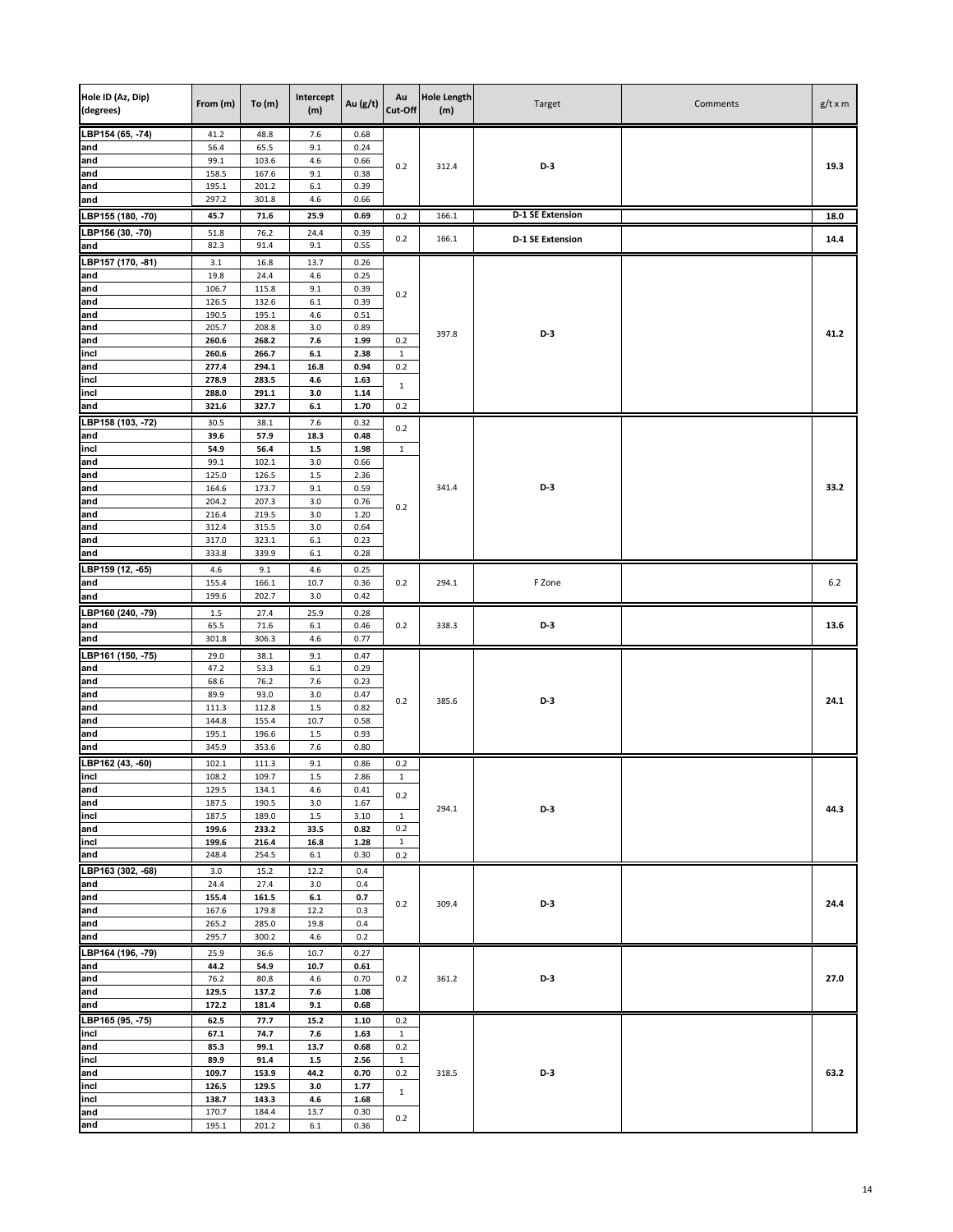| Hole ID (Az, Dip)<br>(degrees) | From (m)       | To(m)          | Intercept<br>(m)       | Au (g/t)     | Au<br>Cut-Off       | <b>Hole Length</b><br>(m) | Target                         | Comments                              | $g/t \times m$ |
|--------------------------------|----------------|----------------|------------------------|--------------|---------------------|---------------------------|--------------------------------|---------------------------------------|----------------|
| LBP166 (345, -73)              | 1.5            | 9.1            | 7.6                    | 0.25         |                     |                           |                                |                                       |                |
| and                            | 19.8           | 24.4           | 4.6                    | 0.29         | 0.2                 |                           |                                |                                       |                |
| and<br>incl                    | 29.0<br>38.1   | 54.9<br>39.6   | 25.9<br>$1.5\,$        | 0.45<br>1.09 | $\mathbf{1}$        |                           |                                |                                       |                |
| and                            | 91.4           | 97.5           | $6.1\,$                | 0.27         |                     |                           |                                |                                       |                |
| and                            | 105.2          | 109.7          | 4.6                    | 0.28         |                     |                           |                                |                                       |                |
| and                            | 172.2          | 176.8          | 4.6                    | 0.51         |                     | 379.5                     | $D-3$                          |                                       | 31.6           |
| and                            | 217.9          | 219.5          | 1.5                    | 0.46         | 0.2                 |                           |                                |                                       |                |
| and                            | 233.2          | 239.3          | 6.1                    | 0.54         |                     |                           |                                |                                       |                |
| and<br>and                     | 245.4<br>268.2 | 249.9<br>272.8 | 4.6<br>4.6             | 0.28<br>1.18 |                     |                           |                                |                                       |                |
| incl                           | 269.8          | 271.3          | $1.5\,$                | 2.12         | $\mathbf{1}$        |                           |                                |                                       |                |
| and                            | 350.5          | 352.0          | 1.5                    | 0.50         | 0.2                 |                           |                                |                                       |                |
| LBP167 (285, -75)              | 25.9           | 42.7           | 16.8                   | 0.57         | 0.2                 |                           |                                |                                       |                |
| incl                           | 35.1           | 38.1           | 3.0                    | 1.22         | $\mathbf{1}$        |                           |                                |                                       |                |
| and                            | 61.0           | 77.7           | 16.8                   | 0.36         |                     | 379.5                     | D-3                            |                                       | 19.1           |
| and                            | 120.4          | 125.0          | 4.6                    | 0.50         | 0.2                 |                           |                                |                                       |                |
| and                            | 222.5          | 227.1          | 4.6                    | 0.24         |                     |                           |                                |                                       |                |
| LBP168 (98, -45)               | 25.9           | 29.0           | 3.0                    | 0.51         |                     |                           |                                |                                       |                |
| and<br>and                     | 36.6<br>47.2   | 41.2<br>48.8   | 4.6<br>1.5             | 0.29<br>1.17 | 0.2                 |                           |                                |                                       |                |
| and                            | 79.3           | 96.0           | 16.8                   | 0.34         |                     |                           |                                |                                       |                |
| and                            | 141.7          | 173.7          | 32.0                   | 1.06         |                     | 251.5                     | <b>D-1 SE Extension</b>        |                                       | 51.6           |
| incl                           | 144.8          | 155.5          | 10.7                   | 2.34         | $\mathbf{1}$        |                           |                                |                                       |                |
| and                            | 196.6          | 201.2          | 4.6                    | 0.53         | 0.2                 |                           |                                |                                       |                |
| and                            | 211.8          | 217.9          | $6.1\,$                | 0.80         |                     |                           |                                |                                       |                |
| incl                           | 213.4          | 214.9          | 1.5                    | 1.87         | $\mathbf{1}$        |                           |                                |                                       |                |
| LBP169 (128, -71)              | 13.7           | 18.3           | 4.6                    | 0.39         |                     |                           |                                |                                       |                |
| and<br>and                     | 126.5<br>195.1 | 129.5<br>199.6 | 3.0<br>4.6             | 0.38<br>0.58 | 0.2                 |                           |                                |                                       |                |
| and                            | 216.4          | 222.5          | 6.1                    | 0.32         |                     |                           |                                |                                       |                |
| and                            | 233.2          | 313.9          | 80.8                   | 0.98         |                     |                           |                                |                                       |                |
| incl                           | 239.3          | 242.3          | 3.0                    | 1.71         |                     | 384.0                     | D-3                            | Hole Lost in Mineralization           | 103.4          |
| incl                           | 248.4          | 253.0          | 4.6                    | 1.60         | $\mathbf{1}$        |                           |                                |                                       |                |
| incl<br>and incl               | 260.6<br>263.7 | 278.9<br>266.7 | 18.3<br>3.0            | 2.32<br>5.60 | 5                   |                           |                                |                                       |                |
| and                            | 373.4          | 381.0          | 7.6                    | 2.19         | 0.2                 |                           |                                |                                       |                |
| incl                           | 374.9          | 379.5          | 4.6                    | 3.17         | $\mathbf{1}$        |                           |                                |                                       |                |
| LBP170 (120, -70)              | 73.2           | 89.9           | 16.8                   | 0.50         | 0.2                 |                           |                                |                                       |                |
| incl                           | 74.7           | 76.2           | 1.5                    | 1.24         | $\mathbf{1}$        |                           |                                |                                       |                |
| and                            | 97.5           | 125.0          | 27.4                   | 0.37         | 0.2                 | 342.9                     | D-3                            |                                       | 19.7           |
| incl<br>and                    | 121.9<br>245.4 | 123.4<br>248.4 | 1.5<br>3.0             | 1.22<br>0.37 | 1<br>0.2            |                           |                                |                                       |                |
| LBP171 (75, -45)               | 33.5           | 48.8           | 15.2                   | 0.29         |                     |                           |                                |                                       |                |
| and                            | 71.6           | 88.4           | 16.8                   | 0.36         | 0.2                 |                           |                                |                                       |                |
| incl                           | 79.3           | 80.8           | 1.5                    | 1.22         | $\mathbf{1}$        |                           |                                |                                       |                |
| and                            | 164.6          | 205.7          | 41.1                   | 0.52         | 0.2                 | 257.6                     | <b>D-1 Southeast Extension</b> |                                       | 31.8           |
| incl                           | 167.6          | 169.2          | $1.5\,$                | 3.27         | $\mathbf 1$         |                           |                                |                                       |                |
| and incl                       | 181.4          | 182.9          | 1.5                    | 1.20         |                     |                           |                                |                                       |                |
| LBP172 (178, -74)              | 202.7          | 207.3          | 4.6                    | 0.55         |                     |                           |                                |                                       |                |
| and<br>and                     | 216.4<br>245.4 | 221.0<br>256.0 | 4.6<br>10.7            | 0.39<br>0.35 | 0.2                 | 349.0                     | D-3                            |                                       | 19.1           |
| and                            | 277.4          | 291.1          | 13.7                   | 0.32         |                     |                           |                                |                                       |                |
| and                            | 303.3          | 317.0          | 13.7                   | 0.49         |                     |                           |                                |                                       |                |
| LBP173 (225, -60)              | 13.7           | 16.8           | 3.0                    | 0.44         |                     |                           |                                |                                       |                |
| and                            | 33.5           | 50.3           | 16.8                   | 1.18         | 0.2                 |                           |                                |                                       |                |
| incl                           | 33.5           | 35.1           | $1.5\,$                | 1.26         | 1                   |                           |                                |                                       |                |
| incl                           | 41.2           | 48.8           | 7.6                    | 1.82         |                     | 263.7                     | <b>D-1 Northwest Extension</b> |                                       | 29.2           |
| and<br>incl                    | 77.7<br>79.3   | 88.4<br>80.8   | 10.7<br>1.5            | 0.58<br>1.43 | 0.2<br>$\mathbf{1}$ |                           |                                |                                       |                |
| and                            | 115.8          | 120.4          | 4.6                    | 0.41         | 0.2                 |                           |                                |                                       |                |
| LBP174 (57, -45)               | 33.5           | 36.6           | 3.0                    | 0.97         | 0.2                 |                           |                                |                                       |                |
| incl                           | 35.1           | 36.6           | $1.5\,$                | 1.62         | $\mathbf{1}$        |                           |                                |                                       |                |
| and                            | 76.2           | 102.1          | 25.9                   | 0.28         | 0.2                 | 213.3                     | <b>D-1 Southeast Extension</b> |                                       | 14.8           |
| and                            | 201.2          | 210.3          | 9.1                    | 0.51         |                     |                           |                                |                                       |                |
| incl                           | 208.8          | 210.3          | 1.5                    | 1.27         | $\mathbf{1}$        |                           |                                |                                       |                |
| LBP175 (230, -60)              | 0.0            | 6.1            | 6.1                    | 0.37         | 0.2                 | 282                       | D-1 Northwest Extension        |                                       | 2.3            |
| LBP176 (300, -60)              | 54.9           | 65.5           | 10.7                   | 1.26         | 0.2                 | 141.7                     | <b>D-1 Southeast Extension</b> |                                       | 13.5           |
| incl                           | 54.9           | 62.5           | 7.6                    | 1.59         | $\mathbf{1}$        |                           |                                |                                       |                |
| LBP177 (315, -74)              | 100.6          | 105.2          | 4.6                    | 0.35         | 0.2                 |                           |                                |                                       | 19.9           |
| and<br>incl                    | 240.8<br>242.3 | 269.8<br>246.9 | 29.0<br>4.6            | 0.63<br>1.56 | $\mathbf{1}$        | 336.8                     | D-3                            |                                       |                |
| LBP178 (75, -45)               |                |                | No Significant Results |              |                     | 141.7                     | D-1 Southeast Extension        | Drilled in Footwall to Mineralization |                |
|                                |                |                |                        |              |                     |                           |                                |                                       |                |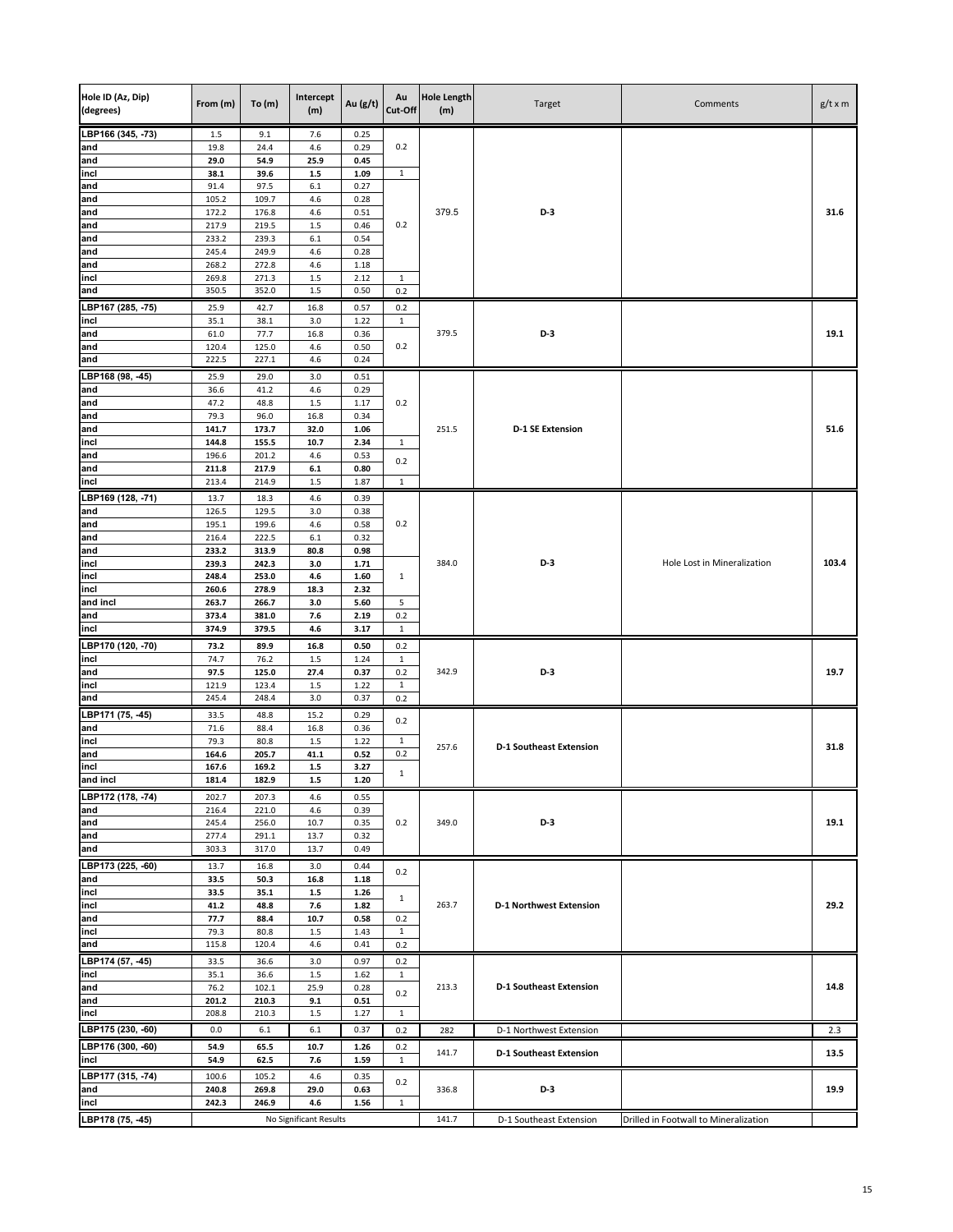| Hole ID (Az, Dip)<br>(degrees) | From (m)       | To $(m)$        | Intercept<br>(m)       | Au $(g/t)$   | Au<br>Cut-Off | <b>Hole Length</b><br>(m) | Target                         | Comments                                  | $g/t \times m$ |
|--------------------------------|----------------|-----------------|------------------------|--------------|---------------|---------------------------|--------------------------------|-------------------------------------------|----------------|
| LBP179 (70, -65)               | 0.0            | 10.7            | 10.7                   | 0.38         |               |                           |                                |                                           |                |
| and                            | 21.3           | 24.4            | 3.0                    | 0.37         | 0.2           |                           |                                |                                           |                |
| and                            | 47.2           | 51.8            | 4.6                    | 0.37         |               | 275.8                     | <b>D-1 Northwest Extension</b> |                                           | 31.8           |
| and<br>incl                    | 103.6<br>109.7 | 128.0<br>120.4  | 24.4<br>10.7           | 1.02<br>1.38 | 1             |                           |                                |                                           |                |
|                                |                |                 |                        |              |               |                           |                                | Anomalous Gold - Drilled into footwall of |                |
| LBP180 (270, -50)              |                |                 | No Significant Results |              |               | 227.1                     | D-3/Fzone Transition           | Mineralization                            |                |
| LBP181 (15, -68)<br>and        | 0.0<br>64.0    | 7.6<br>68.6     | 7.6<br>4.6             | 0.37<br>0.25 |               |                           |                                |                                           |                |
| and                            | 187.5          | 190.5           | 3.0                    | 0.52         | 0.2           | 221.0                     | D-1 Northwest Extension        |                                           | 6.7            |
| and                            | 196.6          | 199.6           | 3.0                    | 0.39         |               |                           |                                |                                           |                |
| LBP182 (270, -75)              | 132.6          | 150.9           | 18.3                   | 0.38         | 0.2           | 361.2                     | D-3                            |                                           | 35.7           |
| and                            | 227.1          | 242.3           | 15.2                   | 1.89         |               |                           |                                |                                           |                |
| LBP183 (180, -45)              | 13.7           | 16.8            | 3.0                    | 0.40         | 0.2           | 227.1                     | Southwest Extension            | Anomalous                                 | 1.2            |
| LBP184 (275, -55)              | 89.9           | 96.0            | 6.1                    | 0.28         | 0.2           | 214.9                     | D-1 Northwest Extension        |                                           | 3.6            |
| and                            | 114.3          | 121.9           | 7.6                    | 0.25         |               |                           |                                |                                           |                |
| LBP185 (20, -50)               | 50.3           | 54.9            | 4.6                    | 0.24         |               |                           |                                |                                           |                |
| and                            | 68.6           | 85.3            | 16.8                   | 0.41         | 0.2           | 243.8                     | <b>D-1 Northwest Extension</b> |                                           | 11.2           |
| and                            | 189.0          | 196.6           | 7.6                    | 0.42         |               |                           |                                |                                           |                |
| LBP186 (45, -70)               | 112.8          | 117.4           | 4.6                    | 0.27         | 0.2           | 403.9                     | Southwest Extension            |                                           | 1.2            |
| LBP187 (45, -75)               | 65.5           | 68.6            | 3.0                    | 0.40         |               |                           |                                |                                           |                |
| and<br>and                     | 89.9<br>112.8  | 105.2<br>143.3  | 15.2<br>30.5           | 0.37<br>0.41 | 0.2           | 367.3                     | D-3                            |                                           | 22.1           |
| and                            | 147.8          | 152.4           | 4.6                    | 0.28         |               |                           |                                |                                           |                |
| and                            | 256.0          | 262.1           | 6.1                    | 0.24         |               |                           |                                |                                           |                |
| LBP188 (110, -70)              | 71.6           | 96.0            | 24.4                   | 0.32         |               |                           |                                |                                           |                |
| and                            | 111.3          | 120.4           | 9.1                    | 1.07         | 0.2           | 254.5                     | D-1 North                      |                                           | 21.6           |
| and                            | 163.1          | 173.7           | 10.7                   | 0.39         |               |                           |                                |                                           |                |
| LBP189 (195, 62)               | 65.5           | 74.7            | 9.1                    | 0.39         |               |                           |                                |                                           |                |
| and                            | 94.5           | 103.6           | 9.1                    | 0.35         |               |                           |                                |                                           |                |
| and<br>and                     | 138.7<br>190.5 | 147.8<br>195.1  | 9.1<br>4.6             | 0.45<br>0.66 | 0.2           | 422.1                     | D-3 South                      | Step-Out to the Southeast                 | 80.5           |
| and                            | 213.4          | 224.0           | 10.7                   | 0.33         |               |                           |                                |                                           |                |
| and                            | 266.7          | 329.2           | 62.5                   | 1.01         |               |                           |                                |                                           |                |
| incl                           | 300.2          | 326.1           | 25.9                   | 1.94         | $\mathbf{1}$  |                           |                                |                                           |                |
| LBP190C (122, -50)             | 18.6           | 20.1            | 1.5                    | 1.28         |               |                           |                                |                                           |                |
| and                            | 30.8           | 41.5            | 10.7                   | 0.36         | 0.2           |                           |                                |                                           |                |
| and                            | 49.1           | 51.8            | 2.7                    | 1.51         |               |                           |                                |                                           |                |
| incl<br>and                    | 50.3<br>74.7   | 51.8<br>80.8    | 1.5<br>$6.1\,$         | 2.00<br>0.43 | 1             |                           |                                |                                           |                |
| and                            | 143.7          | 161.8           | 18.1                   | 0.69         | 0.2           |                           |                                |                                           |                |
| incl                           | 145.1          | 146.9           | 1.8                    | 1.62         | $\mathbf{1}$  | 244.1                     | <b>D-1 Southeast Extension</b> | <b>Metallurgical PQ Core Hole</b>         | 53.4           |
| incl                           | 152.7          | 156.6           | 3.9                    | 1.35         | $\mathbf{1}$  |                           |                                |                                           |                |
| and                            | 162.9          | 174.3           | 11.4                   | 0.28         | 0.2           |                           |                                |                                           |                |
| and<br>incl                    | 184.7<br>190.8 | 193.9<br>192.3  | 9.1<br>$1.5\,$         | 0.46<br>1.12 | 1             |                           |                                |                                           |                |
| and                            | 208.9          | 223.1           | 14.2                   | 1.61         | 0.2           |                           |                                |                                           |                |
| incl                           | 213.7          | 219.8           | 6.1                    | 3.04         | 1             |                           |                                |                                           |                |
| LBP191 (300, -70)              | 62.5           | 70.1            | 7.6                    | 0.23         |               |                           |                                |                                           |                |
| and                            | 71.6           | 82.3            | 10.7                   | 0.27         | 0.2           |                           |                                |                                           |                |
| land                           | 225.6          | 236.2           | 10.7                   | 0.23         |               | 281.9                     | $D-1$                          |                                           | 11.4           |
| and                            | 239.3          | 248.4           | 9.1                    | 0.47         |               |                           |                                |                                           |                |
| incl                           | 246.9          | 248.4           | $1.5\,$                | 1.17         | $\mathbf{1}$  |                           |                                |                                           |                |
| LBP192 (120, -45)              | 53.3           | 56.4            | 3.0                    | 0.45         |               | 202.7                     |                                |                                           |                |
| and<br>and                     | 67.1<br>192.0  | 70.1<br>198.1   | 3.0<br>6.1             | 0.41<br>0.29 | 0.2           |                           | Southwest Extension            |                                           | 4.4            |
| LBP193 (352, -78)              |                |                 | 4.6                    |              |               |                           |                                |                                           |                |
| and                            | 1.5<br>91.4    | $6.1\,$<br>96.0 | 4.6                    | 0.44<br>0.35 |               |                           |                                |                                           |                |
| and                            | 132.6          | 135.6           | 3.0                    | 0.40         | 0.2           |                           |                                |                                           |                |
| and                            | 141.7          | 160.0           | 18.3                   | 0.62         |               |                           |                                |                                           |                |
| incl                           | 149.4          | 152.4           | 3.0                    | 2.04         | $\mathbf{1}$  | 301.8                     | D-3 South                      | Stepout to the southeast                  | 47.3           |
| and                            | 178.3          | 214.9           | 36.6                   | 0.85         | 0.2           |                           |                                |                                           |                |
| incl<br>incl                   | 181.4<br>187.5 | 184.4<br>190.5  | 3.0<br>3.0             | 1.85<br>1.34 | $\mathbf{1}$  |                           |                                |                                           |                |
| incl                           | 196.6          | 204.2           | 7.6                    | 1.29         |               |                           |                                |                                           |                |
|                                |                |                 |                        |              |               |                           |                                |                                           |                |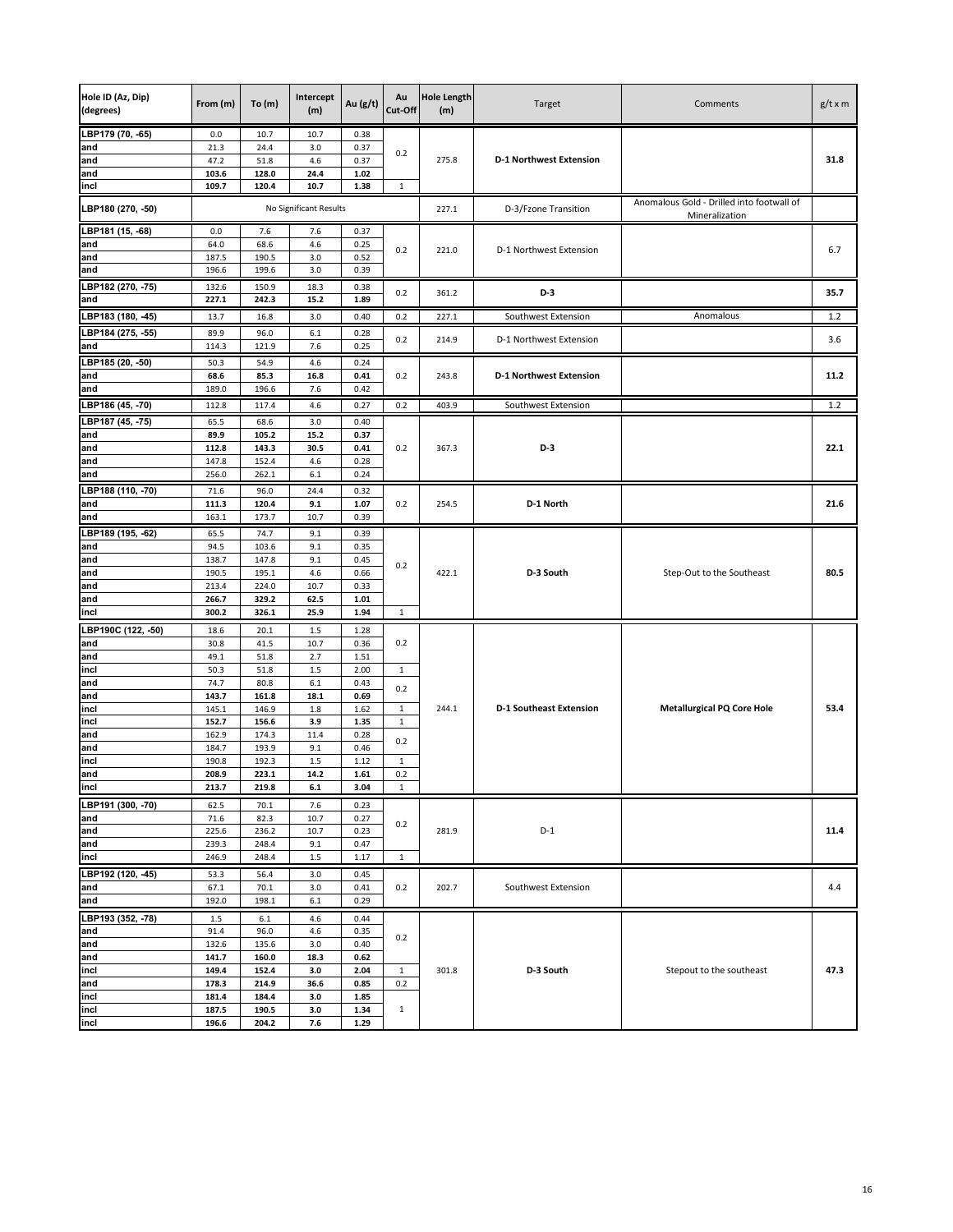| Hole ID (Az, Dip)<br>(degrees) | From (m)       | To(m)          | Intercept<br>(m) | Au (g/t)     | Au<br>Cut-Off       | <b>Hole Length</b><br>(m) | Target                     | Comments                          | $g/t \times m$ |
|--------------------------------|----------------|----------------|------------------|--------------|---------------------|---------------------------|----------------------------|-----------------------------------|----------------|
| LBP194 (218, -73)              | 64.0           | 83.8           | 19.8             | 0.30         | 0.2                 |                           |                            |                                   |                |
| and                            | 187.5          | 198.1          | 10.7             | 1.29         |                     |                           |                            |                                   |                |
| incl                           | 187.5          | 190.5          | 3.0              | 3.10         | $\mathbf{1}$        |                           |                            |                                   |                |
| incl<br>and                    | 193.5<br>228.6 | 196.6<br>236.2 | 3.0<br>7.6       | 1.07<br>0.58 | $\mathbf{1}$        | 361.2                     | D-3                        |                                   | 48.6           |
| and                            | 237.7          | 242.3          | 4.6              | 0.22         | 0.2                 |                           |                            |                                   |                |
| incl                           | 233.2          | 234.7          | $1.5\,$          | 1.17         | $\mathbf{1}$        |                           |                            |                                   |                |
| and                            | 265.2          | 330.7          | 65.5             | 0.31         |                     |                           |                            |                                   |                |
| and                            | 333.8          | 341.4          | 7.6              | 0.44         | 0.2                 |                           |                            |                                   |                |
| LBP195 (240, -45)              | 19.8           | 24.4           | 4.6              | 0.33         | 0.2                 |                           |                            |                                   |                |
| and                            | 135.6          | 138.7          | 3.0              | 0.68         | 0.2                 | 172.2                     | Southwest Extension        |                                   | 3.6            |
| incl                           | 137.2          | 138.7          | 1.5              | 1.10         | $\mathbf 1$         |                           |                            |                                   |                |
| LBP196 (120, -45)              | 12.2           | 15.2           | 3.0              | 0.43         |                     |                           |                            |                                   |                |
| and                            | 117.3          | 120.4          | 3.0              | 0.42         | 0.2                 | 182.9                     | Southwest Extension        |                                   | 2.6            |
| LBP197C (45, -78)              | 58.8           | 75.3           | 16.5             | 1.44         | 0.2                 |                           |                            |                                   |                |
| incl                           | 61.9           | 74.1           | 12.2             | 1.66         | $\mathbf{1}$        |                           |                            |                                   |                |
| and                            | 88.2           | 91.1           | 2.9              | 0.49         |                     |                           |                            |                                   |                |
| and                            | 107.3          | 110.6          | 3.4              | 0.33         | 0.2                 |                           |                            |                                   |                |
| and                            | 116.7          | 129.8          | 13.1             | 0.56         |                     |                           |                            |                                   |                |
| incl                           | 118.9          | 119.8          | 0.9              | 2.87         | $\mathbf{1}$<br>0.2 | 322.5                     | D-3 South                  | <b>Metallurgical PQ Core Hole</b> | 65.6           |
| and<br>incl                    | 136.6<br>136.6 | 151.8<br>147.1 | 15.2<br>10.5     | 1.36<br>1.81 | $\mathbf{1}$        |                           |                            |                                   |                |
| and                            | 157.9          | 165.5          | 7.6              | 1.23         | 0.2                 |                           |                            |                                   |                |
| incl                           | 159.4          | 164.3          | 4.9              | 1.55         | $\mathbf{1}$        |                           |                            |                                   |                |
| and                            | 228.0          | 232.6          | 4.6              | 0.43         | 0.2                 |                           |                            |                                   |                |
| LBP198 (6, -63)                | 0.0            | 4.6            | 4.6              | 0.48         |                     |                           |                            |                                   |                |
| and                            | 166.1          | 169.2          | 3.0              | 0.61         |                     |                           |                            |                                   |                |
| and                            | 187.5          | 196.6          | 9.1              | 0.37         | 0.2                 | 300.2                     | D-3 South                  |                                   | 13.1           |
| and                            | 222.5          | 227.1          | 4.6              | 0.43         |                     |                           |                            |                                   |                |
| and                            | 239.3          | 243.8          | 4.6              | 0.35         |                     |                           |                            |                                   |                |
| and                            | 248.4          | 254.5          | 6.1              | 0.35         |                     |                           |                            |                                   |                |
| LBP199 (252, -79)              | 62.5           | 79.2           | 16.8             | 0.51         |                     |                           |                            |                                   |                |
| and<br>and                     | 85.3<br>144.8  | 91.4<br>153.9  | 6.1<br>9.1       | 0.48<br>0.35 | 0.2                 |                           |                            |                                   |                |
| and                            | 214.9          | 230.1          | 15.2             | 0.62         |                     |                           |                            |                                   |                |
| incl                           | 224.0          | 227.1          | 3.0              | 2.01         | $\mathbf 1$         |                           |                            |                                   |                |
| and                            | 239.3          | 246.9          | 7.6              | 0.74         |                     | 367.3                     | D-3 South                  | Hole ended in grade               | 42.9           |
| and                            | 260.6          | 263.7          | 3.0              | 0.35         |                     |                           |                            |                                   |                |
| and                            | 271.3          | 281.9          | 10.7             | 0.42         | 0.2                 |                           |                            |                                   |                |
| and                            | 295.7          | 304.8          | 9.1              | 0.61         |                     |                           |                            |                                   |                |
| and                            | 362.7          | 367.3          | 4.6              | 0.45         |                     |                           |                            |                                   |                |
| LBP200 (45, -45)               | 0.0            | 15.2           | 15.2<br>4.6      | 0.58<br>0.36 | 0.2                 | 172.2                     | <b>Southwest Extension</b> |                                   | 10.4           |
| and                            | 25.9           | 30.5           |                  |              |                     |                           |                            |                                   |                |
| LBP201 (185, -60)              | 24.4           | 27.4           | 3.0              | 0.32         |                     |                           |                            |                                   |                |
| and<br>and                     | 74.7<br>82.3   | 76.2<br>88.4   | 1.5<br>6.1       | 0.64<br>0.75 | 0.2                 | 330.7                     | D-3 South                  |                                   | 13.6           |
| and                            | 150.9          | 160.0          | 9.1              | 0.47         |                     |                           |                            |                                   |                |
| and                            | 167.6          | 173.7          | 6.1              | 0.47         |                     |                           |                            |                                   |                |
| LBP202 (40, -75)               | 88.4           | 96.0           | 7.6              | 0.48         | 0.2                 | 208.8                     | Southwest Extension        |                                   | 3.6            |
| LBP203 (315, -66)              | 1.5            | 6.1            | 4.6              | 0.25         |                     |                           |                            |                                   |                |
| and                            | 77.7           | 105.2          | 27.4             | 1.50         |                     |                           |                            |                                   |                |
| and                            | 138.7          | 141.7          | 3.0              | 0.51         |                     |                           |                            |                                   |                |
| and                            | 187.5          | 192.0          | 4.6              | 0.27         | 0.2                 | 324.6                     | D-3 South                  |                                   | 57.1           |
| and                            | 205.7          | 213.4          | 7.6              | 0.62         |                     |                           |                            |                                   |                |
| and                            | 233.2          | 242.3          | 9.1              | 0.28         |                     |                           |                            |                                   |                |
| and                            | 260.6          | 275.8          | 15.2             | 0.31         |                     |                           |                            |                                   |                |
| LBP204 (12, -46)               | 0.0            | 6.1            | $6.1\,$          | 0.38         |                     |                           |                            |                                   |                |
| and                            | 65.5           | 71.6           | $6.1\,$          | 0.32         | 0.2                 |                           |                            |                                   |                |
| and                            | 152.4          | 160.0          | 7.6              | 0.61         |                     |                           |                            |                                   |                |
| incl<br>and                    | 153.9<br>187.5 | 155.5<br>193.6 | 1.5<br>$6.1$     | 1.36<br>0.30 | $\mathbf{1}$        | 300.2                     | D-3                        |                                   | 17.4           |
| and                            | 259.1          | 263.7          | 4.6              | 0.34         | 0.2                 |                           |                            |                                   |                |
| and                            | 275.8          | 280.4          | 4.6              | 0.79         |                     |                           |                            |                                   |                |
| incl                           | 277.4          | 278.9          | $1.5\,$          | 1.05         | $\mathbf{1}$        |                           |                            |                                   |                |
| and                            | 295.7          | 298.7          | 3.0              | 0.50         | 0.2                 |                           |                            |                                   |                |
| LBP205 (0, -50)                | 12.2           | 15.2           | 3.0              | 0.38         | 0.2                 | 184.4                     | Southwest Extension        |                                   | $1.1\,$        |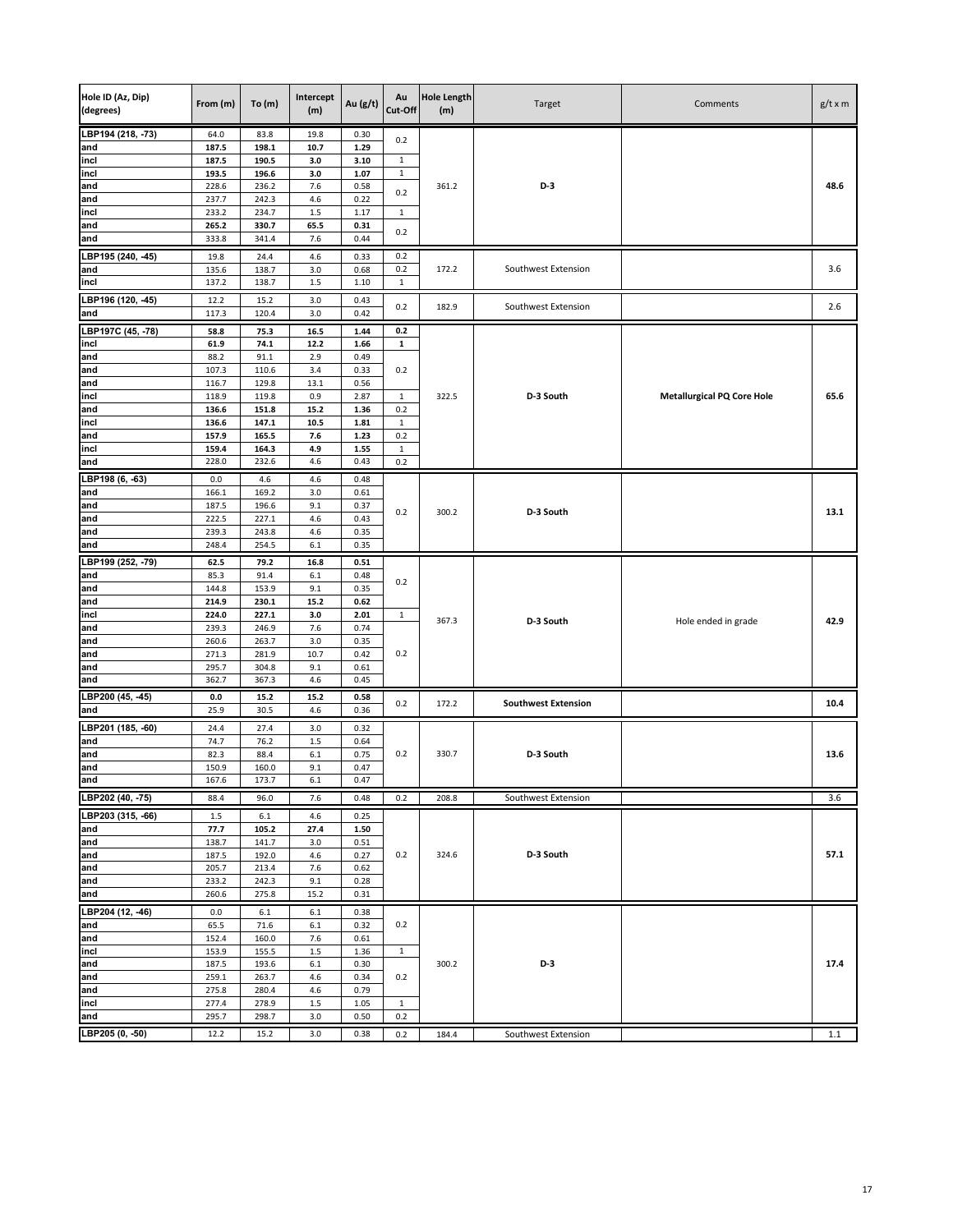| Hole ID (Az, Dip)<br>(degrees) | From (m)       | To(m)          | Intercept<br>(m) | Au (g/t)     | Au<br>Cut-Off       | <b>Hole Length</b><br>(m) | Target               | Comments                          | $g/t \times m$ |
|--------------------------------|----------------|----------------|------------------|--------------|---------------------|---------------------------|----------------------|-----------------------------------|----------------|
| LBP206 (52, -77)               | 0.0            | 4.6            | 4.6              | 0.64         | 0.2                 |                           |                      |                                   |                |
| incl<br>and                    | 1.5<br>22.9    | 3.1<br>27.4    | $1.5\,$<br>4.6   | 1.30<br>0.37 | $\mathbf{1}$        |                           |                      |                                   |                |
| and                            | 56.4           | 70.1           | 13.7             | 0.37         | 0.2                 |                           |                      |                                   |                |
| and                            | 91.4           | 103.6          | 12.2             | 0.32         |                     |                           |                      |                                   |                |
| and<br>incl                    | 236.2<br>243.8 | 259.1<br>257.6 | 22.9<br>13.7     | 1.41<br>1.93 | $\mathbf{1}$        | 365.8                     | $D-3$                |                                   | 131.1          |
| and                            | 271.3          | 327.7          | 56.4             | 1.51         | 0.2                 |                           |                      |                                   |                |
| incl                           | 277.4          | 286.5          | 9.1              | 1.42         | $\mathbf{1}$        |                           |                      |                                   |                |
| incl                           | 292.6          | 317.0          | 24.4             | 2.36         |                     |                           |                      |                                   |                |
| and incl<br>incl               | 304.8<br>318.5 | 307.9<br>326.1 | 3.0<br>7.6       | 5.86<br>1.04 | 5<br>$\mathbf{1}$   |                           |                      |                                   |                |
| LBP207C (240, -50)             | 30.6           | 37.2           | 6.6              | 0.27         |                     |                           |                      |                                   |                |
| and                            | 68.7           | 82.1           | 13.4             | $1.12$       | 0.2                 |                           |                      |                                   |                |
| incl                           | 68.7           | 74.5           | 5.8              | 1.11         | $\mathbf{1}$        |                           |                      |                                   |                |
| incl                           | 76.8           | 80.0           | 3.2              | 2.05         |                     |                           |                      |                                   |                |
| and<br>incl                    | 103.0<br>103.0 | 105.8<br>104.2 | 2.7<br>$1.2$     | 1.80<br>2.91 | 0.2<br>$\mathbf{1}$ |                           |                      |                                   |                |
| and                            | 114.9          | 146.9          | 32.0             | 3.16         | 0.2                 |                           |                      |                                   |                |
| incl                           | 116.4          | 143.9          | 27.4             | 3.58         | $\mathbf 1$         | 271.9                     | D-2                  | <b>Metallurgical PQ Core Hole</b> | 133.4          |
| and incl                       | 116.4          | 118.0          | $1.5\,$          | 5.08         |                     |                           |                      |                                   |                |
| and incl<br>and incl           | 122.5<br>140.8 | 125.6<br>142.3 | 3.0<br>$1.5\,$   | 10.3<br>6.90 | 5                   |                           |                      |                                   |                |
| and                            | 153.0          | 163.7          | 10.7             | 0.84         | 0.2                 |                           |                      |                                   |                |
| incl                           | 159.1          | 160.6          | $1.5\,$          | 2.95         | $\mathbf{1}$        |                           |                      |                                   |                |
| and                            | 207.9          | 212.5          | 4.6              | 0.36         | 0.2                 |                           |                      |                                   |                |
| LBP208 (107, -69)              | 4.6            | 30.5           | 25.9             | 0.26         |                     |                           |                      |                                   |                |
| and                            | 179.8          | 192.0          | 12.2             | 0.43         | 0.2                 |                           |                      |                                   |                |
| and<br>incl                    | 227.1<br>239.3 | 269.8<br>245.4 | 42.7<br>$6.1\,$  | 1.25<br>1.29 |                     |                           |                      |                                   |                |
| incl                           | 257.6          | 268.2          | 10.7             | 3.01         | $\mathbf{1}$        |                           |                      |                                   |                |
| and                            | 277.4          | 294.1          | 16.8             | 0.68         | 0.2                 |                           |                      |                                   |                |
| incl                           | 285.0          | 288.0          | 3.0              | 1.87         | $\mathbf 1$         | 434.3                     | $D-3$                |                                   | 103.0          |
| and<br>incl                    | 300.2<br>303.3 | 330.7<br>304.8 | 30.5<br>$1.5\,$  | 0.71<br>1.09 | 0.2                 |                           |                      |                                   |                |
| incl                           | 310.9          | 317.0          | $6.1\,$          | 1.02         | $\mathbf{1}$        |                           |                      |                                   |                |
| incl                           | 318.5          | 321.6          | 3.0              | 1.93         |                     |                           |                      |                                   |                |
| and                            | 364.2          | 368.8          | 4.6              | $1.00\,$     | 0.2                 |                           |                      |                                   |                |
| incl                           | 364.2          | 367.3          | 3.0              | 1.16         | $\mathbf{1}$        |                           |                      |                                   |                |
| LBP209 (60, -70)<br>and        | 70.1<br>86.9   | 73.2<br>91.4   | 3.0<br>4.6       | 0.37<br>0.42 | 0.2                 | 251.5                     | Southwest Extension  |                                   | 3.0            |
| LBP210 (105, 82)               | 13.7           | 16.8           | 3.0              | 0.38         |                     |                           |                      |                                   |                |
| and                            | 53.3           | 57.9           | 4.6              | 0.33         |                     |                           |                      |                                   |                |
| and                            | 73.2           | 79.3           | 6.1              | 0.30         |                     |                           |                      |                                   |                |
| and<br>and                     | 99.1<br>131.1  | 103.6<br>134.1 | 4.6<br>3.0       | 0.25<br>0.73 | 0.2                 | 269.7                     | D-3 South            |                                   | 26.2           |
| and                            | 143.3          | 152.4          | 9.1              | 0.48         |                     |                           |                      |                                   |                |
| and                            | 167.6          | 182.9          | 15.2             | 0.92         |                     |                           |                      |                                   |                |
| incl                           | 167.6          | 170.7          | $3.0\,$          | 1.01         | $\mathbf{1}$        |                           |                      |                                   |                |
| incl                           | 172.2          | 176.8          | 4.6              | 1.67         |                     |                           |                      |                                   |                |
| LBP211 (72, -60)<br>incl       | 27.4<br>38.1   | 44.2<br>42.7   | 16.8<br>4.6      | 0.76<br>1.15 | 0.2<br>$\mathbf{1}$ |                           |                      |                                   |                |
| and                            | 100.6          | 111.3          | 10.7             | 0.68         | 0.2                 |                           |                      |                                   |                |
| incl                           | 105.2          | 106.7          | $1.5$            | 1.42         | $\mathbf{1}$        | 263.7                     | D-3                  |                                   | 29.7           |
| and<br>and                     | 153.9<br>169.2 | 158.5<br>172.2 | 4.6<br>3.0       | 0.49<br>0.37 |                     |                           |                      |                                   |                |
| and                            | 182.9          | 189.0          | $6.1\,$          | 0.51         | 0.2                 |                           |                      |                                   |                |
| and                            | 222.5          | 231.7          | 9.1              | 0.35         |                     |                           |                      |                                   |                |
| LBP212 (0, -55)                | 41.2           | 44.2           | 3.0              | 0.33         |                     |                           |                      |                                   |                |
| and                            | 117.4          | 120.4          | 3.0              | 0.44         | 0.2                 | 219.5                     | Hazel Pine Extension |                                   | 3.3            |
| and                            | 153.9          | 157.0          | 3.0              | 0.34         |                     |                           |                      |                                   |                |
| LBP213 (200, -85)<br>and       | 3.1<br>10.7    | 9.1<br>15.2    | 6.1<br>4.6       | 0.24<br>0.36 |                     |                           |                      |                                   |                |
| and                            | 18.3           | 24.4           | $6.1\,$          | 0.23         |                     |                           |                      |                                   |                |
| and                            | 61.0           | 62.5           | $1.5\,$          | 1.31         |                     |                           |                      |                                   |                |
| and                            | 86.9           | 106.7          | 19.8             | 0.42         | 0.2                 | 416.1                     | D-3                  |                                   | 35.6           |
| and                            | 184.4          | 202.7          | 18.3             | 0.50         |                     |                           |                      |                                   |                |
| and<br>and                     | 254.5<br>266.7 | 257.6<br>281.9 | 3.0<br>15.2      | 0.67<br>0.38 |                     |                           |                      |                                   |                |
| and                            | 297.2          | 301.8          | 4.6              | 0.36         |                     |                           |                      |                                   |                |
| and                            | 336.8          | 341.4          | 4.6              | 0.47         |                     |                           |                      |                                   |                |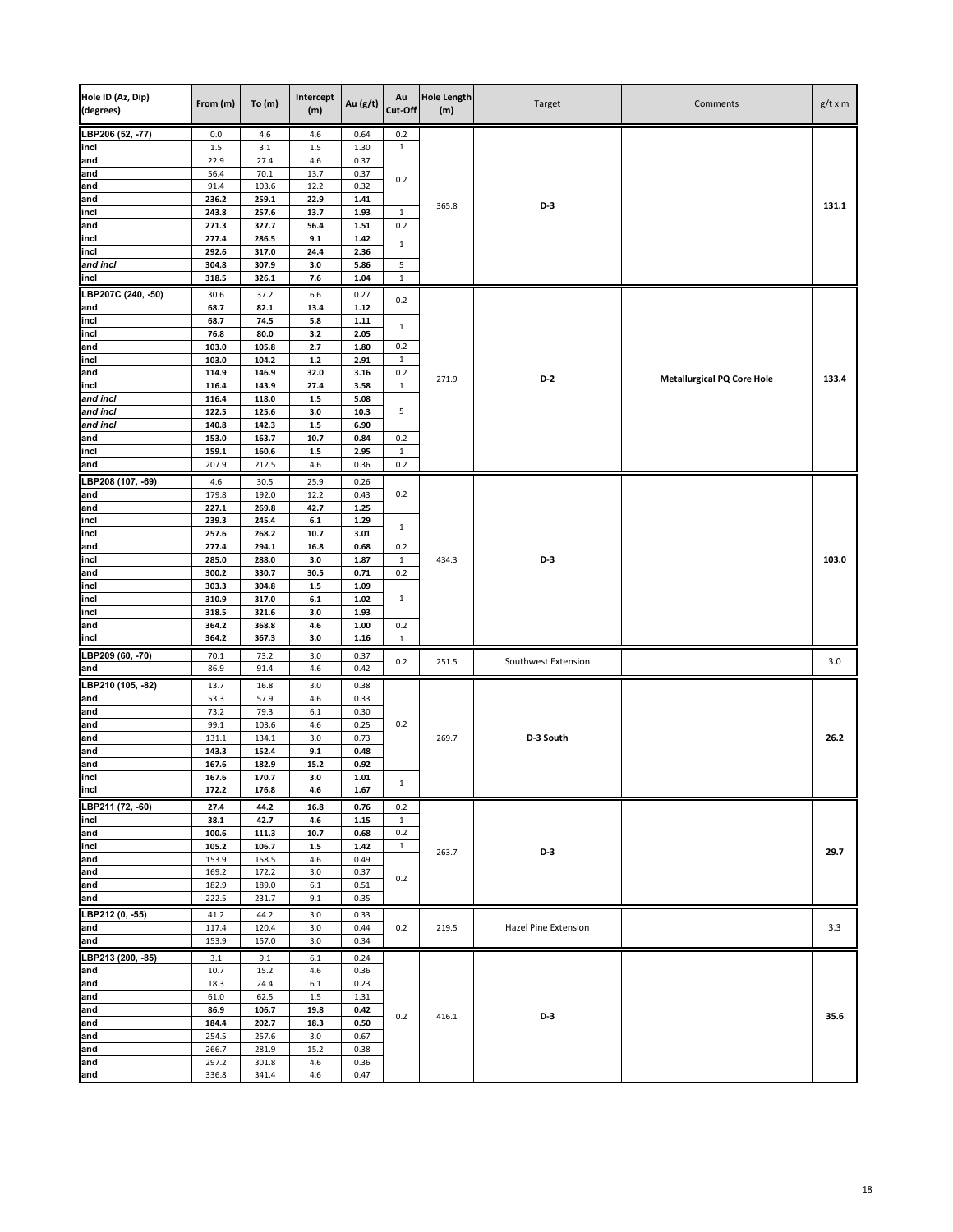| Hole ID (Az, Dip)<br>(degrees) | From (m)       | To(m)          | Intercept<br>(m)       | Au (g/t)     | Au<br>Cut-Off       | <b>Hole Length</b><br>(m) | Target                         | Comments                          | $g/t \times m$ |
|--------------------------------|----------------|----------------|------------------------|--------------|---------------------|---------------------------|--------------------------------|-----------------------------------|----------------|
| LBP214C (125, -77)             | 69.2           | 72.2           | 3.0                    | 0.68         | 0.2                 |                           |                                |                                   |                |
| and                            | 79.9           | 82.3           | 2.4                    | 0.59         | 0.2                 |                           |                                |                                   |                |
| and<br>incl                    | 95.1<br>101.2  | 115.4<br>104.3 | 20.3<br>3.1            | 0.79<br>2.90 | 0.2<br>$\mathbf{1}$ |                           |                                |                                   |                |
| and                            | 124.2          | 171.6          | 47.4                   | 3.32         | 0.2                 |                           |                                |                                   |                |
| incl                           | 127.3          | 151.0          | 23.7                   | 5.08         | $\,1\,$             | 285.6                     | D <sub>2</sub>                 | <b>Metallurgical PQ Core Hole</b> | 185.7          |
| and incl                       | 130.2          | 135.9          | $5.8\,$                | 12.5         | 5                   |                           |                                |                                   |                |
| and incl                       | 142.0          | 145.4          | 3.4                    | 7.99         | 5                   |                           |                                |                                   |                |
| incl<br>and incl               | 163.7<br>168.3 | 170.2<br>170.2 | 6.6<br>2.0             | 4.36<br>7.63 | $\mathbf{1}$<br>5   |                           |                                |                                   |                |
| and                            | 269.0          | 274.9          | 5.9                    | 1.49         | 0.2                 |                           |                                |                                   |                |
| incl                           | 270.2          | 273.4          | 3.2                    | 2.35         | $\mathbf 1$         |                           |                                |                                   |                |
| LBP215 (180, -45)              | 16.8           | 21.3           | 4.6                    | 1.14         | 0.2                 | 129.5                     | Hazel Pine Extention           |                                   | 5.2            |
| LBP216 (126, -62)              | 1.5            | 7.6            | 6.1                    | 0.23         |                     |                           |                                |                                   |                |
| and                            | 16.8           | 19.8           | 3.0                    | 0.53         |                     |                           |                                |                                   |                |
| and                            | 32.0           | 38.1           | 6.1                    | 0.37         | 0.2                 |                           |                                |                                   |                |
| and                            | 45.7           | 54.9           | 9.1                    | 0.27         |                     |                           |                                |                                   |                |
| and<br>and                     | 67.1<br>132.6  | 79.3<br>143.3  | 12.2<br>10.7           | 0.44<br>1.19 |                     | 196.6                     | <b>D-1 Southeast Extension</b> |                                   | 32.7           |
| incl                           | 140.2          | 143.3          | 3.0                    | 3.24         | $\mathbf{1}$        |                           |                                |                                   |                |
| and                            | 155.5          | 160.0          | 4.6                    | 0.34         |                     |                           |                                |                                   |                |
| and                            | 166.1          | 175.3          | 9.1                    | 0.59         | 0.2                 |                           |                                |                                   |                |
| incl                           | 172.2          | 173.7          | $1.5\,$                | 1.21         | $\mathbf{1}$        |                           |                                |                                   |                |
| LBP217 (280, -45)              | 50.3           | 61.0           | 10.7                   | 0.70         | 0.2                 |                           |                                |                                   |                |
| incl                           | 56.4           | 59.4           | 3.0                    | 1.39         | $\mathbf{1}$        |                           |                                |                                   |                |
| and<br>and                     | 94.5<br>109.7  | 102.1<br>120.4 | 7.6<br>10.7            | 1.79<br>0.37 | 0.2                 | 233.2                     | M Zone                         |                                   | 76.9           |
| and                            | 126.5          | 152.4          | 25.9                   | 2.00         | 0.2                 |                           |                                |                                   |                |
| incl                           | 128.0          | 149.4          | 21.3                   | 2.31         | $\mathbf{1}$        |                           |                                |                                   |                |
| LBP218 (330, -80)              | 35.1           | 51.8           | 16.8                   | 0.27         |                     |                           |                                |                                   |                |
| and                            | 73.2           | 77.7           | 4.6                    | 0.58         |                     |                           |                                |                                   |                |
| and                            | 83.8           | 88.4           | 4.6                    | 0.37         | 0.2                 | 221.0                     | <b>D-1 Southeast Extension</b> |                                   | 13.0           |
| and                            | 132.6          | 137.2          | 4.6                    | 0.40         |                     |                           |                                |                                   |                |
| and                            | 140.2<br>147.8 | 144.8<br>150.9 | 4.6<br>3.0             | 0.23<br>0.40 |                     |                           |                                |                                   |                |
| and<br>LBP219 (10, -70)        |                |                | No Significant Results |              |                     | 440.4                     |                                | West of D-3                       |                |
| LBP220 (280, -45)              | 112.8          | 121.9          | 9.1                    | 0.47         | 0.2                 |                           |                                |                                   |                |
| incl                           | 118.9          | 120.4          | 1.5                    | 1.19         | $\mathbf{1}$        |                           |                                |                                   |                |
| and                            |                |                | 10.7                   |              |                     | 211.8                     | M Zone                         |                                   | 15.1           |
|                                | 152.4          | 163.1          |                        | 1.01         | 0.2                 |                           |                                |                                   |                |
| incl                           | 155.5          | 158.5          | 3.0                    | 1.97         | $\mathbf{1}$        |                           |                                |                                   |                |
| LBP221 (310, -58)              | 4.6            | 10.7           | $6.1\,$                | 0.35         |                     |                           |                                |                                   |                |
| and                            | 39.6           | 48.8           | 9.1                    | 0.58         |                     |                           |                                |                                   |                |
| and                            | 57.9           | 61.0           | 3.0                    | 0.36         | 0.2                 | 172.2                     | <b>D-1 Southeast Extension</b> |                                   | 23.0           |
| and                            | 67.1           | 73.2           | 6.1                    | 0.40         |                     |                           |                                |                                   |                |
| and<br>and                     | 91.4<br>125.0  | 97.5<br>146.3  | 6.1<br>21.3            | 0.44<br>0.44 |                     |                           |                                |                                   |                |
|                                |                |                |                        |              |                     |                           |                                |                                   |                |
| LBP222C (90, -79)<br>and       | 3.1<br>47.9    | 10.8<br>59.7   | 7.8<br>11.9            | 0.32<br>0.29 |                     |                           |                                |                                   |                |
| and                            | 74.2           | 78.0           | 3.9                    | 0.24         |                     |                           |                                |                                   |                |
| and                            | 84.4           | 88.7           | 4.3                    | 0.40         | 0.2                 |                           |                                |                                   |                |
| and                            | 113.4          | 114.9          | $1.5\,$                | 0.70         |                     |                           |                                |                                   |                |
| and                            | 134.7          | 139.4          | 4.7                    | 0.28         |                     |                           |                                |                                   |                |
| and<br>incl                    | 218.1<br>223.3 | 225.0<br>225.0 | 6.9<br>$1.8\,$         | 0.73<br>1.37 | $\mathbf{1}$        |                           |                                |                                   |                |
| and                            | 243.9          | 252.1          | 8.1                    | 3.62         | 0.2                 | 345.0                     | D3                             | <b>Metallurgical PQ Core Hole</b> | 116.1          |
| and incl                       | 249.0          | 250.6          | $1.5\,$                | 5.36         | 5                   |                           |                                |                                   |                |
| and                            | 259.1          | 313.3          | 54.2                   | 1.27         | 0.2                 |                           |                                |                                   |                |
| incl                           | 262.2          | 265.8          | 3.6                    | 2.47         | $\mathbf{1}$        |                           |                                |                                   |                |
| incl<br>and incl               | 275.4<br>279.8 | 292.4<br>281.0 | 17.0<br>$1.3\,$        | 2.51<br>6.37 | 5                   |                           |                                |                                   |                |
| incl                           | 304.9          | 308.5          | 3.5                    | 1.48         | $\,1\,$             |                           |                                |                                   |                |
| and                            | 319.6          | 320.7          | $1.1\,$                | 1.74         | 0.2                 |                           |                                |                                   |                |
| LBP223 (350, -45)              | 71.6           | 83.8           | 12.2                   | 1.04         | 0.2                 |                           |                                |                                   |                |
| incl                           | 77.7           | 83.8           | $6.1\,$                | 1.63         | $1\,$               | 149.4                     | <b>D-1 Southeast Extension</b> |                                   | 12.7           |
| LBP224 (226, -45)              | 18.3           | 68.6           | 50.3                   | 0.97         | 0.2                 |                           |                                |                                   |                |
| incl                           | 33.5           | 35.1           | 1.5                    | 3.53         | $\mathbf{1}$        |                           |                                |                                   |                |
| incl                           | 42.7           | 45.7           | 3.0                    | 4.09         |                     |                           |                                |                                   |                |
| and incl<br>incl               | 44.2<br>59.4   | 45.7<br>67.1   | $1.5\,$<br>7.6         | 5.27<br>2.24 | 5<br>$\mathbf{1}$   |                           |                                |                                   |                |
| and                            | 93.0           | 97.5           | 4.6                    | 0.44         |                     | 202.7                     | J Zone                         | Reduced cyanide solubility        | 61.9           |
| and                            | 128.0          | 131.1          | 3.0                    | 0.73         |                     |                           |                                |                                   |                |
| and                            | 140.2          | 144.8          | 4.6                    | 0.35         | 0.2                 |                           |                                |                                   |                |
| and<br>incl                    | 155.5<br>163.1 | 166.1<br>164.6 | 10.7<br>1.5            | 0.68<br>1.28 | $\mathbf{1}$        |                           |                                |                                   |                |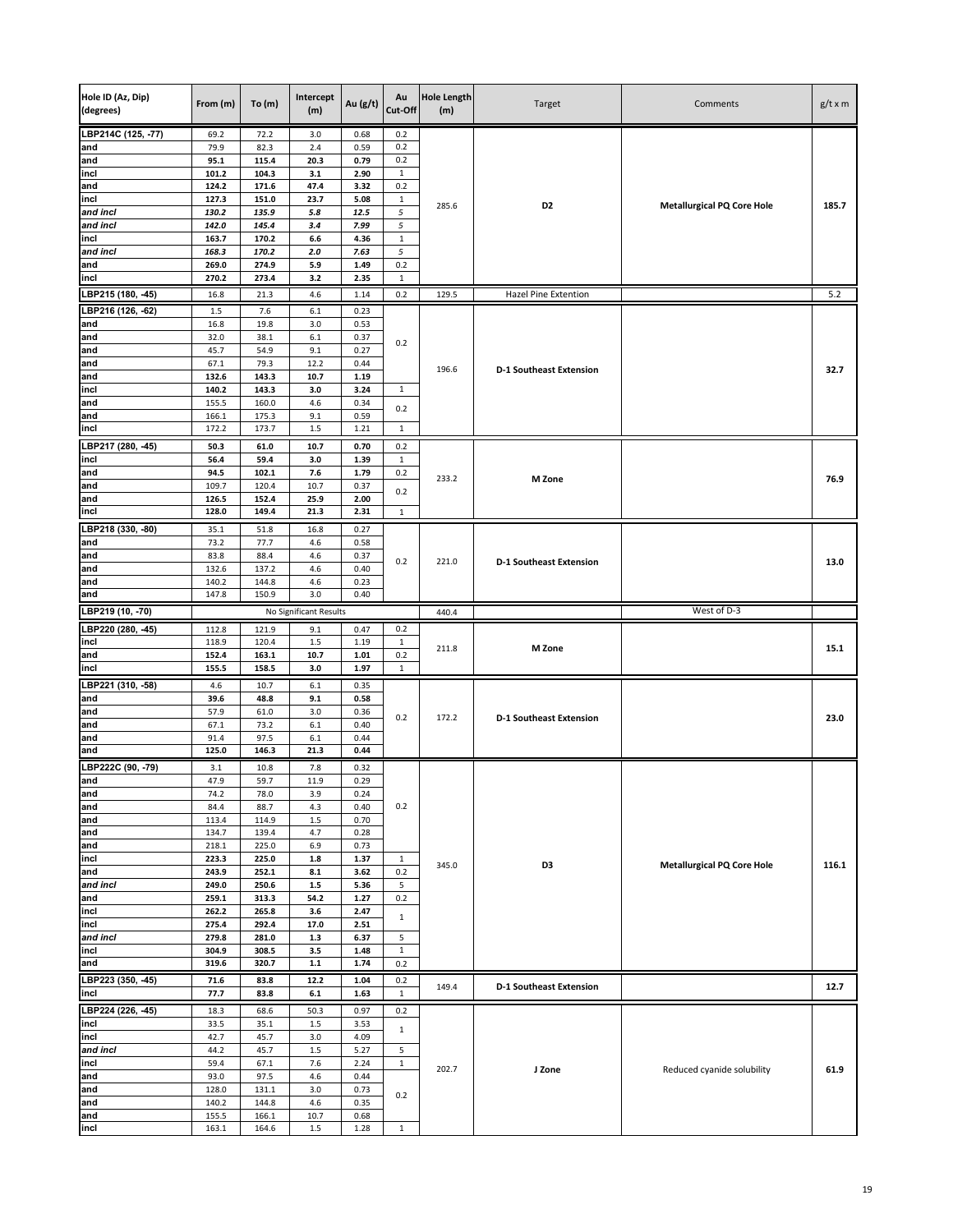| Hole ID (Az, Dip)<br>(degrees) | From (m)       | To(m)          | Intercept<br>(m)       | Au (g/t)     | Au<br>Cut-Off                | <b>Hole Length</b><br>(m) | Target          | Comments                          | $g/t \times m$ |
|--------------------------------|----------------|----------------|------------------------|--------------|------------------------------|---------------------------|-----------------|-----------------------------------|----------------|
| LBP225 (145, -65)              | 6.1            | 33.5           | 27.4                   | 0.44         | 0.2                          |                           |                 |                                   |                |
| incl                           | 7.6            | 10.7           | 3.0                    | 1.09         | $\mathbf{1}$                 | 190.5                     | F Zone          |                                   | 18.5           |
| and<br>LBP226 (290, -70)       | 56.4           | 74.7           | 18.3                   | 0.35         | 0.2                          |                           |                 |                                   |                |
|                                | 257.6          | 262.1          | 4.6                    | 0.35         | 0.2                          | 379.5                     |                 | West of D-3                       | 1.6            |
| LBP227 (50, -45)<br>incl       | 12.2<br>50.3   | 86.9<br>53.3   | 74.7<br>3.0            | 0.43<br>1.40 | 0.2                          |                           |                 |                                   |                |
| incl                           | 61.0           | 62.5           | $1.5$                  | 1.31         | $\mathbf{1}$                 | 190.5                     | F Zone          |                                   | 32.1           |
| incl                           | 71.6           | 73.2           | $1.5\,$                | 1.69         |                              |                           |                 |                                   |                |
| LBP228 (0, -45)                | 25.9           | 30.5           | 4.6                    | 0.25         |                              |                           |                 |                                   |                |
| and                            | 59.4           | 73.2           | 13.7                   | 0.41         | 0.2                          |                           |                 |                                   |                |
| and                            | 269.8          | 278.9          | 9.1                    | 0.81         |                              | 312.4                     | J Zone          | Reduced cyanide solubility        | 14.1           |
| incl                           | 269.8<br>274.3 | 271.3          | 1.5                    | 1.07<br>1.35 | $\mathbf{1}$                 |                           |                 |                                   |                |
| incl                           |                | 275.8          | $1.5\,$                |              |                              |                           |                 |                                   |                |
| LBP229 (10, -45)<br>and        | 7.6<br>39.6    | 13.7<br>102.1  | $6.1\,$<br>62.5        | 0.36<br>0.64 | 0.2                          |                           |                 |                                   |                |
| incl                           | 73.2           | 83.8           | 10.7                   | 1.33         |                              | 172.2                     | F Zone          |                                   | 44.2           |
| incl                           | 94.5           | 97.5           | 3.0                    | 1.20         | 1                            |                           |                 |                                   |                |
| and                            | 115.8          | 120.4          | 4.6                    | 0.44         | 0.2                          |                           |                 |                                   |                |
| LBP230 (220, -55)              | $1.5\,$        | 7.6            | $6.1\,$                | 0.23         | 0.2                          | 379.5                     |                 | West of D-3                       | 1.4            |
| LBP231C (210, -86)             | 25.3           | 36.0           | 10.7                   | 0.28         | 0.2                          |                           |                 |                                   |                |
| and                            | 72.9           | 78.6           | 5.7                    | 0.41         | 0.2                          |                           |                 |                                   |                |
| and                            | 138.6          | 142.7          | 4.1                    | 0.65         | 0.2                          |                           |                 |                                   |                |
| and<br>incl                    | 147.7<br>147.7 | 167.5<br>149.4 | 19.8<br>1.7            | 0.38<br>1.01 | 0.2<br>$\mathbf{1}$          |                           |                 |                                   |                |
| and                            | 173.3          | 184.0          | 10.8                   | 0.77         | 0.2                          |                           |                 |                                   |                |
| incl                           | 174.0          | 175.4          | 1.4                    | 1.06         | $\mathbf{1}$                 | 279.8                     |                 |                                   |                |
| incl                           | 181.1          | 182.6          | 1.5                    | 1.17         | $\mathbf{1}$                 |                           | D3              | <b>Metallurgical PQ Core Hole</b> | 69.6           |
| and                            | 190.2          | 214.3          | 24.1                   | 1.23         | 0.2                          |                           |                 |                                   |                |
| incl                           | 193.2          | 195.6          | 2.3                    | 2.72         | $\mathbf 1$                  |                           |                 |                                   |                |
| incl<br>incl                   | 206.8<br>212.8 | 211.2<br>214.3 | 4.4<br>$1.5\,$         | 3.39<br>1.08 | $\mathbf{1}$<br>$\mathbf{1}$ |                           |                 |                                   |                |
| and                            | 223.4          | 244.9          | 21.5                   | 0.75         | 0.2                          |                           |                 |                                   |                |
| incl                           | 236.4          | 242.0          | 5.7                    | 1.93         | 1                            |                           |                 |                                   |                |
| LBP232 (92, -65)               | 4.6            | 9.1            | 4.6                    | 0.78         | 0.2                          |                           |                 |                                   |                |
| incl                           | $6.1\,$        | 7.6            | $1.5\,$                | 1.42         | $\mathbf{1}$                 |                           |                 |                                   |                |
| and                            | 25.9           | 33.5           | 7.6                    | 0.24         |                              |                           |                 |                                   |                |
| and<br>and                     | 53.3<br>94.5   | 68.6<br>109.7  | 15.2<br>15.2           | 0.31<br>0.36 | 0.2                          | 251.5                     | D-3 South       |                                   | 18.2           |
| and                            | 179.8          | 182.9          | 3.0                    | 0.34         |                              |                           |                 |                                   |                |
| and                            | 202.7          | 207.3          | 4.6                    | 0.34         |                              |                           |                 |                                   |                |
| LBP233 (20, -60)               | 221.0          | 224.0          | 3.0                    | 0.40         | 0.2                          | 227.1                     | Mineral Gulch   |                                   | 1.2            |
| LBP234 (42, -70)               | 4.6            | 7.6            | 3.0                    | 0.77         |                              |                           |                 |                                   |                |
| and                            | 114.3          | 123.4          | 9.1                    | 0.30         | 0.2                          | 274.3                     | $D-3$           |                                   | 5.0            |
| LBP235 (172, -77)              | 59.4           | 62.5           | 3.0                    | 0.77         |                              |                           |                 |                                   |                |
| and                            | 68.6           | 77.7           | 9.1                    | 0.86         | 0.2                          |                           |                 |                                   |                |
| incl                           | 70.1           | 71.6           | $1.5\,$                | 1.64         | $\mathbf{1}$                 |                           |                 |                                   |                |
| incl                           | 74.7           | 76.2           | 1.5                    | 1.18         |                              |                           |                 |                                   |                |
| and<br>and                     | 147.8<br>234.7 | 152.4<br>280.4 | 4.6<br>45.7            | 0.34<br>0.90 | 0.2                          | 349.0                     | $D-3$ and $D-1$ |                                   | 56.3           |
| incl                           | 243.8          | 253.0          | 9.1                    | 2.35         |                              |                           |                 |                                   |                |
| incl                           | 254.5          | 256.0          | $1.5\,$                | 1.70         | $\mathbf{1}$                 |                           |                 |                                   |                |
| and                            | 323.1          | 330.7          | 7.6                    | 0.45         | 0.2                          |                           |                 |                                   |                |
| LBP236 (40, -55)               | 3.1            | 7.6            | 4.6                    | 0.99         | 0.2                          |                           |                 |                                   |                |
| incl                           | 4.6            | 6.1            | $1.5\,$                | 1.47         | $\mathbf{1}$                 |                           |                 |                                   |                |
| and                            | 61.0           | 65.5           | 4.6                    | 0.31         |                              |                           |                 |                                   |                |
| and<br>and                     | 74.7<br>96.0   | 83.8<br>100.6  | 9.1<br>4.6             | 0.32<br>0.25 | 0.2                          |                           |                 |                                   |                |
| and                            | 120.4          | 126.5          | $6.1\,$                | 0.27         |                              | 263.7                     | D-3             |                                   | 23.2           |
| and                            | 184.4          | 192.0          | 7.6                    | 0.65         |                              |                           |                 |                                   |                |
| incl                           | 187.5          | 189.0          | 1.5                    | 1.02         | $\mathbf{1}$                 |                           |                 |                                   |                |
| and                            | 198.1          | 207.3          | 9.1                    | 0.51         | 0.2                          |                           |                 |                                   |                |
| incl                           | 198.1          | 199.6          | 1.5                    | 1.20         | $\mathbf{1}$                 |                           |                 |                                   |                |
| and                            | 249.9          | 254.5          | 4.6                    | 0.43         | 0.2                          |                           |                 |                                   |                |
| LBP237 (0, -60)                |                |                | No Significant Results |              |                              | 190.5                     | Mineral Gulch   |                                   |                |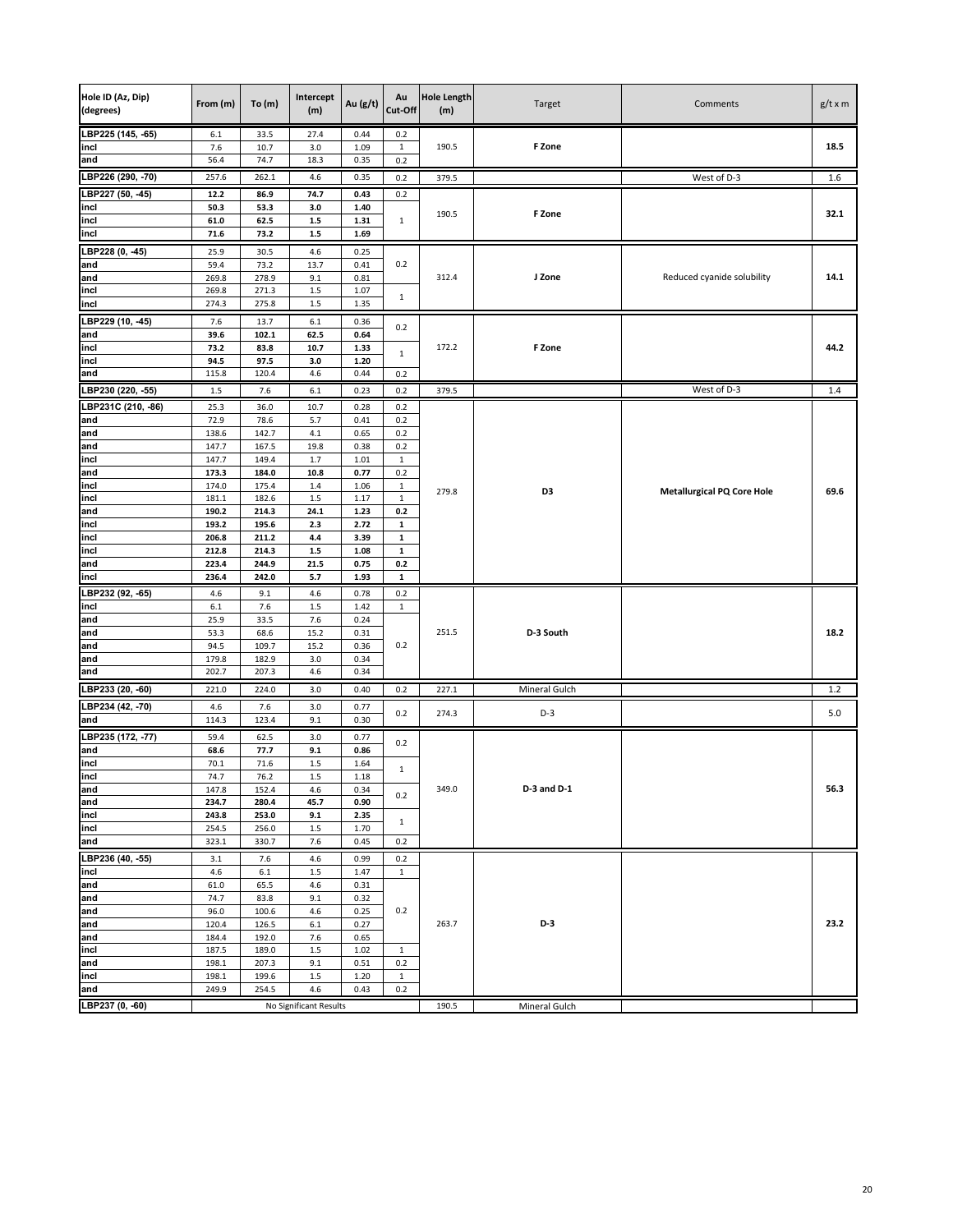| Hole ID (Az, Dip)<br>(degrees) | From (m)       | To $(m)$       | Intercept<br>(m) | Au $(g/t)$   | Au<br>Cut-Off | <b>Hole Length</b><br>(m) | Target                         | Comments                                       | $g/t \times m$ |
|--------------------------------|----------------|----------------|------------------|--------------|---------------|---------------------------|--------------------------------|------------------------------------------------|----------------|
| LBP238C (280, -83)             | 8.5            | 12.4           | 3.9              | 0.43         |               |                           |                                |                                                |                |
| and                            | 20.7           | 22.3           | $1.5\,$          | 0.71         |               |                           |                                |                                                |                |
| and                            | 28.4           | 29.6           | $1.2\,$          | 0.73         | 0.2           |                           |                                |                                                |                |
| and<br>and                     | 40.5<br>70.0   | 54.3<br>91.7   | 13.7<br>21.7     | 0.24<br>1.11 |               |                           |                                |                                                |                |
| incl                           | 72.5           | 80.9           | 8.4              | 1.58         |               | 159.4                     | $D-2$                          | <b>Metallurgical PQ Core Hole</b>              | 35.5           |
| incl                           | 81.8           | 83.2           | $1.5\,$          | 1.21         | $\mathbf{1}$  |                           |                                |                                                |                |
| incl                           | 87.8           | 91.7           | 3.9              | 1.20         |               |                           |                                |                                                |                |
| and                            | 99.8           | 104.6          | 4.7              | 0.33         |               |                           |                                |                                                |                |
| and                            | 122.4          | 127.4          | $5.0$            | 0.23         | 0.2           |                           |                                |                                                |                |
| and                            | 129.7          | 133.5          | 3.8              | 0.48         |               |                           |                                |                                                |                |
| LBP239 (290, -55)              | 44.2           | 62.5           | 18.3             | 0.39         | 0.2           |                           |                                |                                                |                |
| and                            | 82.3           | 105.2          | 22.9             | 0.65         |               |                           |                                |                                                |                |
| incl                           | 82.3           | 85.3           | 3.0              | 1.60         |               | 268.2                     | J Zone                         |                                                | 27.6           |
| incl                           | 86.9           | 88.4           | $1.5\,$          | 1.02         | $\mathbf{1}$  |                           |                                |                                                |                |
| incl                           | 94.5           | 96.0           | 1.5              | 1.35         |               |                           |                                |                                                |                |
| and                            | 111.3          | 128.0          | 16.8             | 0.33         | 0.2           |                           |                                |                                                |                |
| LBP240 (172, -67)              | 57.9           | 64.0           | $6.1\,$          | 0.33         |               |                           |                                |                                                |                |
| and                            | 99.1           | 117.4          | 18.3             | 0.24         | 0.2           |                           |                                |                                                |                |
| and                            | 149.4          | 160.0          | 10.7             | 1.80         |               |                           |                                |                                                |                |
| and                            | 184.4          | 198.1          | 13.7             | 1.30         |               |                           |                                |                                                |                |
| incl                           | 185.9          | 190.5          | 4.6              | 1.25         | $\mathbf{1}$  |                           |                                |                                                |                |
| incl                           | 192.0          | 196.6          | 4.6              | 2.45         |               | 391.7                     | D3                             | Reduced cyanide solubility in some intervals   | 66.4           |
| and                            | 260.6          | 272.8          | 12.2             | 0.65         | 0.2           |                           |                                |                                                |                |
| incl                           | 262.1          | 265.2          | 3.0              | 1.10         | $\mathbf{1}$  |                           |                                |                                                |                |
| and                            | 286.5          | 312.4          | 25.9             | 0.43         | 0.2           |                           |                                |                                                |                |
| incl                           | 291.1          | 292.6          | 1.5              | 1.28         | $\mathbf{1}$  |                           |                                |                                                |                |
| and                            | 336.8          | 342.9          | 6.1              | 0.64         | 0.2           |                           |                                |                                                |                |
| LBP241 (310, -75)              | 64.0           | 71.6           | 7.6              | 0.29         | 0.2           | 182.9                     |                                | West of D-1                                    | 2.2            |
| LBP242C (333, -45)             | 40.1           | 53.3           | 13.3             | 0.71         | 0.2           |                           |                                |                                                |                |
| and                            | 57.7           | 62.8           | 5.1              | 3.19         |               | 95.4                      | E Pit                          |                                                | 25.6           |
| incl                           | 57.7           | 61.3           | 3.6              | 4.31         | $\mathbf 1$   |                           |                                |                                                |                |
| LBP243 (290, -50)              | 160.0          | 163.1          | 3.0              | 0.47         | 0.2           | 178.3                     |                                | West of D-1                                    | $1.4\,$        |
| LBP244 (0, -90)                | 56.4           | 62.5           | 6.1              | 0.63         |               |                           |                                |                                                |                |
| and                            | 71.6           | 76.2           | 4.6              | 0.71         |               |                           |                                |                                                |                |
| and                            | 91.4           | 96.0           | 4.6              | 0.42         |               |                           |                                |                                                |                |
| and                            | 106.7          | 109.7          | 3.0              | 0.61         | 0.2           |                           |                                |                                                |                |
| and                            | 128.0          | 134.1          | 6.1              | 0.26         |               |                           |                                |                                                |                |
| and                            | 147.8          | 160.0          | 12.2             | 0.33         |               | 336.8                     | D-3                            |                                                | 41.3           |
| and                            | 161.5          | 173.7          | 12.2             | 0.35         |               |                           |                                |                                                |                |
| and                            | 217.9          | 224.0          | 6.1              | 1.71         |               |                           |                                |                                                |                |
| incl                           | 221.0          | 224.0          | 3.0              | 2.87         | $\mathbf{1}$  |                           |                                |                                                |                |
| and                            | 230.1          | 240.8          | 10.7             | 0.33         |               |                           |                                |                                                |                |
| and                            | 278.9          | 288.0          | 9.1              | 0.32         | 0.2           |                           |                                |                                                |                |
| and                            | 294.1          | 303.3          | 9.1              | 0.40         |               |                           |                                |                                                |                |
| LBP245 (100, -50)              | 103.6          | 117.4          | 13.7             | 0.26         | 0.2           | 213.4                     | D-1 North                      |                                                | 4.8            |
| and                            | 120.4          | 126.5          | 6.1              | 0.20         |               |                           |                                |                                                |                |
| LBP246 (140, -55)              | 88.4           | 94.5           | $6.1\,$          | 0.29         |               |                           |                                |                                                |                |
| and                            | 125.0          | 134.1          | 9.1              | 0.35         | 0.2           | 243.8                     | $D-3$                          |                                                | 1.4            |
| and                            | 219.5          | 222.5          | 3.0              | 0.39         |               |                           |                                |                                                |                |
| LBP247C (32, -55)              | 42.8           | 45.9           | 3.0              | 0.47         |               |                           |                                |                                                |                |
| and                            | 58.7           | 66.1           | 7.5              | 0.27         | 0.2           | 175.9                     | D-1 North                      | <b>Exploration Core Hole</b>                   | 6.3            |
| and                            | 144.5          | 149.7          | 5.1              | 0.55         |               |                           |                                |                                                |                |
| LBP248 (250, -60)              | 32.0           | 83.8           | 51.8             | 0.37         | 0.2           |                           |                                |                                                |                |
| and                            | 93.0           | 129.5          | 36.6             | 0.76         |               | 202.7                     | <b>Rangefront Zone</b>         |                                                | 46.7           |
| incl                           | 96.0           | 102.1          | $6.1\,$          | 1.28         | $\mathbf{1}$  |                           |                                |                                                |                |
| LBP249 (60, -55)               | 71.6           | 79.3           | 7.6              | 0.24         | 0.2           |                           |                                |                                                |                |
| and                            | 115.8          | 138.7          | 22.9             | 0.53         |               |                           |                                |                                                |                |
| incl                           | 117.4          | 118.9          | $1.5\,$          | 1.05         | $\mathbf{1}$  |                           |                                |                                                |                |
| and                            | 152.4          | 190.5          | 38.1             | 0.43         | 0.2           |                           |                                |                                                |                |
| incl                           | 178.3          | 179.8          | 1.5              | 1.82         | $\mathbf 1$   | 307.8                     | D-3                            |                                                | 44.8           |
| and                            | 199.6          | 204.2          | 4.6              | 0.22         |               |                           |                                |                                                |                |
| and                            | 217.9          | 263.7          | 45.7             | 0.25         | 0.2           |                           |                                |                                                |                |
| and                            | 277.4          | 278.9          | $1.5\,$          | 0.40         |               |                           |                                |                                                |                |
| and                            | 285.0          | 288.0          | 3.0              | 0.48         |               |                           |                                |                                                |                |
| LBP250 (160, -58)              | 57.9           | 67.1           | 9.1              | 1.18         | 0.2           |                           |                                |                                                |                |
| incl                           | 59.4           | 64.0           | 4.6              | 1.74         | $\mathbf{1}$  |                           |                                |                                                |                |
| and                            | 77.7           | 97.5           | 19.8             | 0.32         | 0.2           | 263.7                     | <b>D-1 Southeast Extension</b> | Reduced cyanide solubility in bottom intervals | 81.8           |
| and<br>incl                    | 176.8<br>178.3 | 190.5<br>189.0 | 13.7<br>10.7     | 4.57<br>5.77 | $\mathbf{1}$  |                           |                                |                                                |                |
| and incl                       | 178.3          | 184.4          | $6.1\,$          | 8.65         | 5             |                           |                                |                                                |                |
| and                            | 214.9          | 221.0          | $6.1\,$          | 0.34         | 0.2           |                           |                                |                                                |                |
|                                |                |                |                  |              |               |                           |                                |                                                |                |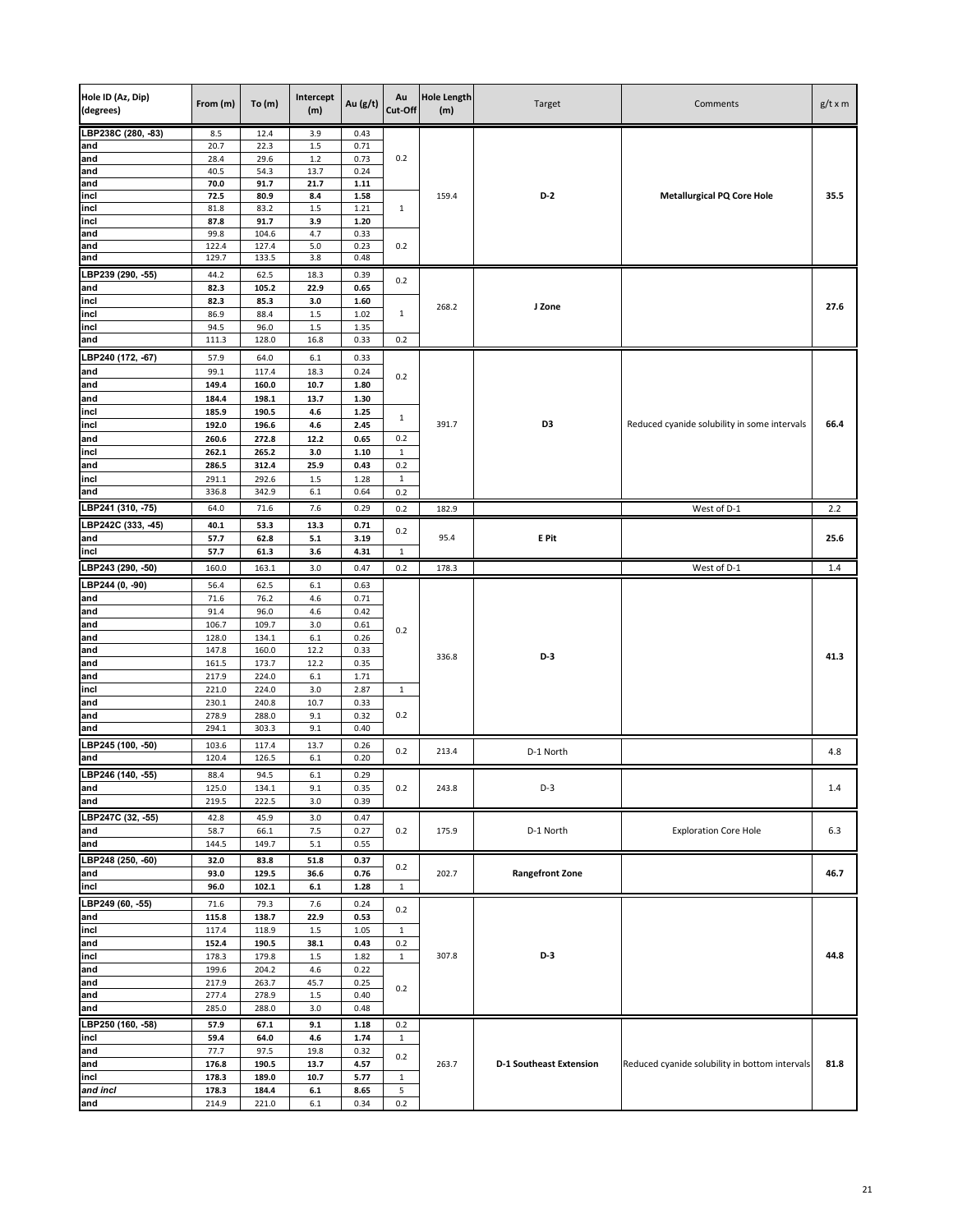| Hole ID (Az, Dip)<br>(degrees) | From (m)       | To $(m)$       | Intercept<br>(m) | Au $(g/t)$   | Au<br>Cut-Off       | <b>Hole Length</b><br>(m) | Target                         | Comments                                    | $g/t \times m$ |
|--------------------------------|----------------|----------------|------------------|--------------|---------------------|---------------------------|--------------------------------|---------------------------------------------|----------------|
| LBP251C (258, -55)             | 64.6           | 96.6           | 32.0             | 0.57         | 0.2                 |                           |                                |                                             |                |
| incl                           | 71.6           | 73.2           | $1.5\,$          | 1.13         | 1                   |                           |                                |                                             |                |
| and<br>incl                    | 112.8<br>120.2 | 124.1<br>121.6 | 11.3<br>$1.4\,$  | 0.50<br>1.14 | 0.2<br>$\mathbf{1}$ | 172.8                     | <b>CD Pit</b>                  | <b>Metallurgical HQ Core Hole</b>           | 30.1           |
| and                            | 138.5          | 155.4          | 16.9             | 0.36         | 0.2                 |                           |                                |                                             |                |
| LBP252 (160, -47)              | 73.2           | 76.2           | 3.0              | 0.71         |                     |                           |                                |                                             |                |
| and                            | 83.8           | 96.0           | 12.2             | 0.30         |                     |                           |                                |                                             |                |
| and                            | 182.9          | 184.4          | 1.5              | 1.35         | 0.2                 | 272.8                     | <b>D-1 Southeast Extension</b> |                                             | 24.8           |
| and                            | 219.5          | 239.3          | 19.8             | 0.86         |                     |                           |                                |                                             |                |
| incl                           | 221.0          | 227.1          | 6.1              | 1.50         | $\mathbf{1}$        |                           |                                |                                             |                |
| incl                           | 233.2          | 234.7          | 1.5              | 1.76         |                     |                           |                                |                                             |                |
| LBP253 (0, -90)                | 7.6            | 12.2           | 4.6              | 0.65         |                     |                           |                                |                                             |                |
| and<br>and                     | 41.2<br>123.4  | 45.7<br>128.0  | 4.6<br>4.6       | 0.22<br>0.35 | 0.2                 | 239.3                     | Rangefront                     |                                             | 8.2            |
| and                            | 135.6          | 144.8          | 9.1              | 0.28         |                     |                           |                                |                                             |                |
| LBP254 (205, -65)              | 0.0            | 6.1            | 6.1              | 0.32         |                     |                           |                                |                                             |                |
| and                            | 109.7          | 123.4          | 13.7             | 0.78         | 0.2                 | 198.1                     | D-2 South                      |                                             | 12.6           |
| incl                           | 115.8          | 118.9          | 3.0              | 1.62         | $\mathbf{1}$        |                           |                                |                                             |                |
| LBP255 (118, -75)              | 48.8           | 57.9           | 9.1              | 1.27         | 0.2                 |                           |                                |                                             |                |
| and                            | 179.8          | 242.3          | 62.5             | 0.91         |                     |                           |                                |                                             |                |
| incl                           | 189.0          | 208.8          | 19.8             | 1.62         |                     | 263.7                     | D-2 South                      | Reduced cyanide solubility                  | 68.4           |
| incl<br>incl                   | 211.8<br>233.2 | 213.4<br>239.3 | 1.5<br>$6.1\,$   | 1.51<br>1.46 | $\mathbf{1}$        |                           |                                |                                             |                |
|                                |                |                |                  |              |                     |                           |                                |                                             |                |
| LBP256 (100, -63)<br>and       | 4.6<br>59.4    | 13.7<br>62.5   | 9.1<br>3.0       | 0.51<br>1.07 | 0.2                 |                           |                                |                                             |                |
| incl                           | 59.4           | 61.0           | 1.5              | 1.27         | $\mathbf{1}$        | 182.9                     | M Zone                         |                                             | 55.9           |
| and                            | 89.9           | 128.0          | 38.1             | 1.26         | 0.2                 |                           |                                |                                             |                |
| incl                           | 99.1           | 121.9          | 22.9             | 1.74         | $\mathbf{1}$        |                           |                                |                                             |                |
| LBP257 (152, -67)              | 36.6           | 41.1           | 4.6              | 0.32         |                     |                           |                                |                                             |                |
| and                            | 108.2          | 114.3          | 6.1              | 0.30         |                     |                           |                                |                                             |                |
| and                            | 126.5          | 128.0          | 1.5              | 1.60         | 0.2                 | 365.8                     | $D-3$                          |                                             | 29.5           |
| and                            | 164.6          | 169.2          | 4.6              | 0.32         |                     |                           |                                |                                             |                |
| and<br>and                     | 272.8<br>291.1 | 285.0<br>300.2 | 12.2<br>9.1      | 0.78<br>1.40 |                     |                           |                                |                                             |                |
|                                |                |                |                  |              |                     |                           |                                |                                             |                |
| LBP258 (118, -55)<br>and       | 82.3<br>181.4  | 93.0<br>204.2  | 10.7<br>22.9     | 0.34<br>4.34 | 0.2                 |                           |                                |                                             |                |
| incl                           | 181.4          | 196.6          | 15.2             | 6.28         | $\mathbf 1$         | 288.0                     | <b>D-1 Southeast Extension</b> |                                             | 102.8          |
| and incl                       | 187.5          | 193.5          | 6.1              | 10.8         | 5                   |                           |                                |                                             |                |
| LBP259 (315, -73)              | 132.6          | 176.8          | 44.2             | 1.14         | 0.2                 |                           |                                |                                             |                |
| incl                           | 141.7          | 161.5          | 19.8             | 1.91         | $\mathbf{1}$        | 274.3                     | $D-3$                          |                                             | 53.2           |
| and                            | 189.0          | 192.0          | 3.0              | 0.44         | 0.2                 |                           |                                |                                             |                |
| and                            | 198.1          | 201.2          | 3.0              | 0.45         |                     |                           |                                |                                             |                |
| LBP260 (170, -45)              | 123.4          | 129.5          | $6.1\,$          | 1.06         | 0.2                 | 233.2                     | D-1 South                      |                                             | 6.5            |
| incl                           | 123.4          | 126.5          | 3.0              | 1.54         | 1                   |                           |                                |                                             |                |
| LBP261 (100, -80)<br>and       | 33.5           | 45.7           | 12.2<br>7.6      | 0.54         |                     |                           |                                |                                             |                |
| and                            | 160.0<br>179.8 | 167.6<br>190.5 | 10.7             | 0.26<br>0.35 | 0.2                 |                           |                                |                                             |                |
| and                            | 196.6          | 214.9          | 18.3             | 0.50         |                     |                           |                                |                                             |                |
| incl                           | 204.2          | 205.7          | 1.5              | 1.17         | $\mathbf{1}$        | 355.1                     | D-3                            |                                             | 55.0           |
| and                            | 240.8          | 272.8          | 32.0             | 0.99         | 0.2                 |                           |                                |                                             |                |
| incl                           | 248.4          | 253.0          | 4.6              | 1.49         | $\mathbf{1}$        |                           |                                |                                             |                |
| incl<br>and                    | 263.7<br>333.8 | 269.8<br>341.4 | $6.1\,$<br>7.6   | 2.53<br>0.24 | 0.2                 |                           |                                |                                             |                |
| LBP262 (145, -65)              | 18.3           | 27.4           | 9.1              | 0.29         |                     |                           |                                |                                             |                |
| and                            | 42.7           | 47.2           | 4.6              | 0.32         |                     |                           |                                |                                             |                |
| and                            | 54.9           | 59.4           | 4.6              | 0.49         |                     |                           |                                |                                             |                |
| and                            | 96.0           | 100.6          | 4.6              | 0.23         | 0.2                 |                           |                                |                                             |                |
| and                            | 102.1          | 105.2          | 3.0              | 0.37         |                     | 272.8                     | D-3                            |                                             | 19.7           |
| and                            | 112.8          | 115.8          | 3.0              | 0.52         |                     |                           |                                |                                             |                |
| and<br>and                     | 140.2<br>173.7 | 146.3<br>181.4 | $6.1\,$<br>7.6   | 0.61<br>0.77 |                     |                           |                                |                                             |                |
| incl                           | 175.3          | 176.8          | $1.5\,$          | 2.04         | $\mathbf{1}$        |                           |                                |                                             |                |
| LBP263 (30, -80)               | 70.1           | 86.9           | 16.8             | 0.91         | 0.2                 |                           |                                |                                             |                |
| incl                           | 79.2           | 85.3           | $6.1\,$          | 1.44         | $\mathbf{1}$        |                           |                                |                                             |                |
| and                            | 120.4          | 125.0          | 4.6              | 0.24         |                     |                           |                                |                                             |                |
| and                            | 147.8          | 185.9          | 38.1             | 0.57         | 0.2                 |                           |                                |                                             |                |
| incl                           | 169.2          | 173.7          | 4.6              | 1.58         | $\mathbf{1}$        | 303.3                     | D-3                            | Poor recovery at base - hole ended in grade | 74.9           |
| and                            | 208.8          | 214.9          | $6.1\,$          | 2.99         |                     |                           |                                |                                             |                |
| and<br>and                     | 239.3<br>245.4 | 243.8<br>249.9 | 4.6<br>4.6       | 0.23<br>0.52 | 0.2                 |                           |                                |                                             |                |
| and                            | 263.7          | 289.6          | 25.9             | 0.53         |                     |                           |                                |                                             |                |
| and                            | 300.2          | 303.3          | 3.0              | 0.48         |                     |                           |                                |                                             |                |
|                                |                |                |                  |              |                     |                           |                                |                                             |                |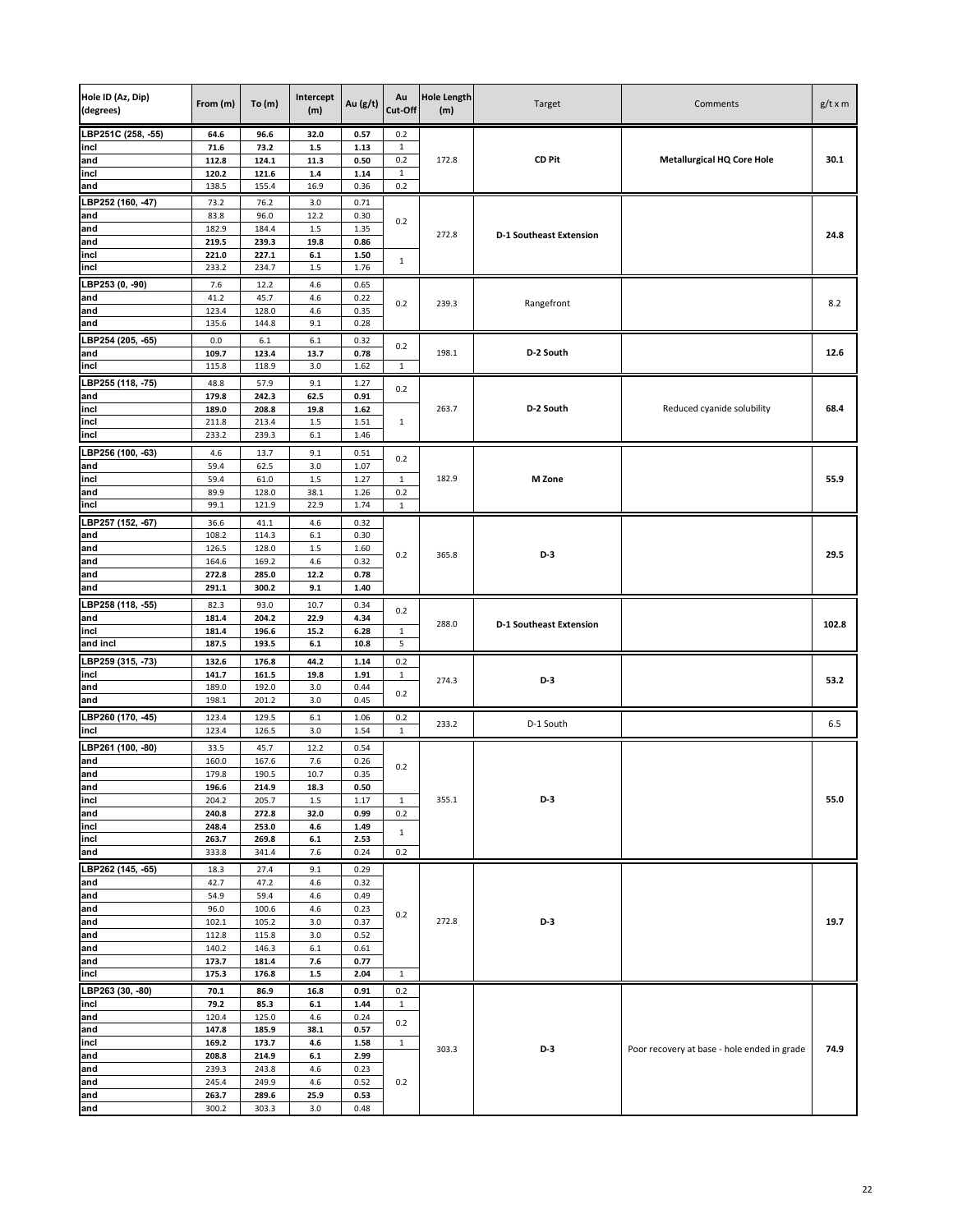| Hole ID (Az, Dip)<br>(degrees) | From (m)       | To $(m)$       | Intercept<br>(m)       | Au $(g/t)$   | Au<br>Cut-Off | <b>Hole Length</b><br>(m) | Target                  | Comments              | $g/t \times m$ |
|--------------------------------|----------------|----------------|------------------------|--------------|---------------|---------------------------|-------------------------|-----------------------|----------------|
| LBP264 (65, -45)               | 59.4           | 96.0           | 36.6                   | 0.60         | 0.2           |                           |                         |                       |                |
| incl                           | 83.8           | 88.4           | 4.6                    | 2.23         | $\mathbf{1}$  | 190.5                     | D-1 South               |                       | 24.7           |
| and                            | 169.2          | 178.3          | 9.1                    | 0.30         | 0.2           |                           |                         |                       |                |
| LBP265 (110, -78)              | 1.5            | 15.2           | 13.7                   | 0.26         |               |                           |                         |                       |                |
| and<br>and                     | 64.0<br>150.9  | 76.2<br>153.9  | 12.2<br>3.0            | 0.37<br>0.33 |               |                           |                         |                       |                |
| and                            | 192.0          | 199.6          | 7.6                    | 0.37         | 0.2           | 396.2                     | $D-3$                   |                       | 20.5           |
| and                            | 251.5          | 256.0          | 4.6                    | 0.36         |               |                           |                         |                       |                |
| and                            | 306.3          | 313.9          | 7.6                    | 0.92         |               |                           |                         |                       |                |
| incl                           | 309.4          | 313.9          | 4.6                    | 1.13         | $\mathbf{1}$  |                           |                         |                       |                |
| LBP266 (180, -78)              | 4.6            | 12.2           | 7.6                    | 0.40         |               |                           |                         |                       |                |
| and                            | 27.4           | 33.5           | $6.1\,$                | 0.46         |               |                           |                         |                       |                |
| and<br>and                     | 44.2<br>57.9   | 50.3<br>62.5   | 6.1<br>4.6             | 0.30<br>0.30 |               |                           |                         |                       |                |
| and                            | 83.8           | 89.9           | 6.1                    | 0.35         | 0.2           |                           |                         |                       |                |
| and                            | 97.5           | 105.2          | 7.6                    | 0.42         |               | 221.0                     | $D-2$                   |                       | 36.2           |
| and                            | 106.7          | 125.0          | 18.3                   | 0.47         |               |                           |                         |                       |                |
| and                            | 138.7          | 143.3          | 4.6                    | 0.38         |               |                           |                         |                       |                |
| and                            | 150.9          | 155.5          | 4.6                    | 2.23         |               |                           |                         |                       |                |
| incl<br>and                    | 150.9<br>204.2 | 153.9<br>207.3 | 3.0<br>3.0             | 2.89<br>0.41 | 1<br>0.2      |                           |                         |                       |                |
| LBP267 (130, -60)              | 74.7           | 79.3           | 4.6                    | 0.23         |               |                           |                         |                       |                |
| and                            | 80.8           | 99.1           | 18.3                   | 0.29         | 0.2           | 251.5                     | D-2 North               |                       | 6.4            |
| LBP268 (145, -63)              | 144.8          | 147.8          | 3.0                    | 0.65         |               |                           |                         |                       |                |
| and                            | 160.0          | 170.7          | 10.7                   | 0.61         | 0.2           |                           |                         |                       |                |
| incl                           | 161.5          | 163.1          | $1.5$                  | 1.59         | $\mathbf{1}$  |                           |                         |                       |                |
| and                            | 227.1          | 236.2          | 9.1                    | 0.87         | 0.2           |                           |                         |                       |                |
| incl                           | 230.1          | 231.7          | $1.5\,$                | 2.61         | $\mathbf{1}$  | 379.5                     | D-3                     |                       | 27.2           |
| incl<br>and                    | 234.7<br>251.5 | 236.2<br>263.7 | $1.5\,$<br>12.2        | 1.09<br>0.37 |               |                           |                         |                       |                |
| and                            | 269.8          | 274.3          | 4.6                    | 0.30         |               |                           |                         |                       |                |
| and                            | 288.0          | 301.8          | 13.7                   | 0.24         | 0.2           |                           |                         |                       |                |
| and                            | 330.7          | 333.8          | 3.0                    | 0.53         |               |                           |                         |                       |                |
| LBP269 (45, -73)               | 53.3           | 83.8           | 30.5                   | 0.34         |               |                           |                         |                       |                |
| and                            | 99.1           | 102.1          | 3.0                    | 0.97         |               |                           |                         |                       |                |
| and                            | 135.6          | 141.7          | $6.1\,$                | 0.29         | 0.2           | 281.9                     | D-2 North               |                       | 19.8           |
| and<br>and                     | 166.1<br>265.2 | 178.3<br>266.7 | 12.2<br>1.5            | 0.29<br>0.74 |               |                           |                         |                       |                |
| LBP270 (135, -55)              |                |                | No Significant Results |              |               | 202.7                     | D-1 Northwest           |                       |                |
| LBP271 (200, -55)              | 32.0           | 36.6           | 4.6                    | 0.36         |               |                           |                         |                       |                |
| and                            | 38.1           | 64.0           | 25.9                   | 0.25         | 0.2           | 294.1                     | D-2 East                |                       | 9.4            |
| and                            | 115.8          | 118.9          | 3.0                    | 0.44         |               |                           |                         |                       |                |
| LBP272 (10, -60)               | 213.4          | 234.7          | 21.3                   | 0.58         | 0.2           |                           |                         |                       |                |
| incl                           | 228.6          | 230.1          | $1.5\,$                | 3.07         | $\mathbf{1}$  |                           |                         |                       |                |
| incl                           | 233.2          | 234.7          | $1.5\,$                | 1.07         |               | 269.7                     | D-2 North               |                       | 15.0           |
| and                            | 246.9<br>253.0 | 251.5          | 4.6<br>4.6             | 0.23<br>0.34 | 0.2           |                           |                         |                       |                |
| and<br>LBP273 (200, -45)       |                | 257.6          |                        |              | $0.2\,$       | 196.6                     |                         |                       |                |
|                                | 166.1          | 172.2          | 6.1                    | 0.31         |               |                           | D-1 Southeast Extension |                       | 1.9            |
| LBP274 (320, -65)<br>and       | 54.9<br>71.6   | 65.5<br>74.7   | 10.7<br>3.0            | 0.24<br>0.44 | 0.2           | 333.8                     | D-2 East                |                       | 3.9            |
| LBP275 (0, -90)                | 7.6            | 12.2           | 4.6                    | 0.49         |               |                           |                         |                       |                |
| and                            | 86.9           | 96.0           | 9.1                    | 1.30         |               |                           |                         |                       |                |
| and                            | 175.3          | 182.9          | 7.6                    | 0.24         | 0.2           | 213.4                     | M Zone                  |                       | 18.4           |
| and                            | 184.4          | 187.5          | 3.0                    | 0.82         |               |                           |                         |                       |                |
| LBP276 (90, -75)               | 18.3           | 25.9           | 7.6                    | 0.24         |               |                           |                         |                       |                |
| and                            | 62.5           | 74.7           | 12.2                   | 0.41         |               |                           |                         |                       |                |
| and                            | 105.2          | 111.3          | 6.1                    | 0.28         | 0.2           | 251.5                     | Rangefront              |                       | 11.8           |
| and<br>and                     | 123.4<br>210.3 | 128.0<br>213.4 | 4.6<br>3.0             | 0.38<br>0.52 |               |                           |                         |                       |                |
| LBP277 (90, -70)               | 260.6          | 266.7          | 6.1                    | 0.22         | 0.15          |                           |                         |                       |                |
| including                      | 262.1          | 266.7          | 4.6                    | 0.24         | 0.2           |                           |                         |                       |                |
| and                            | 292.6          | 300.2          | 7.6                    | 0.21         |               |                           |                         |                       |                |
| and                            | 342.9          | 347.5          | 4.6                    | 0.24         | 0.15          | 501.9                     | <b>Rangefront West</b>  | Reconnaissance Target | 22.8           |
| and                            | 364.2          | 367.3          | 3.0                    | 6.17         |               |                           |                         |                       |                |
| and including                  | 365.8          | 367.3          | $1.5\,$                | 8.54         | 5             |                           |                         |                       |                |
| LBP278 (0, -90)                |                |                | No Significant Results |              |               | 239.3                     | D-3 South               | Drilled under target  |                |
| LBP279 (30, -65)               | 99.1           | 105.2          | 6.1                    | 0.62         | 0.2           | 263.7                     | D-3 South               | Step-Out              | 3.7            |
| LBP280 (270, -65)              | 312.4          | 315.5          | 3.0                    | 0.33         | 0.2           | 373.4                     | Rangefront Central      | Reconnaissance Target | 1.0            |
| LBP281 (290, -60)              |                |                | No Significant Results |              |               | 214.9                     | D-3 South               | Drilled under target  |                |
| LBP282 (150, -75)              |                |                | No Significant Results |              |               | 422.1                     | Rangefront Southwest    | Reconnaissance Target |                |
| LBP283 (90, -60)               | 214.9          | 219.5          | 4.6                    | 0.29         | 0.2           | 385.6                     | Rangefront Southwest    | Reconnaissance Target | 1.3            |
| LBP284 (220, -45)              | 76.2           | 80.8           | 4.6                    | 0.23         | 0.15          | 135.6                     | D-3 South               | Drilled under target  | 1.1            |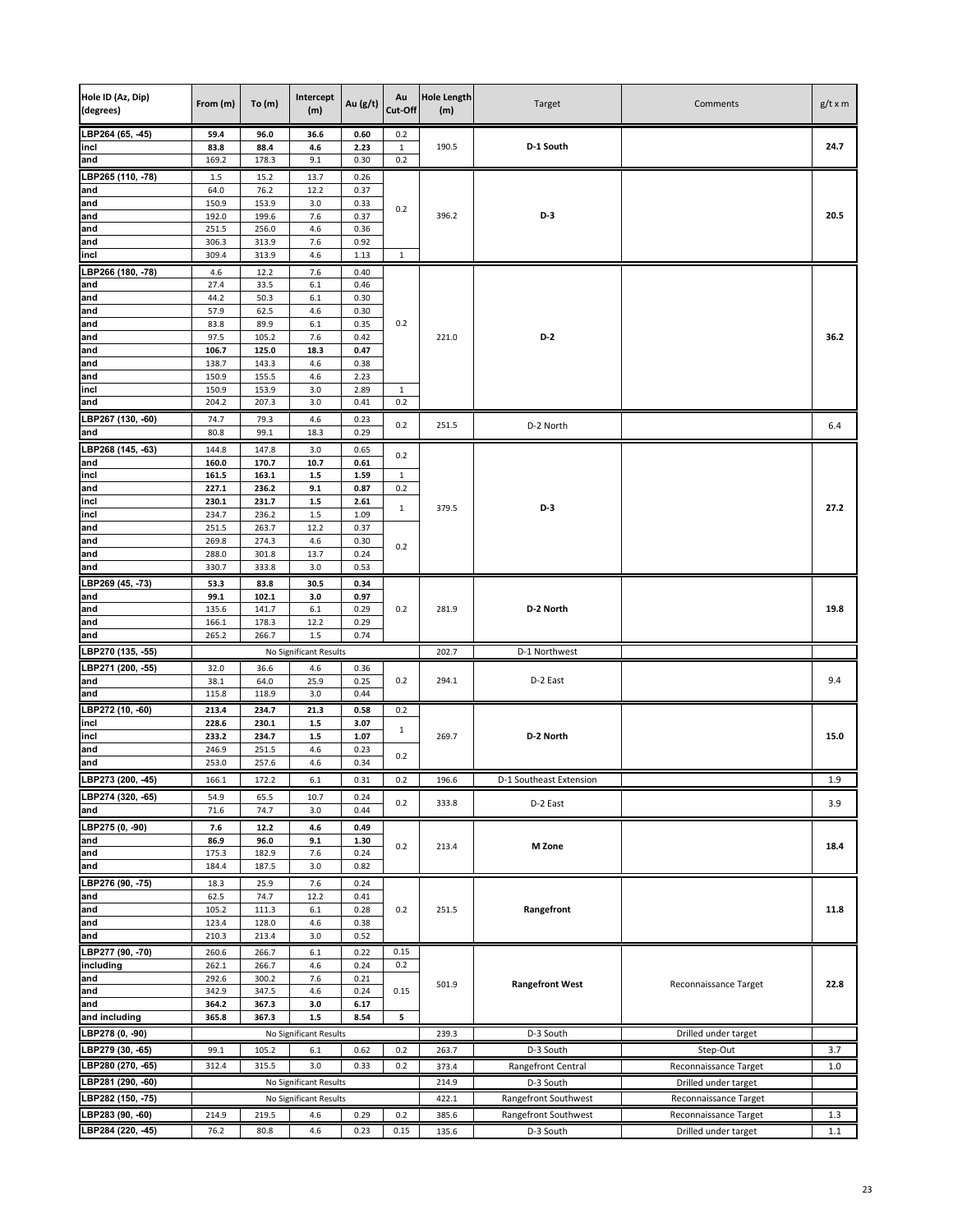| Hole ID (Az, Dip)<br>(degrees) | From (m)       | To(m)          | Intercept<br>(m)       | Au (g/t)     | Au<br>Cut-Off | <b>Hole Length</b><br>(m) | Target                      | Comments                          | $g/t \times m$ |
|--------------------------------|----------------|----------------|------------------------|--------------|---------------|---------------------------|-----------------------------|-----------------------------------|----------------|
| LBP285 (125, -45)              | 41.2           | 45.7           | 4.6                    | 0.24         | 0.15          |                           |                             |                                   |                |
| and                            | 54.9           | 68.6           | 13.7                   | 0.45         | 0.2           |                           |                             |                                   |                |
| and                            | 85.3           | 86.9           | $1.5\,$                | 0.75         |               | 178.3                     | D-3 South                   | Step-Out                          | 11.6           |
| and<br>and                     | 112.8<br>153.9 | 121.9<br>158.5 | 9.1<br>4.6             | 0.23<br>0.24 | 0.15          |                           |                             |                                   |                |
|                                |                |                |                        |              |               |                           |                             |                                   |                |
| LBP286 (0, -90)                | 86.9           | 91.4           | 4.6                    | 0.23         | 0.15          | 233.2                     | Rangefront Southwest        | Reconnaissance Target             | 1.1            |
| LBP287 (220, -50)              | 117.4          | 121.9          | 4.6                    | 0.39         | 0.2           |                           |                             |                                   |                |
| and                            | 202.7          | 221.0          | 18.3                   | 0.28         | 0.15          | 342.9                     | Rangefront Southwest        | Reconnaissance Target             | 7.0            |
| including                      | 208.8          | 221.0          | 12.2                   | 0.34         | 0.2           |                           |                             |                                   |                |
| LBP288 (175, 45)<br>and        | 19.8<br>91.4   | 25.9<br>97.5   | 6.1<br>6.1             | 0.19<br>0.32 | 0.15          | 239.3                     |                             |                                   |                |
| ncluding                       | 91.4           | 96.0           | 4.6                    | 0.36         | 0.2           |                           | D-3 South                   | Step-Out                          | 3.1            |
| LBP289 (135, -60)              | 48.8           | 65.5           | 16.8                   | 0.38         | 0.15          |                           |                             |                                   |                |
| including                      | 54.9           | 64.0           | 9.1                    | 0.55         | 0.2           |                           |                             |                                   |                |
| and including                  | 54.9           | 56.4           | $1.5$                  | 1.40         | 1             |                           |                             |                                   |                |
| and                            | 71.6           | 79.3           | 7.6                    | 0.15         |               |                           |                             |                                   |                |
| and                            | 80.8           | 94.5           | 13.7                   | 0.34         | 0.15          |                           |                             |                                   |                |
| and                            | 184.4          | 211.8          | 27.4                   | 1.38         |               | 275.8                     | <b>Tallman North</b>        | <b>Reduced Cyanide Solubility</b> | 53.0           |
| including<br>and including     | 184.4<br>185.9 | 204.2<br>192.0 | 19.8<br>$6.1\,$        | 1.85<br>4.37 | 0.2           |                           |                             |                                   |                |
| and including                  | 198.1          | 202.7          | 4.6                    | 1.28         | $\mathbf{1}$  |                           |                             |                                   |                |
| and                            | 233.2          | 246.9          | 13.7                   | 0.22         | 0.15          |                           |                             |                                   |                |
| including                      | 233.2          | 239.3          | 6.1                    | 0.23         | 0.2           |                           |                             |                                   |                |
| LBP290 (0, -50)                | 214.9          | 239.3          | 24.4                   | 1.03         | 0.15          |                           |                             |                                   |                |
| including                      | 217.9          | 239.3          | 21.3                   | 1.15         | 0.2           | 342.9                     | <b>Rangefront Southwest</b> | <b>Reconnaissance Target</b>      | 25.1           |
| and including                  | 224.0          | 228.6          | 4.6                    | 4.16         | 1             |                           |                             |                                   |                |
| LBP291 (90, -50)               | 195.1          | 198.1          | 3.0                    | 0.66         | 0.15          | 318.5                     | Rangefront Southwest        | Reconnaissance Target             | 2.0            |
| including                      | 196.6          | 198.1          | $1.5\,$                | 1.16         | $\mathbf{1}$  |                           |                             |                                   |                |
| LBP292 (225, -45)<br>including | 56.4<br>62.5   | 67.1<br>67.1   | 10.7<br>4.6            | 0.36<br>0.61 | 0.15<br>0.2   | 300.2                     | D-3 South                   | Step-Out                          | 3.9            |
|                                |                |                |                        |              |               |                           |                             |                                   |                |
| LBP293 (320, -45)<br>including | 132.6<br>135.6 | 143.3<br>143.3 | 10.7<br>7.6            | 0.24<br>0.26 | 0.15<br>0.2   | 147.8                     | D-1 Southeast Extension     | Step-Out                          | 2.6            |
| LBP294 (150, -50)              |                |                | No Significant Results |              |               | 397.8                     | Rangefront Southwest        | Reconnaissance Target             |                |
| LBP295 (270, -75)              | 150.9          | 178.3          | 27.4                   | 0.38         | 0.15          |                           |                             |                                   |                |
| including                      | 150.9          | 157.0          | 6.1                    | 0.54         |               |                           |                             |                                   |                |
| including                      | 158.5          | 175.3          | 16.8                   | 0.39         | 0.2           | 428.2                     | <b>Upper F Zone</b>         | Reconnaissance Target             | 11.6           |
| and including                  | 169.2          | 170.7          | 1.5                    | 1.06         | 1             |                           |                             |                                   |                |
| and                            | 240.8          | 245.4          | 4.6                    | 0.26         | 0.2           |                           |                             |                                   |                |
| LBP296 (300, -65)              | 105.2          | 109.7          | 4.6                    | 0.35         | 0.2           | 198.1                     | Rangefront Southwest        | Reconnaissance Target             | 1.6            |
| LBP297 (270, -90)              | 59.4           | 65.5           | 6.1                    | 0.45         | 0.15          |                           |                             |                                   |                |
| including<br>and               | 59.4<br>76.2   | 62.5<br>82.3   | 3.0<br>6.1             | 0.72<br>0.20 | 0.2<br>0.15   |                           |                             |                                   |                |
| and                            | 108.2          | 111.3          | 3.0                    | 0.98         | 0.2           |                           |                             |                                   |                |
| including                      | 108.2          | 109.7          | $1.5\,$                | 1.65         | $\mathbf{1}$  | 460.9                     | <b>E Zone North</b>         | Step-Out Target                   | 16.6           |
| and                            | 181.4          | 195.1          | 13.7                   | 0.53         | 0.2           |                           |                             |                                   |                |
| including                      | 181.4          | 182.9          | $1.5\,$                | 1.60         | $\mathbf{1}$  |                           |                             |                                   |                |
| and                            | 288.0          | 291.1          | 3.0                    | 0.43         | 0.2           |                           |                             |                                   |                |
| and<br>LBP298 (235, -45)       | 339.9          | 344.4          | 4.6                    | 0.24         |               | 396.2                     |                             |                                   |                |
|                                |                |                | No Significant Results |              |               |                           | Rangefront Southwest        | Reconnaissance Target             |                |
| LBP299 (200, -50)              |                |                | No Significant Results |              |               | 315.5                     | Rangefront Southwest        | Reconnaissance Target             |                |
| LBP300 (270, -50)<br>including | 108.2<br>109.7 | 121.9<br>121.9 | 13.7<br>12.2           | 0.38<br>0.41 | 0.15<br>0.2   |                           |                             |                                   |                |
| and                            | 294.1          | 300.2          | $6.1\,$                | 0.55         | 0.15          | 300.2                     | Upper F Zone                | Reconnaissance Target             | 8.6            |
| including                      | 295.7          | 300.2          | 4.6                    | 0.67         | 0.2           |                           |                             |                                   |                |
| and including                  | 295.7          | 297.2          | $1.5\,$                | 1.27         | $\mathbf{1}$  |                           |                             |                                   |                |
| LBP301 (90, -63)               | 50.3           | 53.3           | 3.0                    | 0.39         | 0.2           |                           |                             |                                   |                |
| and                            | 76.2           | 83.8           | 7.6                    | 0.22         | 0.15          |                           |                             |                                   |                |
| and                            | 187.5<br>187.5 | 222.5<br>210.3 | 35.1<br>22.9           | 0.47<br>0.55 | 0.2           |                           |                             |                                   |                |
| including<br>and including     | 193.6          | 198.1          | 4.6                    | 1.28         | $\mathbf{1}$  | 304.8                     | D-1 Southeast               | Step-Out                          | 22.4           |
| including                      | 213.4          | 219.5          | 6.1                    | 0.51         | 0.2           |                           |                             |                                   |                |
| and including                  | 217.9          | 219.5          | $1.5\,$                | 1.18         | $\mathbf{1}$  |                           |                             |                                   |                |
| and                            | 266.7          | 271.3          | 4.6                    | 0.66         | 0.2           |                           |                             |                                   |                |
| including                      | 268.2          | 269.8          | $1.5\,$                | 1.16         | $\mathbf{1}$  |                           |                             |                                   |                |
| LBP302 (90, -50)               |                |                | No Significant Results |              |               | 243.8                     | Upper F Zone                | Reconnaissance Target             |                |
| LBP303 (100, -50)              | 195.1          | 217.9          | 22.9                   | 1.73         | 0.2           |                           |                             |                                   |                |
| including<br>and               | 195.1<br>245.4 | 205.7          | 10.7<br>6.1            | 3.34<br>0.33 | 1<br>0.15     |                           | <b>North Tallman</b>        | Reduced Cyanide Solubility        | 47.4           |
| including                      | 248.4          | 251.5<br>251.5 | 3.0                    | 0.47         | 0.2           | 320.0                     |                             |                                   |                |
| and                            | 281.9          | 295.7          | 13.7                   | 0.42         | 0.2           |                           |                             |                                   |                |
|                                |                |                |                        |              |               |                           |                             |                                   |                |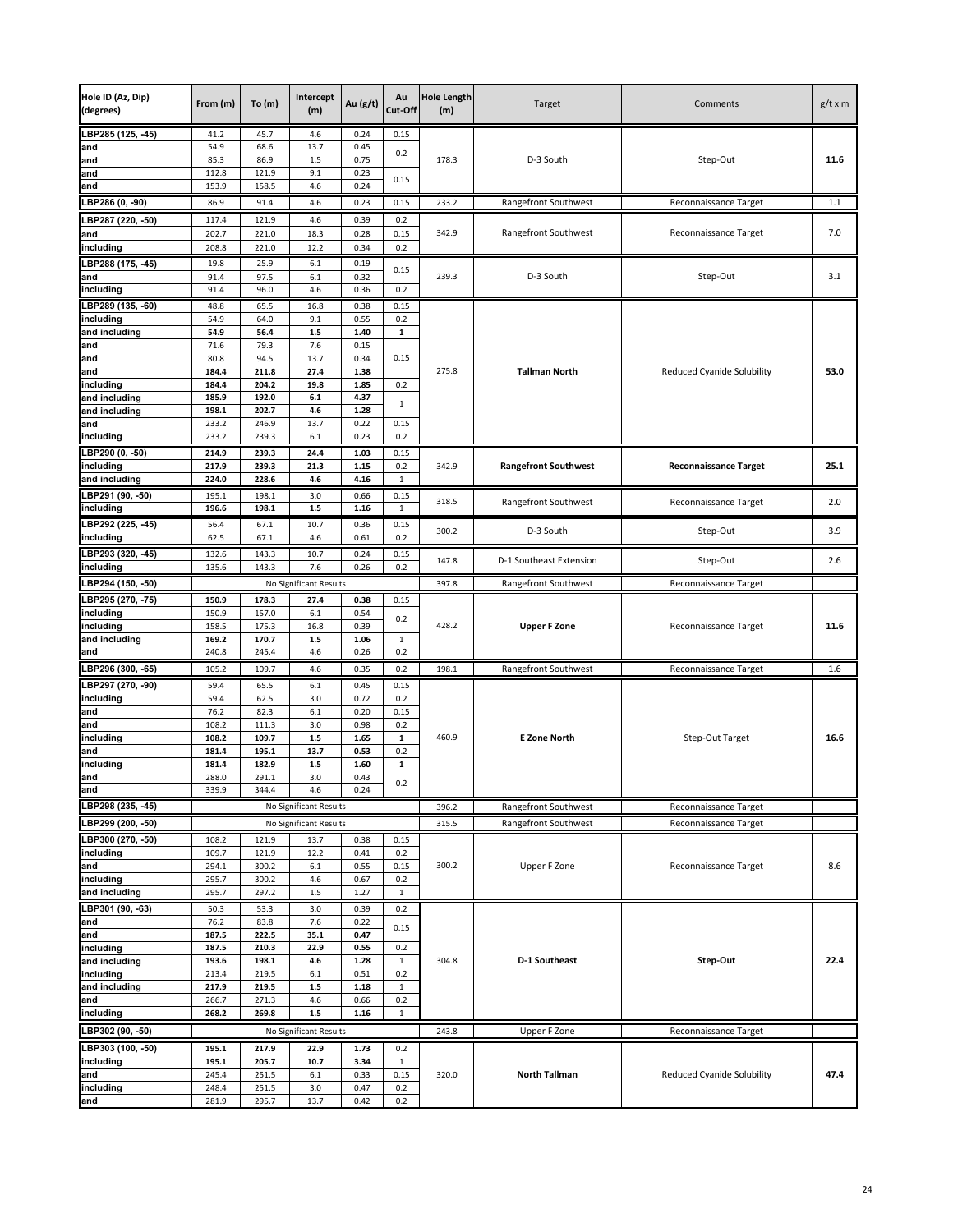| Hole ID (Az, Dip)<br>(degrees) | From (m)        | To(m)          | Intercept<br>(m)       | Au (g/t)     | Au<br>Cut-Off       | <b>Hole Length</b><br>(m) | Target                         | Comments                          | $g/t \times m$ |
|--------------------------------|-----------------|----------------|------------------------|--------------|---------------------|---------------------------|--------------------------------|-----------------------------------|----------------|
| LBP304 (65, -72)               | 50.3            | 56.4           | 6.1                    | 0.69         | 0.2                 |                           |                                |                                   |                |
| including                      | 50.3            | 51.8           | $1.5$                  | 1.51         | $\mathbf{1}$        |                           |                                |                                   |                |
| and                            | 61.0            | 67.1           | 6.1                    | 0.17         |                     |                           |                                |                                   |                |
| and<br>and                     | 74.7<br>86.9    | 80.8<br>91.4   | 6.1<br>4.6             | 0.22<br>0.25 | 0.15                |                           |                                |                                   |                |
| and                            | 193.6           | 208.8          | 15.2                   | 0.82         | 0.2                 |                           |                                |                                   |                |
| including                      | 204.2           | 208.8          | 4.6                    | 1.43         | $\mathbf 1$         | 304.8                     | <b>North Tallman</b>           | Reduced Cyanide Solubility        | 37.9           |
| and                            | 214.9           | 233.2          | 18.3                   | 0.60         | 0.15                |                           |                                |                                   |                |
| including                      | 219.5           | 233.2          | 13.7                   | 0.75         | 0.2                 |                           |                                |                                   |                |
| and including                  | 219.5           | 221.0          | $1.5\,$                | 2.33         | 1                   |                           |                                |                                   |                |
| and including                  | 225.6           | 228.6          | 3.0                    | 1.33         |                     |                           |                                |                                   |                |
| and                            | 239.3           | 248.4          | 9.1<br>1.5             | 0.74<br>1.12 | 0.2<br>1            |                           |                                |                                   |                |
| including                      | 243.8           | 245.4          |                        |              |                     |                           |                                |                                   |                |
| LBP305 (250, -90)              | 54.9            | 68.6           | 13.7                   | 0.32         | 0.15                |                           |                                |                                   |                |
| including<br>and               | 54.9<br>86.9    | 61.0<br>94.5   | 6.1<br>7.6             | 0.53<br>0.31 | 0.2<br>0.15         | 269.7                     | <b>North Tallman</b>           | <b>Reduced Cyanide Solubility</b> | 21.1           |
| including                      | 86.9            | 93.0           | 6.1                    | 0.35         |                     |                           |                                |                                   |                |
| and                            | 198.1           | 222.5          | 24.4                   | 0.59         | 0.2                 |                           |                                |                                   |                |
| LBP306 (270, -50)              |                 |                | No Significant Results |              |                     | 470.9                     | Upper F                        | Reconnaissance Target             |                |
| LBP307 (250, -75)              | 68.6            | 88.4           | 19.8                   | 0.27         |                     |                           |                                |                                   |                |
| and                            | 96.0            | 105.2          | 9.1                    | 0.32         | 0.2<br>0.15         |                           |                                |                                   |                |
| including                      | 96.0            | 102.1          | 6.1                    | 0.39         | 0.2                 |                           |                                |                                   |                |
| and                            | 114.3           | 120.4          | 6.1                    | 0.21         | 0.15                | 239.3                     | <b>North Tallman</b>           | <b>Reduced Cyanide Solubility</b> | 12.5           |
| including                      | 114.3           | 118.9          | 4.6                    | 0.23         | 0.2                 |                           |                                |                                   |                |
| and                            | 204.2           | 214.9          | 10.7                   | 0.28         | 0.15                |                           |                                |                                   |                |
| including                      | 205.5           | 214.9          | 9.1                    | 0.30         | 0.2                 |                           |                                |                                   |                |
| LBP308 (90, -47)               | 82.3            | 91.4           | 9.1                    | 0.23         | 0.2                 |                           |                                |                                   |                |
| and                            | 201.2           | 219.5          | 18.3                   | 0.97         | 0.15                |                           |                                |                                   |                |
| including                      | 201.2           | 217.9          | 16.8                   | 1.05         | 0.2                 |                           |                                |                                   |                |
| and including<br>and           | 202.7<br>222.5  | 207.3<br>233.2 | 4.6<br>10.7            | 2.56<br>0.16 | $\mathbf{1}$        | 350.5                     | <b>North Tallman</b>           | <b>Reduced Cyanide Solubility</b> | 33.1           |
| and                            | 277.4           | 297.2          | 19.8                   | 0.53         | 0.15                |                           |                                |                                   |                |
| including                      | 283.5           | 297.2          | 13.7                   | 0.69         | 0.2                 |                           |                                |                                   |                |
| and including                  | 291.1           | 292.6          | $1.5$                  | 1.13         | $\mathbf{1}$        |                           |                                |                                   |                |
| and                            | 309.4           | 313.9          | 4.6                    | 0.23         | 0.15                |                           |                                |                                   |                |
| LBP309 (150, -50)              | 152.4           | 167.6          | 15.2                   | 0.6          | 0.2                 | 233.2                     | D-1 Southeast Extension        | Step-Out                          | 9.3            |
| LBP310 (270, -47)              |                 |                | No Significant Results |              |                     | 242.3                     | E Zone North                   | Step-Out                          |                |
| LBP311 (40, -60)               | 0.0             | 7.6            | 7.6                    | 0.59         | 0.2                 |                           |                                |                                   |                |
| including                      | $1.5\,$<br>44.2 | 3.1            | $1.5\,$<br>9.1         | 1.25<br>0.38 | $1.0\,$             |                           |                                |                                   |                |
| and<br>and                     | 71.6            | 53.3<br>83.8   | 12.2                   | 0.32         | 0.2                 |                           |                                |                                   |                |
| and                            | 94.5            | 120.4          | 25.9                   | 0.42         | 0.15                |                           |                                |                                   |                |
| including                      | 94.5            | 111.3          | 16.8                   | 0.57         | 0.2                 | 196.6                     | <b>D-1 Southeast Extension</b> | Step-Out                          | 34.5           |
| and including                  | 96.0            | 99.1           | 3.0                    | 1.72         | $\mathbf{1}$        |                           |                                |                                   |                |
| and                            | 121.9           | 137.2          | 15.2                   | 0.70         | 0.15                |                           |                                |                                   |                |
| including                      | 121.9           | 132.6          | 10.7                   | 0.93         | 0.2                 |                           |                                |                                   |                |
| and including                  | 123.4           | 126.5          | 3.0                    | 1.92         | $\mathbf 1$         |                           |                                |                                   |                |
| and                            | 146.3           | 152.4          | 6.1                    | 0.18         | 0.15                |                           |                                |                                   |                |
| LBP312 (340, -50)              | 56.4            | 59.4           | 3.0                    | 0.38         | 0.2                 | 446.5                     | Upper F                        | Reconnaissance Target             | $1.1\,$        |
| LBP313 (80, -50)               | 0               | 7.62           | 7.6                    | 0.65         | 0.15                |                           |                                |                                   |                |
| including                      | 0.0             | 4.6            | 4.6                    | 0.99         | 0.2                 |                           |                                |                                   |                |
| and including<br>and           | 0.0<br>54.9     | 3.1<br>64.0    | 3.0<br>9.1             | 1.31<br>0.41 | $\mathbf{1}$<br>0.2 |                           |                                |                                   |                |
| and                            | 86.9            | 114.3          | 27.4                   | 0.34         | 0.15                |                           |                                |                                   |                |
| including                      | 97.5            | 114.3          | 16.8                   | 0.43         | 0.2                 | 239.3                     | <b>D-1 Southeast Extension</b> | Step-Out                          | 25.9           |
| and including                  | 100.5           | 102.1          | $1.5\,$                | 1.42         | $\mathbf{1}$        |                           |                                |                                   |                |
| and                            | 126.5           | 146.3          | 19.8                   | 0.40         | 0.15                |                           |                                |                                   |                |
| including                      | 126.5           | 129.5          | 3.0                    | 1.27         | 0.2                 |                           |                                |                                   |                |
| including                      | 138.7           | 141.7          | 3.0                    | 0.56         |                     |                           |                                |                                   |                |
| and including                  | 126.5           | 128.0          | $1.5\,$                | 1.62         | $\mathbf{1}$        |                           |                                |                                   |                |
| LBP314 (20, -60)               | 114.3           | 123.4          | 9.1                    | 0.24         | 0.15                |                           |                                |                                   |                |
| including                      | 114.3           | 120.4          | 6.1                    | 0.29         | 0.2                 |                           | <b>E Zone North</b>            |                                   | 10.8           |
| and<br>including               | 202.7<br>204.2  | 216.4<br>214.9 | 13.7<br>10.7           | 0.63<br>0.76 | 0.15<br>0.2         | 336.8                     |                                | Step-Out                          |                |
| and including                  | 210.3           | 214.9          | 4.6                    | 1.36         | $\mathbf{1}$        |                           |                                |                                   |                |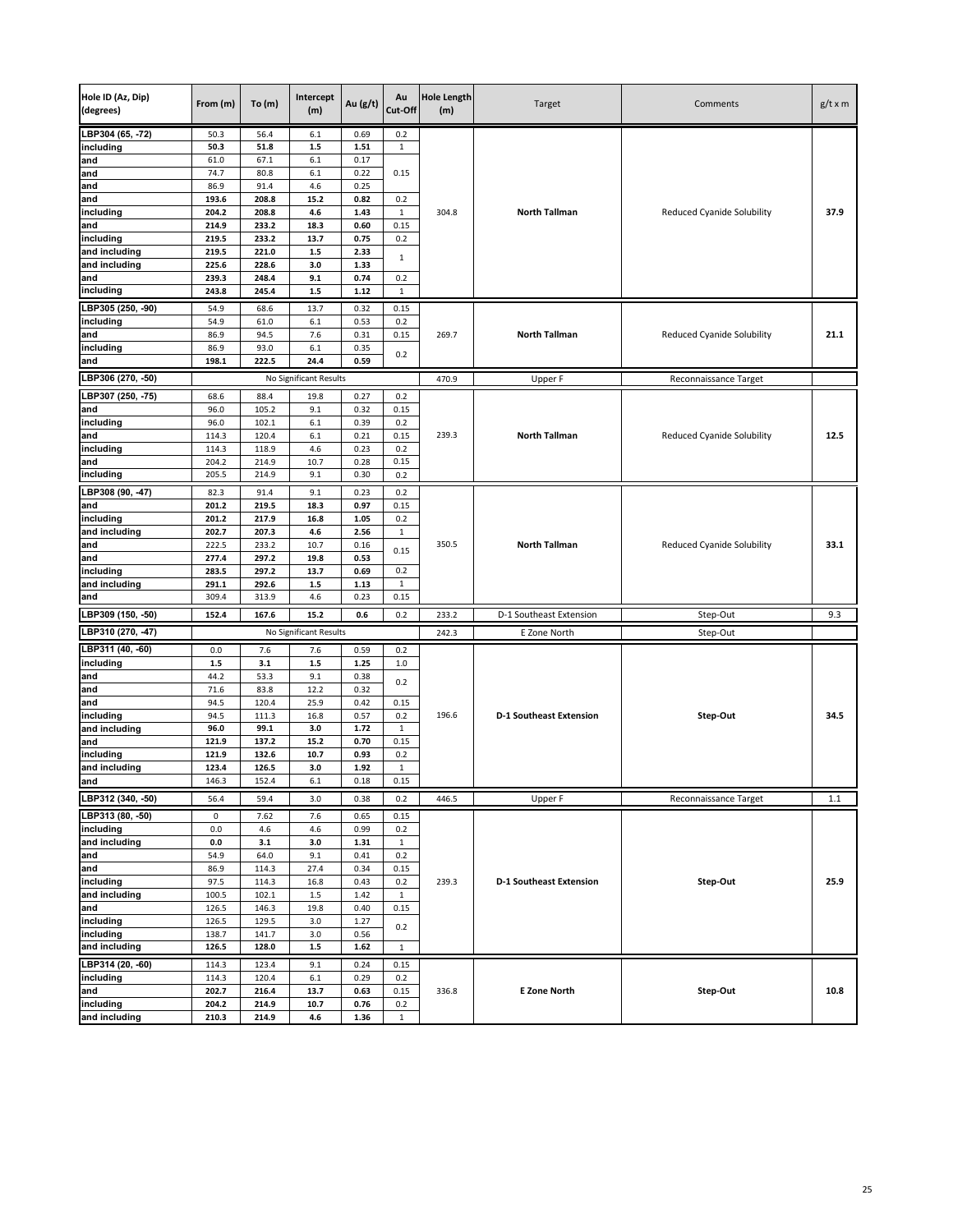| Hole ID (Az, Dip)<br>(degrees) | From (m)       | To(m)          | Intercept<br>(m)   | Au (g/t)     | Au<br>Cut-Off      | <b>Hole Length</b><br>(m) | Target                         | Comments                          | $g/t \times m$ |
|--------------------------------|----------------|----------------|--------------------|--------------|--------------------|---------------------------|--------------------------------|-----------------------------------|----------------|
| LBP315 (250, -55)              | 18.3           | 21.3           | 3.0                | 0.35         | 0.2                |                           |                                |                                   |                |
| and                            | 29.0           | 57.9           | 29.0               | 0.29         | 0.15               |                           |                                |                                   |                |
| including                      | 33.5           | 45.7           | 12.2               | 0.29         | 0.2                |                           |                                |                                   |                |
| including<br>and including     | 53.3<br>53.3   | 57.9<br>54.9   | 4.6<br>$1.5\,$     | 0.58<br>1.08 | 1                  |                           |                                |                                   |                |
| and                            | 128.0          | 134.1          | $6.1\,$            | 0.91         | 0.2                | 304.8                     | <b>D-1 Southeast Extension</b> | Step-Out                          | 20.3           |
| including                      | 129.5          | 132.6          | 3.0                | 1.38         | 1                  |                           |                                |                                   |                |
| and                            | 158.5          | 163.1          | 4.6                | 0.41         | 0.2                |                           |                                |                                   |                |
| and                            | 204.2          | 205.7          | 1.5                | 0.67         |                    |                           |                                |                                   |                |
| and                            | 231.7          | 239.3          | 7.6                | 0.31         | 0.15               |                           |                                |                                   |                |
| including                      | 233.2          | 239.3          | 6.1                | 0.34         | 0.2                |                           |                                |                                   |                |
| LBP316 (30, -50)               | 120.4<br>121.9 | 129.5<br>128.0 | 9.1                | 0.64<br>0.87 | 0.15               |                           |                                |                                   |                |
| including<br>and including     | 126.5          | 128.0          | $6.1\,$<br>$1.5\,$ | 1.22         | 0.2<br>$\mathbf 1$ | 227.1                     | D-1 Southeast Extension        | Step-Out                          | 5.8            |
| LBP317 (65, -50)               | 160.0          | 167.6          | 7.6                | 0.21         | 0.15               | 221.0                     | D-1 Southeast Extension        | Step-Out                          | 1.6            |
|                                |                |                |                    |              |                    |                           |                                |                                   |                |
| LBP318 (270, -65)<br>and       | 7.6<br>15.2    | 13.7<br>21.3   | 6.1<br>6.1         | 0.26<br>0.21 | 0.2<br>0.15        | 257.6                     | E Zone North                   | Step-Out                          | 2.9            |
|                                |                |                |                    |              | 0.15               |                           |                                |                                   |                |
| LBP319 (80, 47)<br>including   | 82.3<br>82.3   | 93.0<br>86.9   | 10.7<br>4.6        | 0.22<br>0.26 | 0.2                |                           |                                |                                   |                |
| and                            | 211.8          | 225.6          | 13.7               | 0.88         | 0.2                |                           |                                |                                   |                |
| including                      | 213.4          | 214.9          | $1.5$              | 2.46         |                    |                           |                                |                                   |                |
| including                      | 216.4          | 217.9          | $1.5\,$            | 1.15         | $\mathbf{1}$       |                           |                                |                                   |                |
| and                            | 233.2          | 239.3          | 6.1                | 0.31         | 0.2                | 342.9                     | <b>North Tallman</b>           | Reduced Cyanide Solubility        | 37.5           |
| and                            | 246.9          | 253.0          | $6.1\,$            | 0.19         | 0.15               |                           |                                |                                   |                |
| and<br>including               | 304.8<br>304.8 | 324.6<br>321.6 | 19.8<br>16.8       | 1.01<br>1.15 | 0.15<br>0.2        |                           |                                |                                   |                |
| and including                  | 307.9          | 315.5          | 7.6                | 1.79         |                    |                           |                                |                                   |                |
| and including                  | 317.0          | 318.5          | $1.5$              | 1.04         | $\mathbf{1}$       |                           |                                |                                   |                |
| LBP320 (40, -60)               | 9.1            | 12.2           | 3.0                | 1.14         | 1                  |                           |                                |                                   |                |
| and                            | 24.4           | 35.1           | 10.7               | 0.28         | 0.2                |                           |                                |                                   |                |
| and                            | 50.3           | 56.4           | 6.1                | 0.22         | 0.15               | 275.8                     | Upper F Zone                   | Reconnaissance                    | 7.8            |
| including                      | 51.8           | 56.4           | 4.6                | 0.23         | 0.2                |                           |                                |                                   |                |
| LBP321 (300, -50)              | 64.9           | 57.9           | 3.0                | 0.42         | 0.15               |                           |                                |                                   |                |
| including                      | 54.9           | 56.4           | 1.5                | 0.66         | 0.2                | 303.3                     | E Zone North                   | Step-Out                          | 2.5            |
| and                            | 64.0           | 70.1           | 6.1                | 0.20         | 0.15               |                           |                                |                                   |                |
| LBP322 (62, -60)               | 53.3           | 65.5           | 12.2               | 0.20         |                    |                           |                                |                                   |                |
| and                            | 91.4           | 96.0           | 4.6                | 0.24         | 0.15               |                           |                                |                                   |                |
| and                            | 193.6<br>193.6 | 208.8<br>207.3 | 15.2<br>13.7       | 0.39<br>0.41 |                    |                           |                                |                                   |                |
| including<br>and               | 221.0          | 251.5          | 30.5               | 0.32         | 0.2<br>0.15        | 288.0                     | <b>North Tallman</b>           | Reduced Cyanide Solubility        | 21.6           |
| including                      | 221.0          | 246.9          | 25.9               | 0.35         | 0.2                |                           |                                |                                   |                |
| and                            | 260.6          | 266.7          | $6.1\,$            | 0.39         | 0.15               |                           |                                |                                   |                |
| including                      | 260.6          | 265.2          | 4.6                | 0.47         | 0.2                |                           |                                |                                   |                |
| LBP323 (80, -65)               | 45.7           | 50.3           | 4.6                | 0.36         | 0.15               |                           |                                |                                   |                |
| including                      | 45.7           | 48.8           | 3.0                | 0.46         | 0.2                | 349.0                     | E Zone North                   | Step-Out                          | 3.3            |
| and<br>including               | 91.4<br>94.5   | 99.1<br>99.1   | 7.6<br>4.6         | 0.21<br>0.23 | 0.15<br>0.2        |                           |                                |                                   |                |
|                                |                |                |                    |              |                    |                           |                                |                                   |                |
| LBP324 (160, -45)<br>and       | 33.5<br>36.9   | 38.1<br>45.7   | 4.6<br>6.1         | 0.24<br>0.19 | 0.15               | 318.5                     | Upper F Zone                   | Reconnaissance                    | 2.3            |
|                                |                |                |                    |              | 0.15               |                           |                                |                                   |                |
| LBP325 (62, 47)<br>including   | 80.8<br>88.4   | 93.0<br>93.0   | 12.2<br>4.6        | 0.19<br>0.24 | 0.2                |                           |                                |                                   |                |
| and                            | 100.6          | 106.7          | $6.1\,$            | 0.31         | 0.15               |                           |                                |                                   |                |
| including                      | 100.6          | 105.2          | 4.6                | 0.35         | 0.2                |                           |                                |                                   |                |
| and                            | 224.0          | 280.4          | 56.4               | 0.49         | 0.15               |                           |                                |                                   |                |
| including                      | 224.0          | 278.9          | 54.9               | 0.50         | 0.2                |                           |                                |                                   |                |
| and including                  | 224.0          | 227.1          | 3.0                | 1.29         |                    |                           |                                |                                   |                |
| and including                  | 231.7          | 233.2          | $1.5\,$            | 1.04         | $\mathbf{1}$       | 347.5                     | <b>North Tallman</b>           | <b>Reduced Cyanide Solubility</b> | 38.6           |
| and including<br>and including | 234.7<br>256.0 | 236.2<br>257.6 | $1.5$<br>$1.5\,$   | 1.78<br>1.04 |                    |                           |                                |                                   |                |
| and                            | 288.0          | 292.6          | 4.6                | 0.28         |                    |                           |                                |                                   |                |
| and                            | 304.8          | 317.0          | 12.2               | 0.22         | 0.15               |                           |                                |                                   |                |
| including                      | 304.8          | 307.8          | 3.0                | 0.39         |                    |                           |                                |                                   |                |
| including                      | 313.9          | 317.0          | 3.0                | 0.33         | 0.2                |                           |                                |                                   |                |
| and                            | 329.2          | 335.3          | 6.1                | 0.46         | 0.15               |                           |                                |                                   |                |
| including                      | 329.2          | 333.8          | 4.6                | 0.56         | 0.2                |                           |                                |                                   |                |
| LBP326 (05, -45)               | 77.7           | 82.3           | 4.6                | 0.22         | 0.15               |                           |                                |                                   |                |
| and                            | 99.1           | 111.3          | 12.2               | 0.81         | 0.2                | 297.2                     | <b>E Zone North</b>            | Step-Out                          | 10.9           |
| including                      | 102.1          | 105.2          | 3.0                | 2.42         | 1                  |                           |                                |                                   |                |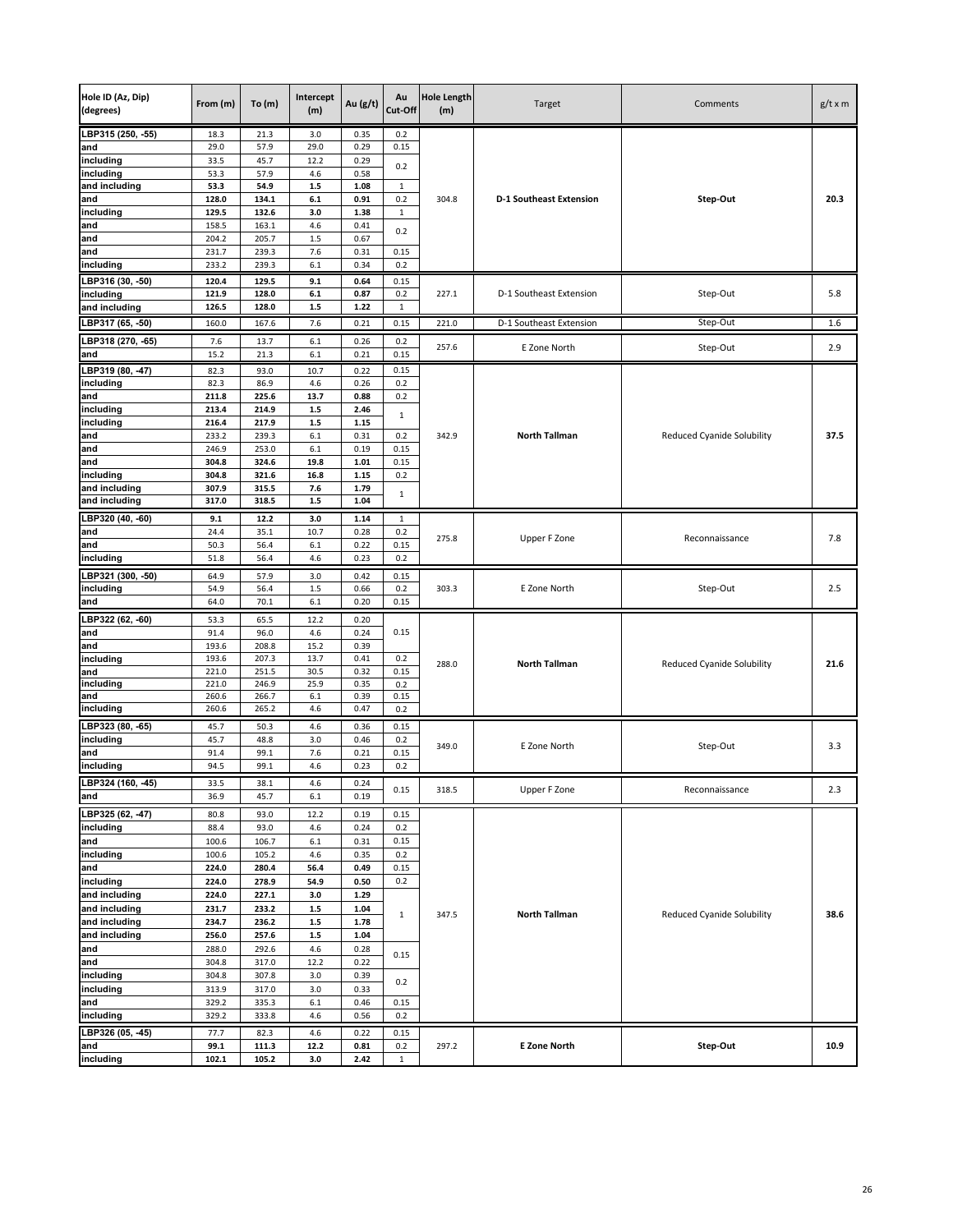| Hole ID (Az, Dip)<br>(degrees) | From (m)       | To(m)           | Intercept<br>(m) | Au (g/t)     | Au<br>Cut-Off | <b>Hole Length</b><br>(m) | Target                      | Comments                          | $g/t \times m$ |
|--------------------------------|----------------|-----------------|------------------|--------------|---------------|---------------------------|-----------------------------|-----------------------------------|----------------|
| LBP327 (35, -72)               | 86.9           | 96.0            | 9.1              | 0.21         | 0.15          |                           |                             |                                   |                |
| including                      | 86.9           | 91.4            | 4.6              | 0.24         | 0.2           |                           |                             |                                   |                |
| and                            | 106.7<br>205.7 | 111.3<br>240.8  | 4.6              | 0.23<br>0.68 | 0.15          |                           |                             |                                   |                |
| and<br>including               | 207.3          | 210.3           | 35.1<br>3.0      | 0.36         |               | 257.6                     | <b>North Tallman</b>        | Reduced Cyanide Solubility        | 26.8           |
| including                      | 213.4          | 240.8           | 27.4             | 0.81         | 0.2           |                           |                             |                                   |                |
| and including                  | 225.6          | 227.1           | $1.5$            | 1.06         |               |                           |                             |                                   |                |
| and including                  | 228.6          | 234.7           | $6.1\,$          | 2.00         | 1             |                           |                             |                                   |                |
| and including                  | 237.7          | 239.3           | $1.5\,$          | 1.28         |               |                           |                             |                                   |                |
| LBP328 (310, -45)              | 0.0            | 13.7            | 13.7             | 0.30         | 0.15          |                           |                             |                                   |                |
| including                      | 0.0            | 12.2            | 12.2             | 0.31         |               |                           |                             |                                   |                |
| and                            | 21.3           | 25.9            | 4.6              | 0.32         | 0.2           |                           |                             |                                   |                |
| and                            | 50.3           | 71.6            | 21.3             | 0.30         | 0.15          |                           |                             |                                   |                |
| including                      | 56.4           | 71.6            | 15.2             | 0.37         | 0.2           |                           |                             |                                   |                |
| and                            | 112.8          | 135.6           | 22.9             | 0.22         | 0.15          |                           |                             |                                   |                |
| including                      | 112.8          | 117.4           | 4.6              | 0.30         | 0.2           | 263.7                     | <b>E Zone West</b>          | Step-Out                          | 24.9           |
| including                      | 129.5          | 135.6           | 6.1              | 0.29         |               |                           |                             |                                   |                |
| and<br>including               | 143.3<br>143.3 | 147.8<br>146.3  | 4.6<br>3.0       | 0.29<br>0.34 | 0.15<br>0.2   |                           |                             |                                   |                |
| and                            | 153.9          | 181.4           | 27.4             | 0.24         | 0.15          |                           |                             |                                   |                |
| including                      | 153.9          | 167.6           | 13.7             | 0.25         |               |                           |                             |                                   |                |
| including                      | 169.2          | 181.4           | 12.2             | 0.24         | 0.2           |                           |                             |                                   |                |
| LBP329 (35, -60)               | 77.7           | 82.3            | 4.6              | 0.31         | 0.15          |                           |                             |                                   |                |
| including                      | 77.7           | 80.8            | 3.0              | 0.39         | 0.2           |                           |                             |                                   |                |
| and                            | 91.4           | 102.1           | 10.7             | 0.23         | 0.15          |                           |                             |                                   |                |
| including                      | 93.0           | 97.5            | 4.6              | 0.30         |               |                           | <b>North Tallman</b>        |                                   | 25.9           |
| and                            | 210.3          | 213.4           | 3.0              | 0.40         | 0.2           | 274.3                     |                             | Reduced Cyanide Solubility        |                |
| and                            | 222.5          | 259.1           | 36.6             | 0.57         |               |                           |                             |                                   |                |
| including                      | 245.4          | 248.4           | 3.0              | 2.08         | $\mathbf{1}$  |                           |                             |                                   |                |
| including                      | 254.5          | 256.0           | $1.5\,$          | 1.11         |               |                           |                             |                                   |                |
| LBP330 (35, -47)               | 105.2          | 111.3           | 6.1              | 0.24         | 0.15          |                           |                             |                                   |                |
| including                      | 105.2          | 109.7           | 4.6              | 0.27         | 0.2           | 300.2                     | North Tallman               | <b>Reduced Cyanide Solubility</b> | 8.1            |
| and                            | 262.1          | 283.5           | 21.3             | 0.31         | 0.15          |                           |                             |                                   |                |
| including                      | 262.1          | 278.9           | 16.8             | 0.34         | 0.2           |                           |                             |                                   |                |
| LBP331 (70, -57)               | 4.6            | 16.8            | 12.2             | 0.27         | 0.2           | 324.6                     | E Zone North                | Step-Out                          | 3.3            |
| LBP332 (225, -50)              | 1.5            | 4.6             | 3.0              | 0.35         | 0.2           |                           |                             |                                   |                |
| and                            | 10.7           | 22.9            | 12.2             | 0.28         | 0.15          |                           |                             |                                   |                |
| including                      | 13.7           | 22.9            | 9.1              | 0.31         | 0.2           |                           |                             |                                   |                |
| and                            | 112.8          | 158.5           | 45.7             | 0.32         | 0.15          |                           |                             |                                   |                |
| including                      | 112.8          | 120.4           | 7.6              | 0.22         | 0.2           | 410.0                     | E Zone                      | Step-Out                          | 24.1           |
| including<br>and               | 121.9<br>164.6 | 158.5<br>173.7  | 36.6<br>9.1      | 0.35<br>0.24 | 0.15          |                           |                             |                                   |                |
| including                      | 166.1          | 172.2           | 6.1              | 0.28         | 0.2           |                           |                             |                                   |                |
| and                            | 277.4          | 281.9           | 4.6              | 0.26         | 0.15          |                           |                             |                                   |                |
| and                            | 294.1          | 297.2           | 3.0              | 0.55         | 0.2           |                           |                             |                                   |                |
| LBP333 (160, -90)              | 178.3          | 182.9           | 4.6              | 0.38         | 0.15          |                           |                             |                                   |                |
| including                      | 179.8          | 182.9           | 3.0              | 0.48         | 0.2           | 274.3                     | Rangefront Southwest        | Reconnaissance Target             | 1.7            |
| LBP334 (160, -72)              | 167.6          | 172.2           | 4.6              | 0.42         | 0.15          |                           |                             |                                   |                |
| including                      | 167.6          | 170.7           | 3.0              | 0.55         | 0.2           |                           |                             |                                   |                |
| and                            | 195.1          | 199.6           | 4.6              | 0.26         |               | 274.3                     | Rangefront Southwest        | Reconnaissance Target             | 4.2            |
| and                            | 221.0          | 227.1           | 6.1              | 0.17         | 0.15          |                           |                             |                                   |                |
| LBP335 (160, -60)              | 161.5          | 164.6           | 3.0              | 0.39         | 0.15          | 274.3                     | Rangefront Southwest        | Reconnaissance Target             | 1.2            |
| LBP336 (70, -80)               | 4.6            | 13.7            | 9.1              | 0.26         | 0.2           |                           |                             |                                   |                |
| and                            | 29.0           | 36.6            | 7.6              | 0.19         |               |                           |                             |                                   |                |
| and                            | 234.7          | 263.7           | 29.0             | 0.23         | 0.15          | 335.3                     | <b>E Zone North</b>         | Step-Out                          | 10.5           |
| including                      | 234.7          | 251.5           | 16.8             | 0.25         | 0.2           |                           |                             |                                   |                |
| including                      | 253.0          | 259.1           | $6.1\,$          | 0.23         |               |                           |                             |                                   |                |
| LBP337 (220, -75)              | 153.9          | 167.6           | 13.7             | 2.10         | 0.2           |                           |                             |                                   |                |
| including                      | 155.5          | 164.6           | 9.1              | 2.88         | $\mathbf 1$   | 251.5                     | <b>Rangefront Southwest</b> | Reconnaissance Target             | 28.8           |
| and including                  | 155.5          | 157.0           | $1.5\,$          | 6.33         | 5             |                           |                             |                                   |                |
| LBP338 (220, -60)              | 144.8          | 163.1           | 18.3             | 0.29         | 0.15          |                           |                             |                                   |                |
| including                      | 146.3          | 153.9           | 7.6              | 0.47         | 0.20          | 263.7                     | Rangefront Southwest        | Reconnaissance Target             | 8.1            |
| and                            | 164.6          | 172.2           | 7.6              | 0.37         |               |                           |                             |                                   |                |
| LBP339 (200, -47)              | 1.5            | 13.7            | 12.2             | 0.77         | 0.20          |                           |                             |                                   |                |
| including                      | $\bf 6.1$      | 9.1             | 3.0              | 1.86         | 1.00          |                           |                             |                                   |                |
| and                            | 199.6          | 210.3           | 10.7             | 0.51         | 0.15          | 342.9                     | <b>E Zone West</b>          | Step-Out                          | 16.0           |
| including                      | 201.2          | 207.3           | 6.1              | 0.76         | 0.20          |                           |                             |                                   |                |
| and including<br>and           | 202.7<br>257.6 | 204.2           | $1.5\,$<br>4.6   | 1.10         | 1.00          |                           |                             |                                   |                |
|                                |                | 262.1           |                  | 0.25         | 0.20          |                           |                             |                                   |                |
| BP340 (260, -55)<br>including  | 152.4<br>152.4 | 176.78<br>164.6 | 24.4<br>12.2     | 0.42<br>0.64 | 0.15<br>0.2   |                           |                             |                                   |                |
| and including                  | 150.4          | 153.9           | $1.5\,$          | 1.10         | $\mathbf 1$   | 227.1                     | <b>Rangefront Southwest</b> | Reconnaissance Target             | 10.2           |
| including                      | 170.7          | 176.8           | 6.1              | 0.26         | 0.2           |                           |                             |                                   |                |
|                                |                |                 |                  |              |               |                           |                             |                                   |                |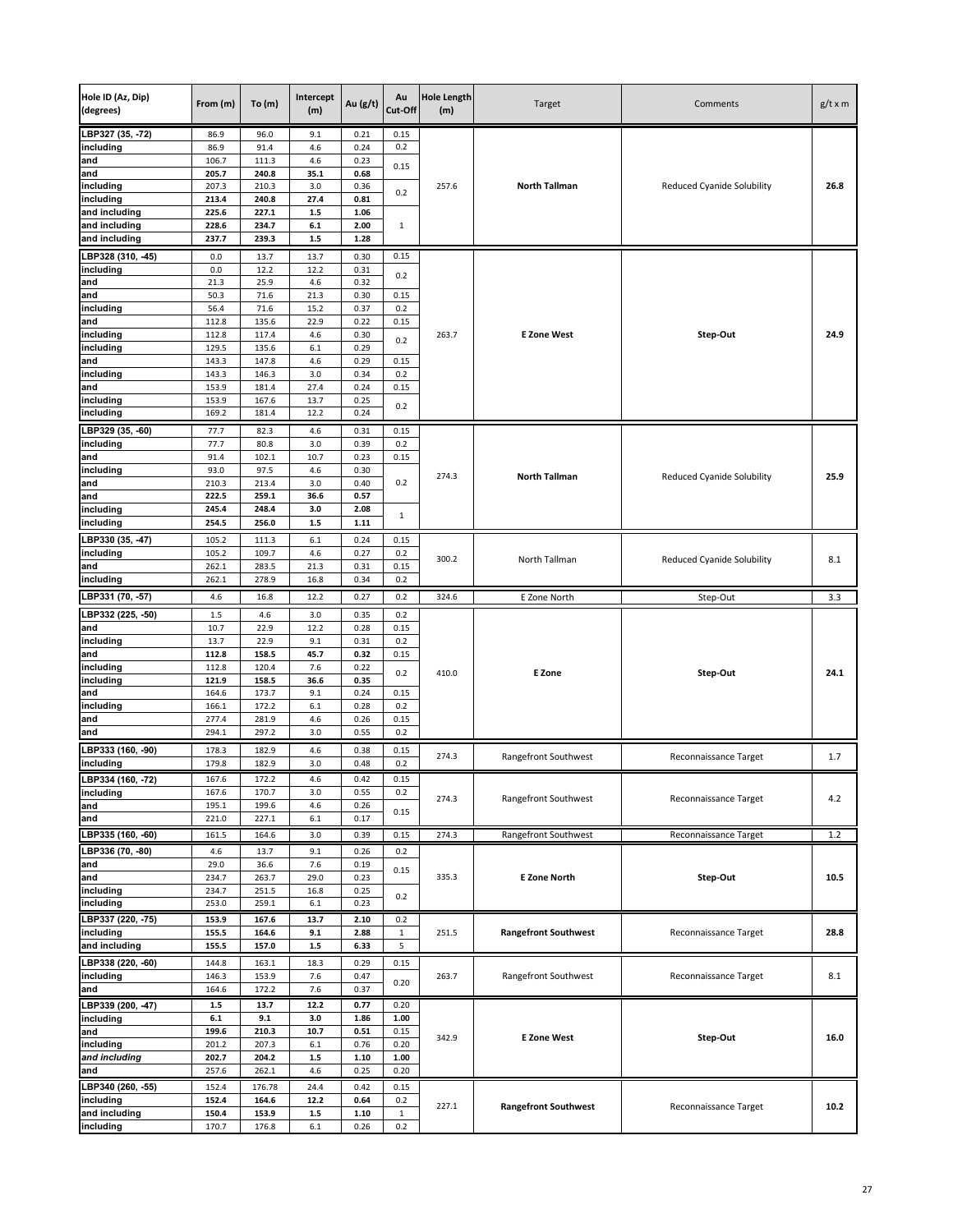| Hole ID (Az, Dip)<br>(degrees) | From (m)       | To(m)          | Intercept<br>(m)       | Au (g/t)     | Au<br>Cut-Off | <b>Hole Length</b><br>(m) | Target                   | Comments              | $g/t \times m$ |
|--------------------------------|----------------|----------------|------------------------|--------------|---------------|---------------------------|--------------------------|-----------------------|----------------|
| LBP341 (130, -58)              | 202.7          | 211.8          | 9.1                    | 0.19         | 0.15          | 288.0                     | Rangefront Southwest     | Reconnaissance Target | 3.2            |
| LBP342 (325, -90)              |                |                | No Significant Results |              |               | 263.7                     | Upper F Zone             | Reconnaissance Target |                |
| LBP343 (100, -60)              | 227.1          | 233.2          | 6.1                    | 0.24         | 0.15          | 304.8                     | Rangefront Southwest     | Reconnaissance Target | 1.5            |
| LBP344 (325, -60)              |                |                | No Significant Results |              |               | 342.9                     | Upper F Zone             | Reconnaissance Target |                |
| LBP345 (310, -60)              | 157.0          | 175.3          | 18.3                   | 0.32         | 0.15          | 227.1                     | Rangefront Southwest     | Reconnaissance Target | 5.9            |
| including                      | 163.1          | 175.3          | 12.2                   | 0.39         | 0.2           |                           |                          |                       |                |
| LBP346 (230, -45)              | 7.6            | 12.2           | 4.6                    | 0.24         | 0.15          | 403.9                     | E Zone                   | Step-Out              | 3.0            |
| and<br>LBP347 (45, 45)         | 178.3          | 187.5          | 9.1                    | 0.21         |               |                           |                          |                       |                |
| including                      | 61.0<br>67.1   | 90.0<br>88.4   | 29.0<br>21.3           | 0.52<br>0.64 | 0.15<br>0.20  |                           |                          |                       |                |
| and including                  | 70.1           | 71.6           | $1.5\,$                | 1.43         |               | 152.4                     | <b>I Pit Extension</b>   | Step-Out              | 15.1           |
| and including                  | 73.2           | 74.7           | $1.5$                  | 1.11         | $\mathbf{1}$  |                           |                          |                       |                |
| and including                  | 80.8           | 82.3           | $1.5\,$                | 1.45         |               |                           |                          |                       |                |
| LBP348 (0, -45)                |                |                | No Significant Results |              |               | 172.2                     | I Pit Extension          | Step-Out              |                |
| LBP349 (90, -70)<br>and        | 56.4<br>118.9  | 61.0<br>129.5  | 4.6<br>10.7            | 0.35<br>0.22 | 0.20<br>0.15  |                           |                          |                       |                |
| including                      | 123.4          | 129.5          | $6.1\,$                | 0.26         | 0.2           |                           |                          |                       |                |
| and                            | 143.3          | 152.4          | 9.1                    | 0.18         | 0.15          |                           |                          |                       |                |
| and                            | 170.7          | 182.9          | 12.2                   | 0.21         | 0.15          |                           |                          |                       |                |
| including<br>and               | 172.2<br>198.1 | 179.8<br>227.1 | 7.6<br>29.0            | 0.23<br>0.24 | 0.2<br>0.15   |                           |                          |                       |                |
| including                      | 198.1          | 208.8          | 10.7                   | 0.30         | 0.2           |                           |                          |                       |                |
| including                      | 217.9          | 225.6          | 7.6                    | 0.26         |               | 483.1                     | <b>Rangefront Gap</b>    | Reconnaissance        | 43.9           |
| and<br>and                     | 243.8<br>260.6 | 254.5<br>266.7 | 10.7<br>6.1            | 0.19<br>0.17 | 0.15<br>0.15  |                           |                          |                       |                |
| and                            | 281.9          | 306.3          | 24.4                   | 0.25         | 0.15          |                           |                          |                       |                |
| including                      | 292.6          | 306.3          | 13.7                   | 0.32         | 0.2           |                           |                          |                       |                |
| and                            | 327.7          | 344.4          | 16.8                   | 0.81         | 0.15          |                           |                          |                       |                |
| including<br>and including     | 327.7<br>329.2 | 342.9<br>335.3 | 15.2<br>6.1            | 0.88<br>1.59 | 0.2<br>1      |                           |                          |                       |                |
| and                            | 429.8          | 455.7          | 25.9                   | 0.23         | 0.15          |                           |                          |                       |                |
| including                      | 445.1          | 452.6          | 7.6                    | 0.37         | 0.2           |                           |                          |                       |                |
| LBP350 (220, -60)              | 102.1          | 103.6          | $1.5$                  | 1.7          | 1             |                           |                          |                       |                |
| and<br>including               | 367.3<br>368.8 | 379.5          | 12.2<br>10.7           | 1.40<br>1.58 | 0.15<br>0.2   | 379.5                     | <b>Upper F Zone</b>      | Reconnaissance        | 19.7           |
| and including                  | 370.3          | 379.5<br>379.5 | 9.1                    | 1.76         | $\mathbf 1$   |                           |                          |                       |                |
| LBP351 (270, -70)              | 182.9          | 221.0          | 38.1                   | 0.26         | 0.15          |                           |                          |                       |                |
| including                      | 182.9          | 187.5          | 4.6                    | 0.36         |               |                           |                          |                       |                |
| including                      | 192.0          | 201.2          | 9.1                    | 0.22         | 0.20          |                           |                          |                       |                |
| including<br>and               | 204.2<br>256.0 | 221.0<br>262.1 | 16.8<br>6.1            | 0.30<br>0.17 |               |                           |                          |                       |                |
| and                            | 275.8          | 285.0          | 9.1                    | 0.16         | 0.15          | 446.5                     | <b>Rangefront Gap</b>    | Reconnaissance        | 23.6           |
| and                            | 315.5          | 324.6          | 9.1                    | 0.46         |               |                           |                          |                       |                |
| and<br>including               | 335.3<br>338.3 | 344.4<br>344.4 | 9.1<br>6.1             | 0.26<br>0.30 | 0.20          |                           |                          |                       |                |
| and                            | 365.8          | 374.9          | 9.1                    | 0.28         | 0.15          |                           |                          |                       |                |
| including                      | 365.8          | 373.9          | 7.6                    | 0.30         | 0.20          |                           |                          |                       |                |
| and                            | 388.6          | 396.2          | 7.6                    | 0.27         | 0.15          |                           |                          |                       |                |
| LBP352 (120, -45)              | 10.7           | 22.9           | 12.2                   | 0.40         | 0.15          |                           |                          |                       |                |
| including<br>and including     | 13.7<br>16.8   | 21.3<br>18.3   | 7.6<br>$1.5\,$         | 0.52<br>1.08 | 0.20<br>1.00  |                           |                          |                       |                |
| and                            | 89.9           | 102.1          | 12.2                   | 0.22         | 0.15          |                           |                          |                       |                |
| including                      | 89.9           | 96.1           | $\bf 6.1$              | 0.72         | 0.20          | 222.5                     | <b>CD Zone Extension</b> | Step-Out              | 14.8           |
| and<br>including               | 172.2<br>173.7 | 181.4<br>178.3 | 9.1<br>4.6             | 0.30<br>0.43 | 0.15<br>0.20  |                           |                          |                       |                |
| and                            | 190.5          | 204.2          | 13.7                   | 0.33         | 0.15          |                           |                          |                       |                |
| including                      | 190.5          | 196.6          | $6.1\,$                | 0.54         | 0.20          |                           |                          |                       |                |
| and including                  | 192.0          | 193.6          | $1.5\,$                | 1.06         | 1             |                           |                          |                       |                |
| LBP353 (180, -45)              |                |                | No Significant Results |              |               | 318.5                     | Upper F Zone             | Reconnaissance        |                |
| LBP354 (180, -60)              | 67.1           | 71.6           | 4.6                    | 0.83         | 0.20          |                           |                          |                       |                |
| including<br>and               | 68.6<br>126.5  | 70.1<br>132.6  | $1.5\,$<br>6.1         | 1.29<br>0.23 | 1.00          |                           |                          |                       |                |
| and                            | 169.2          | 199.6          | 30.5                   | 0.42         | 0.15          |                           |                          |                       |                |
| including                      | 175.3          | 199.6          | 24.4                   | 0.49         | 0.20          |                           |                          |                       |                |
| and including                  | 184.4<br>217.9 | 187.5<br>225.6 | 3.0<br>7.6             | 1.24<br>0.25 | 1.00<br>0.15  | 434.3                     | <b>Rangefront Gap</b>    | Reconnaissance        | 40.2           |
| and<br>including               | 217.9          | 224.0          | 6.1                    | 0.27         | 0.20          |                           |                          |                       |                |
| and                            | 339.9          | 396.2          | 56.4                   | 0.36         | 0.15          |                           |                          |                       |                |
| including                      | 339.9          | 346.0          | 6.1                    | 0.28         |               |                           |                          |                       |                |
| including<br>including         | 347.5          | 353.6          | 6.1                    | 0.21<br>0.41 | 0.20          |                           |                          |                       |                |
|                                | 355.1          | 396.2          | 41.1                   |              |               |                           |                          |                       |                |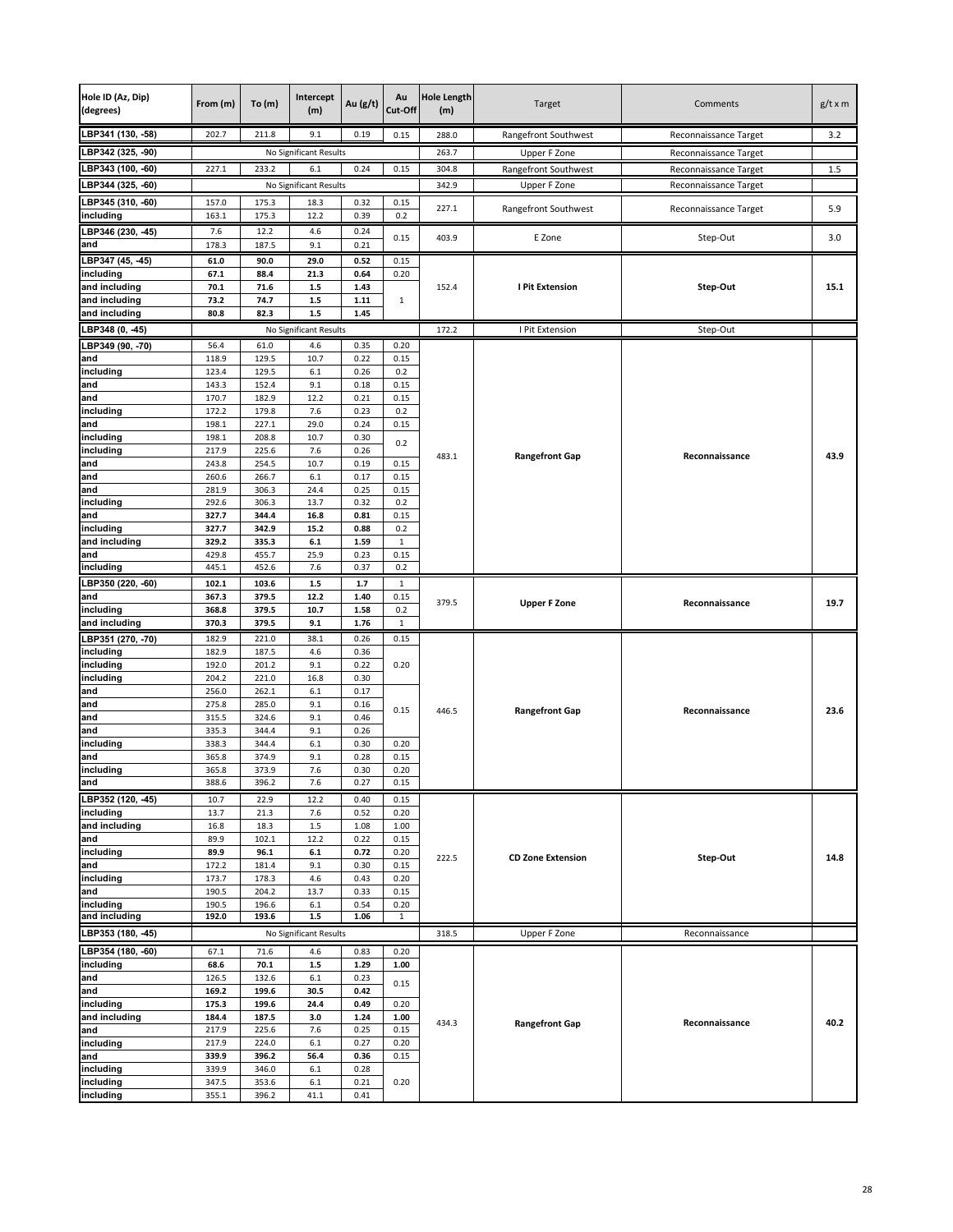| Hole ID (Az, Dip)<br>(degrees) | From (m)       | To(m)          | Intercept<br>(m) | Au (g/t)     | Au<br>Cut-Off | <b>Hole Length</b><br>(m) | Target                   | Comments                | $g/t \times m$ |
|--------------------------------|----------------|----------------|------------------|--------------|---------------|---------------------------|--------------------------|-------------------------|----------------|
| LBP355 (120, -90)              | 7.6            | 13.7           | 6.1              | 0.38         | 0.15          |                           |                          |                         |                |
| including                      | 9.1            | 13.7           | 4.6              | 0.46         | 0.20          |                           |                          |                         |                |
| and<br>and                     | 22.9<br>35.05  | 30.5<br>41.15  | 7.6<br>6.1       | 0.18<br>0.27 | 0.15          |                           |                          |                         |                |
| including                      | 35.1           | 39.6           | 4.6              | 0.32         | 0.20          |                           |                          |                         |                |
| and                            | 73.2           | 82.3           | 9.1              | 0.19         | 0.15          |                           |                          |                         |                |
| including                      | 76.2           | 80.8           | 4.6              | 0.22         | 0.20          | 318.5                     | <b>CD Zone Extension</b> | <b>Step Out</b>         | 23.7           |
| and                            | 160.0          | 166.1          | 6.1              | 0.35         | 0.15          |                           |                          |                         |                |
| including                      | 161.5          | 166.1          | 4.6              | 0.40         | 0.20          |                           |                          |                         |                |
| and<br>including               | 176.8<br>179.8 | 205.7<br>204.2 | 29.0<br>24.4     | 0.50<br>0.56 | 0.15<br>0.20  |                           |                          |                         |                |
| and including                  | 179.8          | 181.4          | $1.5\,$          | 1.16         |               |                           |                          |                         |                |
| and including                  | 196.6          | 198.1          | $1.5\,$          | 1.93         | 1.00          |                           |                          |                         |                |
| LBP356 (0, -55)                | 94.5           | 100.6          | $6.1\,$          | 0.44         | 0.20          |                           |                          |                         |                |
| and                            | 141.7          | 157.0          | 15.2             | 0.24         | 0.15          |                           |                          |                         |                |
| including                      | 141.7          | 149.4          | 7.6              | 0.23         | 0.20          |                           |                          |                         |                |
| including                      | 150.9          | 157.0          | $6.1\,$          | 0.30         |               |                           |                          |                         |                |
| and                            | 253.0          | 339.9          | 86.9             | 0.91         | 0.15          |                           |                          |                         |                |
| including<br>including         | 253.0<br>285.0 | 271.3<br>339.9 | 18.3<br>54.9     | 0.25<br>1.32 | 0.20          |                           |                          |                         |                |
| and including                  | 286.5          | 309.4          | 22.9             | 2.15         |               |                           |                          |                         |                |
| and including                  | 315.5          | 318.5          | 3.0              | 2.83         | 1.00          | 470.9                     | <b>Rangefront Gap</b>    | Reconnaissance          | 133.5          |
| and including                  | 320.0          | 321.6          | $1.5\,$          | 1.15         |               |                           |                          |                         |                |
| and including                  | 289.6          | 291.1          | $1.5\,$          | 5.75         | 5.00          |                           |                          |                         |                |
| and                            | 346.0          | 367.3          | 21.3             | 2.03         | 0.20          |                           |                          |                         |                |
| including                      | 349.0          | 365.8          | 16.8             | 2.52         | 1.00          |                           |                          |                         |                |
| and including                  | 352.0<br>374.9 | 353.6<br>396.2 | $1.5\,$<br>21.3  | 5.15<br>0.23 | 5.00<br>0.15  |                           |                          |                         |                |
| and<br>including               | 374.9          | 382.5          | 7.6              | 0.30         |               |                           |                          |                         |                |
| including                      | 385.6          | 391.7          | $6.1\,$          | 0.26         | 0.20          |                           |                          |                         |                |
| LBP357 (300, -60)              | 121.9          | 132.6          | 10.7             | 0.30         | 0.20          |                           |                          |                         |                |
| and                            | 216.4          | 236.2          | 19.8             | 0.45         | 0.15          |                           |                          |                         |                |
| including                      | 228.6          | 234.7          | $6.1\,$          | 1.05         | 0.20          |                           |                          |                         |                |
| and including                  | 228.6          | 231.7          | 3.0              | 1.65         | 1.00          | 336.8                     | <b>Discovery West</b>    | Step-Out                | 14.9           |
| and                            | 256.0          | 263.7          | 7.6              | 0.16         | 0.15          |                           |                          |                         |                |
| and                            | 275.8          | 281.9          | $6.1\,$          | 0.26         | 0.15          |                           |                          |                         |                |
| including                      | 277.4          | 281.9          | 4.6              | 0.28         | 0.20          |                           |                          |                         |                |
| LBP358 (45, -50)               | 61.0           | 65.5           | 4.6<br>3.0       | 0.31<br>0.34 | 0.20          |                           |                          |                         |                |
| and<br>and                     | 175.3<br>222.5 | 178.3<br>251.5 | 29.0             | 0.22         | 0.15          |                           |                          |                         |                |
| including                      | 225.5          | 230.1          | 7.6              | 0.33         | 0.20          |                           |                          |                         |                |
| and                            | 262.1          | 286.5          | 24.4             | 1.23         | 0.15          |                           |                          |                         |                |
| including                      | 263.7          | 281.9          | 18.3             | 1.58         | 0.20          |                           |                          |                         |                |
| and including                  | 266.7          | 281.9          | 15.2             | 1.85         | 1.00          |                           |                          |                         |                |
| and<br>including               | 295.7<br>295.7 | 346.0<br>339.9 | 50.3<br>44.2     | 1.37<br>1.54 | 0.15<br>0.20  | 434.3                     | <b>Rangefront Gap</b>    | Reconnaissance          | 112.2          |
| and including                  | 295.7          | 297.2          | $1.5\,$          | 2.65         |               |                           |                          |                         |                |
| and including                  | 307.9          | 330.2          | 22.9             | 2.37         | 1.00          |                           |                          |                         |                |
| and including                  | 324.6          | 326.1          | $1.5\,$          | 6.75         | 5.00          |                           |                          |                         |                |
| and                            | 379.5          | 391.7          | 12.2             | 0.24         | 0.15          |                           |                          |                         |                |
| including                      | 379.5          | 388.6          | 9.1              | 0.27         | 0.20          |                           |                          |                         |                |
| and                            | 406.9          | 413.0          | 6.1              | 0.25         | 0.15          |                           |                          |                         |                |
| LBP359 (80, -50)               | 33.5           | 39.6           | $6.1\,$          | 0.19         | 0.15          |                           |                          |                         |                |
| and<br>including               | 121.9<br>121.9 | 125.0<br>123.4 | 3.0<br>$1.5\,$   | 0.61<br>1.06 | 1.00          |                           |                          |                         |                |
| and                            | 185.9          | 192.0          | $6.1\,$          | 0.23         | 0.15          |                           |                          |                         |                |
| including                      | 185.9          | 190.5          | 4.6              | 0.25         | 0.20          | 379.5                     | <b>CD ZoneExtension</b>  | Step-Out                | 13.4           |
| and                            | 202.7          | 224.0          | 21.3             | 0.27         | 0.15          |                           |                          |                         |                |
| including                      | 204.2          | 211.8          | 7.6              | 0.42         | 0.20          |                           |                          |                         |                |
| and                            | 285.0          | 291.1          | $6.1\,$          | 0.19         | 0.15          |                           |                          |                         |                |
| and                            | 297.2          | 304.8          | 7.6              | 0.27         | 0.20          |                           |                          |                         |                |
| LBP360 (230, -62)              | 94.5           | 103.6          | 9.1              | 0.21         | 0.15          |                           |                          |                         |                |
| and<br>including               | 118.9<br>118.9 | 137.2<br>134.1 | 18.3<br>15.2     | 0.30<br>0.33 | 0.15<br>0.20  | 196.6                     | Discovery Zone           | Resource Upgrade        | 7.4            |
|                                |                |                |                  |              |               |                           |                          |                         |                |
| LBP361 (120, -75)<br>and       | 3.1<br>47.4    | 7.6<br>54.9    | 4.6<br>7.6       | 0.32<br>0.17 | 0.20          |                           |                          |                         |                |
| and                            | 68.6           | 96.0           | 27.4             | 0.23         | 0.15          |                           |                          |                         |                |
| including                      | 73.2           | 94.5           | 21.3             | 0.25         | 0.20          |                           |                          |                         |                |
| and                            | 140.2          | 157.0          | 16.8             | 0.38         | 0.15          |                           |                          |                         |                |
| including                      | 141.7          | 157.0          | 15.2             | 0.40         | 0.20          | 288.0                     | <b>Discovery Zone</b>    | <b>Resource Upgrade</b> | 21.5           |
| and                            | 222.5          | 231.7          | 9.1              | 0.29         | 0.15          |                           |                          |                         |                |
| including                      | 225.6          | 231.6          | $6.1\,$          | 0.36         | 0.20          |                           |                          |                         |                |
| and                            | 239.3          | 243.8          | 4.6              | 0.27         | 0.15          |                           |                          |                         |                |
| and                            | 245.4          | 251.5          | $6.1\,$          | 0.18         | 0.15          |                           |                          |                         |                |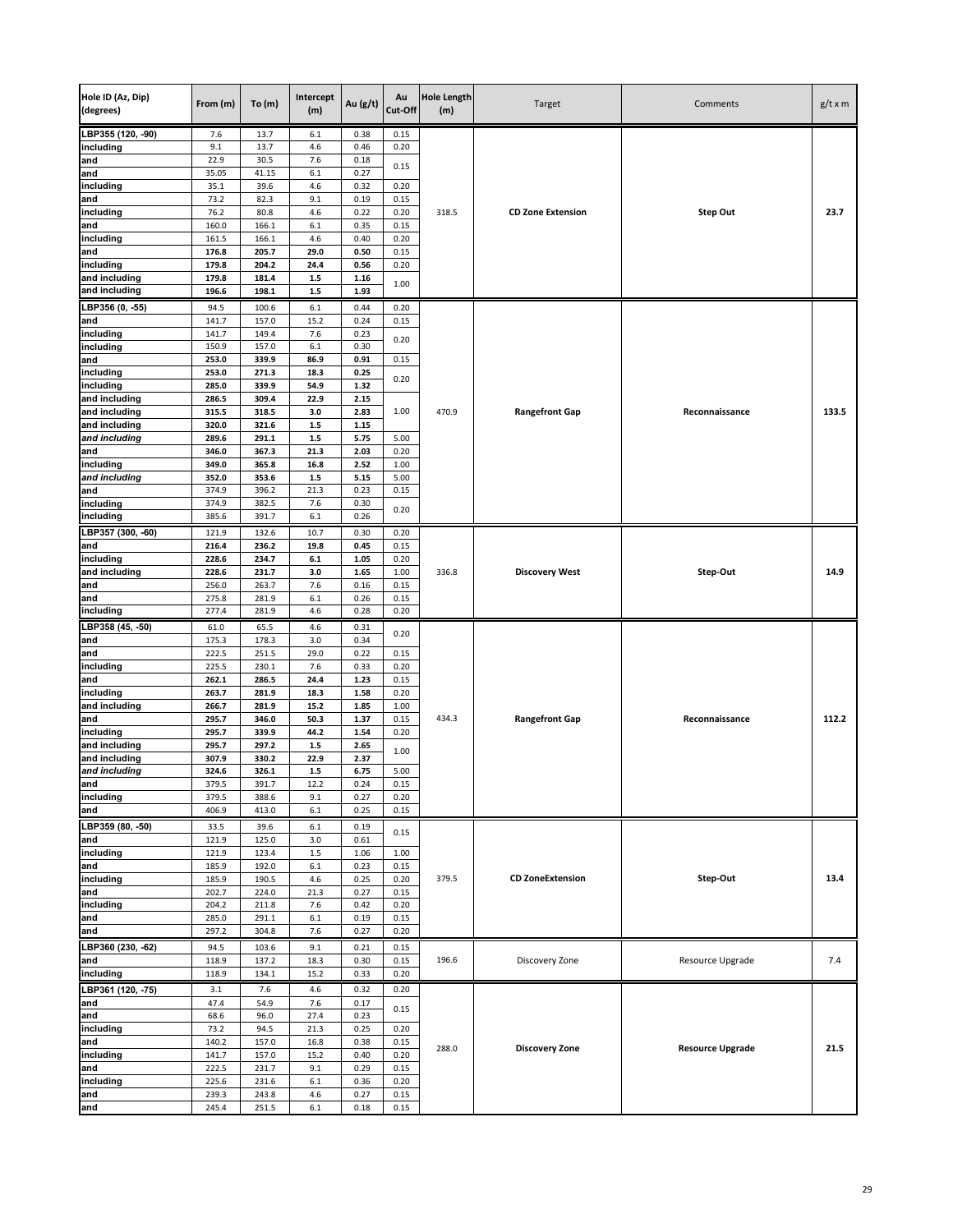| Hole ID (Az, Dip)<br>(degrees) | From (m)       | To(m)          | Intercept<br>(m) | Au (g/t)     | Au<br>Cut-Off | <b>Hole Length</b><br>(m) | Target                   | Comments                | $g/t \times m$ |
|--------------------------------|----------------|----------------|------------------|--------------|---------------|---------------------------|--------------------------|-------------------------|----------------|
| LBP362 (120, -60)              | 13.7           | 24.4           | 10.7             | 0.21         | 0.15          |                           |                          |                         |                |
| including                      | 18.3           | 24.4           | 6.1              | 0.26         | 0.20          |                           |                          |                         |                |
| and                            | 39.6           | 74.7           | 35.1             | 0.28         | 0.15          |                           |                          |                         |                |
| including                      | 42.7           | 74.7           | 32.0             | 0.29         | 0.20          |                           |                          |                         |                |
| and                            | 85.3           | 108.2          | 22.9             | 0.75         | 0.15          | 367.3                     | Rangefront               | Step-Out                | 33.7           |
| including<br>including         | 88.4<br>96.0   | 91.4<br>99.1   | 3.0<br>3.0       | 2.65<br>1.06 | 1.00          |                           |                          |                         |                |
| and                            | 205.7          | 208.8          | 3.0              | 0.35         | 0.20          |                           |                          |                         |                |
| and                            | 222.5          | 233.2          | 10.7             | 0.32         | 0.15          |                           |                          |                         |                |
| including                      | 222.5          | 231.7          | 9.1              | 0.35         | 0.20          |                           |                          |                         |                |
| LBP363 (205, -45)              | 9.1            | 30.5           | 21.3             | 0.40         |               |                           |                          |                         |                |
| and                            | 118.9          | 121.9          | 3.0              | 0.38         | 0.20          |                           |                          |                         |                |
| and                            | 173.7          | 190.5          | 16.8             | 0.46         | 0.20          |                           |                          |                         |                |
| including                      | 176.8          | 178.3          | $1.5\,$          | 1.09         | 1.00          | 257.6                     | <b>Discovery Zone</b>    | <b>Resource Upgrade</b> | 19.4           |
| including<br>and               | 179.8<br>199.6 | 181.4<br>205.7 | $1.5\,$<br>6.1   | 1.32<br>0.33 | 0.15          |                           |                          |                         |                |
| including                      | 201.2          | 205.7          | 4.6              | 0.38         | 0.20          |                           |                          |                         |                |
| LBP364 (0, -45)                | 1.5            | 24.4           | 22.9             | 0.22         | 0.15          |                           |                          |                         |                |
| including                      | 7.6            | 19.8           | 12.2             | 0.26         | 0.20          |                           |                          |                         |                |
| and                            | 25.9           | 47.2           | 21.3             | 0.26         | 0.15          |                           |                          |                         |                |
| including                      | 27.4           | 38.1           | 10.7             | 0.34         | 0.20          | 233.2                     | Rangefront               | Step-Out                | 18.0           |
| and                            | 65.5           | 71.6           | $6.1\,$          | 0.19         | 0.15          |                           |                          |                         |                |
| and<br>including               | 85.3<br>86.9   | 100.6<br>97.5  | 15.2<br>10.7     | 0.33<br>0.40 | 0.20          |                           |                          |                         |                |
| and                            | 108.2          | 115.8          | 7.6              | 0.16         | 0.15          |                           |                          |                         |                |
| LBP365 (185, -65)              | 4.6            | 10.7           | 6.1              | 0.37         |               |                           |                          |                         |                |
| and                            | 18.3           | 22.9           | 4.6              | 0.31         | 0.20          |                           |                          |                         |                |
| and                            | 88.4           | 93.0           | 4.6              | 0.28         |               |                           |                          |                         |                |
| and                            | 100.6          | 118.9          | 18.3             | 0.29         | 0.15          | 257.6                     |                          | <b>Resource Upgrade</b> | 15.4           |
| including                      | 109.7          | 115.8          | $6.1\,$          | 0.49         |               |                           | <b>Discovery Zone</b>    |                         |                |
| and                            | 173.7          | 175.3          | $1.5\,$          | 0.81         | 0.20          |                           |                          |                         |                |
| and                            | 199.6          | 207.3          | 7.6              | 0.28         |               |                           |                          |                         |                |
| and                            | 217.9          | 221.0          | 3.0              | 0.60         |               |                           |                          |                         |                |
| LBP366 (300, -47)              | 67.1           | 85.3           | 18.3             | 0.34         | 0.15          |                           |                          |                         |                |
| including<br>and               | 68.6<br>134.1  | 85.3<br>146.3  | 16.8<br>12.2     | 0.36<br>0.29 | 0.20<br>0.15  |                           |                          |                         |                |
| including                      | 140.2          | 146.3          | 6.1              | 0.39         | 0.20          | 274.3                     | Rangefront               | Step-Out                | 12.4           |
| and                            | 184.4          | 192.0          | 7.6              | 0.35         | 0.15          |                           |                          |                         |                |
| including                      | 184.4          | 190.5          | $6.1\,$          | 0.39         | 0.20          |                           |                          |                         |                |
| LBP367 (40, -50)               | 25.9           | 56.4           | 30.5             | 0.27         | 0.15          |                           |                          |                         |                |
| including                      | 25.9           | 30.5           | 4.6              | 0.23         | 0.20          |                           |                          |                         |                |
| including                      | 33.5           | 48.8           | 15.2             | 0.36         |               |                           |                          |                         |                |
| and<br>and                     | 74.7<br>147.8  | 83.8<br>166.1  | 9.1<br>18.3      | 0.23<br>0.24 | 0.15          |                           |                          |                         |                |
| including                      | 149.4          | 155.5          | 6.1              | 0.38         | 0.20          | 361.2                     | <b>CD Zone Extension</b> | Step-Out                | 29.0           |
| and                            | 198.1          | 207.3          | 9.1              | 0.21         | 0.15          |                           |                          |                         |                |
| including                      | 199.6          | 204.2          | 4.6              | 0.24         | 0.20          |                           |                          |                         |                |
| and                            | 242.3          | 249.9          | 7.6              | 0.37         | 0.15          |                           |                          |                         |                |
| including                      | 245.4          | 249.9          | 4.6              | 0.49         | 0.20          |                           |                          |                         |                |
| and                            | 262.1          | 289.6          | 27.4             | 0.35         | 0.20          |                           |                          |                         |                |
| LBP368 (135, -45)              | 4.6            | 35.1           | 35.1             | 0.20         | 0.15          |                           |                          |                         |                |
| including<br>including         | 7.6<br>27.4    | 22.9<br>33.5   | 15.2<br>$6.1\,$  | 0.24<br>0.22 | 0.20          | 160.0                     | <b>Discovery Zone</b>    | <b>Resource Upgrade</b> | 10.8           |
| and                            | 102.1          | 123.4          | 21.3             | 0.18         | 0.15          |                           |                          |                         |                |
| LBP369 (245, -50)              | 48.8           | 53.3           | 4.60             | 0.25         |               |                           |                          |                         |                |
| and                            | 93.0           | 100.6          | 7.60             | 0.20         | 0.15          |                           |                          |                         |                |
| and                            | 129.5          | 138.7          | 9.10             | 0.34         | 0.20          |                           |                          |                         |                |
| and                            | 208.8          | 216.4          | 7.60             | 0.80         |               | 251.5                     | Rangefront               | Step-Out                | 13.2           |
| including                      | 208.8          | 210.3          | 1.50             | 2.36         | 1.00          |                           |                          |                         |                |
| and<br>including               | 243.8<br>245.4 | 249.9<br>249.9 | 6.10<br>4.60     | 0.23<br>0.25 | 0.15<br>0.20  |                           |                          |                         |                |
| LBP370 (90, -48)               | $1.5$          | 42.7           | 41.1             | 0.45         | 0.20          |                           |                          |                         |                |
| including                      | 38.1           | 39.6           | $1.5\,$          | 2.67         | 1.00          |                           |                          |                         |                |
| and                            | 91.4           | 100.6          | 9.1              | 0.48         | 0.15          |                           |                          |                         |                |
| including                      | 93.0           | 100.6          | 7.6              | 0.53         | 0.20          | 202.7                     | <b>Discovery Zone</b>    | <b>Resource Upgrade</b> | 31.3           |
| and including                  | 93.0           | 94.5           | $1.5\,$          | 1.17         | 1.00          |                           |                          |                         |                |
| and                            | 170.7          | 187.5          | 16.8             | 0.50         | 0.20          |                           |                          |                         |                |
| including                      | 176.8          | 178.3          | $1.5\,$          | 1.22         | 1.00          |                           |                          |                         |                |
| LBP371 (90, -45)               | 9.1            | 19.8           | 10.7             | 0.21         |               |                           |                          |                         |                |
| and                            | 74.7           | 80.8           | $6.1\,$          | 0.17         | 0.15          | 100.6                     | I Pit Extension          | Step-Out                | 4.9            |
| and<br>including               | 89.9           | 96.0           | $6.1\,$          | 0.26         |               |                           |                          |                         |                |
|                                | 89.9           | 94.5           | 4.6              | 0.28         | 0.20          |                           |                          |                         |                |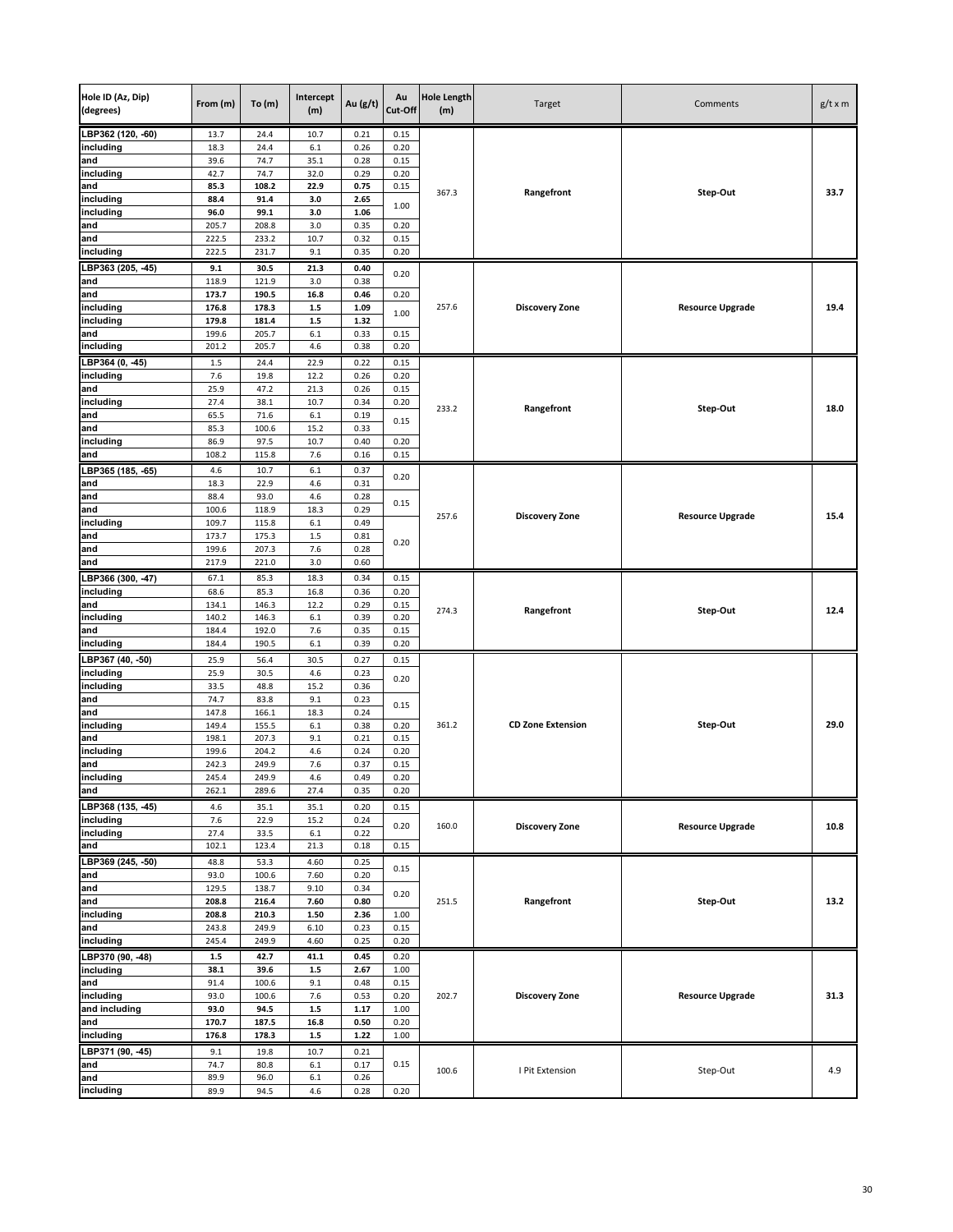| Hole ID (Az, Dip)<br>(degrees) | From (m)       | To(m)          | Intercept<br>(m)       | Au (g/t)     | Au<br>Cut-Off | <b>Hole Length</b><br>(m) | Target                   | Comments                | $g/t \times m$ |
|--------------------------------|----------------|----------------|------------------------|--------------|---------------|---------------------------|--------------------------|-------------------------|----------------|
| LBP372 (180, -45)              | 25.9           | 39.6           | 13.7                   | 0.28         | 0.15          |                           |                          |                         |                |
| including                      | 29.0           | 36.6           | 7.6                    | 0.36         | 0.20          |                           |                          |                         |                |
| and                            | 54.9<br>54.9   | 68.6<br>64.0   | 13.7<br>9.1            | 0.22<br>0.20 | 0.15<br>0.20  | 202.7                     | <b>Discovery Zone</b>    | <b>Resource Upgrade</b> | 10.4           |
| including<br>and               | 109.7          | 118.9          | 9.1                    | 0.21         | 0.15          |                           |                          |                         |                |
| and                            | 193.6          | 199.6          | $6.1\,$                | 0.27         | 0.15          |                           |                          |                         |                |
| including                      | 195.1          | 199.6          | 4.6                    | 0.31         | 0.20          |                           |                          |                         |                |
| BP373 (0, -45)                 | 16.8           | 71.6           | 54.9                   | 0.61         | 0.20          |                           |                          |                         |                |
| including                      | 19.8           | 24.4           | 4.6                    | 1.34         |               |                           |                          |                         |                |
| including                      | 29.0           | 32.0           | 3.0                    | 1.04         | 1.00          | 196.6                     | I Pit Extension          | Step-Out                | 33.5           |
| including                      | 38.1           | 41.2           | 3.0                    | 2.18         |               |                           |                          |                         |                |
| BP374 (45, 45)                 | 19.8           | 25.9           | 6.1                    | 0.18         | 0.15          |                           |                          |                         |                |
| and                            | 27.4           | 126.5          | 99.1                   | 0.37         | 0.15          |                           |                          |                         |                |
| including                      | 30.5           | 118.9          | 88.4                   | 0.39         | 0.20          |                           |                          |                         |                |
| and including                  | 82.3           | 83.8           | $1.5\,$                | 1.16         | 1.00          | 208.8                     | I Pit Extension          | Step-Out                | 43.4           |
| and                            | 132.6          | 147.8          | 15.2                   | 0.37         | 0.15          |                           |                          |                         |                |
| including                      | 137.2          | 147.8          | 10.7                   | 0.46         | 0.20          |                           |                          |                         |                |
| LBP375 (140, -45)              | 32.0           | 42.7           | 10.7                   | 0.28         | 0.15          |                           |                          |                         |                |
| including                      | 32.0           | 36.6           | 4.6                    | 0.46         | 0.20          |                           |                          |                         |                |
| and                            | 45.7           | 68.6           | 22.9                   | 0.22         | 0.15          |                           |                          |                         |                |
| including                      | 51.8           | 64.0           | 12.2                   | 0.27         | 0.20          | 221.0                     | <b>Discovery Zone</b>    | Resource upgrade        | 23.7           |
| and                            | 77.7           | 82.3           | 4.6                    | 0.25         | 0.15          |                           |                          |                         |                |
| and                            | 131.1          | 141.7          | 10.7                   | 0.19         |               |                           |                          |                         |                |
| and                            | 202.7          | 221.0          | 18.3                   | 0.68         | 0.20          |                           |                          |                         |                |
| BP376 (10, -45)                | 9.1            | 16.8           | 7.6                    | 0.24         | 0.15          |                           |                          |                         |                |
| and                            | 29.0           | 35.1           | 6.1                    | 0.33         |               |                           |                          |                         |                |
| including                      | 29.0           | 33.5           | 4.6                    | 0.40         | 0.20          |                           |                          |                         |                |
| and<br>including               | 48.8           | 62.5           | 13.7                   | 0.23         | 0.15          |                           |                          |                         |                |
| and                            | 53.3<br>85.3   | 61.0<br>99.1   | 7.6<br>13.7            | 0.27<br>0.24 | 0.20<br>0.15  |                           |                          |                         |                |
| including                      | 89.9           | 99.1           | 9.1                    | 0.27         | 0.20          | 324.6                     | <b>CD Zone Extension</b> | Step-Out                | 30.8           |
| and                            | 176.8          | 189.0          | 12.2                   | 0.31         | 0.15          |                           |                          |                         |                |
| including                      | 179.8          | 189.0          | 9.1                    | 0.36         | 0.20          |                           |                          |                         |                |
| and                            | 221.0          | 243.8          | 22.9                   | 0.73         | 0.15          |                           |                          |                         |                |
| including                      | 221.0          | 239.3          | 18.3                   | 0.87         | 0.20          |                           |                          |                         |                |
| and including                  | 222.5          | 231.7          | 9.1                    | 1.32         | 1.00          |                           |                          |                         |                |
| LBP377 (330, -60)              | 19.8           | 51.8           | 32.0                   | 0.21         | 0.15          |                           |                          |                         |                |
| including                      | 30.5           | 47.2           | 16.8                   | 0.24         | 0.10          |                           |                          |                         |                |
| and                            | 91.4           | 108.2          | 16.8                   | 0.37         | 0.15          |                           |                          |                         |                |
| including                      | 91.4           | 106.7          | 15.2                   | 0.39         | 0.20          |                           |                          |                         |                |
| and                            | 120.4          | 129.5          | 9.1                    | 0.27         | 0.15          |                           |                          |                         |                |
| including                      | 120.4          | 126.5          | 6.1                    | 0.32         | 0.20          |                           |                          |                         |                |
| and                            | 131.1          | 140.2          | 9.1                    | 0.16         | 0.15          |                           |                          |                         |                |
| including                      | 135.6          | 140.2          | 4.6                    | 0.23         | 0.20          |                           |                          |                         |                |
| and                            | 170.7<br>170.7 | 175.3<br>172.2 | 4.6<br>$1.5$           | 0.61<br>1.33 | 1.00          |                           |                          |                         |                |
| including<br>and               | 187.5          | 213.4          | 25.9                   | 0.58         | 0.20          | 349.0                     | <b>Discovery Zone</b>    | <b>Resource Upgrade</b> | 73.5           |
| including                      | 196.6          | 202.7          | $6.1\,$                | 1.38         | 1.00          |                           |                          |                         |                |
| land                           | 221.0          | 237.7          | 16.8                   | 0.85         | 0.15          |                           |                          |                         |                |
| including                      | 228.6          | 237.7          | 9.1                    | 1.41         | 0.20          |                           |                          |                         |                |
| and including                  | 230.1          | 234.7          | 4.6                    | 2.57         | 1.00          |                           |                          |                         |                |
| and                            | 251.5          | 256.0          | 4.6                    | 0.38         | 0.15          |                           |                          |                         |                |
| including                      | 251.5          | 254.5          | 3.0                    | 0.48         | 0.20          |                           |                          |                         |                |
| and                            | 263.7          | 289.6          | 25.9                   | 0.88         | 0.15          |                           |                          |                         |                |
| including                      | 263.7          | 283.5          | 19.8                   | 1.09         | 0.20          |                           |                          |                         |                |
| and including                  | 263.7          | 275.8          | 12.2                   | 1.47         | 1.00          |                           |                          |                         |                |
| LBP378 (300, -45)              | 16.8           | 25.9           | 9.1                    | 0.33         | 0.15          |                           |                          | Step-Out                |                |
| including                      | 16.8           | 24.4           | 7.6                    | 0.37         | 0.20          | 208.8                     | I Pit Extension          |                         | 3.0            |
| LBP379 (120, -45)              |                |                | No Significant Results |              |               | 86.9                      | I Pit Extension          | Step-Out                |                |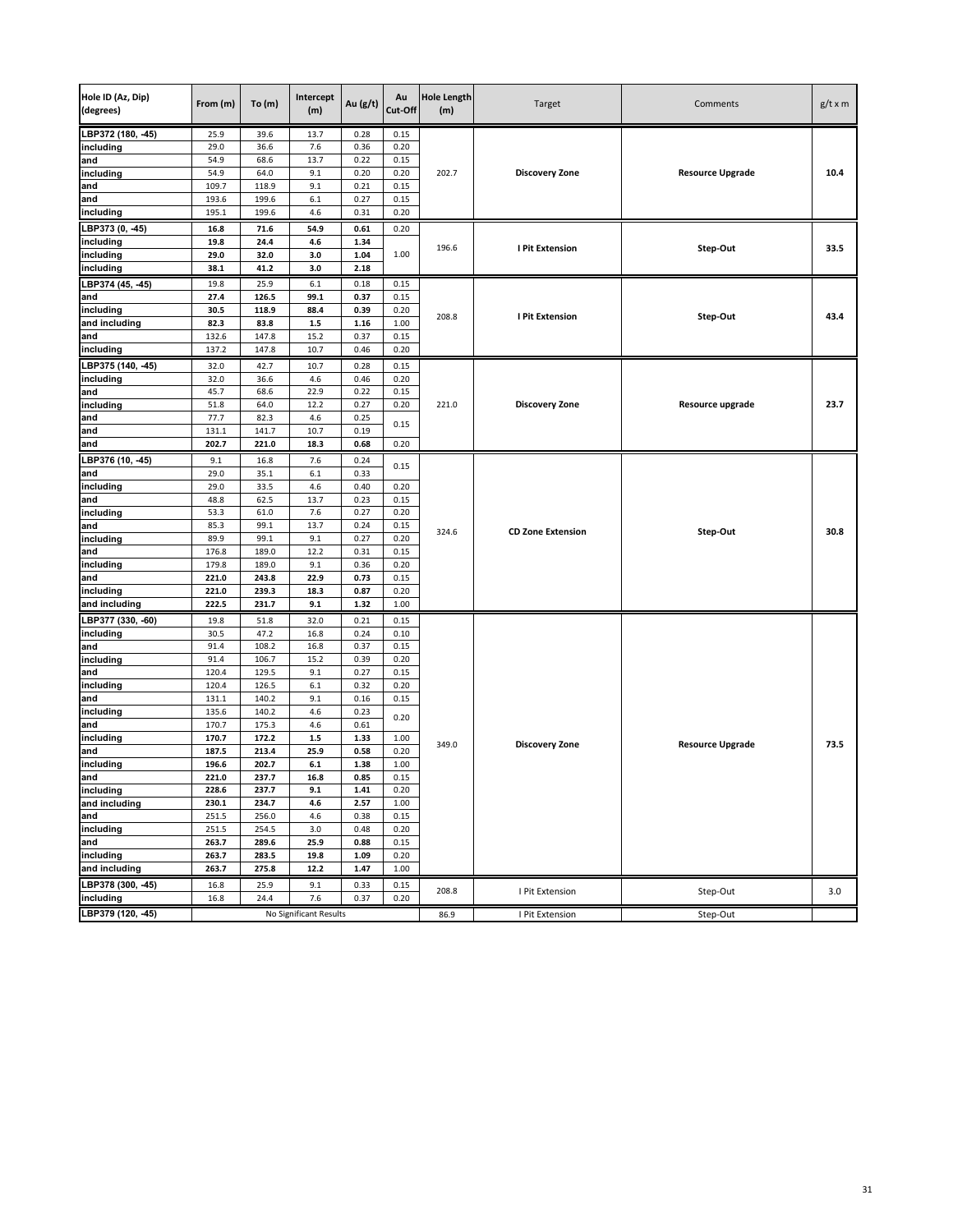| Hole ID (Az, Dip)<br>(degrees) | From (m)       | To(m)          | Intercept<br>(m) | Au (g/t)     | Au<br>Cut-Off | <b>Hole Length</b><br>(m) | Target                | Comments                | $g/t \times m$ |
|--------------------------------|----------------|----------------|------------------|--------------|---------------|---------------------------|-----------------------|-------------------------|----------------|
| LBP380 (25, -60)               | 19.8           | 50.3           | 30.5             | 0.19         | 0.15          |                           |                       |                         |                |
| including                      | 36.6           | 42.7           | 6.1              | 0.22         | 0.20          |                           |                       |                         |                |
| including                      | 44.2           | 48.8           | 4.6              | 0.31         |               |                           |                       |                         |                |
| and                            | 56.4           | 76.2           | 19.8             | 0.24         | 0.15          |                           |                       |                         |                |
| including<br>and               | 56.4<br>86.9   | 68.6<br>105.2  | 12.2<br>18.3     | 0.28<br>0.24 | 0.20<br>0.15  |                           |                       |                         |                |
| including                      | 91.4           | 97.5           | 6.1              | 0.27         |               |                           |                       |                         |                |
| including                      | 102.1          | 105.2          | 3.0              | 0.35         | 0.20          |                           |                       |                         |                |
| and                            | 140.2          | 170.7          | 30.5             | 1.52         |               | 349.0                     | <b>Discovery Zone</b> | <b>Resource Upgrade</b> | 154.8          |
| including                      | 146.3          | 167.6          | 21.3             | 1.92         | 1.00          |                           |                       |                         |                |
| and including                  | 164.6          | 166.1          | $1.5$            | 5.79         | 5.00          |                           |                       |                         |                |
| and<br>and                     | 239.3<br>263.7 | 257.6<br>285.0 | 18.3<br>21.3     | 0.35<br>2.44 | 0.20<br>0.20  |                           |                       |                         |                |
| including                      | 265.2          | 283.5          | 18.3             | 2.73         | 1.00          |                           |                       |                         |                |
| and                            | 286.5          | 326.1          | 39.6             | 0.85         | 0.15          |                           |                       |                         |                |
| including                      | 296.6          | 303.3          | 10.7             | 2.08         | 1.00          |                           |                       |                         |                |
| and                            | 344.4          | 349.0          | 4.6              | 0.32         | 0.20          |                           |                       |                         |                |
| LBP381 (30, -45)               | 44.2           | 70.1           | 25.9             | 0.32         | 0.15          |                           |                       |                         |                |
| including                      | 51.8           | 70.1           | 18.3             | 0.37         | 0.20          |                           |                       |                         |                |
| and                            | 131.1          | 137.2          | 6.1              | 0.28         | 0.15          | 190.5                     | <b>Discovery Zone</b> | <b>Resource Upgrade</b> | 14.3           |
| including<br>and               | 132.6<br>155.5 | 137.2<br>176.8 | 4.6<br>21.3      | 0.32<br>0.20 | 0.20<br>0.15  |                           |                       |                         |                |
| including                      | 163.1          | 169.2          | $6.1\,$          | 0.26         | 0.20          |                           |                       |                         |                |
| LBP382 (165, 45)               | 3.1            | 7.6            | 4.6              | 0.31         |               |                           |                       |                         |                |
| and                            | 25.9           | 36.6           | 10.7             | 0.63         | 0.20          |                           |                       |                         |                |
| including                      | 32.0           | 33.5           | $1.5\,$          | 1.73         | 1.00          |                           |                       |                         |                |
| and                            | 42.7           | 71.6           | 29.0             | 0.54         | 0.15          |                           |                       |                         |                |
| including                      | 42.7<br>51.8   | 48.8<br>71.6   | 6.1<br>19.8      | 0.23<br>0.70 | 0.20          | 190.5                     | <b>Back Range</b>     | Step Out                | 34.9           |
| including<br>and including     | 56.4           | 59.4           | 3.0              | 1.23         | 1.00          |                           |                       |                         |                |
| and                            | 80.8           | 94.5           | 13.7             | 0.30         | 0.15          |                           |                       |                         |                |
| including                      | 89.9           | 94.5           | 4.6              | 0.54         | 0.20          |                           |                       |                         |                |
| and                            | 125.0          | 132.6          | 7.6              | 0.92         | 0.20          |                           |                       |                         |                |
| including                      | 125.0          | 128.0          | 3.0              | 1.37         | 1.00          |                           |                       |                         |                |
| LBP383 (235, -77)              | 0.0            | 7.6            | 7.6              | 0.17         | 0.15          |                           |                       |                         |                |
| and<br>and                     | 16.8<br>80.8   | 22.9<br>99.1   | $6.1\,$<br>18.3  | 0.28<br>0.24 | 0.20<br>0.15  |                           |                       |                         |                |
| including                      | 80.8           | 83.8           | 3.0              | 0.44         |               |                           |                       |                         |                |
| including                      | 86.9           | 99.1           | 12.2             | 0.22         | 0.20          |                           |                       |                         |                |
| and                            | 123.4          | 129.5          | $6.1\,$          | 0.35         | 0.15          |                           |                       |                         |                |
| including                      | 125.0          | 129.5          | 4.6              | 0.41         | 0.20          | 330.7                     | <b>Discovery Zone</b> | <b>Resource Upgrade</b> | 26.7           |
| and<br>and                     | 140.2<br>222.5 | 170.7<br>227.1 | 30.5<br>4.6      | 0.39<br>0.26 | 0.20<br>0.15  |                           |                       |                         |                |
| including                      | 234.7          | 236.2          | $1.5\,$          | 0.89         | 0.20          |                           |                       |                         |                |
| and                            | 233.2          | 236.2          | 3.0              | 0.54         |               |                           |                       |                         |                |
| and                            | 259.1          | 263.7          | 4.6              | 0.22         | 0.15          |                           |                       |                         |                |
| and                            | 268.2          | 275.8          | 7.6              | 0.19         |               |                           |                       |                         |                |
| LBP384 (50, -60)               | 56.4           | 64.0           | 7.6              | 0.25         | 0.15          |                           |                       |                         |                |
| including<br>and               | 59.4           | 64.0           | 4.6              | 0.32         | 0.20          | 202.7                     |                       | Resource Upgrade        | 5.6            |
| and                            | 94.5<br>146.3  | 102.1<br>150.9 | 7.6<br>4.6       | 0.19<br>0.26 | 0.15          |                           | Discovery Zone        |                         |                |
| and                            | 178.3          | 184.8          | 6.1              | 0.17         |               |                           |                       |                         |                |
| LBP385 (0, -55)                | 39.6           | 48.8           | 9.1              | 0.25         | 0.15          |                           |                       |                         |                |
| including                      | 39.6           | 44.2           | 4.6              | 0.35         |               |                           |                       |                         |                |
| and                            | 50.3           | 56.4           | 6.1              | 0.29         | 0.20          | 202.7                     | <b>Discovery Zone</b> | <b>Resource Upgrade</b> | 10.2           |
| and<br>and                     | 77.7<br>114.3  | 96.0<br>121.9  | 18.3<br>7.6      | 0.26<br>0.18 | 0.15          |                           |                       |                         |                |
| LBP386 (235, -63)              | 0.0            |                | 7.6              | 0.18         |               |                           |                       |                         |                |
| and                            | 16.8           | 7.6<br>22.9    | $6.1\,$          | 0.35         | 0.15          |                           |                       |                         |                |
| including                      | 16.8           | 21.3           | 4.6              | 0.4          | 0.20          |                           |                       |                         |                |
| and                            | 79.3           | 91.4           | 12.2             | 0.48         | 0.15          |                           |                       |                         |                |
| including                      | 80.8           | 89.9           | 9.1              | 0.58         | 0.20          |                           |                       |                         |                |
| and including                  | 82.3           | 83.8           | $1.5\,$          | 1.54         | 1.00          |                           |                       |                         |                |
| and<br>including               | 131.1<br>132.6 | 192.0<br>147.8 | 61.0<br>15.2     | 0.36<br>0.47 | 0.15          |                           |                       |                         |                |
| including                      | 152.4          | 164.6          | 12.2             | 0.27         | 0.20          | 330.7                     | <b>Discovery Zone</b> | <b>Resource Upgrade</b> | 61.3           |
| including                      | 169.2          | 192.0          | 22.9             | 0.42         |               |                           |                       |                         |                |
| and including                  | 176.8          | 178.3          | $1.5\,$          | 1.24         | 1.00          |                           |                       |                         |                |
| and                            | 224.0          | 228.6          | 4.6              | 0.41         | 0.20          |                           |                       |                         |                |
| and                            | 249.9          | 288.0          | 38.1             | 0.63         | 0.15          |                           |                       |                         |                |
| including<br>and including     | 249.9<br>251.5 | 278.9<br>259.1 | 29.0<br>7.6      | 0.78<br>2.04 | 0.20<br>1.00  |                           |                       |                         |                |
| and                            | 294.1          | 304.8          | 10.7             | 0.38         | 0.15          |                           |                       |                         |                |
| including                      | 298.7          | 304.8          | $6.1\,$          | 0.55         | 0.20          |                           |                       |                         |                |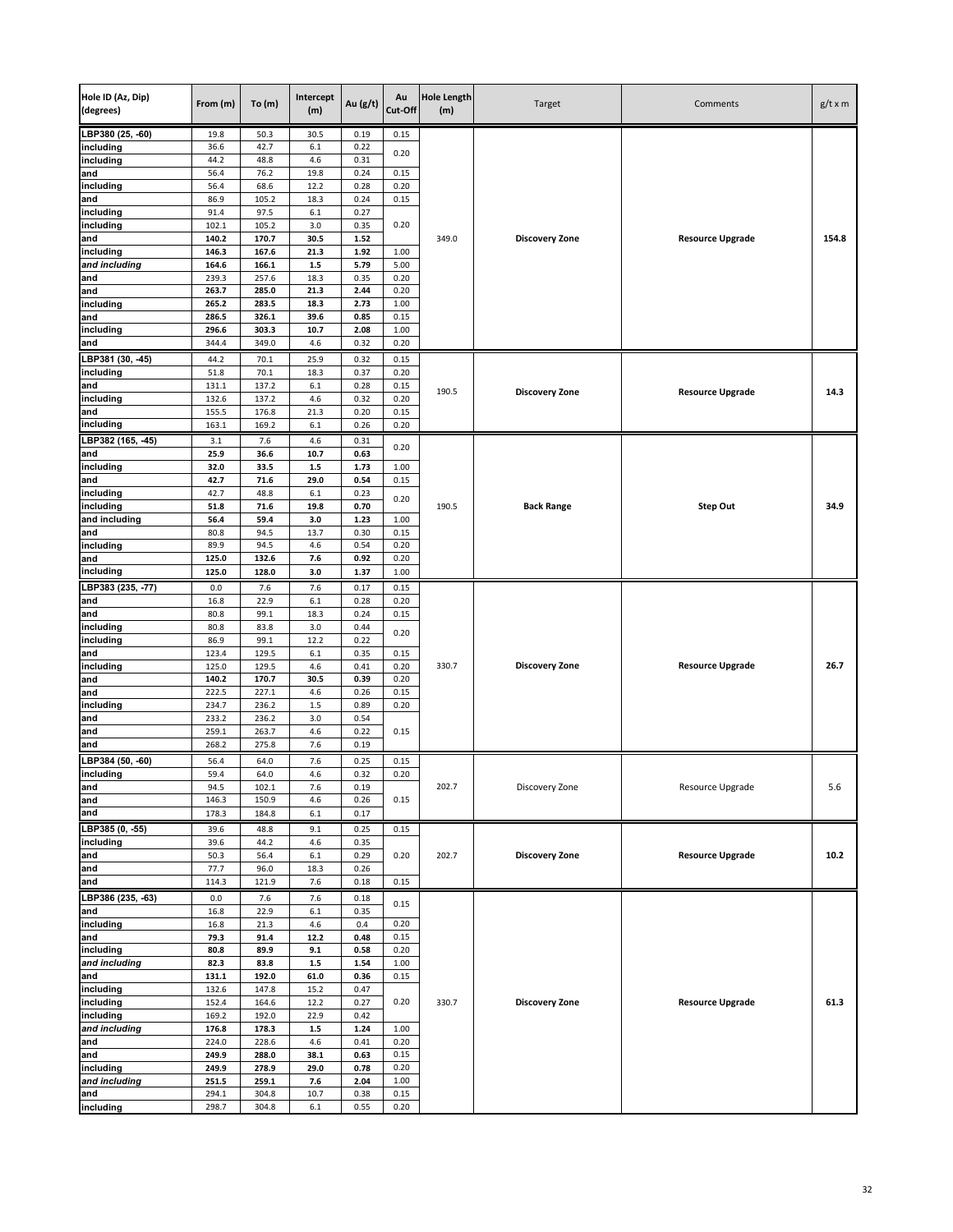| Hole ID (Az, Dip)<br>(degrees) | From (m)       | To(m)          | Intercept<br>(m)       | Au $(g/t)$   | Au<br>Cut-Off | <b>Hole Length</b><br>(m) | Target                | Comments                | $g/t \times m$ |
|--------------------------------|----------------|----------------|------------------------|--------------|---------------|---------------------------|-----------------------|-------------------------|----------------|
| LBP387 (120, -60)              | 38.1           | 50.3           | 12.2                   | 0.20         | 0.15          |                           |                       |                         |                |
| including                      | 39.6           | 44.2           | 4.6                    | 0.26         | 0.2           |                           |                       |                         |                |
| and<br>and                     | 56.4<br>79.3   | 64.0<br>93.0   | 7.6<br>13.7            | 0.20<br>0.23 | 0.15          | 160.0                     | Discovery Zone        | Resource Upgrade        | 7.1            |
| including                      | 86.9           | 93.0           | 6.1                    | 0.33         | 0.2           |                           |                       |                         |                |
| LBP388 (75, 45)                | 4.6            | 62.5           | 57.9                   | 0.26         | 0.15          |                           |                       |                         |                |
| including                      | 9.1            | 59.4           | 50.3                   | 0.27         | 0.2           |                           |                       |                         |                |
| and                            | 94.5           | 134.1          | 39.6                   | 0.27         | 0.15          |                           |                       |                         |                |
| including                      | 94.5           | 99.1           | 4.6                    | 0.59         | 0.2           |                           |                       |                         |                |
| including                      | 105.2          | 115.8          | 10.7                   | 0.35         |               | 202.7                     | <b>Discovery Zone</b> | <b>Resource Upgrade</b> | 33.0           |
| and<br>and                     | 157.0<br>176.8 | 163.1<br>187.5 | 6.1<br>10.7            | 0.18<br>0.26 | 0.15          |                           |                       |                         |                |
| including                      | 178.3          | 187.5          | 9.1                    | 0.27         |               |                           |                       |                         |                |
| and                            | 195.1          | 202.7          | 7.6                    | 0.45         | 0.2           |                           |                       |                         |                |
| LBP389 (340, -53)              | 22.9           | 39.6           | 16.8                   | 0.39         | 0.15          |                           |                       |                         |                |
| including                      | 24.4           | 36.6           | 12.2                   | 0.48         | 0.20          |                           |                       |                         |                |
| and including                  | 32.0           | 33.5           | $1.5\,$                | 1.24         | 1.00          |                           |                       |                         |                |
| and                            | 132.6          | 150.9          | 18.3                   | 1.17         | 0.15          |                           |                       |                         |                |
| including<br>and including     | 134.1<br>135.6 | 147.8<br>146.3 | 13.7<br>10.7           | 1.50<br>1.73 | 0.20<br>1.00  | 233.2                     | <b>Discovery Zone</b> | <b>Resource Upgrade</b> | 36.3           |
| and                            | 166.1          | 178.3          | 12.2                   | 0.35         |               |                           |                       |                         |                |
| and                            | 187.5          | 190.5          | 3.0                    | 0.72         | 0.20          |                           |                       |                         |                |
| and                            | 196.6          | 202.7          | 6.1                    | 0.31         |               |                           |                       |                         |                |
| LBP390 (320, -45)              |                |                | No Significant Results |              |               | 160.0                     | <b>Back Range</b>     | Step-Out                |                |
| LBP391 (295, -45)              | 65.5           | 91.4           | 25.9                   | 0            | 0.15          | 99.1                      | Discovery Zone        | Resource Upgrade        | 7.8            |
| including                      | 65.5           | 89.9           | 24.4                   | 0.31         | 0.20          |                           |                       |                         |                |
| $\overline{LBP392}$ (15, -55)  | 27.4           | 47.2           | 19.8                   | 0.29         | 0.15          |                           |                       |                         |                |
| including                      | 32.0           | 47.2           | 15.2                   | 0.33         | 0.20          |                           |                       |                         |                |
| and<br>including               | 73.2           | 85.3           | 12.2                   | 0.48         | 0.20          |                           |                       |                         |                |
| and                            | 83.8<br>105.2  | 85.3<br>138.7  | $1.5\,$<br>33.5        | 1.56<br>0.42 | 1.00<br>0.15  | 269.7                     | <b>Discovery Zone</b> | <b>Resource Upgrade</b> | 36.0           |
| including                      | 105.2          | 137.2          | 32.0                   | 0.43         | 0.20          |                           |                       |                         |                |
| and                            | 178.3          | 217.9          | 39.6                   | 0.26         | 0.15          |                           |                       |                         |                |
| including                      | 179.8          | 190.5          | 10.7                   | 0.31         | 0.20          |                           |                       |                         |                |
| including                      | 199.6          | 213.4          | 13.7                   | 0.34         |               |                           |                       |                         |                |
| LBP393 (120, -47)              | 19.8           | 25.9           | 6.1                    | 0.29         | 0.15          |                           |                       |                         |                |
| including<br>and               | 21.3<br>99.1   | 25.9<br>163.1  | 4.6<br>64.0            | 0.33<br>0.56 | 0.20<br>0.15  | 221.0                     | <b>Discovery Zone</b> | <b>Resource Upgrade</b> | 37.6           |
| including                      | 129.5          | 163.1          | 33.5                   | 0.89         |               |                           |                       |                         |                |
| and including                  | 144.8          | 152.4          | 7.6                    | 1.93         | 1.00          |                           |                       |                         |                |
| LBP394 (85, -53)               | 21.3           | 29.0           | 7.6                    | 0.23         | 0.15          |                           |                       |                         |                |
| and                            | 80.8           | 105.2          | 24.4                   | 0.30         | 0.20          |                           |                       |                         |                |
| and                            | 114.3          | 131.1          | 16.8                   | 1.32         | 0.15          |                           |                       |                         |                |
| including<br>and including     | 114.3<br>120.4 | 128.0<br>128.0 | 13.7<br>7.6            | 1.57<br>2.62 | 0.20<br>1.00  | 251.5                     | <b>Discovery Zone</b> | <b>Resource Upgrade</b> | 37.7           |
| and                            | 141.7          | 144.8          | 3.0                    | 0.41         | 0.20          |                           |                       |                         |                |
| and                            | 160.0          | 173.7          | 13.7                   | 0.38         | 0.15          |                           |                       |                         |                |
| including                      | 160.0          | 172.2          | 12.2                   | 0.40         | 0.20          |                           |                       |                         |                |
| and                            | 239.3          | 246.9          | 7.3                    | 0.31         |               |                           |                       |                         |                |
| LBP395 (255, -45)              | 13.7           | 21.3           | 7.6                    | 0.22         | 0.15          |                           |                       |                         |                |
| and<br>including               | 59.4<br>59.4   | 99.1<br>86.9   | 39.6<br>27.4           | 0.41<br>0.50 |               |                           |                       |                         |                |
| and                            | 88.4           | 99.1           | 10.7                   | 0.24         | 0.20          |                           |                       |                         |                |
| and                            | 105.2          | 112.8          | 7.6                    | 1.44         |               |                           |                       |                         | 39.8           |
| including                      | 105.2          | 108.2          | 3.0                    | 2.29         | 1.00          | 152.4                     | <b>Back Range</b>     | Step-Out                |                |
| including                      | 109.7          | 111.3          | $1.5\,$                | 1.16         |               |                           |                       |                         |                |
| and                            | 129.5          | 132.6          | 3.0<br>7.6             | 0.34         | 0.20          |                           |                       |                         |                |
| and<br>including               | 144.8<br>146.3 | 152.4<br>150.9 | 4.6                    | 1.30<br>1.94 | 1.00          |                           |                       |                         |                |
| LBP396 (50, -55)               | 42.7           | 77.7           | 35.1                   | 0.21         | 0.15          |                           |                       |                         |                |
| including                      | 47.2           | 51.8           | 4.6                    | 0.23         |               |                           |                       |                         |                |
| including                      | 54.9           | 68.6           | 13.7                   | 0.27         | 0.20          |                           |                       |                         |                |
| and                            | 80.8           | 94.5           | 13.7                   | 0.25         | 0.15          | 330.7                     | <b>Discovery Zone</b> | <b>Resource Upgrade</b> | 13.6           |
| including                      | 80.8           | 86.9           | 6.1                    | 0.33         |               |                           |                       |                         |                |
| and<br>and                     | 141.7<br>211.8 | 147.8<br>214.9 | $6.1\,$<br>3.0         | 0.26<br>0.41 | 0.20          |                           |                       |                         |                |
| LBP397 (45, 45)                | 64.0           | 106.7          | 42.7                   | 0.28         | 0.15          |                           |                       |                         |                |
| including                      | 67.1           | 100.6          | 33.5                   | 0.31         | 0.20          |                           |                       |                         |                |
| and                            | 109.7          | 125.0          | 15.2                   | 0.66         | 0.15          |                           |                       |                         |                |
| including                      | 118.9          | 123.4          | 4.6                    | 1.84         | 0.20          |                           |                       |                         |                |
| and including                  | 118.9          | 121.9          | 3.0                    | 2.52         | 1.00          | 251.5                     | <b>Discovery Zone</b> | <b>Resource Upgrade</b> | 28.9           |
| and                            | 135.6          | 141.7          | $6.1\,$                | 0.20<br>0.22 | 0.15          |                           |                       |                         |                |
| and<br>and                     | 152.4<br>198.1 | 157.0<br>202.7 | 4.6<br>4.6             | 1.01         | 0.20          |                           |                       |                         |                |
| including                      | 199.6          | 202.7          | 3.0                    | 1.33         | 1.00          |                           |                       |                         |                |
|                                |                |                |                        |              |               |                           |                       |                         |                |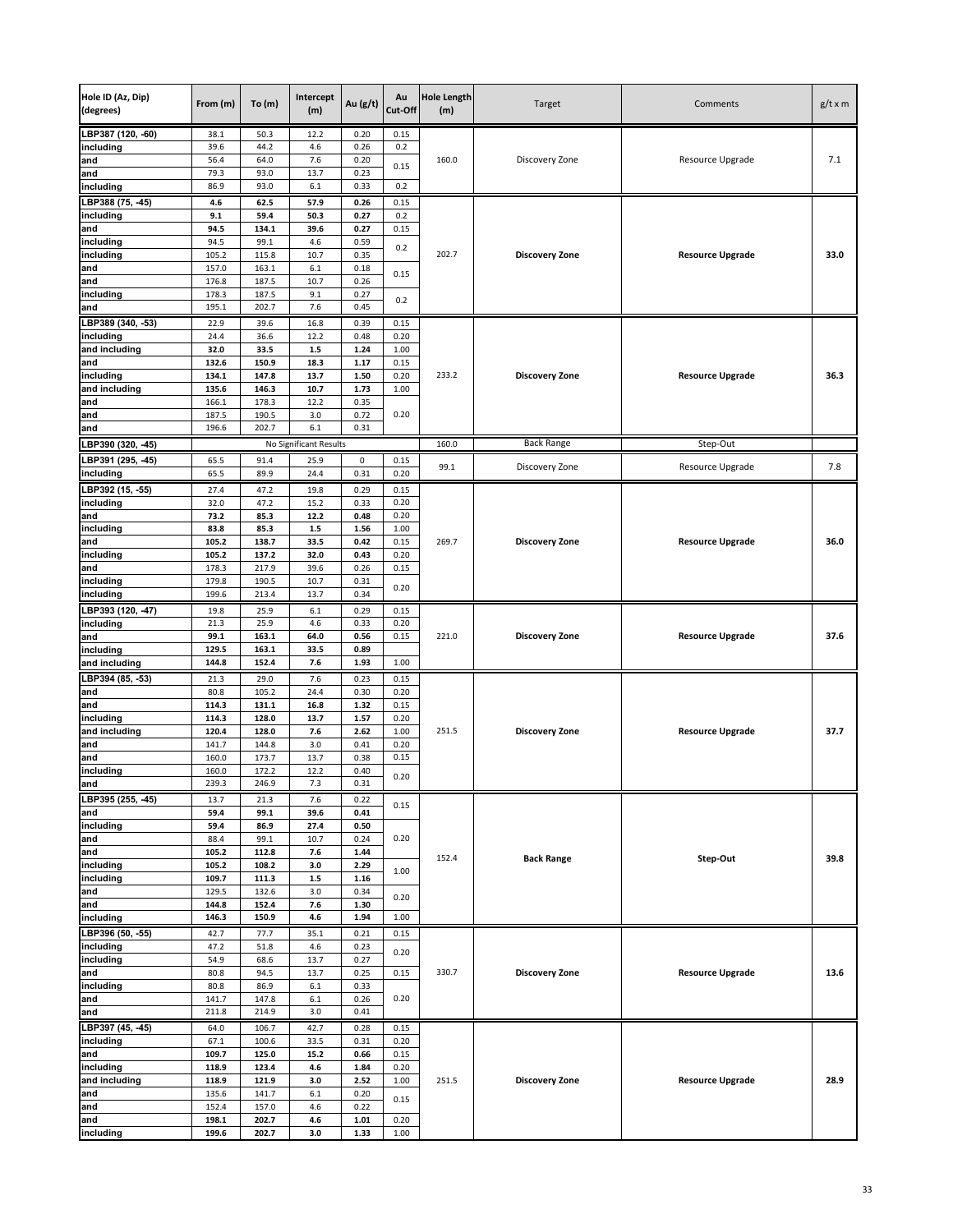| Hole ID (Az, Dip)<br>(degrees) | From (m)       | To(m)          | Intercept<br>(m) | Au (g/t)     | Au<br>Cut-Off | <b>Hole Length</b><br>(m) | Target                | Comments                | $g/t \times m$ |
|--------------------------------|----------------|----------------|------------------|--------------|---------------|---------------------------|-----------------------|-------------------------|----------------|
| LBP398 (265, -60)              | 53.3           | 79.3           | 25.9             | 0.39         | 0.20          |                           |                       |                         |                |
| and                            | 88.4           | 94.5           | 6.1              | 0.39         | 0.15          | 147.8                     | <b>Back Range</b>     | Step-Out                | 14.4           |
| including                      | 88.4<br>103.6  | 93.0<br>108.2  | 4.6<br>4.6       | 0.46<br>0.41 | 0.20          |                           |                       |                         |                |
| and                            |                |                |                  |              | 0.20          |                           |                       |                         |                |
| LBP399 (75, -50)<br>and        | 102.1<br>118.9 | 111.3<br>123.4 | 9.1<br>4.6       | 0.21<br>0.23 | 0.15          |                           |                       |                         |                |
| and                            | 144.8          | 150.9          | 6.1              | 0.24         |               |                           |                       |                         |                |
| including                      | 146.3          | 150.9          | 4.6              | 0.26         | 0.20          |                           |                       |                         |                |
| and                            | 233.2          | 246.9          | 13.7             | 0.27         | 0.15          |                           |                       |                         |                |
| including                      | 233.2          | 245.4          | 12.2             | 0.28         | 0.20          |                           |                       |                         |                |
| and                            | 263.7          | 275.8          | 12.2             | 0.33         |               | 489.2                     | <b>Rangefront Gap</b> | Reconnaissance          | 30.8           |
| and<br>including               | 298.7<br>300.2 | 315.5<br>315.5 | 16.8<br>15.2     | 0.66<br>0.71 | 0.15<br>0.20  |                           |                       |                         |                |
| and including                  | 309.4          | 312.4          | 3.0              | 1.31         | 1.00          |                           |                       |                         |                |
| and                            | 327.7          | 333.8          | $6.1\,$          | 0.28         |               |                           |                       |                         |                |
| and                            | 423.7          | 432.8          | 9.1              | 0.39         | 0.20          |                           |                       |                         |                |
| and                            | 448.1          | 452.6          | 4.6              | 0.51         |               |                           |                       |                         |                |
| LBP400 (85, -75)               | 6.1            | 9.1            | 3.0              | 0.54         | 0.20          |                           |                       |                         |                |
| and                            | 27.4           | 56.4           | 29.0             | 1.01         | 0.15          |                           |                       |                         |                |
| including                      | 33.5           | 56.4           | 22.9             | 1.22         | 0.20          |                           |                       |                         |                |
| and including<br>and           | 41.2<br>96.0   | 54.9<br>114.3  | 13.7<br>18.3     | 1.66<br>0.87 | 1.00<br>0.15  | 190.5                     | <b>Back Range</b>     | Step-Out                | 46.8           |
| including                      | 99.1           | 112.8          | 13.7             | 1.10         | 0.20          |                           |                       |                         |                |
| and including                  | 100.6          | 109.7          | 9.1              | 1.42         | 1.00          |                           |                       |                         |                |
| LBP401 (135, -70)              | 25.9           | 48.8           | 22.9             | 0.25         | 0.15          |                           |                       |                         |                |
| including                      | 29.0           | 39.6           | 10.7             | 0.33         | 0.2           |                           |                       |                         |                |
| and                            | 57.9           | 111.3          | 53.3             | 0.43         | 0.15          | 208.8                     | <b>Discovery Zone</b> | <b>Resource Upgrade</b> | 30.3           |
| including                      | 59.4           | 109.7          | 50.3             | 0.44         | 0.2           |                           |                       |                         |                |
| and                            | 196.6          | 202.7          | 6.1              | 0.27         |               |                           |                       |                         |                |
| LBP402 (55, -55)               | 13.7           | 19.8           | 6.1              | 0.22         |               |                           |                       |                         |                |
| and                            | 68.6<br>204.2  | 74.7<br>216.4  | 6.1<br>12.2      | 0.22<br>0.38 | 0.15          | 312.4                     | Rangefront            | Resource Upgrade        | 7.3            |
| and<br>including               | 204.2          | 214.9          | 10.7             | 0.41         | 0.20          |                           |                       |                         |                |
| LBP403 (135, 45)               | 35.1           | 41.2           | 6.1              | 0.23         | 0.15          |                           |                       |                         |                |
| and                            | 50.3           | 67.1           | 16.8             | 0.20         | 0.15          |                           |                       |                         |                |
| including                      | 51.8           | 56.4           | 4.6              | 0.29         | 0.20          |                           |                       |                         |                |
| and                            | 82.3           | 135.6          | 53.3             | 0.41         | 0.15          | 172.2                     | <b>Discovery Zone</b> | <b>Resource Upgrade</b> | 26.6           |
| including                      | 82.3           | 134.1          | 51.8             | 0.42         | 0.20          |                           |                       |                         |                |
| and including                  | 100.6          | 102.1          | $1.5\,$          | 1.10         | 1.00          |                           |                       |                         |                |
| LBP404 (325, -50)              | 327.7          | 342.9          | 15.2             | 0.76         | 0.20          |                           |                       |                         |                |
| including                      | 330.7          | 333.8          | 3.0              | 1.63         | 1.00          | 477.0                     | <b>Rangefront D-4</b> | Reconnaissance          | 17.0           |
| and<br>including               | 382.5<br>384.1 | 391.7<br>385.6 | 9.1<br>$1.5\,$   | 0.60<br>2.02 | 0.20<br>1.00  |                           |                       |                         |                |
| LBP405 (165, -50)              | 18.3           | 25.9           | 7.6              | 0.21         |               |                           |                       |                         |                |
| and                            | 38.1           | 67.1           | 29.0             | 0.30         | 0.15          |                           |                       |                         |                |
| including                      | 38.1           | 50.3           | 12.2             | 0.40         |               |                           |                       |                         |                |
| including                      | 56.4           | 64.0           | 7.6              | 0.38         | 0.20          |                           |                       |                         |                |
| and                            | 77.7           | 88.4           | 10.7             | 0.21         |               |                           |                       |                         |                |
| and                            | 103.6          | 108.2          | 4.6              | 0.27         | 0.15          |                           |                       |                         |                |
| and                            | 137.2          | 161.5          | 24.4             | 0.40<br>0.42 | 0.20          |                           |                       |                         |                |
| including<br>and including     | 138.7<br>140.2 | 161.5<br>141.7 | 22.9<br>$1.5\,$  | 1.23         | 1.00          | 318.5                     | Rangefront            | Step-Out                | 40.6           |
| and                            | 167.6          | 170.7          | 3.0              | 0.53         | 0.15          |                           |                       |                         |                |
| including                      | 167.6          | 169.2          | $1.5\,$          | 0.90         | 0.20          |                           |                       |                         |                |
| and                            | 173.7          | 185.9          | 12.2             | 0.21         |               |                           |                       |                         |                |
| and                            | 196.6          | 204.2          | 7.6              | 0.19         | 0.15          |                           |                       |                         |                |
| and<br>including               | 268.2<br>283.5 | 289.6<br>289.6 | 21.3<br>6.1      | 0.21<br>0.26 |               |                           |                       |                         |                |
| and                            | 304.8          | 310.9          | $\bf 6.1$        | 1.14         | 0.20          |                           |                       |                         |                |
| and including                  | 306.3          | 309.4          | 3.0              | 1.83         | 1.00          |                           |                       |                         |                |
| LBP406 (85, -55)               | 22.9           | 38.1           | 15.2             | 0.26         | 0.15          |                           |                       |                         |                |
| including                      | 24.4           | 38.1           | 13.7             | 0.27         | 0.20          |                           |                       |                         |                |
| and                            | 68.6           | 121.9          | 53.3             | 0.42         | 0.15          | 221.0                     | <b>Discovery Zone</b> | <b>Resource Upgrade</b> | 26.3           |
| including                      | 68.6           | 108.2          | 39.6             | 0.51         | 0.20          |                           |                       |                         |                |
| and including                  | 88.4           | 93.0           | 4.6              | 1.12         | 1.00          |                           |                       |                         |                |
| LBP407 (52, -63)<br>including  | 16.8<br>22.9   | 29.0<br>29.0   | 12.2<br>6.1      | 0.31<br>0.45 | 0.15<br>0.20  |                           |                       |                         |                |
| and                            | 39.6           | 42.7           | 3.0              | 0.33         |               |                           |                       |                         |                |
| and                            | 68.6           | 117.4          | 48.8             | 0.49         | 0.15          |                           |                       |                         |                |
| including                      | 68.6           | 103.6          | 35.1             | 0.61         | 0.20          | 306.3                     | <b>Discovery Zone</b> | <b>Resource Upgrade</b> | 30.9           |
| and including                  | 79.3           | 80.8           | $1.5\,$          | 1.04         | 1.00          |                           |                       |                         |                |
| and including                  | 85.3           | 89.9           | 4.6              | 1.37         |               |                           |                       |                         |                |
| and                            | 167.6          | 175.3          | 7.6              | 0.29         | 0.15          |                           |                       |                         |                |
| including                      | 172.2          | 175.3          | 3.0              | 0.51         | 0.20          |                           |                       |                         |                |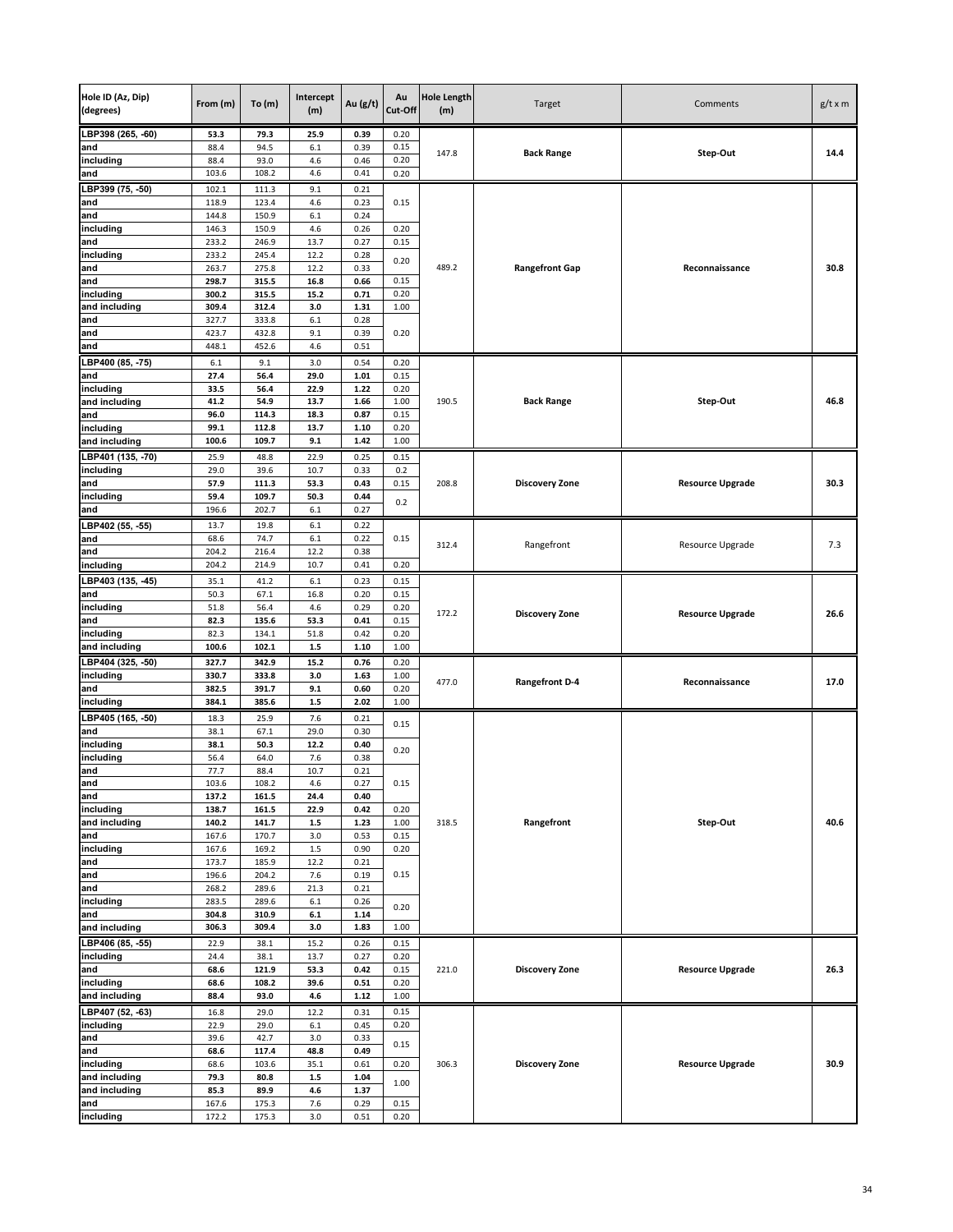| Hole ID (Az, Dip)<br>(degrees) | From (m)       | To (m)         | Intercept<br>(m) | Au (g/t)     | Au<br>Cut-Off | <b>Hole Length</b><br>(m) | Target                | Comments                | $g/t \times m$ |
|--------------------------------|----------------|----------------|------------------|--------------|---------------|---------------------------|-----------------------|-------------------------|----------------|
| LBP408 (110, -90)              | 169.2          | 179.8          | 10.7             | 0.18         |               |                           |                       |                         |                |
| and                            | 196.6          | 205.7          | 9.1              | 0.19         | 0.15          |                           |                       |                         |                |
| and                            | 234.7          | 347.5          | 112.8            | 0.63         |               |                           |                       |                         |                |
| including<br>including         | 236.2<br>242.3 | 240.8<br>315.5 | 4.6<br>73.2      | 0.39<br>0.74 | 0.20          | 367.3                     | <b>Rangefront D-4</b> | Reconnaissance          | 74.7           |
| including                      | 321.6          | 347.5          | 25.9             | 0.54         |               |                           |                       |                         |                |
| and including                  | 292.6          | 300.2          | 7.6              | 2.55         |               |                           |                       |                         |                |
| and including                  | 306.3          | 309.4          | 3.0              | 1.11         | 1.00          |                           |                       |                         |                |
| and including                  | 341.4          | 349.9          | $1.5\,$          | 2.47         |               |                           |                       |                         |                |
| LBP409 (310, -50)              | 16.8           | 21.3           | 4.6              | 0.41         | 0.20          |                           |                       |                         |                |
| and                            | 67.1           | 73.2           | 6.1              | 0.18         | 0.15          |                           |                       |                         |                |
| and                            | 108.2<br>125.0 | 112.8<br>128.0 | 4.6<br>3.0       | 0.49<br>0.46 | 0.20<br>0.15  | 397.8                     | Rangefront            | Step-Out                | 7.9            |
| and<br>including               | 126.5          | 128.0          | $1.5\,$          | 0.74         |               |                           |                       |                         |                |
| and                            | 141.7          | 146.3          | 4.6              | 0.28         | 0.20          |                           |                       |                         |                |
| LBP410 (165, -45)              | 94.5           | 99.1           | 4.6              | 0.28         | 0.20          |                           |                       |                         |                |
| and                            | 120.4          | 144.8          | 24.4             | 0.40         | 0.15          |                           |                       |                         |                |
| including                      | 121.9          | 143.3          | 21.3             | 0.44         | 0.20          |                           |                       |                         |                |
| and including                  | 137.2          | 138.7          | 1.5              | 1.03         | 1.00          |                           |                       |                         |                |
| and                            | 153.9          | 163.1          | 9.1              | 0.19         | 0.15          |                           |                       |                         |                |
| and                            | 164.6          | 202.7          | 38.1             | 0.40         | 0.15          |                           |                       |                         |                |
| including<br>and including     | 166.1<br>176.8 | 193.6<br>178.3 | 27.4<br>$1.5\,$  | 0.48<br>1.13 | 0.20<br>1.00  | 269.7                     | <b>Discovery Zone</b> | <b>Resource Upgrade</b> | 33.3           |
| and                            | 211.8          | 230.1          | 18.3             | 0.29         | 0.15          |                           |                       |                         |                |
| including                      | 211.8          | 216.4          | 4.6              | 0.29         |               |                           |                       |                         |                |
| including                      | 219.5          | 224.0          | 4.6              | 0.24         | 0.20          |                           |                       |                         |                |
| including                      | 227.1          | 230.1          | 3.0              | 0.86         |               |                           |                       |                         |                |
| and including                  | 228.6          | 230.1          | $1.5\,$          | 1.17         | 1.00          |                           |                       |                         |                |
| LBP411 (110, -68)              | 176.8          | 182.9          | $6.1\,$          | 0.23         | 0.15          |                           |                       |                         |                |
| including                      | 176.8          | 181.4          | 4.6              | 0.25         | 0.20          |                           |                       |                         |                |
| and                            | 219.5          | 251.5          | 32.0             | 0.30         | 0.15          |                           |                       |                         |                |
| including<br>including         | 219.5<br>228.6 | 227.1<br>248.4 | 7.6<br>19.8      | 0.37<br>0.31 | 0.20          |                           |                       |                         |                |
| and                            | 278.9          | 307.9          | 29.0             | 0.32         | 0.15          |                           |                       |                         |                |
| including                      | 278.9          | 291.1          | 12.2             | 0.48         |               | 440.4                     | <b>Rangefront D-4</b> |                         | 25.5           |
| including                      | 298.7          | 304.8          | $6.1\,$          | 0.20         | 0.20          |                           |                       |                         |                |
| and including                  | 281.9          | 283.5          | $1.5\,$          | 1.26         | 1.00          |                           |                       |                         |                |
| and                            | 330.7          | 335.3          | 4.6              | 0.43         | 0.20          |                           |                       |                         |                |
| and<br>including               | 346.0<br>355.1 | 361.2<br>358.1 | 15.2<br>3.0      | 0.21<br>0.34 | 0.15<br>0.20  |                           |                       |                         |                |
| LBP412 (150, -50)              | 121.9          | 128.0          | $6.1\,$          | 0.20         | 0.15          | 237.7                     | Crusher               |                         | 1.2            |
| LBP413 (120, -62)              | 35.1           | 39.6           | 4.6              | 0.38         |               |                           |                       | Reconnaissance          |                |
| and                            | 74.7           | 79.3           | 4.6              | 0.29         | 0.20          |                           |                       |                         |                |
| and                            | 88.4           | 134.1          | 45.7             | 0.32         | 0.15          | 184.4                     | <b>Discovery Zone</b> | <b>Resource Upgrade</b> | 17.7           |
| including                      | 96.0           | 132.6          | 36.6             | 0.35         | 0.20          |                           |                       |                         |                |
| LBP414 (105, -45)              | 123.4          | 146.3          | 22.9             | 0.53         | 0.15          |                           |                       |                         |                |
| including                      | 125.0          | 144.8          | 19.8             | 0.59         | 0.20          | 153.9                     | <b>Discovery Zone</b> | <b>Resource Upgrade</b> | 12.1           |
| and including                  | 134.1          | 137.2          | 3.0              | 1.30         | 1.00          |                           |                       |                         |                |
| LBP415 (100, -45)              | 22.9           | 39.6           | 16.8             | 0.35         | 0.20          |                           |                       |                         |                |
| and                            | 74.7           | 88.4           | 13.7             | 0.30         | 0.15          |                           |                       |                         |                |
| including<br>and               | 82.3<br>103.6  | 88.4<br>140.2  | $6.1\,$<br>36.6  | 0.48<br>0.59 | 0.20<br>0.20  |                           |                       |                         |                |
| including                      | 111.3          | 112.8          | $1.5\,$          | 1.42         |               | 182.9                     | <b>Discovery Zone</b> | <b>Resource Upgrade</b> | 35.4           |
| including                      | 121.9          | 123.4          | $1.5\,$          | 1.18         | 1.00          |                           |                       |                         |                |
| and                            | 160.0          | 166.1          | $6.1\,$          | 0.29         | 0.20          |                           |                       |                         |                |
| and                            | 172.2          | 178.3          | $6.1\,$          | 0.33         |               |                           |                       |                         |                |
| LBP416 (185, -45)              | 59.4           | 76.2           | 16.8             | 0.30         | 0.15          | 121.9                     | Discovery Zone        | Rasource Upgrade        | 5.0            |
| including                      | 64.0           | 76.2           | 12.2             | 0.34         | 0.20          |                           |                       |                         |                |
| LBP417 (190, -45)              | 86.9           | 93.0           | $6.1\,$          | 0.47         | 0.20          |                           |                       |                         |                |
| and                            | 94.5           | 115.8          | 21.3             | 0.39         | 0.15          | 182.9                     |                       |                         |                |
| including<br>and including     | 99.1<br>100.6  | 115.8<br>103.6 | 16.8<br>3.0      | 0.46<br>1.10 | 0.20<br>1.00  |                           | M Zone                |                         | 16.3           |
| and                            | 129.5          | 147.8          | 18.3             | 0.28         | 0.20          |                           |                       |                         |                |
| LBP418 (0, -62)                | 176.8          | 196.6          | 19.8             | 0.20         | 0.15          |                           |                       |                         |                |
| including                      | 182.9          | 187.5          | 4.6              | 0.27         |               |                           |                       |                         |                |
| including                      | 190.5          | 196.6          | $6.1\,$          | 0.25         | 0.20          |                           |                       |                         |                |
| and                            | 217.9          | 260.6          | 42.7             | 0.50         | 0.15          |                           |                       |                         |                |
| including                      | 219.5          | 260.6          | 41.1             | 0.51         | 0.20          | 419.1                     | <b>Rangefront D-4</b> | Reconnaissance          | 49.7           |
| and including                  | 242.3          | 245.4          | 3.0              | 1.42         | 1.00          |                           |                       |                         |                |
| and including                  | 253.0          | 254.5          | $1.5\,$          | 1.18         |               |                           |                       |                         |                |
| and<br>including               | 300.2<br>301.8 | 324.6<br>324.6 | 24.4<br>22.9     | 1.00<br>1.06 | 0.15<br>0.20  |                           |                       |                         |                |
| and including                  | 312.4          | 318.5          | 6.1              | 2.64         | 1.00          |                           |                       |                         |                |
|                                |                |                |                  |              |               |                           |                       |                         |                |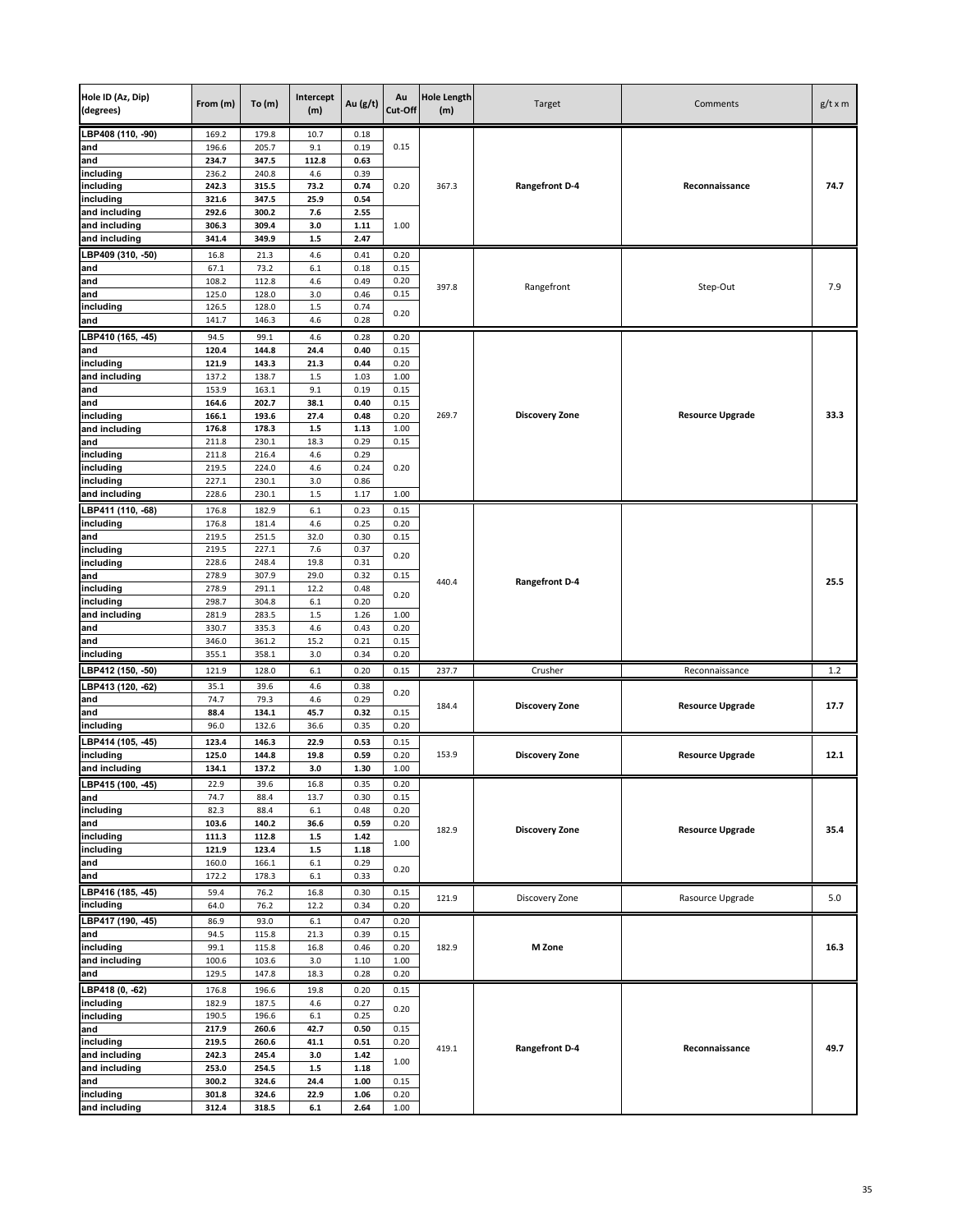| Hole ID (Az, Dip)<br>(degrees) | From (m)       | To(m)          | Intercept<br>(m)          | Au (g/t)     | Au<br>Cut-Off | <b>Hole Length</b><br>(m) | Target                  | Comments                | $g/t \times m$ |
|--------------------------------|----------------|----------------|---------------------------|--------------|---------------|---------------------------|-------------------------|-------------------------|----------------|
| LBP419 (95, -45)               | $1.5\,$        | 30.5           | 29.0                      | 0.27         | 0.15          |                           |                         |                         |                |
| including                      | 1.5            | 18.3           | 16.8                      | 0.31         | 0.20          |                           |                         |                         |                |
| including                      | 19.8           | 30.5           | 10.7                      | 0.23         |               |                           |                         |                         |                |
| and                            | 80.8           | 99.1           | 18.3                      | 0.28         | 0.15          | 152.4                     | <b>Discovery Zone</b>   | <b>Resource Upgrade</b> | 17.5           |
| including<br>and               | 85.3<br>115.8  | 91.4<br>129.5  | 6.1<br>13.7               | 0.46<br>0.33 | 0.20<br>0.15  |                           |                         |                         |                |
| including                      | 115.8          | 125.0          | 9.1                       | 0.42         | 0.20          |                           |                         |                         |                |
| BP420 (0, -50)                 | 38.1           | 45.7           | 7.6                       | 0.86         | 0.20          |                           |                         |                         |                |
| including                      | 38.1           | 41.2           | 3.0                       | 1.46         | 1.00          |                           |                         |                         |                |
| and                            | 65.5           | 77.7           | 12.2                      | 0.32         | 0.15          |                           |                         |                         |                |
| including                      | 65.5           | 76.2           | 10.7                      | 0.34         | 0.20          |                           |                         |                         |                |
| and                            | 99.1           | 108.2          | 9.1                       | 0.43         | 0.15          | 263.7                     | <b>Rangefront North</b> | Reconnaissance          | 22.3           |
| including                      | 99.1           | 103.6          | 4.6                       | 0.68         | 0.20          |                           |                         |                         |                |
| and including                  | 100.6          | 102.1          | $1.5\,$                   | 1.03         | 1.00          |                           |                         |                         |                |
| and                            | 118.9          | 149.4          | 30.5                      | 0.26         | 0.15          |                           |                         |                         |                |
| including                      | 128.0          | 149.4          | 21.3                      | 0.24         | 0.20          |                           |                         |                         |                |
| BP421 (95, -75)<br>including   | 0.0<br>10.7    | 19.8<br>18.3   | 19.8<br>7.6               | 0.29<br>0.45 | 0.15<br>0.20  |                           |                         |                         |                |
| and                            | 36.6           | 50.3           | 13.7                      | 0.43         | 0.15          |                           |                         |                         |                |
| including                      | 44.2           | 50.3           | 6.1                       | 0.73         | 0.20          | 121.9                     | <b>Discovery Zone</b>   | <b>Resource Upgrade</b> | 14.2           |
| and including                  | 45.7           | 48.8           | 3.0                       | 1.13         | 1.00          |                           |                         |                         |                |
| and                            | 62.5           | 67.1           | 4.6                       | 0.27         | 0.15          |                           |                         |                         |                |
| and                            | 68.6           | 76.2           | 7.6                       | 0.17         |               |                           |                         |                         |                |
| LBP422 (20, -42)               | 18.3           | 29.0           | 10.7                      | 0.30         | 0.20          |                           |                         |                         |                |
| and                            | 48.8           | 65.5           | 16.8                      | 0.25         | 0.15          |                           |                         |                         |                |
| including                      | 50.3           | 54.9           | 4.6                       | 0.43         | 0.20          | 117.3                     | <b>Discovery Zone</b>   | <b>Resource Upgrade</b> | 12.3           |
| and                            | 91.4           | 115.8          | 24.4                      | 0.20         | 0.15          |                           |                         |                         |                |
| including                      | 108.2          | 115.8          | 7.6                       | 0.22         | 0.20          |                           |                         |                         |                |
| LBP423 (120, -62)              | 16.8           | 25.9           | 9.1                       | 0.43         | 0.20          |                           |                         |                         |                |
| and<br>including               | 51.8<br>51.8   | 74.7<br>71.6   | 22.9<br>19.8              | 0.50<br>0.55 | 0.15<br>0.20  |                           |                         |                         |                |
| and                            | 82.3           | 112.8          | 30.5                      | 0.19         | 0.15          |                           |                         |                         |                |
| including                      | 83.8           | 86.9           | 3.0                       | 0.39         | 0.20          | 202.7                     | <b>Discovery Zone</b>   | <b>Resource Upgrade</b> | 28.2           |
| and                            | 166.1          | 192.0          | 25.9                      | 0.20         | 0.15          |                           |                         |                         |                |
| including                      | 169.2          | 175.3          | 6.1                       | 0.29         | 0.20          |                           |                         |                         |                |
| and                            | 193.5          | 202.7          | 9.2                       | 0.20         | 0.15          |                           |                         |                         |                |
| LBP424 (330, -42)              | 30.5           | 41.2           | 10.7                      | 0.26         | 0.15          | 74.7                      | Discovery Zone          | Resource Upgrade        | 2.8            |
| including                      | 33.5           | 39.6           | 6.1                       | 0.33         | 0.20          |                           |                         |                         |                |
| LBP425 (145, -45)              | 77.7           | 85.3           | 7.6                       | 0.19         | 0.15          |                           |                         |                         |                |
| and                            | 93.0           | 106.7          | 13.7                      | 0.46         | 0.15          |                           |                         |                         |                |
| including                      | 94.5<br>112.8  | 106.7<br>169.2 | 12.2<br>56.4              | 0.49<br>0.34 | 0.20<br>0.15  | 172.2                     | <b>Discovery Zone</b>   | <b>Resource Upgrade</b> | 26.9           |
| and<br>including               | 114.3          | 146.3          | 32.0                      | 0.46         | 0.20          |                           |                         |                         |                |
| and including                  | 137.2          | 140.2          | 3.0                       | 1.33         | 1.00          |                           |                         |                         |                |
| LBP426 (180, -90)              | 25.9           | 61.0           | 35.1                      | 0.30         | 0.15          |                           |                         |                         |                |
| including                      | 25.9           | 41.2           | 15.2                      | 0.38         |               |                           |                         |                         |                |
| including                      | 47.2           | 61.0           | 13.7                      | 0.26         | 0.20          |                           |                         |                         |                |
| and                            | 85.3           | 96.0           | 10.7                      | 0.28         | 0.15          |                           |                         |                         |                |
| including                      | 86.9           | 93.0           | 6.1                       | 0.36         | 0.20          |                           |                         |                         |                |
| and                            | 106.7          | 117.4          | 10.7                      | 0.38         |               | 263.7                     | <b>Rangefront North</b> | Reconnaissance          | 24.6           |
| and<br>including               | 123.4<br>125.0 | 132.6<br>131.1 | 9.1<br>$\boldsymbol{6.1}$ | 0.55<br>0.74 | 0.15<br>0.20  |                           |                         |                         |                |
| and including                  | 128.0          | 129.5          | $1.5\,$                   | 1.40         | 1.00          |                           |                         |                         |                |
| and                            | 157.0          | 163.1          | $6.1\,$                   | 0.33         | 0.15          |                           |                         |                         |                |
| including                      | 157.0          | 161.5          | 4.6                       | 0.39         | 0.20          |                           |                         |                         |                |
| LBP427 (145, -75)              | 39.6           | 57.9           | 18.3                      | 0.59         | 0.20          |                           |                         |                         |                |
| including                      | 48.8           | 50.3           | $1.5\,$                   | 1.56         | 1.00          |                           |                         |                         |                |
| and                            | 143.3          | 149.4          | $6.1\,$                   | 0.26         | 0.20          |                           |                         |                         |                |
| and                            | 176.8          | 198.1          | 21.3                      | 0.43         | 0.15          |                           |                         |                         |                |
| including                      | 181.4          | 198.1          | 16.8                      | 0.49         | 0.20          |                           |                         |                         |                |
| and including                  | 190.5          | 192.0          | $1.5\,$                   | 1.28         | 1.00          |                           |                         |                         |                |
| and<br>and                     | 221.0<br>237.7 | 227.1<br>246.9 | $6.1\,$<br>9.1            | 0.43<br>0.73 | 0.20<br>0.15  |                           |                         |                         |                |
| including                      | 237.7          | 245.4          | 7.6                       | 0.84         | 0.20          |                           |                         |                         |                |
| and including                  | 239.3          | 240.8          | $1.5\,$                   | 1.29         |               | 432.8                     | <b>Rangefront D-4</b>   | Reconnaissance          | 46.0           |
| and including                  | 243.8          | 245.4          | $1.5\,$                   | 1.01         | 1.00          |                           |                         |                         |                |
| and                            | 263.7          | 266.7          | 3.0                       | 0.33         | 0.20          |                           |                         |                         |                |
| and                            | 303.3          | 310.9          | 7.6                       | 0.39         | 0.15          |                           |                         |                         |                |
| including                      | 304.8          | 310.9          | $6.1\,$                   | 0.45         | 0.20          |                           |                         |                         |                |
| and                            | 323.1<br>326.1 | 338.3<br>335.3 | 15.2<br>9.1               | 0.22<br>0.24 | 0.15          |                           |                         |                         |                |
| including<br>and               | 346.0          | 349.0          | 3.0                       | 0.26         | 0.20          |                           |                         |                         |                |
| and                            | 417.6          | 429.8          | 12.2                      | 0.58         |               |                           |                         |                         |                |
| including                      | 420.6          | 422.2          | $1.5\,$                   | 1.74         | 1.00          |                           |                         |                         |                |
|                                |                |                |                           |              |               |                           |                         |                         |                |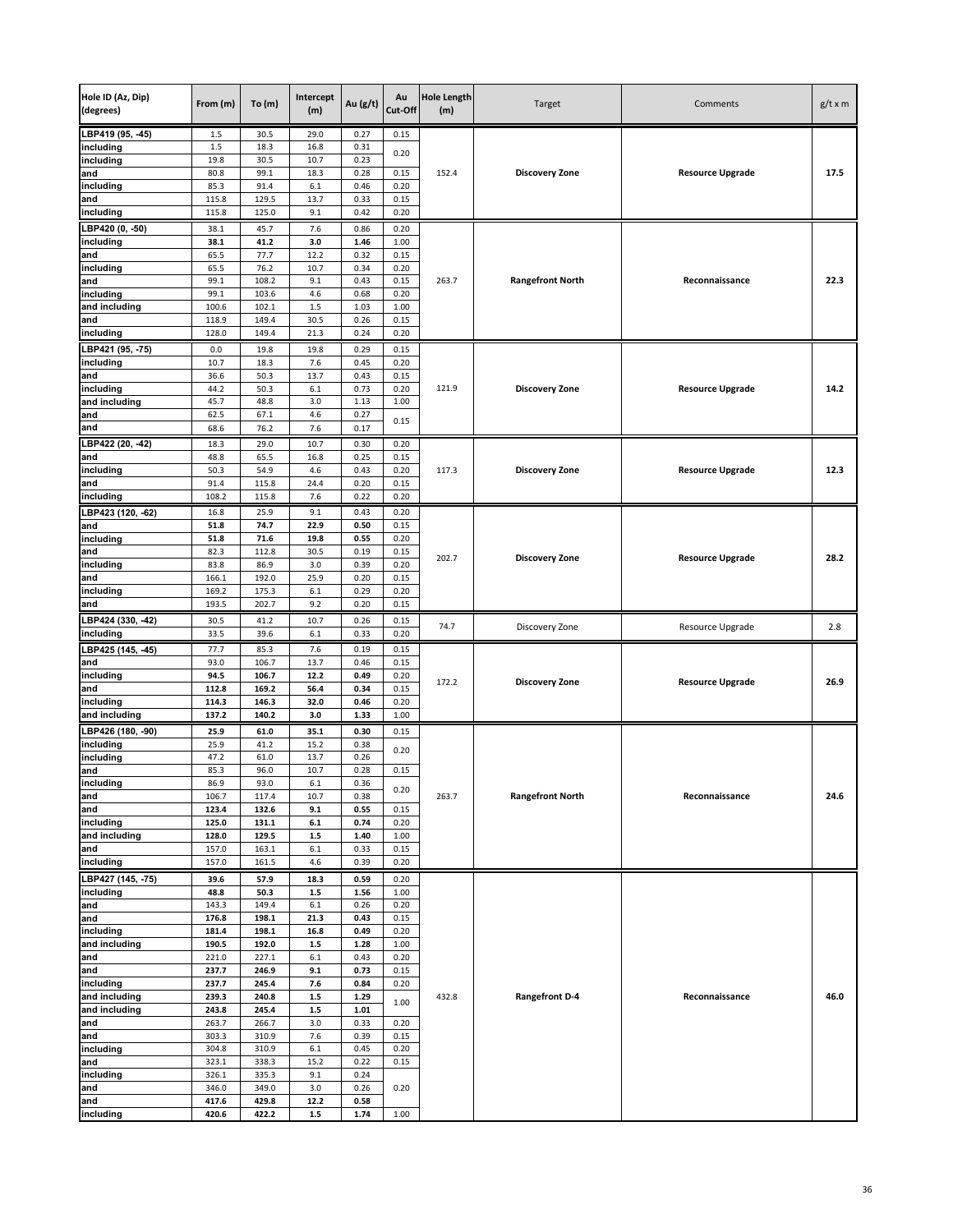| Hole ID (Az, Dip)<br>(degrees) | From (m)       | To $(m)$       | Intercept<br>(m) | Au (g/t)     | Au<br>Cut-Off | <b>Hole Length</b><br>(m) | Target                  | Comments                | $g/t \times m$ |
|--------------------------------|----------------|----------------|------------------|--------------|---------------|---------------------------|-------------------------|-------------------------|----------------|
| LBP428 (0, -45)                | 4.6            | 12.2           | 7.6              | 0.25         | 0.15          |                           |                         |                         |                |
| including                      | 6.1            | 12.2           | 6.1              | 0.26         | 0.20          |                           |                         |                         |                |
| and                            | 25.9<br>25.9   | 32.0<br>30.5   | 6.1<br>4.6       | 0.25<br>0.27 | 0.15<br>0.20  |                           |                         |                         |                |
| including<br>and               | 38.1           | 64.0           | 25.9             | 0.31         | 0.15          |                           |                         |                         |                |
| including                      | 42.7           | 64.0           | 21.3             | 0.34         | 0.20          |                           |                         |                         |                |
| and                            | 93.0           | 100.6          | 7.6              | 0.35         | 0.15          | 274.3                     | <b>Discovery Zone</b>   | <b>Resource Upgrade</b> | 26.4           |
| including                      | 93.0           | 99.1           | 6.1              | 0.39         | 0.20          |                           |                         |                         |                |
| and                            | 126.5          | 134.1          | 7.6              | 0.31         |               |                           |                         |                         |                |
| and                            | 141.7<br>141.7 | 157.0<br>155.5 | 15.2<br>13.7     | 0.27<br>0.28 | 0.15<br>0.20  |                           |                         |                         |                |
| including<br>and               | 233.2          | 248.4          | 15.2             | 0.30         | 0.15          |                           |                         |                         |                |
| including                      | 239.3          | 245.4          | 6.1              | 0.48         | 0.20          |                           |                         |                         |                |
| and                            | 249.9          | 256.0          | 6.1              | 0.20         | 0.15          |                           |                         |                         |                |
| LBP429CA (80, -60)             |                |                | Pending          |              |               | 280.7                     | Discovery Zone          | Geotechnical Core Hole  |                |
| LBP430 (180, -60)              | 29.0           | 36.6           | 7.6              | 0.34         | 0.20          |                           |                         |                         |                |
| and                            | 57.9           | 70.1           | 12.2             | 0.21         | 0.15          |                           |                         |                         |                |
| and                            | 103.6          | 109.7          | $6.1\,$          | 0.20         |               |                           |                         |                         |                |
| and                            | 143.3          | 146.3          | 3.0              | 0.35         | 0.20          | 300.2                     | <b>Rangefront North</b> | Reconnaissance          | 21.2           |
| and<br>including               | 170.7<br>172.2 | 199.6<br>199.6 | 29.0<br>27.4     | 0.43<br>0.44 | 0.15<br>0.20  |                           |                         |                         |                |
| and including                  | 193.6          | 195.1          | $1.5\,$          | 1.53         | 1.00          |                           |                         |                         |                |
| and                            | 280.4          | 285.0          | 4.6              | 0.28         | 0.20          |                           |                         |                         |                |
| LBP431 (330, -77)              | 4.6            | 21.3           | 16.8             | 0.32         | 0.20          |                           |                         |                         |                |
| and                            | 30.5           | 47.2           | 16.8             | 0.30         | 0.15          |                           |                         |                         |                |
| including                      | 36.6           | 47.2           | 10.7             | 0.38         | 0.20          |                           |                         |                         |                |
| and                            | 71.6           | 82.3           | 10.7             | 0.56         |               |                           |                         |                         |                |
| and                            | 135.6          | 158.5          | 22.9             | 0.22         | 0.15          |                           |                         |                         |                |
| including<br>and               | 138.7<br>176.8 | 144.8<br>199.6 | $6.1\,$<br>22.9  | 0.33<br>0.20 | 0.20<br>0.15  |                           |                         |                         |                |
| including                      | 190.5          | 198.1          | 7.6              | 0.25         | 0.20          |                           |                         |                         |                |
| and                            | 205.7          | 259.1          | 53.3             | 0.39         | 0.15          | 332.2                     | <b>Discovery Zone</b>   | <b>Resource Upgrade</b> | 63.6           |
| including                      | 228.6          | 259.1          | 30.5             | 0.54         |               |                           |                         |                         |                |
| and including                  | 231.7          | 233.2          | $1.5$            | 1.32         | 1.00          |                           |                         |                         |                |
| and including                  | 239.3          | 240.8          | $1.5$            | 2.19         |               |                           |                         |                         |                |
| and<br>including               | 266.7<br>266.7 | 285.0<br>275.8 | 18.3<br>9.1      | 0.23<br>0.25 | 0.15          |                           |                         |                         |                |
| including                      | 281.9          | 285.0          | 3.0              | 0.36         | 0.20          |                           |                         |                         |                |
| and                            | 291.1          | 298.7          | 7.6              | 1.66         |               |                           |                         |                         |                |
| and including                  | 292.6          | 297.2          | 4.6              | 2.41         | 1.00          |                           |                         |                         |                |
| LBP432 (145, -58)              | 41.2           | 64.0           | 22.9             | 0.45         | 0.15          |                           |                         |                         |                |
| including                      | 41.2           | 57.9           | 16.8             | 0.56         | 0.20          |                           |                         |                         |                |
| and                            | 100.6          | 112.8          | 12.2             | 0.30         | 0.15          |                           |                         |                         |                |
| including<br>and               | 100.6<br>153.9 | 106.7<br>163.1 | 6.1<br>9.1       | 0.44<br>0.73 | 0.20<br>0.15  |                           |                         |                         |                |
| including                      | 155.5          | 163.1          | 7.6              | 0.83         | 0.20          |                           |                         |                         |                |
| and including                  | 158.5          | 161.5          | 3.0              | 1.34         | 1.00          |                           |                         |                         |                |
| and                            | 181.4          | 190.5          | 9.1              | 0.26         | 0.15          |                           |                         |                         |                |
| includina                      | 181.4          | 187.5          | 6.1              | 0.30         | 0.20          | 477.0                     | <b>Rangefront D-4</b>   | Reconnaissance          | 64.6           |
| and                            | 196.6          | 214.9          | 18.3             | 0.60         |               |                           |                         |                         |                |
| including<br>and               | 208.8<br>234.7 | 211.8<br>257.6 | 3.0<br>22.9      | 1.20<br>0.75 | 1.00<br>0.20  |                           |                         |                         |                |
| including                      | 234.7          | 239.3          | 4.6              | 1.82         | 1.00          |                           |                         |                         |                |
| and                            | 297.2          | 304.8          | 7.6              | 0.23         |               |                           |                         |                         |                |
| and                            | 341.4          | 378.0          | 36.6             | 0.32         | 0.15          |                           |                         |                         |                |
| including                      | 341.4          | 359.7          | 18.3             | 0.40         | 0.20          |                           |                         |                         |                |
| including                      | 365.8          | 378.0          | 12.2             | 0.27         |               |                           |                         |                         |                |
| LBP433 (90, -60)               | 25.9           | 44.2           | 18.3             | 0.23         | 0.15          |                           |                         |                         |                |
| including<br>including         | 25.9<br>38.1   | 29.0<br>41.2   | 3.0<br>3.0       | 0.34<br>0.42 | 0.20          |                           |                         |                         |                |
| and                            | 51.8           | 57.9           | 6.1              | 0.18         |               |                           |                         |                         |                |
| and                            | 64.0           | 74.7           | 10.7             | 0.20         | 0.15          |                           |                         |                         |                |
| including                      | 65.5           | 71.6           | $6.1\,$          | 0.23         |               | 269.7                     | <b>Rangefront North</b> | Reconnaissance          | 19.2           |
| and                            | 99.1           | 102.1          | 3.0              | 0.35         | 0.20          |                           |                         |                         |                |
| and                            | 132.6          | 172.2          | 39.6             | 0.27         | 0.15          |                           |                         |                         |                |
| including                      | 132.6          | 150.9          | 18.3             | 0.33         | 0.20          |                           |                         |                         |                |
| including                      | 157.0          | 166.1          | 9.1              | 0.30         |               |                           |                         |                         |                |
| LBP434 (330, -52)              | 7.6            | 51.8           | 44.2             | 0.24         | 0.15          |                           |                         |                         |                |
| including<br>and               | 13.7<br>70.1   | 48.8<br>74.7   | 35.1<br>4.6      | 0.27<br>0.26 | 0.20<br>0.15  |                           |                         |                         |                |
| and                            | 80.8           | 83.8           | 3.0              | 0.76         | 0.20          | 105.2                     | <b>Discovery Zone</b>   | <b>Resource Upgrade</b> | 15.4           |
| including                      | 82.3           | 83.8           | $1.5\,$          | 1.14         | 1.00          |                           |                         |                         |                |
| and                            | 85.3           | 94.5           | 9.1              | 0.15         | 0.15          |                           |                         |                         |                |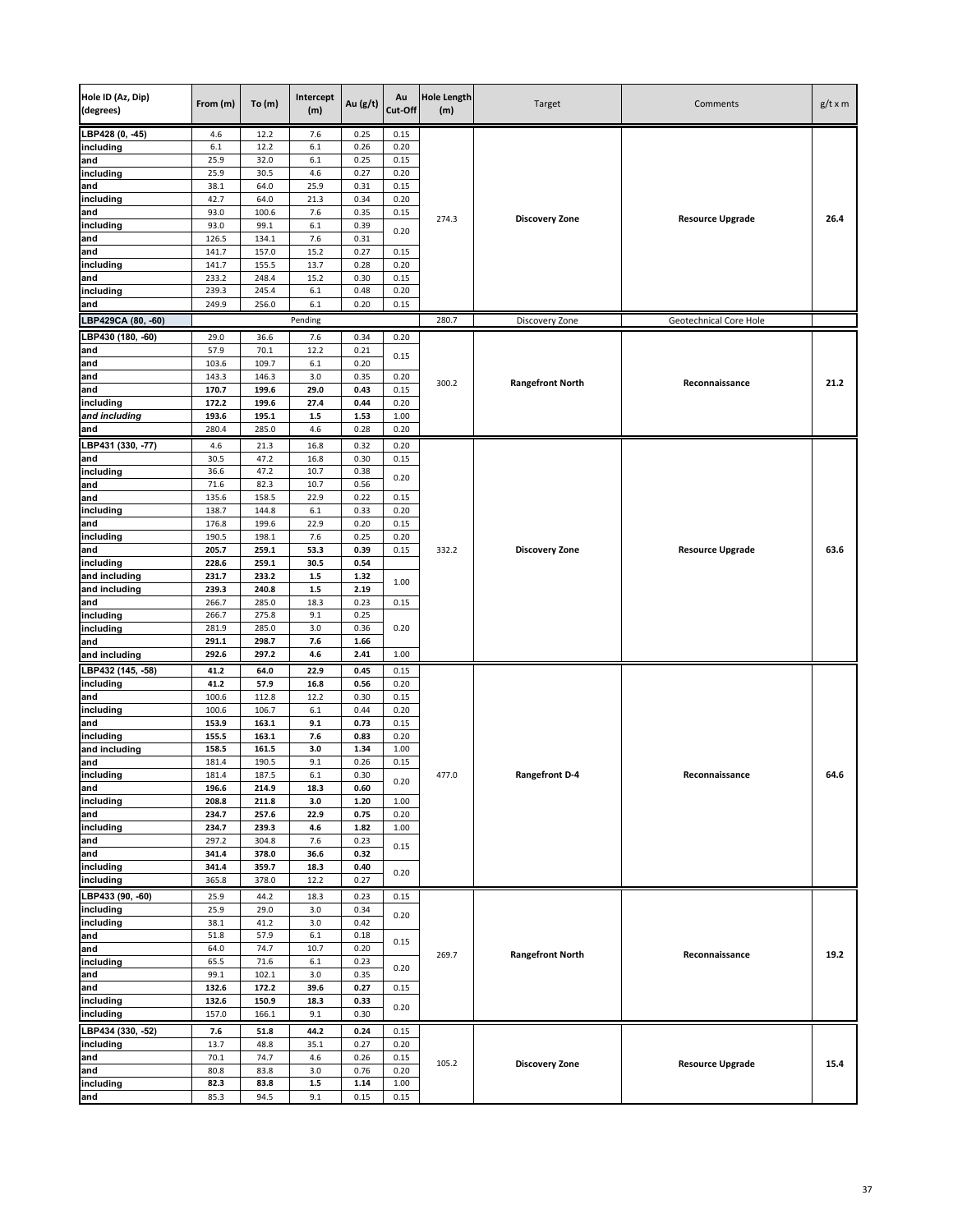| Hole ID (Az, Dip)<br>(degrees) | From (m)       | To(m)          | Intercept<br>(m)       | Au (g/t)     | Au<br>Cut-Off | <b>Hole Length</b><br>(m) | Target                  | Comments                | $g/t \times m$ |
|--------------------------------|----------------|----------------|------------------------|--------------|---------------|---------------------------|-------------------------|-------------------------|----------------|
| LBP435 (100, -60)              | 38.1           | 67.1           | 29.0                   | 0.34         | 0.15          |                           |                         |                         |                |
| including                      | 42.7           | 65.5           | 22.9                   | 0.39         | 0.20          |                           |                         |                         |                |
| and                            | 120.4<br>123.4 | 128.0<br>125.0 | 7.6<br>1.5             | 0.28<br>0.70 | 0.15<br>0.20  |                           |                         |                         |                |
| including<br>and               | 138.7          | 143.3          | 4.6                    | 0.22         |               |                           |                         |                         |                |
| and                            | 199.6          | 219.5          | 19.8                   | 0.34         | 0.15          |                           |                         |                         |                |
| including                      | 201.2          | 210.3          | 9.1                    | 0.52         | 0.20          |                           |                         |                         |                |
| and                            | 228.6          | 242.3          | 13.7                   | 0.51         | 0.15          | 477.0                     | <b>Rangefront D-4</b>   | Reconnaissance          | 46.2           |
| including                      | 230.1          | 231.7          | 1.5                    | 1.91         | 1.00          |                           |                         |                         |                |
| and                            | 260.6          | 278.9          | 18.3                   | 0.62         | 0.20          |                           |                         |                         |                |
| including<br>and               | 263.7<br>408.4 | 266.7<br>419.1 | 3.0<br>10.7            | 1.41<br>0.62 | 1.00<br>0.15  |                           |                         |                         |                |
| including                      | 408.4          | 417.6          | 9.1                    | 0.70         | 0.20          |                           |                         |                         |                |
| and including                  | 408.4          | 410.0          | $1.5$                  | 2.14         | 1.00          |                           |                         |                         |                |
| and                            | 426.7          | 432.8          | 6.1                    | 0.24         | 0.15          |                           |                         |                         |                |
| LBP436 (175, -45)              | 6.1            | 22.9           | 16.8                   | 0.43         | 0.15          |                           |                         |                         |                |
| including                      | 6.1            | 21.3           | 15.2                   | 0.45         | 0.20          |                           |                         |                         |                |
| and                            | 132.6          | 160.0          | 27.4                   | 0.69         | 0.15          |                           |                         |                         |                |
| including                      | 132.6          | 158.5          | 25.9                   | 0.72         | 0.20          |                           |                         |                         |                |
| and including                  | 134.1          | 137.2          | 3.0                    | 3.34         | 1.00          | 275.8                     | <b>Discovery Zone</b>   | <b>Resource Upgrade</b> | 34.0           |
| and<br>and                     | 166.1<br>192.0 | 169.2<br>205.7 | 3.0<br>13.7            | 0.33<br>0.50 | 0.20<br>0.15  |                           |                         |                         |                |
| including                      | 193.6          | 205.7          | 12.2                   | 0.54         | 0.20          |                           |                         |                         |                |
| and including                  | 199.6          | 202.7          | 3.0                    | 1.16         | 1.00          |                           |                         |                         |                |
| LBP437 (270, -50)              | 85.3           | 89.9           | 4.6                    | 0.24         |               |                           |                         |                         |                |
| and                            | 99.1           | 108.2          | 9.1                    | 0.26         | 0.15          |                           |                         |                         |                |
| including                      | 100.6          | 106.7          | 6.1                    | 0.30         | 0.20          |                           |                         |                         |                |
| and                            | 120.4          | 132.6          | 12.2                   | 0.37         | 0.15          |                           |                         |                         |                |
| including                      | 120.4          | 131.1          | 10.7                   | 0.40         | 0.20          |                           |                         |                         |                |
| and                            | 138.7<br>138.7 | 143.3<br>140.2 | 4.6<br>1.5             | 0.37<br>0.78 | 0.15<br>0.20  | 269.7                     | <b>Rangefront North</b> | Reconnaissance          | 25.2           |
| including<br>and               | 146.3          | 155.5          | 9.1                    | 0.20         |               |                           |                         |                         |                |
| and                            | 179.8          | 185.9          | 6.1                    | 0.27         | 0.15          |                           |                         |                         |                |
| and                            | 213.4          | 233.2          | 19.8                   | 0.61         | 0.20          |                           |                         |                         |                |
| including                      | 255.6          | 227.1          | $1.5$                  | 1.26         | 1.00          |                           |                         |                         |                |
| LBP438 (220, -45)              | 4.6            | 25.9           | 21.3                   | 0.35         | 0.20          |                           |                         |                         |                |
| including                      | 10.7           | 12.2           | $1.5\,$                | 1.01         | 1.00          | 175.3                     | <b>Discovery Zone</b>   | <b>Resource Upgrade</b> | 18.3           |
| and                            | 73.2           | 108.2          | 35.1                   | 0.31         | 0.20          |                           |                         |                         |                |
| LBP439 (210, -72)              | 233.2          | 269.8          | 36.6                   | 0.22         | 0.15          |                           |                         |                         |                |
| including                      | 243.8          | 253.0          | 9.1                    | 0.34         | 0.20          |                           |                         |                         |                |
| and<br>including               | 272.8<br>277.4 | 304.8<br>304.8 | 32.0<br>27.4           | 0.60<br>0.67 | 0.15<br>0.20  |                           |                         |                         |                |
| and including                  | 291.1          | 292.6          | $1.5$                  | 2.08         |               | 410.0                     | <b>Rangefront D-4</b>   | Reconnaissance          | 31.9           |
| and including                  | 297.2          | 298.7          | $1.5\,$                | 1.72         | 1.00          |                           |                         |                         |                |
| and                            | 313.9          | 326.1          | 12.2                   | 0.38         | 0.15          |                           |                         |                         |                |
| including                      | 317.0          | 324.6          | 7.6                    | 0.50         | 0.20          |                           |                         |                         |                |
| and including                  | 321.6          | 323.1          | 1.5                    | 1.24         | 1.00          |                           |                         |                         |                |
| LBP440 (20, -42)               | 9.1            | 39.6           | 30.5                   | 0.30         | 0.15          |                           |                         |                         |                |
| including                      | 10.7           | 18.3           | 7.6                    | 0.29         | 0.20          |                           |                         |                         |                |
| including                      | 22.9           | 29.0           | 6.1                    | 0.72         |               | 166.1                     | <b>Discovery Zone</b>   | <b>Resource Upgrade</b> | 14.2           |
| and including<br>and           | 22.9<br>121.9  | 24.4<br>138.7  | $1.5\,$<br>16.8        | 1.37<br>0.30 | 1.00<br>0.15  |                           |                         |                         |                |
| including                      | 123.4          | 138.7          | 15.2                   | 0.32         | 0.20          |                           |                         |                         |                |
| LBP441 (225, -90)              | 201.2          | 208.8          | 7.6                    | 0.42         | 0.20          |                           |                         |                         |                |
| including                      | 205.7          | 207.3          | $1.5\,$                | 1.23         | 1.00          | 231.6                     | Rangefront Northwest    | Reconnaissance          | 3.2            |
| LBP442 (32, -68)               | 86.9           | 97.5           | 10.7                   | 0.26         |               |                           |                         |                         |                |
| and                            | 103.6          | 121.9          | 18.3                   | 0.76         | 0.20          |                           |                         |                         |                |
| including                      | 106.7          | 108.2          | $1.5\,$                | 1.08         |               |                           |                         |                         |                |
| including                      | 109.7          | 112.8          | 3.0                    | 1.36         | 1.00          |                           |                         |                         |                |
| including                      | 118.9          | 120.4          | $1.5\,$                | 1.02         |               |                           |                         |                         |                |
| and                            | 132.6          | 147.8          | 15.2                   | 0.20         | 0.15          | 274.3                     | <b>Discovery Zone</b>   | <b>Resource Upgrade</b> | 31.9           |
| including<br>and               | 138.7<br>242.3 | 146.3<br>254.5 | 7.6<br>12.2            | 0.23<br>0.62 | 0.20<br>0.15  |                           |                         |                         |                |
| including                      | 245.4          | 254.5          | 9.1                    | 0.77         | 0.20          |                           |                         |                         |                |
| and including                  | 249.9          | 254.5          | 4.5                    | 1.17         | 1.00          |                           |                         |                         |                |
| and                            | 262.1          | 274.3          | 12.2                   | 0.38         | 0.15          |                           |                         |                         |                |
| including                      | 262.1          | 272.8          | 10.7                   | 0.41         | 0.20          |                           |                         |                         |                |
| LBP443 (225, -45)              |                |                | No Significant Results |              |               | 300.2                     | Rangefront Northwest    | Reconnaissance          |                |
| LBP444 (20, -45)               | 117.4          | 125.0          | 7.6                    | 0.46         | 0.20          | 128.0                     | Discovery Zone          | Resource Upgrade        | 3.5            |
| LBP445 (60, -90)               | 117.4          | 121.9          | 4.6                    | 0.24         | 0.20          | 446.5                     | Rangefront D-4 South    | Reconnaissance          | 1.1            |
| LBP446 (0, -90)                | 85.3           | 94.5           | 9.1                    | 0.22         |               |                           |                         |                         |                |
| and                            | 103.6          | 117.4          | 13.7                   | 0.20         | 0.20          | 117.3                     | Discovery Zone          | Resource Upgrade        | 4.7            |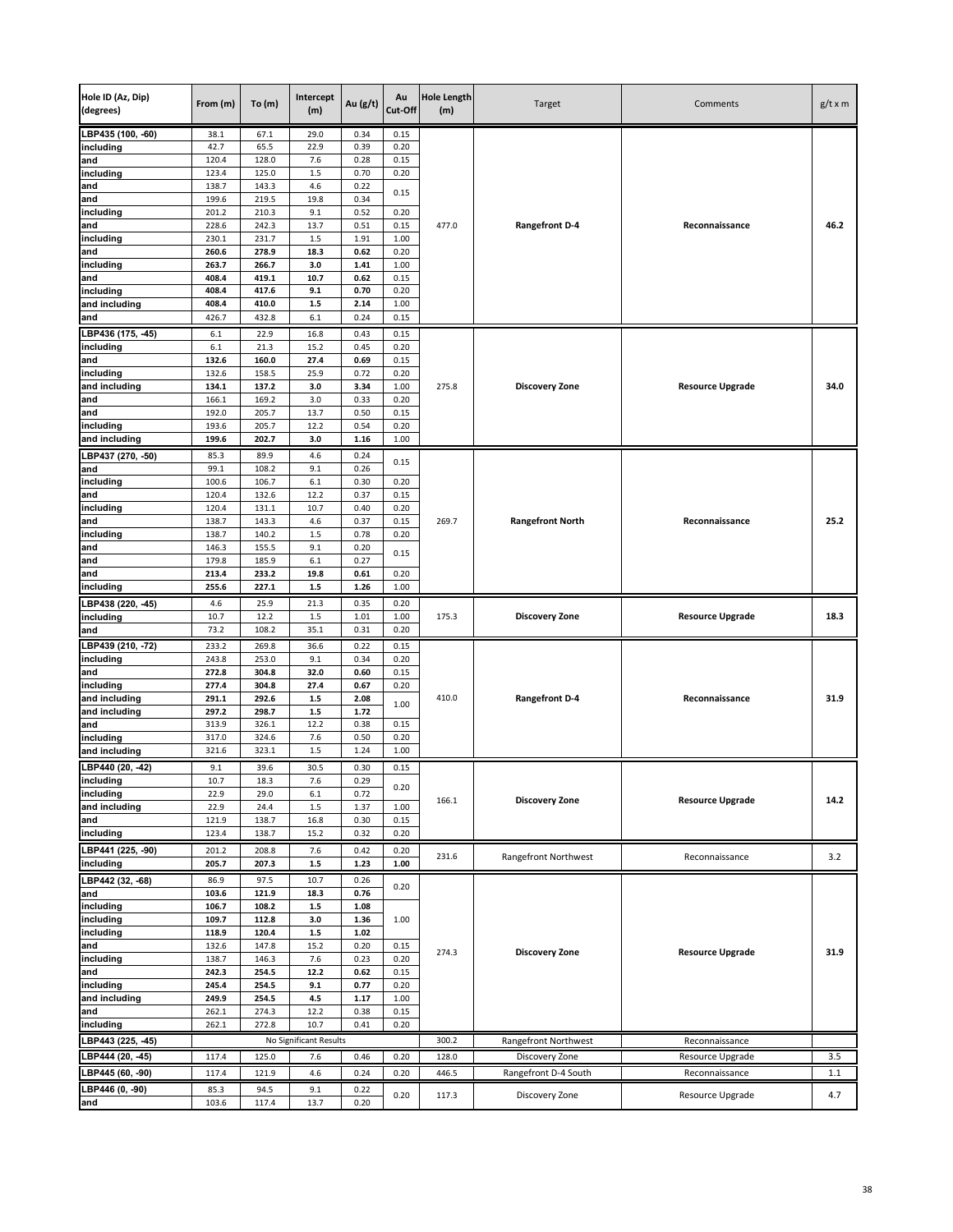| Hole ID (Az, Dip)<br>(degrees) | From (m)       | To $(m)$       | Intercept<br>(m) | Au $(g/t)$   | Au<br>Cut-Off | <b>Hole Length</b><br>(m) | Target                         | Comments                      | $g/t \times m$ |
|--------------------------------|----------------|----------------|------------------|--------------|---------------|---------------------------|--------------------------------|-------------------------------|----------------|
| LBP447 (350, -60)              | 21.3           | 39.6           | 18.3             | 0.17         | 0.15          |                           |                                |                               |                |
| and<br>including               | 89.9<br>97.5   | 114.3<br>99.1  | 24.4<br>$1.5\,$  | 0.49<br>1.35 | 0.20<br>1.00  | 140.2                     | <b>Discovery Zone</b>          | <b>Resource Upgrade</b>       | 15.1           |
| LBP448 (0, -45)                | 85.3           | 91.4           | 6.1              | 0.58         | 0.15          |                           |                                |                               |                |
| including                      | 85.3           | 89.9           | 4.6              | 0.72         | 0.20          |                           |                                |                               |                |
| and including                  | 86.9           | 88.4           | 1.5              | 1.46         | 1.00          |                           |                                |                               |                |
| and                            | 126.5          | 131.1          | 4.6              | 0.24         | 0.20          |                           |                                |                               |                |
| and<br>including               | 137.2<br>137.2 | 170.7<br>163.1 | 33.5<br>25.9     | 0.28<br>0.32 | 0.15<br>0.20  | 275.8                     | <b>Rangefront North</b>        | Reconnaissance                | 24.7           |
| and                            | 172.2          | 198.1          | 25.9             | 0.20         | 0.15          |                           |                                |                               |                |
| including                      | 172.2          | 175.3          | 3.0              | 0.34         | 0.20          |                           |                                |                               |                |
| and                            | 204.2          | 221.0          | 16.8             | 0.33         | 0.15          |                           |                                |                               |                |
| LBP449 (320, -45)              | 96.0           | 114.3          | 18.3             | 0.36         | 0.20          | 201.2                     | Discovery Exploration          | Step-Out                      | 6.6            |
| including                      | 109.7          | 111.3          | $1.5\,$          | 1.11         | 1.00          |                           |                                |                               |                |
| LBP450 (60, -55)               | 228.6          | 233.2          | 4.6              | 0.22         |               |                           |                                |                               |                |
| and                            | 298.7<br>307.9 | 306.3<br>313.9 | 7.6<br>6.1       | 0.21<br>0.37 | 0.15          |                           |                                |                               |                |
| and<br>including               | 309.4          | 313.9          | 4.6              | 0.44         |               |                           |                                |                               |                |
| and                            | 339.9          | 362.2          | 22.9             | 0.40         | 0.20          |                           |                                |                               |                |
| and                            | 371.9          | 399.3          | 27.4             | 0.31         | 0.15          | 446.5                     | <b>Rangefront D-4 South</b>    | Reconnaissance                | 27.8           |
| including                      | 373.8          | 390.1          | 16.8             | 0.41         | 0.20          |                           |                                |                               |                |
| and including<br>and           | 378.0<br>419.1 | 379.5<br>428.2 | 1.5<br>9.1       | 1.38<br>0.35 | 1.00<br>0.20  |                           |                                |                               |                |
| and                            | 434.3          | 443.5          | 9.1              | 0.23         | 0.15          |                           |                                |                               |                |
| LBP451 (290, -45)              | 30.5           | 36.6           | 6.1              | 0.19         | 0.15          |                           |                                |                               |                |
| and                            | 61.0           | 65.5           | 4.6              | 0.28         | 0.20          |                           |                                |                               |                |
| and                            | 97.5           | 115.8          | 18.3             | 0.39         | 0.15          | 262.1                     | <b>E</b> - Discovery Connector | Step-Out                      | 11.3           |
| including                      | 97.5           | 114.3          | 16.8             | 0.40         | 0.20          |                           |                                |                               |                |
| and<br>including               | 126.5<br>126.5 | 131.1<br>129.5 | 4.6<br>3.0       | 0.38<br>0.48 | 0.15<br>0.20  |                           |                                |                               |                |
| LBP452 (240, -45)              | 15.2           | 33.5           | 18.3             | 0.22         | 0.15          |                           |                                |                               |                |
| including                      | 16.8           | 27.4           | 10.7             | 0.25         |               |                           |                                |                               |                |
| and                            | 45.7           | 62.5           | 16.8             | 0.26         | 0.20          | 121.9                     | <b>E</b> - Discovery Connector | Step-Out                      | 11.4           |
| and                            | 68.6           | 73.2           | 4.6              | 0.22         | 0.15          |                           |                                |                               |                |
| and                            | 117.4          | 121.9          | 4.6              | 0.43         | 0.20          |                           |                                |                               |                |
| BP453 (0, -50)<br>and          | 79.3<br>109.7  | 85.3<br>118.9  | 6.1<br>9.1       | 0.24<br>0.23 | 0.15          |                           |                                |                               |                |
| including                      | 112.8          | 117.4          | 4.6              | 0.24         | 0.20          |                           |                                |                               |                |
| and                            | 126.5          | 140.2          | 13.7             | 0.23         | 0.15          |                           |                                |                               |                |
| including                      | 126.5          | 132.6          | $6.1\,$          | 0.28         | 0.20          | 317.0                     | <b>Rangefront North</b>        | Reconnaissance                | 16.0           |
| and                            | 164.6          | 185.9          | 21.3             | 0.32         | 0.15          |                           |                                |                               |                |
| including<br>and               | 166.1<br>192.0 | 185.9<br>201.2 | 19.8<br>9.1      | 0.33<br>0.27 | 0.20          |                           |                                |                               |                |
| LBP454 (310, -60)              | 16.8           | 24.4           | 7.6              | 0.36         | 0.15          |                           |                                |                               |                |
| including                      | 19.8           | 24.4           | 4.6              | 0.50         | 0.20          |                           |                                |                               |                |
| and                            | 30.5           | 42.7           | 12.2             | 0.24         | 0.15          |                           |                                |                               |                |
| including                      | 32.0           | 42.7           | 10.7             | 0.25         | 0.20          |                           |                                |                               |                |
| and<br>including               | 111.3<br>115.8 | 134.1<br>125.0 | 22.9<br>9.1      | 0.22<br>0.29 | 0.15<br>0.20  |                           |                                |                               |                |
| and                            | 160.0          | 166.1          | $6.1\,$          | 0.19         |               |                           |                                |                               |                |
| and                            | 219.5          | 239.3          | 19.8             | 0.31         | 0.15          | 470.9                     | <b>Rangefront South</b>        | Reconnaissance                | 28.4           |
| including                      | 219.5          | 233.2          | 13.7             | 0.38         | 0.20          |                           |                                |                               |                |
| and                            | 358.1<br>359.7 | 367.3          | 9.1<br>7.6       | 0.30<br>0.33 | 0.15          |                           |                                |                               |                |
| including<br>and               | 387.1          | 367.3<br>391.7 | 4.6              | 0.24         | 0.20          |                           |                                |                               |                |
| and                            | 399.3          | 405.4          | 6.1              | 0.25         | 0.15          |                           |                                |                               |                |
| including                      | 400.8          | 405.4          | 4.6              | 0.27         | 0.20          |                           |                                |                               |                |
| and                            | 466.3          | 470.9          | 4.6              | 1.10         |               |                           |                                |                               |                |
| including                      | 467.9          | 469.4          | $1.5\,$          | 2.00         |               |                           |                                |                               |                |
| LBP455 (240, -45)<br>and       | 3.1<br>24.4    | 9.1<br>35.1    | 6.1<br>10.7      | 0.30<br>0.19 | 0.20          |                           |                                |                               |                |
| and                            | 44.2           | 54.9           | 10.7             | 0.28         | 0.15          |                           |                                |                               |                |
| including                      | 44.2           | 53.3           | 9.1              | 0.30         | 0.20          | 153.9                     | <b>E-Discovery Connector</b>   | Step-Out                      | 11.1           |
| and                            | 99.1           | 114.3          | 15.2             | 0.28         | 0.15          |                           |                                |                               |                |
| including                      | 100.6          | 114.3          | 13.7             | 0.30         | 0.20          |                           |                                |                               |                |
| LBP456C (260, -70)             |                |                | Pending          |              |               | 352.5                     | Discovery Zone                 | <b>Metallurgical Drilling</b> |                |
| LBP457 (30, 45)                | 9.1            | 13.7           | 4.6              | 0.22         | 0.15          | 172.2                     | <b>E-Discovery Connector</b>   | Step-Out                      | 1.0            |
| LBP458 (100, -45)              | 0.0            | 9.1            | 9.1              | 0.29         |               |                           |                                |                               |                |
| and<br>and                     | 71.6<br>141.7  | 76.2<br>144.8  | 4.6<br>3.0       | 0.37<br>0.36 | 0.20          | 195.1                     | E-Discovery Connector          | Step-Out                      | 7.7            |
| and                            | 169.2          | 179.8          | 10.7             | 0.21         |               |                           |                                |                               |                |
|                                |                |                |                  |              |               |                           |                                |                               |                |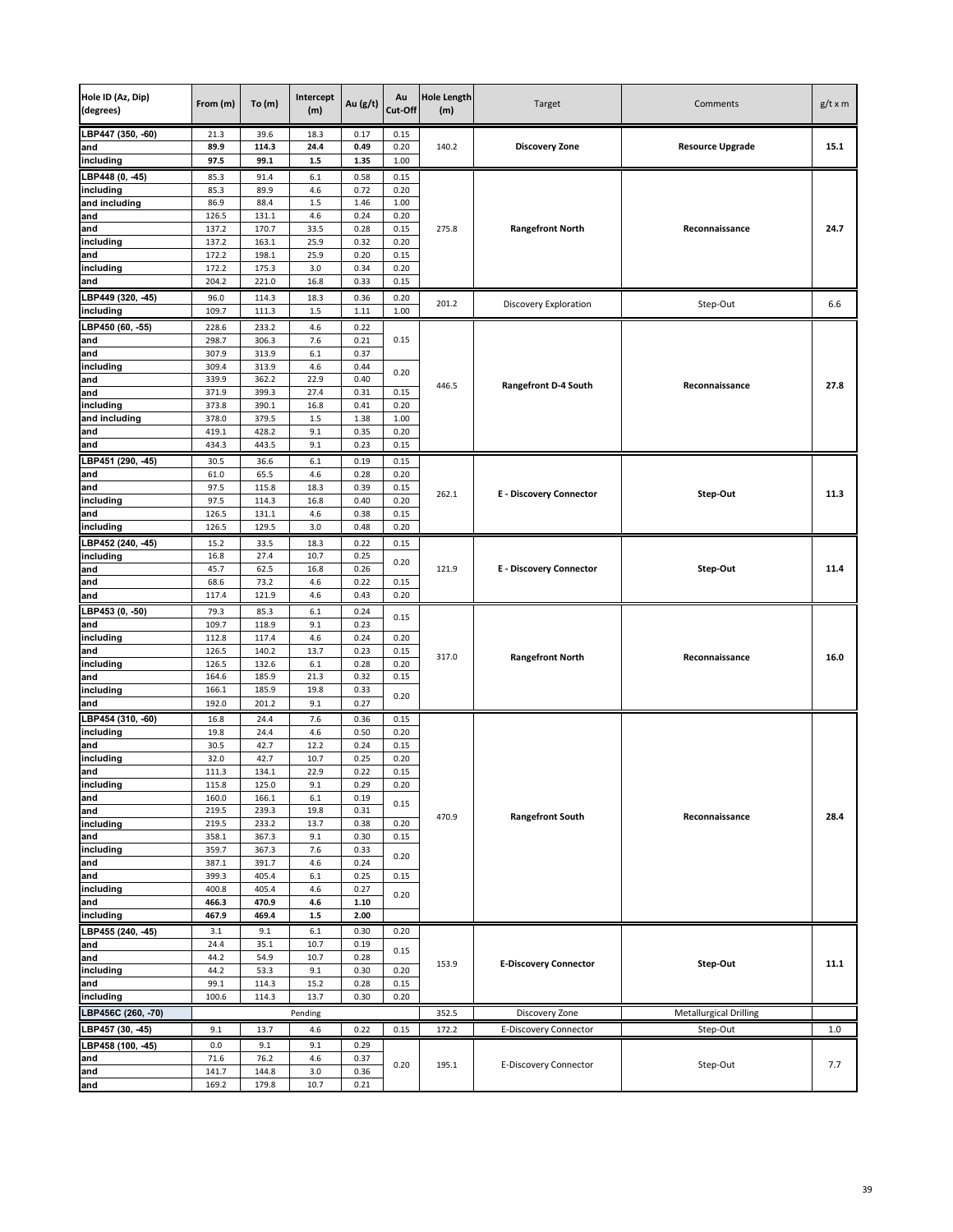| Hole ID (Az, Dip)<br>(degrees) | From (m)       | To(m)          | Intercept<br>(m) | Au (g/t)     | Au<br>Cut-Off | <b>Hole Length</b><br>(m) | Target                       | Comments                   | $g/t \times m$ |
|--------------------------------|----------------|----------------|------------------|--------------|---------------|---------------------------|------------------------------|----------------------------|----------------|
| LBP459 (250, -55)              | 114.3          | 120.4          | 6.1              | 0.36         | 0.20          |                           |                              |                            |                |
| and                            | 141.7          | 192.0          | 50.3             | 0.29         | 0.15          |                           |                              |                            |                |
| including                      | 141.7          | 144.8          | 3.0              | 0.43         | 0.20          |                           |                              |                            |                |
| including<br>and including     | 150.9<br>166.1 | 176.8<br>167.6 | 25.9<br>$1.2$    | 0.36<br>1.12 | 1.00          |                           |                              |                            |                |
| and                            | 198.1          | 221.0          | 22.9             | 0.44         | 0.15          | 304.8                     | <b>Rangefront North</b>      | Reconnaissance             | 28.0           |
| including                      | 198.1          | 208.8          | 10.7             | 0.45         |               |                           |                              |                            |                |
| including                      | 214.9          | 221.0          | 6.1              | 0.78         | 0.20          |                           |                              |                            |                |
| and including                  | 217.9          | 219.5          | $1.5\,$          | 1.99         | 1.00          |                           |                              |                            |                |
| and                            | 239.3          | 243.8          | 4.6              | 0.24         | 0.20          |                           |                              |                            |                |
| LBP460 (310, 90)               | 16.8           | 25.9           | 9.1              | 0.41         | 0.15          |                           |                              |                            |                |
| including                      | 16.8           | 22.9           | 6.1              | 0.54         | 0.20          |                           |                              |                            |                |
| and                            | 105.2          | 125.0          | 19.8             | 0.20         | 0.15          |                           |                              |                            |                |
| including                      | 109.7          | 114.3          | 4.6              | 0.23         | 0.20          |                           |                              |                            |                |
| including                      | 117.4          | 121.9          | 4.6              | 0.32         |               |                           |                              |                            |                |
| and<br>including               | 152.4<br>152.4 | 164.6<br>163.1 | 12.2<br>10.7     | 0.37<br>0.40 | 0.15<br>0.20  | 403.9                     | Rangefront South             | Reconnaissance             | 18.8           |
| and including                  | 158.5          | 160.0          | $1.5\,$          | 1.16         | 1.00          |                           |                              |                            |                |
| and                            | 182.9          | 195.1          | 12.2             | 0.27         | 0.15          |                           |                              |                            |                |
| including                      | 192.0          | 195.1          | 3.0              | 0.60         |               |                           |                              |                            |                |
| and                            | 294.1          | 300.2          | 6.1              | 0.26         | 0.20          |                           |                              |                            |                |
| and                            | 315.5          | 318.5          | 3.0              | 0.56         |               |                           |                              |                            |                |
| LBP461 (190, -45)              | 9.1            | 29.0           | 19.8             | 0.38         | 0.15          | 213.4                     | E-Discovery Connector        | Step-Out                   | 7.5            |
| including                      | 15.2           | 29.0           | 13.7             | 0.46         | 0.20          |                           |                              |                            |                |
| LBP462 (290, -45)              | 135.6          | 141.7          | 6.1              | 0.22         | 0.15          | 202.7                     | E-Discovery Connector        | <b>Resource Definition</b> | 1.3            |
| LBP462 (290, -45)              | 135.6          | 141.7          | 6.1              | 0.22         | 0.15          | 202.7                     | <b>E-Discovery Connector</b> | Resource Definition        | 1.3            |
| LBP463 (0, -65)                | 27.4           | 38.1           | 10.7             | 0.32         | 0.20          |                           |                              |                            |                |
| and                            | 76.2           | 85.3           | 9.1              | 0.20         | 0.15          |                           |                              |                            |                |
| including                      | 76.2           | 80.8           | 4.6              | 0.23         | 0.20          |                           |                              | Reconnaissance             |                |
| and                            | 115.8          | 155.5          | 39.6             | 0.26         | 0.15          |                           |                              |                            |                |
| including                      | 115.8          | 123.4          | 7.6              | 0.44         |               |                           |                              |                            |                |
| including                      | 126.5          | 140.1          | 13.7             | 0.27         | 0.20          | 440.4                     | <b>Rangefront South</b>      |                            | 32.7           |
| and<br>and                     | 179.8<br>216.4 | 184.4<br>245.4 | 4.6<br>29.0      | 0.25<br>0.22 | 0.15          |                           |                              |                            |                |
| including                      | 222.5          | 242.3          | 19.8             | 0.24         | 0.20          |                           |                              |                            |                |
| and                            | 265.2          | 277.4          | 12.2             | 0.28         | 0.15          |                           |                              |                            |                |
| including                      | 265.2          | 275.8          | 10.7             | 0.29         |               |                           |                              |                            |                |
| and                            | 291.1          | 317.0          | 25.9             | 0.24         | 0.20          |                           |                              |                            |                |
| LBP464 (70, -90)               | 45.7           | 74.7           | 29.0             | 0.38         | 0.15          |                           |                              |                            |                |
| including                      | 45.7           | 71.6           | 25.9             | 0.40         | 0.20          |                           |                              |                            |                |
| and                            | 80.8           | 85.3           | 4.6              | 0.23         | 0.15          |                           |                              |                            |                |
| and                            | 93.0           | 118.9          | 25.9             | 0.27         |               |                           |                              |                            |                |
| including                      | 105.2          | 114.3          | 9.1              | 0.39         | 0.20          |                           |                              |                            |                |
| and<br>including               | 129.5<br>129.5 | 137.2<br>135.6 | 7.6<br>$6.1\,$   | 0.34<br>0.38 | 0.15<br>0.20  | 312.4                     | <b>Rangefront North</b>      | Reconnaissance             | 33.2           |
| and                            | 149.4          | 157.0          | 7.6              | 0.18         | 0.15          |                           |                              |                            |                |
| and                            | 182.9          | 195.1          | 12.2             | 0.30         | 0.20          |                           |                              |                            |                |
| and                            | 216.4          | 233.2          | 16.8             | 0.30         | 0.15          |                           |                              |                            |                |
| including                      | 216.4          | 231.7          | 15.2             | 0.33         | 0.20          |                           |                              |                            |                |
| and                            | 234.7          | 242.3          | 7.6              | 0.20         | 0.15          |                           |                              |                            |                |
| including                      | 234.7          | 239.3          | 4.6              | 0.38         | 0.20          |                           |                              |                            |                |
| LBP465 (70, -45)               | 126.5          | 138.7          | 12.2             | 0.17         | 0.15          | 257.6                     | E-Discovery Connector        | Step-Out                   | 3.2            |
| and                            | 210.3          | 213.4          | 3.0              | 0.37         | 0.20          |                           |                              |                            |                |
| LBP466 (46, -65)               | 65.6           | 71.6           | 3.0              | 0.52         | 0.20          |                           |                              |                            |                |
| and                            | 251.5          | 256.0          | 4.6              | 0.34         |               |                           |                              |                            |                |
| and                            | 373.4          | 388.6          | 15.2             | 0.18         | 0.15          | 464.8                     | Rangefront D-4               | Reconnaissance             | 8.8            |
| including                      | 373.4          | 378.0          | 4.6              | 0.26         | 0.20          |                           |                              |                            |                |
| and<br>including               | 391.7<br>391.7 | 396.2<br>394.7 | 4.6<br>3.0       | 0.63<br>0.86 | 0.15<br>0.20  |                           |                              |                            |                |
| LBP467 (135, -50)              | 9.1            | 59.4           | 50.3             | 0.31         | 0.15          |                           |                              |                            |                |
| including                      | 12.2           | 59.4           | 47.2             | 0.32         | 0.20          |                           |                              |                            |                |
| and                            | 68.6           | 82.3           | 13.7             | 0.17         | 0.15          |                           |                              |                            |                |
| and                            | 152.4          | 160.0          | 7.6              | 1.02         | 0.20          | 196.6                     | <b>E-Discovery Connector</b> | Step-Out                   | 26.9           |
| including                      | 153.9          | 155.5          | $1.5\,$          | 1.14         |               |                           |                              |                            |                |
| including                      | 157.0          | 158.5          | $1.5\,$          | 2.24         | 1.00          |                           |                              |                            |                |
| and                            | 172.2          | 176.8          | 4.6              | 0.26         | 0.15          |                           |                              |                            |                |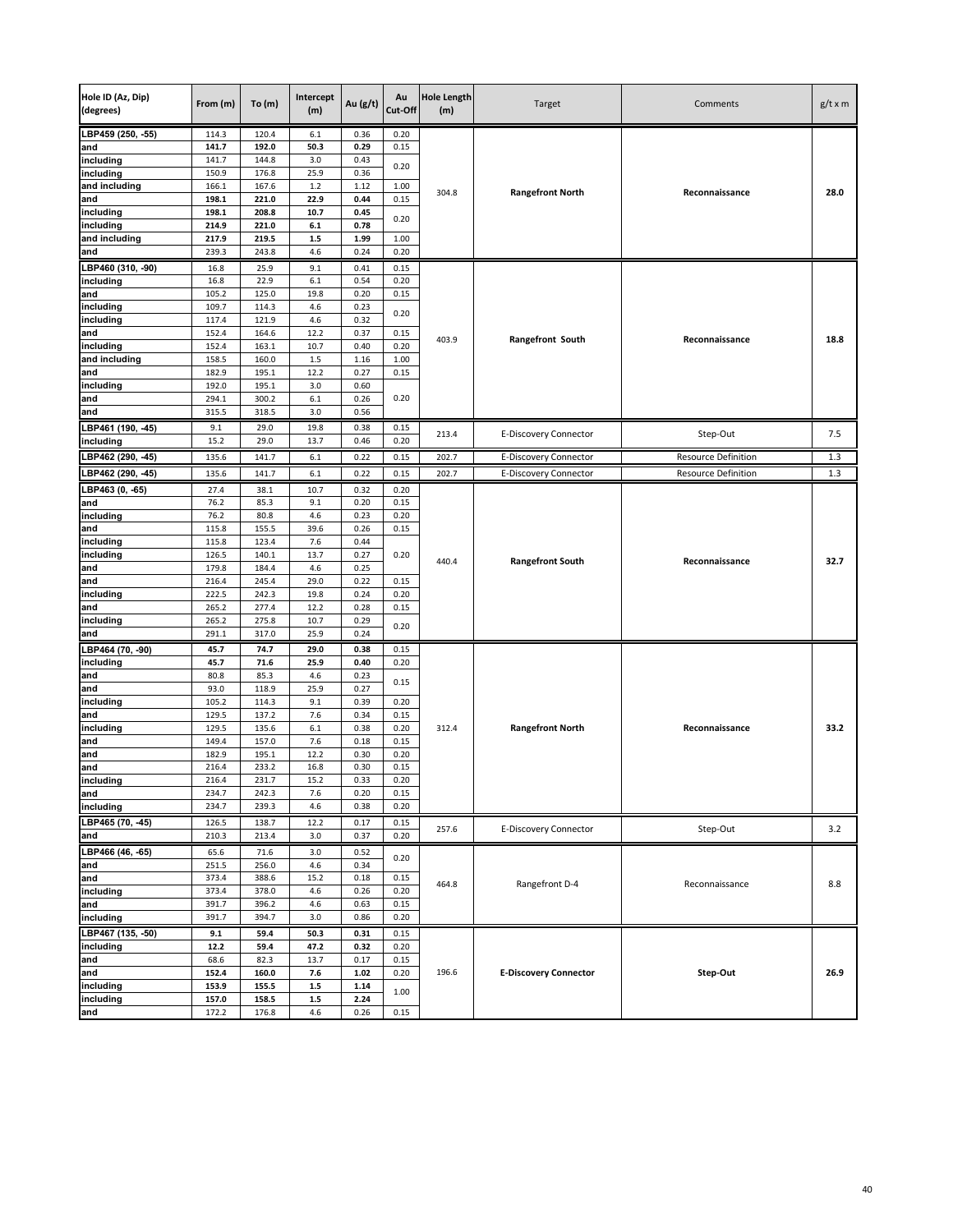| Hole ID (Az, Dip)<br>(degrees) | From (m)       | To(m)          | Intercept<br>(m) | Au (g/t)     | Au<br>Cut-Off | <b>Hole Length</b><br>(m) | Target                      | Comments                | $g/t \times m$ |
|--------------------------------|----------------|----------------|------------------|--------------|---------------|---------------------------|-----------------------------|-------------------------|----------------|
| LBP468 (70, -55)               | 65.5           | 79.3           | 13.7             | 0.34         | 0.20          |                           |                             |                         |                |
| and                            | 99.1           | 106.7          | 7.6              | 0.22         | 0.15          |                           |                             |                         |                |
| and                            | 120.4          | 138.7          | 18.3             | 0.22         |               |                           |                             |                         |                |
| including<br>and               | 120.4<br>140.2 | 126.5<br>155.5 | $6.1\,$<br>15.2  | 0.37<br>0.30 | 0.20<br>0.15  |                           |                             |                         |                |
| including                      | 141.7          | 150.9          | 9.1              | 0.40         | 0.20          | 355.1                     | <b>Rangefront North</b>     | Reconnaissance          | 23.4           |
| and including                  | 149.4          | 150.9          | $1.5\,$          | 1.11         | 1.00          |                           |                             |                         |                |
| and                            | 163.1          | 172.2          | 9.1              | 0.19         |               |                           |                             |                         |                |
| and                            | 182.9          | 211.8          | 29.0             | 0.20         | 0.15          |                           |                             |                         |                |
| including                      | 198.1          | 207.3          | 9.1              | 0.27         | 0.20          |                           |                             |                         |                |
| and                            | 246.9          | 253.0          | $6.1\,$          | 0.16         | 0.15          |                           |                             |                         |                |
| LBP469 (0, -42)                | 21.3           | 30.5           | 9.1              | 0.29         | 0.15          |                           |                             |                         |                |
| including                      | 22.9           | 30.5           | 7.6              | 0.31         | 0.20          | 56.4                      | Discovery Zone              | Resource Upgrade        | 4.7            |
| and                            | 50.3           | 56.4           | 6.0              | 0.35         |               |                           |                             |                         |                |
| LBP470 (305, -55)              | 12.2           | 18.3           | 6.1              | 0.39         | 0.20          |                           |                             |                         |                |
| and<br>including               | 108.2<br>108.2 | 132.6<br>128.0 | 24.4<br>19.8     | 0.24<br>0.26 | 0.15<br>0.20  | 152.4                     | Discovery Zone              | Resource Upgrade        | 8.2            |
|                                |                |                |                  |              |               |                           |                             |                         |                |
| LBP471 (240, -40)              | 10.7           | 15.2           | 4.6              | 0.24         | 0.15          | 38.1                      | Discovery Zone              | Resource Upgrade        | 1.1            |
| LBP472 (30, -55)               | 0.0<br>42.7    | 12.2<br>48.8   | 12.2<br>$6.1\,$  | 0.33<br>1.00 | 0.20<br>0.20  | 202.7                     | J Zone                      | <b>Resource Upgrade</b> | 10.1           |
| and<br>including               | 44.2           | 45.7           | $1.5\,$          | 2.8          | 1.00          |                           |                             |                         |                |
| BP473 (310, -65)               | 137.2          | 152.4          | 15.2             | 0.22         | 0.15          |                           |                             |                         |                |
| including                      | 143.3          | 152.4          | 9.1              | 0.24         | 0.20          |                           |                             |                         |                |
| and                            | 167.6          | 176.8          | 9.1              | 0.52         | 0.15          |                           |                             |                         |                |
| including                      | 167.6          | 175.3          | 7.6              | 0.60         | 0.20          |                           |                             |                         |                |
| and                            | 190.5          | 204.2          | 13.7             | 0.42         | 0.15          |                           |                             |                         |                |
| including                      | 198.1          | 201.2          | 3.0              | 1.29         | 0.20          |                           |                             |                         |                |
| and including                  | 198.1          | 199.6          | $1.5\,$          | 1.67         | 1.00          | 416.1                     | <b>Rangefront D-4 North</b> | Reconnaissance          | 99.9           |
| and                            | 245.4          | 262.1          | 16.8             | 0.35         | 0.15          |                           |                             |                         |                |
| including<br>including         | 245.4<br>254.5 | 248.4<br>262.1 | 3.0<br>7.6       | 0.46<br>0.50 | 0.20          |                           |                             |                         |                |
| and                            | 304.8          | 346.0          | 41.1             | 1.95         | 0.20          |                           |                             |                         |                |
| including                      | 304.8          | 315.5          | 10.8             | 4.43         |               |                           |                             |                         |                |
| including                      | 333.8          | 342.9          | 9.1              | 2.95         | 1.00          |                           |                             |                         |                |
| LBP474 (250, -60)              | 45.7           | 85.3           | 39.6             | 0.29         | 0.15          |                           |                             |                         |                |
| including                      | 50.3           | 85.3           | 35.1             | 0.31         | 0.20          |                           |                             |                         |                |
| and                            | 112.8          | 117.4          | 4.6              | 0.22         |               |                           |                             |                         |                |
| and                            | 123.4          | 132.6          | 9.1              | 0.21         | 0.15          |                           |                             |                         |                |
| including<br>and               | 123.4<br>147.8 | 128.0<br>153.9 | 4.6<br>$6.1\,$   | 0.23<br>0.19 | 0.20          |                           |                             |                         |                |
| and                            | 163.1          | 169.2          | $6.1\,$          | 0.24         | 0.15          | 373.4                     | <b>Rangefront Central</b>   | Reconnaissance          | 34.4           |
| and                            | 221.0          | 256.0          | 35.1             | 0.40         | 0.20          |                           |                             |                         |                |
| including                      | 248.4          | 249.9          | $1.5\,$          | 1.53         | 1.00          |                           |                             |                         |                |
| and                            | 327.7          | 332.2          | 4.6              | 0.73         | 0.15          |                           |                             |                         |                |
| including                      | 327.7          | 330.7          | 3.0              | 1.00         | 0.20          |                           |                             |                         |                |
| and including                  | 327.7          | 329.2          | $1.5\,$          | 1.64         | 1.00          |                           |                             |                         |                |
| LBP475 (190, -68)              | 64.0           | 89.9           | 25.9             | 0.23         | 0.15          |                           |                             |                         |                |
| including                      | 71.6           | 89.9           | 18.3             | 0.25         | 0.20          |                           |                             |                         |                |
| and<br>including               | 93.0<br>97.5   | 109.7<br>109.7 | 16.8<br>12.2     | 0.27<br>0.30 | 0.15<br>0.20  |                           |                             |                         |                |
| and                            | 123.4          | 144.8          | 21.3             | 0.28         | 0.15          | 257.6                     | <b>Discovery Zone</b>       | <b>Resource Upgrade</b> | 23.7           |
| including                      | 125.0          | 143.3          | 18.3             | 0.30         | 0.20          |                           |                             |                         |                |
| and                            | 161.5          | 170.7          | 9.1              | 0.18         | 0.15          |                           |                             |                         |                |
| and                            | 239.3          | 253.0          | 13.7             | 0.41         | 0.20          |                           |                             |                         |                |
| LBP476 (325, -65)              | 56.4           | 62.5           | $6.1\,$          | 0.29         | 0.20          |                           |                             |                         |                |
| and                            | 74.7           | 96.0           | 21.3             | 0.31         | 0.15          |                           |                             |                         |                |
| including                      | 83.8           | 94.5           | 10.7             | 0.45         | 0.20          |                           |                             |                         |                |
| and<br>and                     | 164.6<br>205.7 | 172.2<br>233.2 | 7.6<br>27.4      | 0.19<br>0.56 | 0.15<br>0.20  |                           |                             |                         |                |
| including                      | 225.6          | 228.6          | 3.0              | 1.34         | 1.00          | 416.1                     | <b>Rangefront D-4 North</b> | Reconnaissance          | 31.6           |
| and                            | 251.5          | 262.1          | 10.7             | 0.20         |               |                           |                             |                         |                |
| and                            | 263.7          | 272.8          | 9.1              | 0.34         | 0.15          |                           |                             |                         |                |
| including                      | 263.7          | 269.8          | $6.1\,$          | 0.43         | 0.20          |                           |                             |                         |                |
| and                            | 286.5          | 289.6          | 3.0              | 0.41         |               |                           |                             |                         |                |
| LBP477 (220, -45)              | 76.2           | 85.3           | 9.1              | 1.01         | 0.20          | 129.5                     | Discovery Zone              | Resource Upgrade        | 9.2            |
| including                      | 79.3           | 82.3           | 3.0              | 2.34         | 1.00          |                           |                             |                         |                |
| LBP478 (290, -45)              | 13.7           | 56.4           | 42.7             | 0.31         | 0.15          |                           |                             |                         |                |
| including                      | 13.7           | 47.2           | 33.5             | 0.34         | 0.20          | 80.8                      | <b>E Pit Main Haul Road</b> | <b>Resource Upgrade</b> | 14.5           |
| and                            | 62.5           | 68.6           | $6.1\,$          | 0.28         |               |                           |                             |                         |                |
| LBP479 (10, -45)               | 1.5            | 13.7           | 12.2             | 0.32         | 0.20          |                           |                             |                         |                |
| and                            | 19.8           | 32.0           | 12.2             | 0.31         |               |                           |                             |                         |                |
| and                            | 36.6           | 73.2           | 36.6             | 0.46         | 0.15          | 105.2                     | <b>E Pit Main Haul Road</b> | <b>Resource Upgrade</b> | 27.3           |
| including<br>and               | 41.2<br>80.8   | 73.2<br>94.5   | 32.0<br>13.7     | 0.50<br>0.20 | 0.20<br>0.15  |                           |                             |                         |                |
|                                |                |                |                  |              |               |                           |                             |                         |                |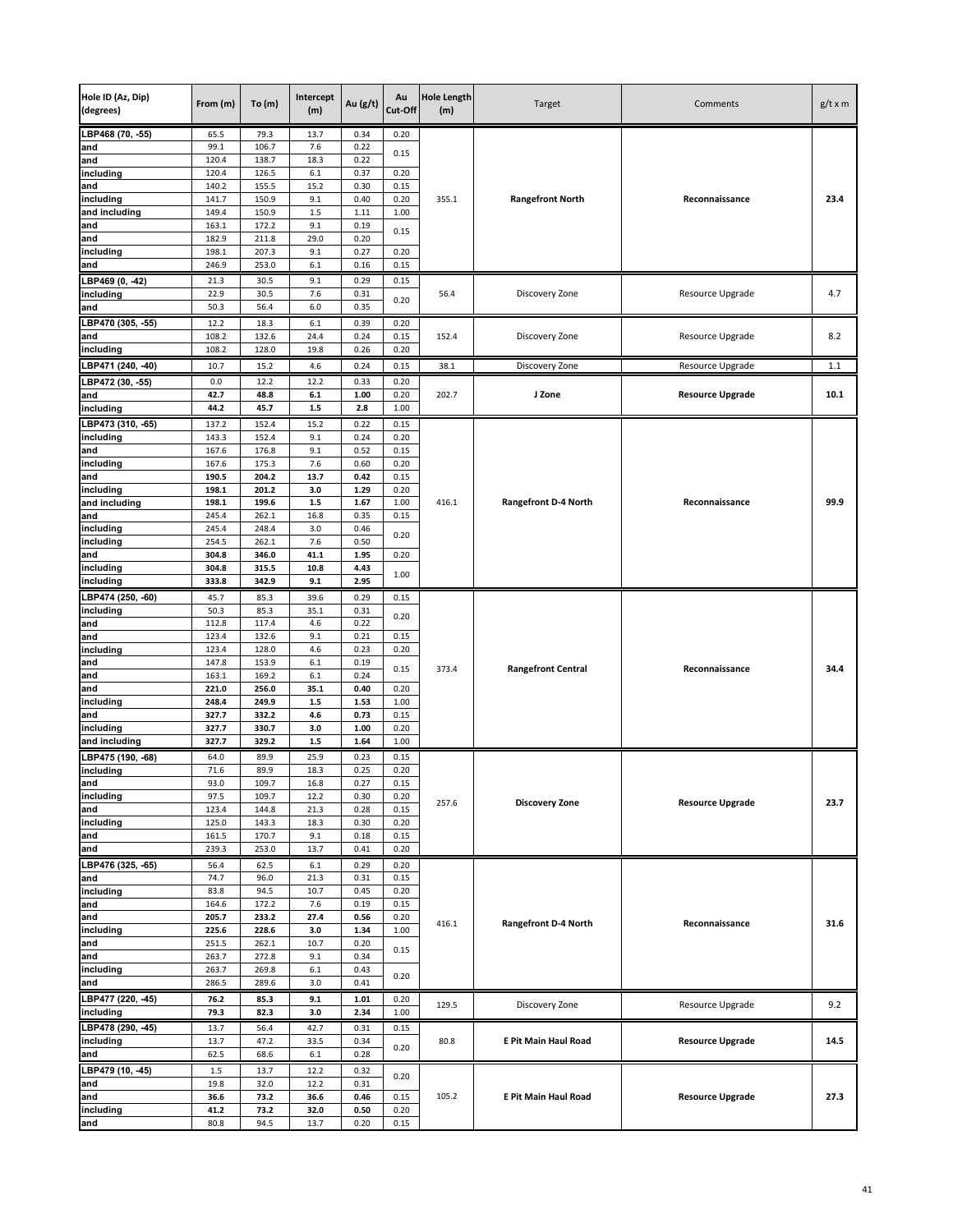| Hole ID (Az, Dip)<br>(degrees) | From (m)       | To(m)          | Intercept<br>(m) | Au (g/t)     | Au<br>Cut-Off | <b>Hole Length</b><br>(m) | Target                      | Comments                  | $g/t \times m$ |
|--------------------------------|----------------|----------------|------------------|--------------|---------------|---------------------------|-----------------------------|---------------------------|----------------|
| LBP480 (215, -60)              | 21.3           | 36.6           | 15.2             | 0.42         | 0.15          |                           |                             |                           |                |
| including                      | 22.9           | 36.6           | 13.7             | 0.45         | 0.20          |                           |                             |                           |                |
| and                            | 61.0           | 65.5           | 4.6              | 0.33         | 0.15          | 172.2                     | <b>Discovery Zone</b>       | <b>Resource Upgrade</b>   | 11.0           |
| including<br>and               | 61.0<br>86.9   | 64.0<br>94.5   | 3.0<br>7.6       | 0.41<br>0.41 | 0.20          |                           |                             |                           |                |
|                                |                |                |                  |              |               |                           |                             |                           |                |
| BP481 (45, -65)<br>including   | 48.8<br>48.8   | 61.0<br>56.4   | 12.2<br>7.6      | 0.28<br>0.34 | 0.15<br>0.20  |                           |                             |                           |                |
| and                            | 131.1          | 146.3          | 15.2             | 0.17         |               |                           |                             |                           |                |
| and                            | 160.0          | 172.2          | 12.2             | 0.27         | 0.15          |                           |                             |                           |                |
| including                      | 166.1          | 172.2          | $6.1\,$          | 0.38         |               |                           |                             |                           |                |
| and                            | 196.6          | 202.7          | 6.1              | 0.43         | 0.20          | 391.7                     | <b>Rangefront D-4</b>       | Reconnaissance            | 25.6           |
| and                            | 240.8          | 253.0          | 12.2             | 0.36         | 0.15          |                           |                             |                           |                |
| including                      | 240.8          | 249.9          | 9.1              | 0.42         | 0.20          |                           |                             |                           |                |
| and                            | 269.8          | 272.8          | 3.0              | 2.21         | 1.00          |                           |                             |                           |                |
| and                            | 294.1          | 304.8          | 10.7             | 0.25         | 0.15          |                           |                             |                           |                |
| including                      | 294.1          | 303.3          | 9.1              | 0.26         | 0.20          |                           |                             |                           |                |
| BP482 (245, -70)               | 61.0           | 70.1           | 9.1              | 0.22         | 0.15          |                           |                             |                           |                |
| including                      | 65.5<br>155.5  | 70.1           | 4.6<br>13.7      | 0.26         | 0.20          |                           |                             |                           |                |
| and<br>and                     | 185.9          | 169.2<br>207.3 | 21.3             | 0.22<br>0.35 | 0.15          |                           |                             |                           |                |
| including                      | 187.5          | 195.1          | 7.6              | 0.32         |               | 385.6                     | <b>Rangefront Central</b>   | Step Out                  | 13.5           |
| including                      | 204.2          | 207.3          | 3.0              | 1.03         | 0.20          |                           |                             |                           |                |
| and including                  | 205.7          | 207.3          | 1.5              | 1.09         | 1.00          |                           |                             |                           |                |
| and                            | 365.8          | 370.3          | 4.6              | 0.23         | 0.15          |                           |                             |                           |                |
| BP483 (15, -75)                | 88.4           | 94.5           | $6.1\,$          | 0.22         | 0.15          |                           |                             |                           |                |
| and                            | 137.2          | 146.3          | 9.1              | 0.63         | 0.20          |                           |                             |                           |                |
| including                      | 140.1          | 143.3          | 3.0              | 1.05         | 1.00          |                           |                             |                           |                |
| and                            | 166.1          | 170.7          | 4.6              | 0.26         | 0.20          |                           |                             |                           |                |
| and                            | 199.6          | 210.3          | 10.7             | 0.98         | 0.15          |                           |                             |                           |                |
| including                      | 199.6          | 208.8          | 9.1              | 1.12         | 0.20          |                           |                             |                           |                |
| and including<br>and           | 201.2<br>227.1 | 204.2<br>233.2 | 3.0<br>$6.1\,$   | 2.21<br>1.16 | 1.00<br>0.20  | 336.8                     | <b>Discovery Zone</b>       | <b>Resource Upgrade</b>   | 50.1           |
| including                      | 227.1          | 231.7          | 4.6              | 1.44         | 1.00          |                           |                             |                           |                |
| and                            | 240.8          | 245.4          | 4.6              | 0.66         | 0.20          |                           |                             |                           |                |
| and                            | 254.5          | 286.5          | 32.0             | 0.59         | 0.15          |                           |                             |                           |                |
| including                      | 254.5          | 285.0          | 30.5             | 0.61         | 0.20          |                           |                             |                           |                |
| and including                  | 281.9          | 283.5          | $1.5\,$          | 1.49         | 1.00          |                           |                             |                           |                |
| and                            | 301.8          | 309.4          | 7.6              | 0.31         | 0.15          |                           |                             |                           |                |
| including                      | 303.3          | 307.9          | 4.6              | 0.38         | 0.20          |                           |                             |                           |                |
| BP484 (335, -55)               | 163.1          | 189.0          | 25.9             | 0.35         | 0.15          |                           |                             |                           |                |
| including                      | 170.7          | 187.5          | 16.8             | 0.44         | 0.20          |                           |                             |                           |                |
| and                            | 196.6          | 221.0          | 24.4             | 0.28         | 0.15          |                           |                             |                           |                |
| including<br>and               | 196.6<br>246.9 | 210.3<br>260.6 | 13.7<br>13.7     | 0.37<br>0.34 | 0.20          | 403.9                     | <b>Rangefront D-4 North</b> | Reconnaissance            | 49.5           |
| and                            | 304.8          | 342.9          | 38.1             | 0.76         |               |                           |                             |                           |                |
| including                      | 307.9          | 318.5          | 10.7             | 1.67         | 1.00          |                           |                             |                           |                |
| LBP485C (340, -45)             |                |                | Pending          |              |               | 170.7                     | E Zone                      | <b>Metallurgical Core</b> |                |
| LBP486 (155, -82)              | 9.1            | 15.2           | 6.1              | 0.28         | 0.15          |                           |                             |                           |                |
| <b>Incluaing</b>               | 10.7           | 15.2           | 4.6              | 0.31         |               |                           |                             |                           |                |
| and                            | 38.1           | 44.2           | 6.1              | 0.26         |               |                           |                             |                           |                |
| and                            | 71.6           | 76.2           | 4.6              | 0.26         | 0.20          |                           |                             |                           |                |
| and                            | 82.3           | 86.9           | 4.6              | 0.26         |               |                           |                             |                           |                |
| and                            | 97.5           | 109.7          | 12.2             | 0.27         | 0.15          | 396.2                     | Rangefront                  | Reconnaissance            | 24.8           |
| including                      | 97.5           | 103.6          | $6.1\,$          | 0.38         | 0.20          |                           |                             |                           |                |
| and<br>including               | 146.3<br>146.3 | 184.4<br>170.7 | 38.1<br>24.4     | 0.30<br>0.36 | 0.15          |                           |                             |                           |                |
| including                      | 178.3          | 184.4          | $6.1\,$          | 0.27         | 0.20          |                           |                             |                           |                |
| and                            | 193.6          | 202.7          | 9.1              | 0.48         |               |                           |                             |                           |                |
| LBP487 (5, -68)                | 140.2          | 147.8          | 7.6              | 0.28         | 0.15          |                           |                             |                           |                |
| including                      | 141.7          | 147.8          | $6.1\,$          | 0.31         | 0.20          |                           |                             |                           |                |
| and                            | 202.8          | 246.9          | 39.6             | 0.69         | 0.15          |                           |                             |                           |                |
| including                      | 207.3          | 245.4          | 38.1             | 0.71         | 0.20          |                           |                             |                           |                |
| and including                  | 231.7          | 234.7          | 3.0              | 2.64         |               |                           |                             |                           |                |
| and including                  | 239.3          | 240.8          | $1.5\,$          | 1.23         | 1.00          |                           |                             |                           |                |
| and including                  | 242.3          | 245.4          | 3.0              | 1.33         |               | 410.0                     | Rangefront                  | <b>Resource Upgrade</b>   | 89.9           |
| and                            | 227.4          | 286.5          | 9.1              | 0.20         | 0.15          |                           |                             |                           |                |
| and                            | 292.6          | 332.2          | 39.6             | 1.48         | 0.15          |                           |                             |                           |                |
| including<br>and including     | 292.6<br>295.7 | 307.9<br>304.8 | 15.2<br>9.1      | 3.34<br>5.29 | 0.20<br>1.00  |                           |                             |                           |                |
| and including                  | 297.2          | 300.2          | 3.0              | 10.2         | 5.00          |                           |                             |                           |                |
| including                      | 317.0          | 330.7          | 13.7             | 0.44         | 0.20          |                           |                             |                           |                |
| and including                  | 323.1          | 324.6          | $1.5\,$          | 1.07         | 1.00          |                           |                             |                           |                |
|                                |                |                |                  |              |               |                           |                             |                           |                |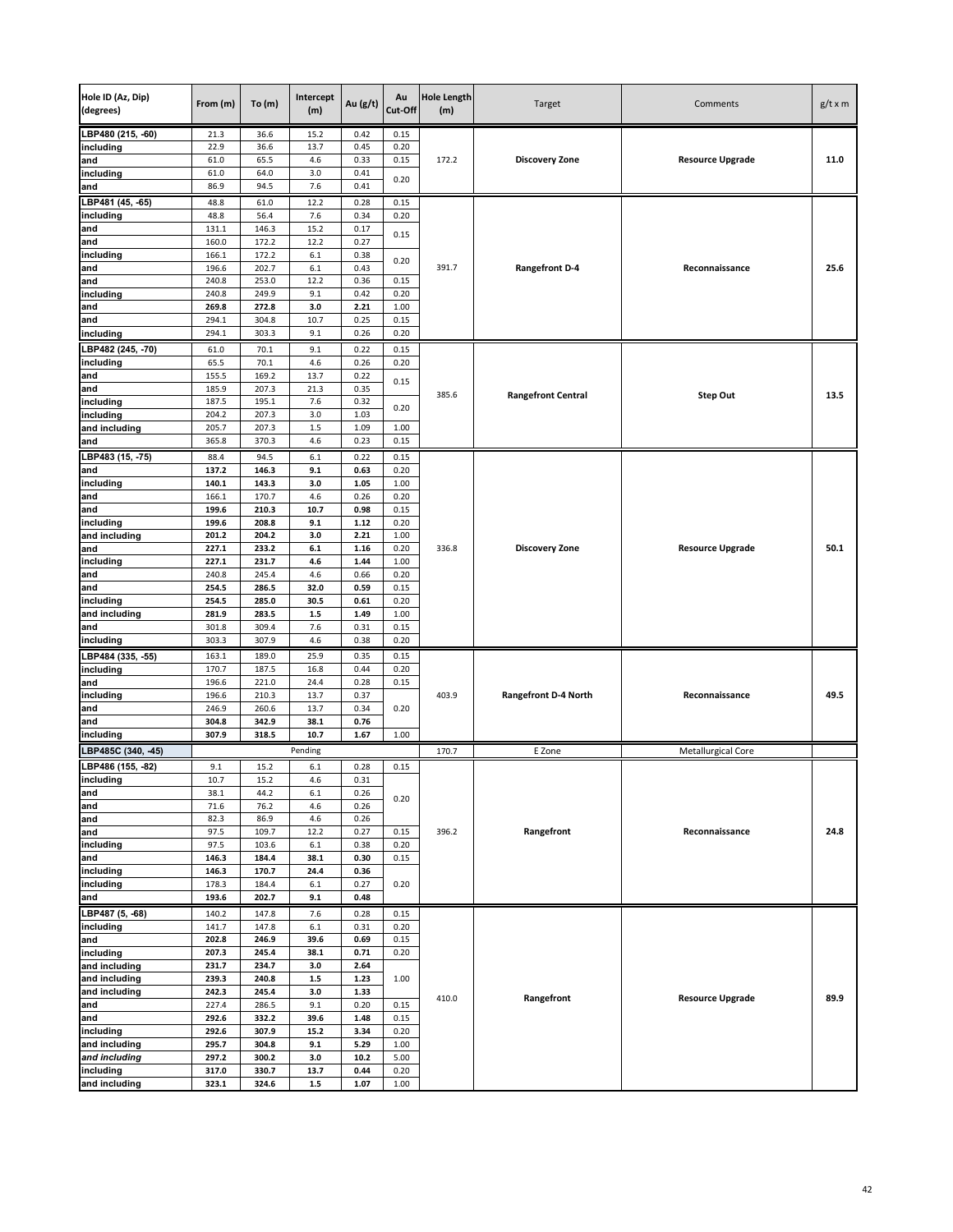| Hole ID (Az, Dip)<br>(degrees) | From (m)       | To $(m)$       | Intercept<br>(m)       | Au (g/t)     | Au<br>Cut-Off | <b>Hole Length</b><br>(m) | Target                    | Comments                   | $g/t \times m$ |
|--------------------------------|----------------|----------------|------------------------|--------------|---------------|---------------------------|---------------------------|----------------------------|----------------|
| LBP488 (350, -45)              | 65.5           | 77.7           | 12.2                   | 1.28         | 0.15          |                           |                           |                            |                |
| including                      | 65.5           | 70.1           | 4.6                    | 3.12         | 1.00          | 202.7                     | <b>Discovery Zone</b>     | <b>Resource Upgrade</b>    | 19.0           |
| and including                  | 67.1           | 68.6           | $1.5\,$                | 6.40         | 5.00          |                           |                           |                            |                |
| and                            | 185.9          | 202.7          | 16.8                   | 0.20         | 0.15          |                           |                           |                            |                |
| LBP489C (250, -80)             |                |                | Pending                |              |               | 196.0                     | CD Zone Extension         | Metallurgical Core         |                |
| LBP490 (210, -62)              | 47.2           | 56.4           | 9.1                    | 0.23         |               |                           |                           |                            |                |
| and<br>and                     | 112.8<br>160.0 | 118.9<br>166.1 | 6.1<br>6.1             | 0.32<br>0.92 | 0.20          |                           |                           |                            |                |
| including                      | 160.0          | 163.1          | 3.0                    | 1.59         | 1.00          | 414.5                     | <b>Rangefront Central</b> | <b>Resource Upgrade</b>    | 15.6           |
| and                            | 208.8          | 214.9          | 6.1                    | 0.98         | 0.20          |                           |                           |                            |                |
| including                      | 210.3          | 214.9          | 4.6                    | 1.23         | 1.00          |                           |                           |                            |                |
| LBP491 (70, -62)               | 57.9           | 64.0           | 6.1                    | 0.31         | 0.15          |                           |                           |                            |                |
| including                      | 59.4           | 64.0           | 4.6                    | 0.35         | 0.20          |                           |                           |                            |                |
| and                            | 97.5           | 105.2          | 7.6                    | 0.18         |               |                           |                           |                            |                |
| and                            | 172.2          | 176.8          | 4.6                    | 0.26         | 0.15          |                           |                           |                            |                |
| and<br>including               | 221.0          | 227.1          | 6.1                    | 0.23         |               |                           |                           |                            |                |
| and                            | 222.5<br>259.1 | 227.1<br>307.9 | 4.6<br>48.8            | 0.25<br>0.24 | 0.20<br>0.15  |                           |                           |                            |                |
| including                      | 269.8          | 289.6          | 19.8                   | 0.31         |               | 495.3                     | <b>Rangefront D-4</b>     | <b>Resource Upgrade</b>    | 29.7           |
| including                      | 301.8          | 304.8          | 3.0                    | 0.33         | 0.20          |                           |                           |                            |                |
| and                            | 344.2          | 350.5          | 6.1                    | 0.23         |               |                           |                           |                            |                |
| and                            | 358.1          | 364.2          | 6.1                    | 0.23         | 0.15          |                           |                           |                            |                |
| including                      | 359.7          | 364.2          | 4.6                    | 0.26         |               |                           |                           |                            |                |
| and<br>and                     | 428.2          | 432.8          | 4.6                    | 0.35<br>0.46 | 0.20          |                           |                           |                            |                |
|                                | 451.1          | 467.9          | 16.8                   |              |               |                           |                           |                            |                |
| LBP492 (290, -80)<br>and       | 6.1<br>51.8    | 10.7<br>68.6   | 4.6<br>16.8            | 0.28<br>0.44 | 0.20<br>0.15  |                           |                           |                            |                |
| including                      | 53.3           | 68.6           | 15.2                   | 0.47         |               |                           |                           |                            |                |
| and                            | 83.3           | 86.9           | 3.0                    | 0.48         | 0.20          |                           |                           |                            |                |
| and                            | 123.4          | 137.2          | 13.7                   | 0.20         | 0.15          | 202.7                     |                           | <b>Resource Upgrade</b>    | 17.9           |
| including                      | 131.1          | 135.6          | 4.6                    | 0.27         | 0.20          |                           | <b>Discovery Zone</b>     |                            |                |
| and                            | 153.9          | 170.7          | 16.8                   | 0.30         | 0.15          |                           |                           |                            |                |
| including                      | 153.9          | 157.0          | 3.0                    | 0.75         | 0.20          |                           |                           |                            |                |
| including<br>and including     | 163.1<br>153.9 | 169.2<br>155.5 | 6.1<br>$1.5\,$         | 0.32<br>1.06 | 1.00          |                           |                           |                            |                |
| LBP493 (300, -45)              |                |                |                        | 0.28         |               |                           |                           |                            |                |
| and                            | 0.0<br>129.5   | 4.6<br>135.6   | 4.6<br>6.1             | 0.23         | 0.15<br>0.20  |                           |                           |                            |                |
| and                            | 175.3          | 184.4          | 9.1                    | 0.53         | 0.20          |                           |                           |                            |                |
| including                      | 181.4          | 182.9          | $1.5\,$                | 1.01         | 1.00          |                           |                           |                            | 16.1           |
| and                            | 190.5          | 201.2          | 10.7                   | 0.21         | 0.15          | 294.1                     | <b>Rangefront Central</b> | Step-Out                   |                |
| including                      | 192.0          | 196.6          | 4.6                    | 0.24         | 0.20          |                           |                           |                            |                |
| and                            | 221.0          | 225.6          | 4.6                    | 1.38         |               |                           |                           |                            |                |
| including                      | 222.5          | 224.0          | $1.5\,$                | 2.96         | 1.00          |                           |                           |                            |                |
| LBP494 (55, -85)<br>and        | 53.3           | 57.9           | 4.6                    | 0.36         | 0.20          |                           |                           |                            |                |
| and                            | 96.0<br>143.3  | 106.7<br>147.8 | 10.7<br>4.6            | 0.28<br>0.19 |               |                           |                           |                            |                |
| and                            | 175.3          | 182.9          | 7.6                    | 0.17         | 0.15          |                           |                           |                            |                |
| $rac{and}{\cdot}$              | 184.4          | 221.0          | 36.6                   | 0.19         |               |                           |                           |                            |                |
| including                      | 201.2          | 208.8          | 7.6                    | 0.28         | 0.20          |                           |                           |                            |                |
| and                            | 260.6          | 280.4          | 19.8                   | 1.02         |               |                           |                           |                            |                |
| including                      | 263.7          | 271.3          | 7.6                    | 1.74         | 1.00          | 452.6                     | <b>Rangefront D-4</b>     | <b>Resource Definition</b> | 40.8           |
| including<br>and               | 278.9<br>321.6 | 280.4<br>329.2 | $1.5\,$<br>7.6         | 1.59<br>0.20 |               |                           |                           |                            |                |
|                                | 338.3          | 346.0          | 7.6                    | 0.23         | 0.15          |                           |                           |                            |                |
| and<br>including               | 342.9          | 346.0          | 3.0                    | 0.34         |               |                           |                           |                            |                |
| and                            | 365.8          | 370.3          | 4.6                    | 0.35         | 0.20          |                           |                           |                            |                |
| and                            | 422.2          | 429.8          | 7.6                    | 0.26         | 0.15          |                           |                           |                            |                |
| including                      | 422.2          | 428.2          | $6.1\,$                | 0.28         | 0.20          |                           |                           |                            |                |
| LBP495 (140, -45)              | 117.4          | 140.2          | 22.9                   | 0.48         | 0.20          |                           |                           |                            |                |
| and                            | 150.88         | 173.74         | 22.9                   | 0.31         | 0.15          | 214.9                     | Tallman - D1 Southeast    | Step-Out                   | 18.1           |
| including                      | 150.9          | 164.6          | 13.7                   | 0.40         | 0.20          |                           |                           |                            |                |
| LBP496 (90, -60)               |                |                | No Significant Results |              |               | 384.0                     | Rangefront South          | Reconnaissance             |                |
| LBP497 (180, -55)              | 125.0          | 150.9          | 25.9                   | 0.33         |               |                           |                           |                            |                |
| and<br>and                     | 158.5          | 182.9          | 24.4                   | 0.29<br>0.22 | 0.15          | 266.7                     | Tallman - D1 Southeast    | Step-Out                   | 19.8           |
|                                | 227.1<br>251.5 | 231.7<br>259.1 | 4.5<br>7.6             | 0.42         | 0.20          |                           |                           |                            |                |
| and                            |                |                |                        |              |               |                           |                           |                            |                |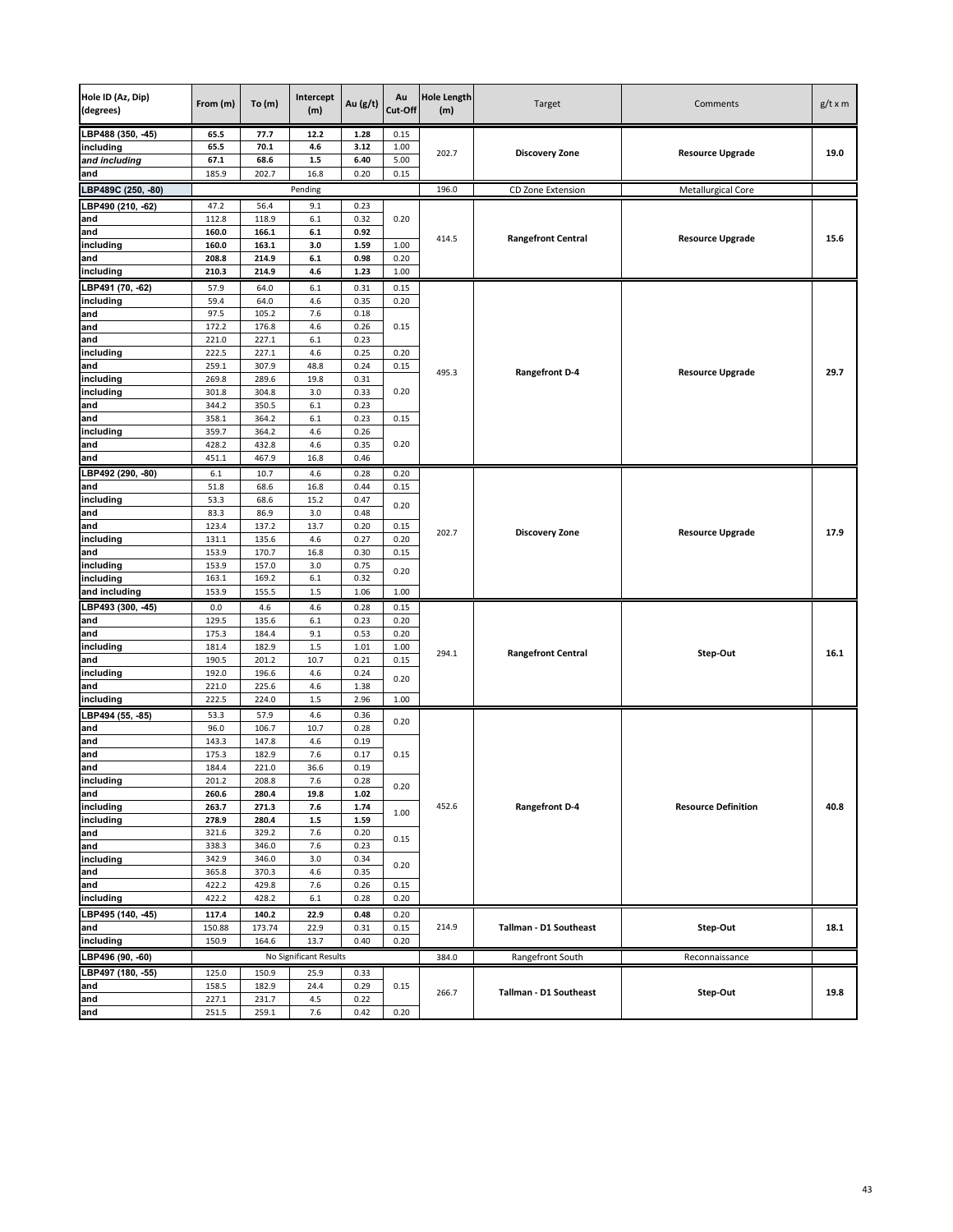| Hole ID (Az, Dip)<br>(degrees) | From (m)       | To(m)          | Intercept<br>(m) | Au (g/t)     | Au<br>Cut-Off | <b>Hole Length</b><br>(m) | Target                      | Comments                   | $g/t \times m$ |
|--------------------------------|----------------|----------------|------------------|--------------|---------------|---------------------------|-----------------------------|----------------------------|----------------|
| LBP498 (55, -70)               | 54.9           | 59.4           | 4.6              | 0.29         | 0.20          |                           |                             |                            |                |
| and                            | 74.7           | 80.8           | 6.1              | 0.19         | 0.15          |                           |                             |                            |                |
| and                            | 146.3          | 163.1          | 16.8             | 0.20         |               |                           |                             |                            |                |
| including                      | 155.5          | 163.1          | 7.6              | 0.25         | 0.20          |                           |                             |                            |                |
| and<br>and                     | 176.8<br>213.4 | 182.9<br>222.5 | 6.1<br>9.1       | 0.22<br>0.19 | 0.15          |                           |                             |                            |                |
| including                      | 213.4          | 217.9          | 4.6              | 0.23         | 0.20          |                           |                             |                            |                |
| and                            | 246.9          | 309.4          | 62.5             | 0.59         | 0.15          | 448.1                     | <b>Rangefront D-4</b>       | <b>Resource Definition</b> | 50.1           |
| including                      | 266.7          | 309.4          | 42.7             | 0.77         | 0.20          |                           |                             |                            |                |
| and including                  | 295.7          | 297.2          | $1.5\,$          | 1.40         | 1.00          |                           |                             |                            |                |
| and including                  | 298.7          | 306.3          | 7.6              | 2.68         |               |                           |                             |                            |                |
| and                            | 332.2          | 336.8          | 4.6              | 0.46         | 0.15          |                           |                             |                            |                |
| including<br>and               | 333.8<br>364.2 | 336.8<br>376.4 | 3.0<br>12.2      | 0.60<br>0.18 | 0.20<br>0.15  |                           |                             |                            |                |
|                                |                |                |                  |              |               |                           |                             |                            |                |
| LBP499C (122, -58)             |                |                | Pending          |              |               | 233.9                     | Tallman - D1 Southeast      | Metallurgical core         |                |
| LBP500 (270, -60)              | 355.1          | 358.1          | $3.0\,$          | 0.52         | 0.20          | 364.2                     | Rangefront South            | Reconnaissance             | 1.6            |
| LBP501 (245, 62)               | 74.7           | 79.3           | 4.6              | 0.26         | 0.15          |                           |                             |                            |                |
| and                            | 152.4<br>153.9 | 166.1          | 13.7<br>12.2     | 0.25<br>0.26 | 0.20          | 202.7                     | Tallman - D1 Southeast      | Step-Out                   | 8.9            |
| including<br>and               | 181.4          | 166.1<br>192.0 | 10.7             | 0.40         | 0.15          |                           |                             |                            |                |
| BP502 (28, 68)                 | 54.9           |                | 4.6              | 0.40         |               |                           |                             |                            |                |
| and                            | 140.2          | 59.4<br>150.9  | 10.7             | 0.20         | 0.20<br>0.15  |                           |                             |                            |                |
| including                      | 144.8          | 149.4          | 4.6              | 0.25         | 0.20          |                           |                             |                            |                |
| and                            | 173.7          | 185.9          | 12.2             | 0.20         | 0.15          |                           |                             |                            |                |
| including                      | 175.3          | 181.4          | 6.1              | 0.22         | 0.20          |                           |                             |                            |                |
| and                            | 213.4          | 225.6          | 12.2             | 0.29         | 0.15          |                           |                             |                            |                |
| including                      | 214.9          | 219.5          | 4.6              | 0.46         | 0.20          |                           |                             |                            |                |
| and<br>including               | 243.8          | 307.9          | 64.0             | 0.71         | 0.15          | 446.5                     |                             | <b>Resource Definition</b> | 67.2           |
| and including                  | 245.4<br>289.6 | 307.9<br>291.1 | 62.5<br>$1.5\,$  | 0.72<br>1.17 | 0.20<br>1.00  |                           | <b>Rangefront D-4</b>       |                            |                |
| and                            | 317.0          | 323.1          | 6.1              | 0.38         | 0.15          |                           |                             |                            |                |
| including                      | 317.0          | 321.6          | 4.6              | 0.45         | 0.20          |                           |                             |                            |                |
| and                            | 346.0          | 359.7          | 13.7             | 0.30         | 0.15          |                           |                             |                            |                |
| including                      | 346.0          | 349.0          | 3.0              | 0.65         | 0.20          |                           |                             |                            |                |
| including                      | 355.1          | 359.7          | 4.6              | 0.27         |               |                           |                             |                            |                |
| and                            | 426.7<br>426.7 | 443.5<br>442.0 | 16.8<br>15.2     | 0.32<br>0.33 | 0.15<br>0.20  |                           |                             |                            |                |
| including                      |                |                |                  |              |               |                           |                             |                            |                |
| LBP503 (150, -62)<br>and       | 70.1<br>120.4  | 80.8<br>138.7  | 10.7<br>18.3     | 0.23<br>0.26 | 0.20<br>0.15  | 152.4                     | Discovery Zone              | Resource Upgrade           | 7.2            |
| including                      | 132.6          | 138.7          | 6.1              | 0.41         | 0.20          |                           |                             |                            |                |
| LBP504 (70, -50)               | 155.5          | 164.6          | 9.1              | 0.27         | 0.15          |                           |                             |                            |                |
| including                      | 155.5          | 163.1          | 7.6              | 0.30         | 0.20          |                           |                             |                            |                |
| and                            | 178.3          | 182.9          | 4.6              | 0.25         | 0.15          | 355.1                     | <b>Rangefront Northeast</b> | Reconnaissance             | 23.4           |
| and                            | 192.0          | 256.0          | 64.0             | 0.31         |               |                           |                             |                            |                |
| including                      | 192.0          | 205.7          | 13.7             | 0.30         | 0.20          |                           |                             |                            |                |
| including                      | 208.8          | 251.5          | 42.7             | 0.34         |               |                           |                             |                            |                |
| LBP505 (160, -60)              | 7.6            | 15.2           | 7.6              | 0.23         |               |                           |                             |                            |                |
| and<br>and                     | 71.6<br>100.6  | 83.8<br>108.2  | 12.2<br>7.6      | 0.20<br>0.42 | 0.15          |                           |                             |                            |                |
| including                      | 102.1          | 108.2          | $6.1\,$          | 0.48         | 0.20          |                           |                             |                            |                |
| and                            | 121.9          | 123.4          | $1.5\,$          | 1.85         | 1.00          |                           |                             |                            |                |
| and                            | 169.2          | 178.3          | 9.1              | 0.19         | 0.15          | 263.7                     | <b>Discovery Zone</b>       | <b>Resource Upgrade</b>    | 28.9           |
| and                            | 185.9          | 195.1          | 9.1              | 1.08         | 0.20          |                           |                             |                            |                |
| including                      | 187.5          | 193.5          | $\bf 6.1$        | 1.39         | 1.00          |                           |                             |                            |                |
| and                            | 201.2          | 221.0          | 19.8             | 0.36         | 0.15          |                           |                             |                            |                |
| including<br>and including     | 202.7<br>208.8 | 221.0<br>210.3 | 18.3<br>1.5      | 0.37<br>1.19 | 0.20<br>1.00  |                           |                             |                            |                |
| LBP506 (185, -75)              | 163.1          | 170.7          | 7.6              | 0.19         |               |                           |                             |                            |                |
| and                            | 196.6          | 202.7          | $6.1\,$          | 0.17         |               |                           |                             |                            |                |
| and                            | 221.0          | 227.1          | 6.1              | 0.21         | 0.15          |                           |                             |                            |                |
| and                            | 236.2          | 330.7          | 94.5             | 0.63         |               | 458.7                     | <b>Rangefront D-4</b>       | <b>Resource Upgrade</b>    | 63.3           |
| including                      | 280.4          | 285.0          | 4.6              | 1.25         | 1.00          |                           |                             |                            |                |
| including                      | 310.9          | 313.9          | 3.0              | 1.45         |               |                           |                             |                            |                |
| including                      | 324.6          | 330.7          | $6.1\,$          | 3.66         | 0.20          |                           |                             |                            |                |
| and including                  | 329.2          | 330.7          | $1.5\,$          | 7.77         | 5.00          |                           |                             |                            |                |
| LBP507 (310, -50)              | 144.8          | 166.1          | 21.3             | 0.28         | 0.15          |                           |                             |                            |                |
| including<br>including         | 144.8<br>155.5 | 149.4          | 4.6<br>10.7      | 0.28<br>0.35 | 0.20          | 288.0                     | <b>Rangefront North</b>     | Reconnaissance             | 11.5           |
| and                            | 184.4          | 166.1<br>189.0 | 4.6              | 1.20         |               |                           |                             |                            |                |
| including                      | 187.5          | 189.0          | $1.5\,$          | 2.34         | 1.00          |                           |                             |                            |                |
| LBP508C (70, -60)              |                |                | Pending          |              |               | 98.0                      | F Zone                      | Metallurgical Core         |                |
| LBP509 (25, -45)               | 3.1            | 36.6           | 33.5             | 0.44         | 0.15          |                           |                             |                            |                |
| including                      | 22.9           | 36.6           | 13.7             | 0.71         | 0.20          | 105.2                     | F Zone                      | Step-Out                   | 19.0           |
| and                            | 57.9           | 79.3           | 21.3             | 0.2          | 0.15          |                           |                             |                            |                |
|                                |                |                |                  |              |               |                           |                             |                            |                |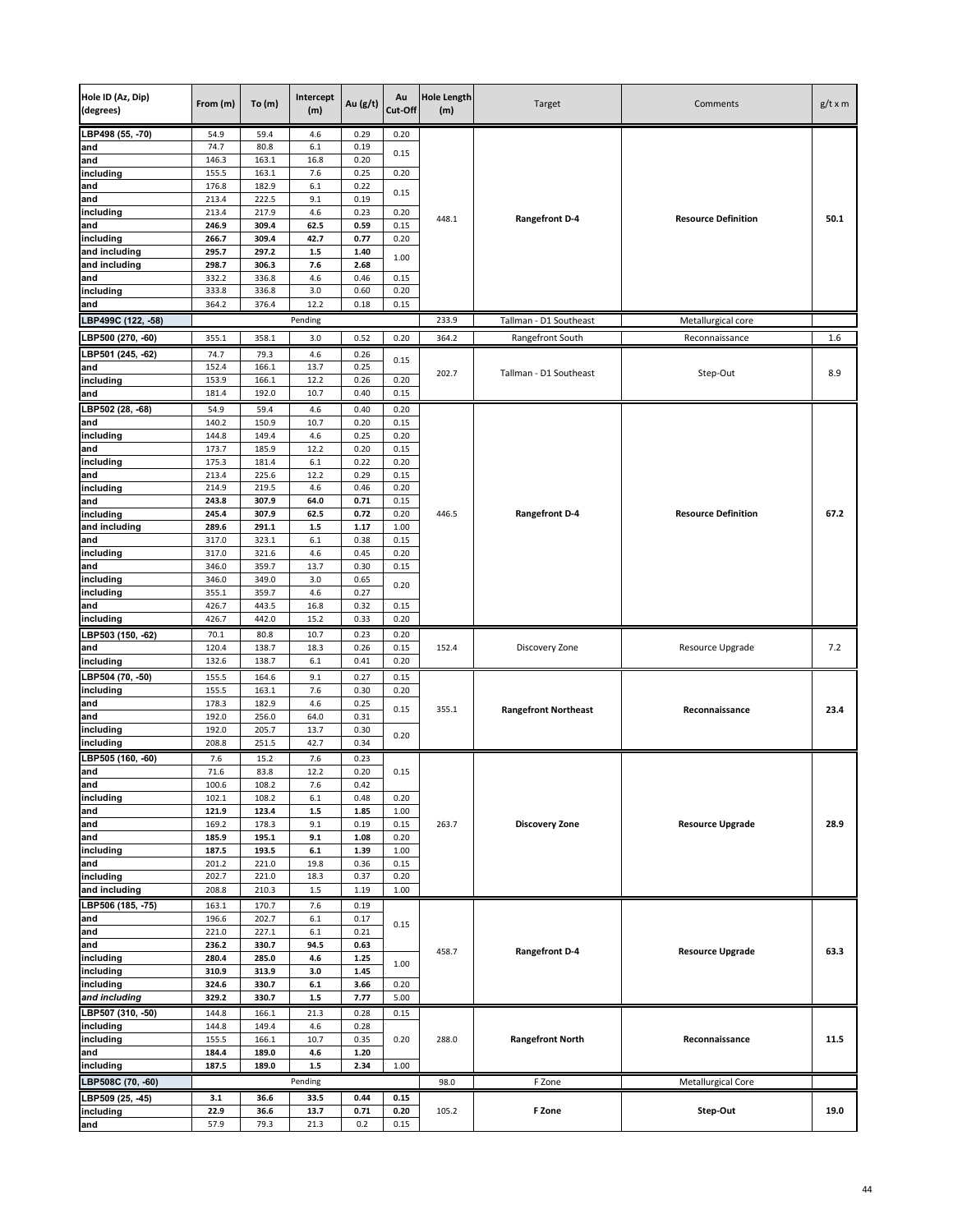| Hole ID (Az, Dip)<br>(degrees) | From (m)       | To $(m)$       | Intercept<br>(m) | Au (g/t)     | Au<br>Cut-Off | <b>Hole Length</b><br>(m) | Target                      | Comments                   | $g/t \times m$ |
|--------------------------------|----------------|----------------|------------------|--------------|---------------|---------------------------|-----------------------------|----------------------------|----------------|
| LBP510 (345, -45)              | 67.1           | 71.6           | 4.6              | 0.51         | 0.20          |                           |                             |                            |                |
| and                            | 109.7          | 115.8          | 6.1              | 0.21         | 0.15          |                           |                             |                            |                |
| and<br>including               | 176.8<br>176.8 | 233.2<br>182.9 | 56.4<br>6.1      | 0.30<br>0.33 |               |                           |                             |                            |                |
| including                      | 185.9          | 224.0          | 38.1             | 0.35         | 0.20          | 410.0                     | <b>Rangefront D-4 South</b> | Reconnaissance             | 28.0           |
| and                            | 234.7          | 240.8          | 6.1              | 0.19         |               |                           |                             |                            |                |
| and                            | 272.8          | 288.0          | 15.2             | 0.30         | 0.15          |                           |                             |                            |                |
| including                      | 272.8          | 283.5          | 10.7             | 0.36         | 0.20          |                           |                             |                            |                |
| and                            | 405.4          | 410.0          | 4.6              | 0.38         | 0.15          |                           |                             |                            |                |
| LBP511CA (17, -62)             | 59.4           | 65.5           | 6.1              | 0.30         | 0.15          |                           |                             |                            |                |
| including                      | 61.0           | 65.5           | 4.6              | 0.34         | 0.20          |                           |                             |                            |                |
| and                            | 184.6          | 192.0          | 7.4              | 0.27         |               |                           |                             |                            |                |
| and<br>including               | 245.2<br>245.2 | 263.8<br>248.4 | 18.6<br>3.2      | 0.24<br>0.44 | 0.15          |                           |                             |                            |                |
| including                      | 259.8          | 263.8          | 3.9              | 0.25         | 0.20          |                           |                             |                            |                |
| and                            | 274.3          | 374.7          | 100.4            | 1.38         | 0.15          |                           |                             |                            |                |
| including                      | 274.3          | 368.8          | 94.5             | 1.45         | 0.20          |                           |                             |                            |                |
| and including                  | 275.8          | 288.0          | 12.2             | 2.84         | 1.00          | 428.2                     | <b>Rangefront D-4</b>       | <b>Metallurgical Core</b>  | 148.9          |
| and including                  | 284.6          | 286.5          | 1.9              | 6.60         | 5.00          |                           |                             |                            |                |
| and including<br>and including | 298.0<br>316.5 | 309.4<br>319.0 | 11.4<br>2.5      | 1.71<br>2.90 |               |                           |                             |                            |                |
| and including                  | 328.0          | 332.7          | 4.7              | 1.53         |               |                           |                             |                            |                |
| and including                  | 347.0          | 357.6          | 10.6             | 3.80         |               |                           |                             |                            |                |
| and including                  | 349.0          | 353.6          | 4.6              | 6.87         | 5.00          |                           |                             |                            |                |
| including                      | 370.3          | 374.7          | 4.4              | 0.24         | 0.20          |                           |                             |                            |                |
| and                            | 396.4          | 399.3          | 2.9              | 0.82         |               |                           |                             |                            |                |
| including                      | 396.4          | 397.8          | $1.4\,$          | 1.41         | 1.00          |                           |                             |                            |                |
| LBP512 (25, -62)               | 1.5            | 9.1            | 7.6              | 0.38         | 0.15          |                           |                             |                            |                |
| including                      | 3.1            | 7.6            | 4.6              | 0.51         | 0.20          | 147.8                     | F Zone                      |                            | 5.7            |
| and<br>and                     | 48.8<br>71.6   | 51.8<br>76.2   | 3.0<br>4.6       | 0.52<br>0.28 | 0.15          |                           |                             | Step-Out                   |                |
| including                      | 73.2           | 76.2           | 3.0              | 0.34         | 0.20          |                           |                             |                            |                |
| LBP513 (255, -45)              | 1.5            | 13.7           | 12.2             | 0.41         |               |                           |                             |                            |                |
| and                            | 82.3           | 91.4           | 9.1              | 0.24         | 0.20          | 99.1                      | F Zone                      | Step-Out                   | 7.2            |
| BP514 (185, 65)                | 146.3          | 150.9          | 4.6              | 0.30         | 0.15          |                           |                             |                            |                |
| including                      | 147.8          | 150.9          | 3.0              | 0.36         | 0.20          |                           |                             |                            |                |
| and                            | 240.8          | 326.1          | 85.3             | 0.98         | 0.15          |                           |                             |                            |                |
| including                      | 259.1          | 326.1          | 67.1             | 1.19         | 0.20          |                           |                             |                            |                |
| and including                  | 265.2          | 292.6          | 27.4             | 1.56         |               | 399.3                     | <b>Rangefront D-4</b>       | <b>Resource Definition</b> | 92.3           |
| and including<br>and including | 298.7<br>321.6 | 306.3<br>324.6 | 7.6<br>3.0       | 2.47<br>1.39 | 1.00          |                           |                             |                            |                |
| and                            | 333.8          | 349.0          | 15.2             | 0.48         | 0.15          |                           |                             |                            |                |
| including                      | 333.8          | 347.5          | 13.7             | 0.52         | 0.20          |                           |                             |                            |                |
| and including                  | 344.4          | 346.0          | $1.5\,$          | 1.32         | 1.00          |                           |                             |                            |                |
| LBP515 (165, -45)              | 88.4           | 100.6          | 12.2             | 0.24         | 0.15          |                           |                             |                            |                |
| including                      | 89.9           | 99.1           | 9.1              | 0.26         | 0.20          |                           |                             |                            |                |
| and                            | 173.7          | 179.8          | $6.1\,$          | 0.22         | 0.15          | 306.3                     | Rangefront Northwest        | Step-Out                   | 8.4            |
| including<br>and               | 175.3<br>219.5 | 179.8<br>234.7 | 4.6<br>15.2      | 0.24<br>0.27 | 0.20<br>0.15  |                           |                             |                            |                |
| including                      | 219.5          | 231.7          | 12.2             | 0.29         | 0.20          |                           |                             |                            |                |
| LBP516CA (240, -45)            |                |                | Pending          |              |               | 131.4                     | CD Zone                     | Metallurgical Core         |                |
| LBP517 (90, -70)               |                |                |                  |              |               |                           |                             |                            |                |
|                                | 196.6          | 202.7          | $6.1\,$          | 0.24         | 0.15          | 451.1                     | Rangefront South            | Reconnaissance             | 1.5            |
| LBP518 (90, -55)<br>including  | 47.2<br>48.8   | 53.3<br>53.3   | $6.1\,$<br>4.6   | 0.22<br>0.23 | 0.15<br>0.20  |                           |                             |                            |                |
|                                | 153.9          | 160.0          | 6.1              | 0.20         |               |                           |                             |                            |                |
| and<br>and                     | 164.6          | 173.7          | 9.1              | 0.31         | 0.15          |                           |                             |                            |                |
| including                      | 166.1          | 172.2          | 6.1              | 0.38         |               | 318.5                     | <b>Rangefront Northwest</b> | Step-Out                   | 12.3           |
| and                            | 190.5          | 193.6          | 3.0              | 0.33         | 0.20          |                           |                             |                            |                |
| and                            | 248.4          | 257.6          | 9.1              | 0.65         |               |                           |                             |                            |                |
| including                      | 253.0          | 254.5          | $1.5\,$          | 1.80         | 1.00          |                           |                             |                            |                |
| LBP519 (35, -70)               | 163.1          | 172.2          | 9.1              | 0.17         | 0.15          |                           |                             |                            |                |
| and<br>and                     | 179.8          | 192.0          | 12.2<br>7.6      | 0.18         |               |                           |                             |                            |                |
| and                            | 193.6<br>221.0 | 201.2<br>268.2 | 47.2             | 0.24<br>0.19 | 0.20<br>0.15  |                           |                             |                            |                |
| including                      | 233.2          | 237.1          | 4.6              | 0.27         |               |                           |                             |                            |                |
| including                      | 260.6          | 265.2          | 4.6              | 0.29         | 0.20          | 396.2                     | <b>Rangefront D-4</b>       | <b>Resource Definition</b> | 39.4           |
| and                            | 288.0          | 323.1          | 35.1             | 0.65         | 0.15          |                           |                             |                            |                |
| including                      | 288.0          | 307.9          | 19.8             | 0.98         | 0.20          |                           |                             |                            |                |
| and including                  | 288.0          | 294.1          | $6.1\,$          | 2.13         | 1.00          |                           |                             |                            |                |
| and including                  | 295.7          | 297.2          | $1.5\,$          | 1.06         |               |                           |                             |                            |                |
| including                      | 313.9          | 320.0          | $6.1\,$          | 0.33         | 0.20          |                           |                             |                            |                |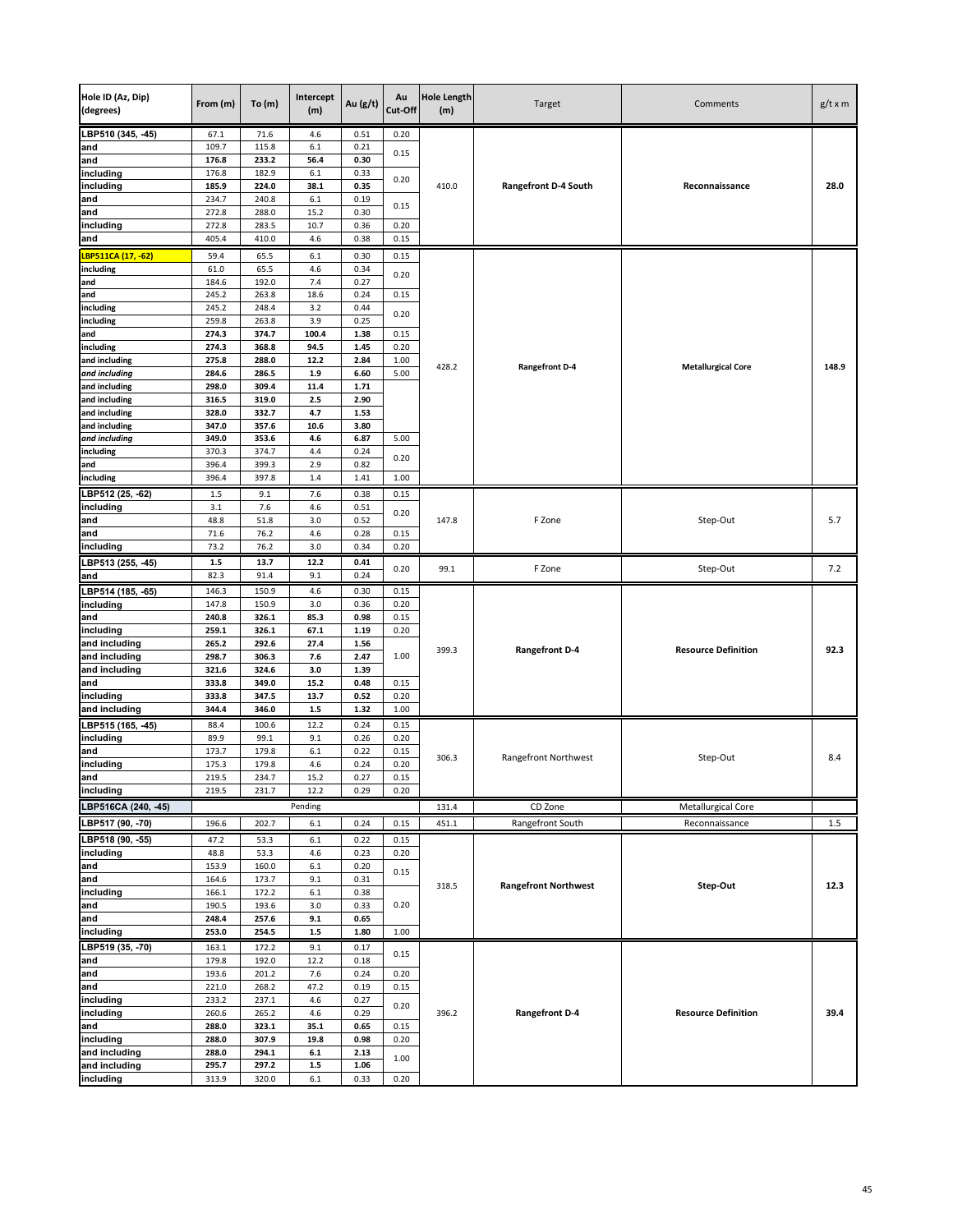| Hole ID (Az, Dip)<br>(degrees) | From (m)       | To(m)          | Intercept<br>(m) | Au (g/t)     | Au<br>Cut-Off | <b>Hole Length</b><br>(m) | Target                      | Comments                   | $g/t \times m$ |
|--------------------------------|----------------|----------------|------------------|--------------|---------------|---------------------------|-----------------------------|----------------------------|----------------|
| LBP520 (130, -55)              | 29.0           | 36.6           | 7.6              | 0.22         | 0.15          |                           |                             |                            |                |
| and                            | 64.0           | 80.8           | 16.8             | 0.28         |               |                           |                             |                            |                |
| including                      | 64.0<br>134.1  | 79.3<br>152.4  | 15.2<br>18.3     | 0.29<br>0.31 | 0.20<br>0.15  |                           |                             |                            |                |
| and<br>including               | 134.1          | 138.7          | 4.6              | 0.25         |               |                           |                             |                            |                |
| including                      | 143.3          | 152.4          | 9.1              | 0.45         | 0.20          |                           |                             |                            |                |
| and                            | 163.1          | 173.7          | 10.7             | 0.26         |               | 361.2                     | Rangefront                  | <b>Resource Definition</b> | 28.0           |
| and                            | 195.1          | 204.2          | 9.1              | 0.21         |               |                           |                             |                            |                |
| and                            | 219.5          | 228.6          | 9.1              | 0.2          | 0.15          |                           |                             |                            |                |
| and                            | 265.2          | 295.7          | 30.5             | 0.31         |               |                           |                             |                            |                |
| including                      | 265.2          | 271.3          | 6.1              | 0.34         | 0.20          |                           |                             |                            |                |
| including                      | 277.4          | 294.1          | 16.8             | 0.39         |               |                           |                             |                            |                |
| and including                  | 283.5          | 285.0          | 1.5              | 1.05         | 1.00          |                           |                             |                            |                |
| LBP521 (35, -55)<br>including  | 170.7<br>173.7 | 182.9<br>182.9 | 12.2<br>9.1      | 0.43<br>0.51 | 0.15<br>0.20  |                           |                             |                            |                |
| and                            | 214.9          | 219.5          | 4.6              | 0.27         |               |                           |                             |                            |                |
| and                            | 230.1          | 237.7          | 7.6              | 0.35         | 0.15          |                           |                             |                            |                |
| including                      | 230.1          | 236.2          | $6.1\,$          | 0.39         | 0.20          | 403.9                     | Rangefront                  | <b>Resource Definition</b> | 17.4           |
| and                            | 254.5          | 275.8          | 21.3             | 0.24         | 0.15          |                           |                             |                            |                |
| including                      | 256.0          | 260.6          | 4.6              | 0.49         | 0.20          |                           |                             |                            |                |
| and                            | 300.2          | 312.4          | 12.2             | 0.26         | 0.15          |                           |                             |                            |                |
| including                      | 303.3          | 306.3          | 3.0              | 0.55         | 0.20          |                           |                             |                            |                |
| LBP522 (225, -55)              | 126.5          | 132.6          | 6.1              | 0.27         | 0.15          |                           |                             |                            |                |
| and                            | 138.7          | 157.0          | 18.3             | 0.73         |               |                           |                             |                            |                |
| including<br>and including     | 141.7<br>149.4 | 157.0<br>153.9 | 15.2<br>4.6      | 0.84<br>1.67 | 0.20<br>1.00  | 266.7                     | <b>Rangefront Northwest</b> | Step-Out                   | 47.4           |
| and                            | 207.3          | 233.2          | 25.9             | 1.25         | 0.20          |                           |                             |                            |                |
| including                      | 219.5          | 221.0          | $1.5\,$          | 1.04         |               |                           |                             |                            |                |
| including                      | 222.5          | 233.2          | 10.7             | 2.14         | 1.00          |                           |                             |                            |                |
| LBP523 (80, -58)               | 21.3           | 24.4           | 3.0              | 0.48         | 0.20          |                           |                             |                            |                |
| and                            | 35.1           | 45.7           | 10.7             | 0.23         | 0.15          |                           |                             |                            |                |
| including                      | 35.1           | 44.2           | 9.1              | 0.24         | 0.20          |                           |                             |                            |                |
| and                            | 67.1           | 79.3           | 12.2             | 0.28         |               |                           |                             |                            |                |
| and                            | 102.1          | 115.8          | 13.7             | 0.69         | 0.15          |                           |                             |                            |                |
| including<br>and including     | 102.1<br>103.6 | 109.7          | 7.6<br>3.0       | 1.12<br>2.12 | 0.20          |                           |                             |                            |                |
| and                            | 125.0          | 106.7<br>134.1 | 9.1              | 0.40         | 1.00<br>0.15  | 367.3                     | Rangefront                  | <b>Resource Definition</b> | 49.7           |
| including                      | 125.0          | 132.6          | 7.6              | 0.45         | 0.20          |                           |                             |                            |                |
| and                            | 181.4          | 216.4          | 35.1             | 0.73         | 0.15          |                           |                             |                            |                |
| including                      | 184.4          | 216.4          | 32.0             | 0.78         | 0.20          |                           |                             |                            |                |
| and including                  | 190.5          | 193.6          | 3.0              | 1.97         | 1.00          |                           |                             |                            |                |
| and including                  | 207.3          | 210.3          | 3.0              | 2.45         |               |                           |                             |                            |                |
| and                            | 268.2          | 285.0          | 16.8             | 0.22         | 0.15          |                           |                             |                            |                |
| including                      | 268.2          | 277.4          | 9.1              | 0.24         | 0.20          |                           |                             |                            |                |
| LBP524 (210, -55)              | 51.8           | 67.1           | 15.2             | 0.36         | 0.15          |                           |                             |                            |                |
| including<br>and               | 51.8<br>112.8  | 65.5<br>117.4  | 13.7<br>4.6      | 0.39<br>0.38 | 0.20<br>0.15  |                           |                             |                            |                |
| including                      | 114.3          | 117.4          | 3.0              | 0.5          | 0.20          |                           |                             |                            |                |
| and                            | 147.8          | 152.4          | 4.6              | 0.37         | 0.15          |                           |                             |                            |                |
| including                      | 147.8          | 150.9          | 3.0              | 0.46         | 0.20          |                           |                             |                            |                |
| and                            | 184.4          | 208.8          | 24.4             | 0.26         | 0.15          |                           |                             |                            |                |
| including                      | 193.6          | 207.3          | 13.7             | 0.31         | 0.20          |                           |                             |                            |                |
| and                            | 240.8          | 259.1          | 18.3             | 0.31         | 0.15          |                           |                             |                            |                |
| including<br>and               | 240.8<br>269.8 | 257.6<br>295.7 | 16.8<br>25.9     | 0.32<br>0.64 | 0.20<br>0.15  |                           |                             |                            |                |
| including                      | 274.3          | 291.1          | 16.8             | 0.88         | 0.20          | 428.2                     | <b>Rangefront D-4</b>       | <b>Resource Definition</b> | 68.8           |
| and including                  | 275.8          | 277.4          | $1.5\,$          | 1.06         |               |                           |                             |                            |                |
| and including                  | 280.4          | 281.4          | $1.5\,$          | 3.12         | 1.00          |                           |                             |                            |                |
| and including                  | 283.5          | 285.0          | $1.5\,$          | 1.37         |               |                           |                             |                            |                |
| and                            | 301.8          | 317.0          | 15.2             | 0.43         | 0.20          |                           |                             |                            |                |
| including                      | 315.5          | 317.0          | $1.5\,$          | 1.84         | 1.00          |                           |                             |                            |                |
| and                            | 327.7          | 336.8          | 9.1              | 0.62         | 0.20          |                           |                             |                            |                |
| including                      | 327.7          | 329.2          | $1.5\,$          | 1.19         | 1.00          |                           |                             |                            |                |
| and<br>and                     | 353.6<br>408.4 | 362.7<br>422.2 | 9.1<br>13.7      | 0.29<br>1.20 | 0.20<br>0.20  |                           |                             |                            |                |
| including                      | 410.0          | 414.5          | 4.6              | 2.49         | 1.00          |                           |                             |                            |                |
| LBP525C (30, -45)              |                |                | Pending          |              |               | 135.9                     | I Pit                       | Metallurgical Core         |                |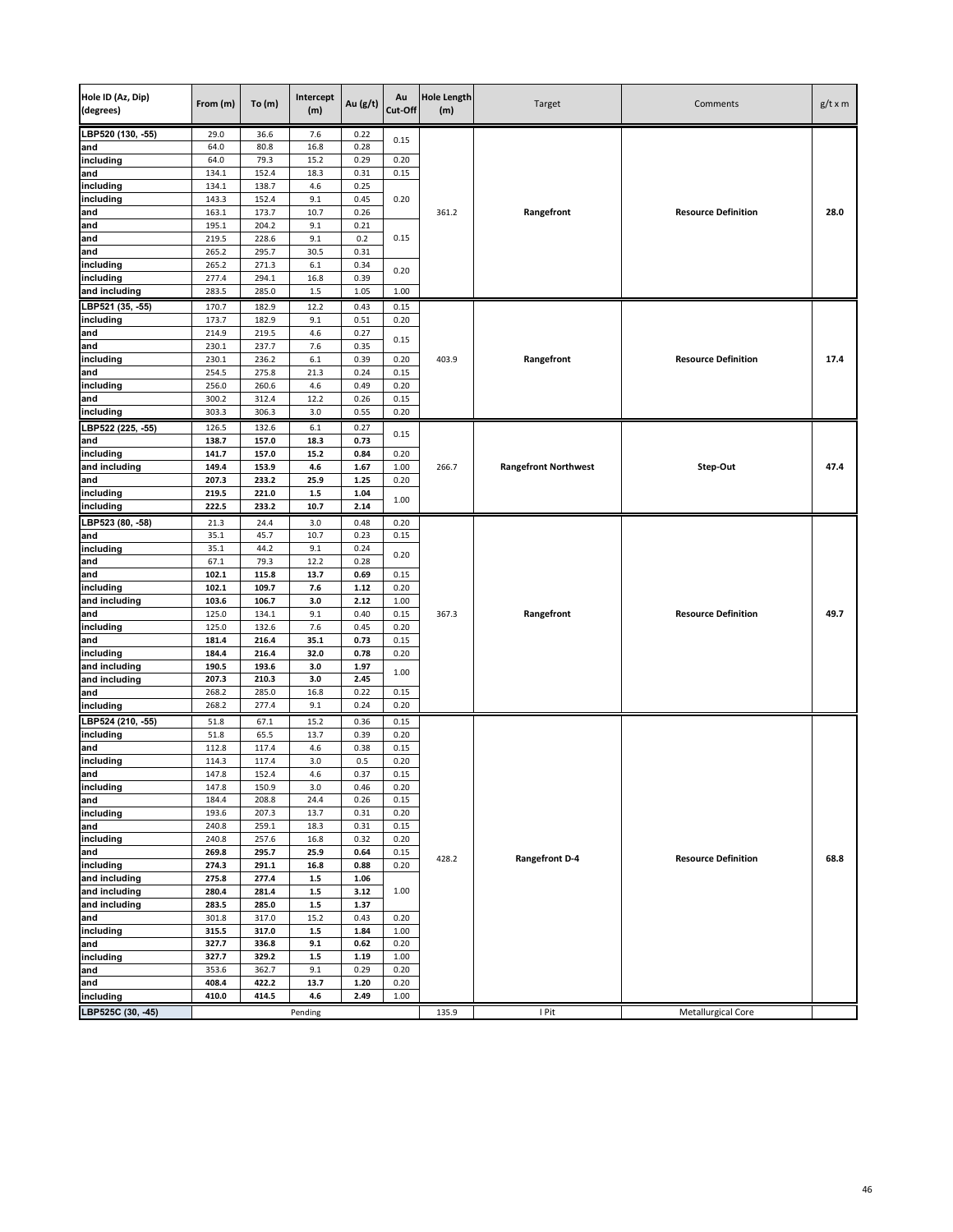| Hole ID (Az, Dip)<br>(degrees) | From (m)       | To(m)          | Intercept<br>(m)       | Au (g/t)     | Au<br>Cut-Off | <b>Hole Length</b><br>(m) | Target                      | Comments                   | $g/t \times m$ |
|--------------------------------|----------------|----------------|------------------------|--------------|---------------|---------------------------|-----------------------------|----------------------------|----------------|
| LBP526 (10, -78)               | 25.9           | 36.6           | 10.7                   | 0.22         | 0.15          |                           |                             |                            |                |
| including                      | 25.9           | 29.0           | 3.0                    | 0.38         | 0.20          |                           |                             |                            |                |
| and<br>including               | 89.9<br>91.4   | 94.5<br>94.5   | 4.6<br>3.0             | 0.28<br>0.33 | 0.15          |                           |                             |                            |                |
| and                            | 102.1          | 109.7          | 7.6                    | 0.27         | 0.20          |                           |                             |                            |                |
| and                            | 115.8          | 149.4          | 33.5                   | 0.39         | 0.15          |                           |                             |                            |                |
| including                      | 117.4          | 128.0          | 10.7                   | 0.83         | 0.20          |                           |                             |                            |                |
| and including                  | 121.9          | 126.5          | 4.6                    | 1.14         | 1.00          |                           |                             |                            |                |
| and                            | 161.5          | 173.7          | 12.2                   | 0.49         | 0.20          | 394.7                     | Rangefront                  | <b>Resource Definition</b> | 38.4           |
| including<br>and               | 161.5<br>175.3 | 164.6<br>187.5 | 3.0<br>12.2            | 1.15<br>0.17 | 1.00          |                           |                             |                            |                |
| and                            | 214.9          | 222.5          | 7.6                    | 0.62         | 0.15          |                           |                             |                            |                |
| including                      | 217.9          | 222.5          | 4.6                    | 0.93         | 0.20          |                           |                             |                            |                |
| and including                  | 219.5          | 222.5          | 3.0                    | 1.24         | 1.00          |                           |                             |                            |                |
| and                            | 228.6          | 231.7          | 3.0                    | 0.60         |               |                           |                             |                            |                |
| and                            | 237.7          | 242.3          | 4.6                    | 0.60         | 0.20          |                           |                             |                            |                |
| and                            | 262.1          | 272.8          | 10.7                   | 0.22         |               |                           |                             |                            |                |
| LBP527 (150, -75)              | 167.6          | 175.3          | 7.6                    | 0.18         | 0.15          |                           |                             |                            |                |
| and<br>including               | 243.8<br>259.1 | 313.9<br>265.2 | 70.1<br>6.1            | 0.48<br>1.12 | 0.20          |                           |                             |                            |                |
| including                      | 295.7          | 298.7          | 3.0                    | 1.56         | 1.00          |                           |                             |                            |                |
| including                      | 300.2          | 301.8          | $1.5\,$                | 1.02         |               | 440.4                     | <b>Rangefront D-4</b>       | <b>Resource Definition</b> | 45.1           |
| and                            | 350.5          | 367.3          | 16.8                   | 0.60         | 0.20          |                           |                             |                            |                |
| including                      | 352.0          | 353.6          | $1.5\,$                | 1.31         | 1.00          |                           |                             |                            |                |
| including                      | 355.1          | 356.6          | $1.5\,$                | 2.40         |               |                           |                             |                            |                |
| LBP528 (0, -90)                | 7.6<br>7.6     | 21.3<br>10.7   | 13.7<br>3.0            | 0.27<br>0.39 | 0.15          |                           |                             |                            |                |
| including<br>including         | 16.8           | 21.3           | 4.6                    | 0.35         | 0.20          |                           |                             |                            |                |
| and                            | 51.8           | 61.0           | 9.1                    | 0.37         | 0.15          |                           |                             |                            |                |
| including                      | 51.8           | 59.4           | 7.6                    | 0.41         | 0.20          |                           |                             |                            |                |
| and                            | 80.8           | 135.6          | 54.9                   | 0.24         | 0.15          |                           |                             |                            |                |
| including                      | 88.4           | 93.0           | 4.6                    | 0.33         |               |                           |                             |                            |                |
| including<br>including         | 99.1<br>118.9  | 112.8<br>131.1 | 13.7<br>12.2           | 0.31<br>0.30 | 0.20          | 224.0                     | <b>Rangefront North</b>     | Step-Out                   | 37.7           |
| and                            | 138.7          | 152.4          | 13.7                   | 0.29         | 0.15          |                           |                             |                            |                |
| including                      | 138.7          | 144.8          | $6.1\,$                | 0.34         |               |                           |                             |                            |                |
| including                      | 146.3          | 150.9          | 4.6                    | 0.33         | 0.20          |                           |                             |                            |                |
| and                            | 164.6          | 178.3          | 13.7                   | 0.60         | 0.15          |                           |                             |                            |                |
| including<br>and including     | 170.7<br>175.3 | 178.3<br>178.3 | 7.6<br>3.0             | 0.93<br>1.59 | 0.20<br>1.00  |                           |                             |                            |                |
| LBP529 (180, -65)              | 16.8           | 32.0           | 15.2                   | 0.25         | 0.15          |                           |                             |                            |                |
| including                      | 24.4           | 32.0           | 7.6                    | 0.35         | 0.20          |                           |                             |                            |                |
| and                            | 64.0           | 82.3           | 18.3                   | 0.20         | 0.15          |                           |                             |                            |                |
| including                      | 76.2           | 80.8           | 4.6                    | 0.34         | 0.20          | 227.1                     | <b>Rangefront Northeast</b> | <b>Resource Definition</b> | 12.9           |
| and                            | 100.6          | 106.7          | 6.1                    | 0.37         |               |                           |                             |                            |                |
| and                            | 153.9          | 163.1          | 9.1                    | 0.35         | 0.15          |                           |                             |                            |                |
| including                      | 155.5          | 163.1          | 7.6                    | 0.38         | 0.20          |                           |                             |                            |                |
| LBP530C (220, -50)             |                |                | Pending                |              |               | 143.6                     | M Zone                      | Metallurgical Core         |                |
| LBP531A (0, -55)<br>and        | 33.5<br>111.3  | 39.6<br>117.3  | 6.1<br>6.1             | 0.24<br>0.27 | 0.20<br>0.15  |                           |                             |                            |                |
| including                      | 112.8          | 117.3          | 4.6                    | 0.30         | 0.20          |                           |                             |                            |                |
| and                            | 161.5          | 179.8          | 18.3                   | 0.24         | 0.15          |                           |                             |                            |                |
| including                      | 164.6          | 176.8          | 12.2                   | 0.28         | 0.20          | 335.3                     | Rangefront                  |                            | 27.6           |
| and                            | 187.5          | 211.8          | 24.4                   | 0.28         | 0.15          |                           |                             |                            |                |
| including                      | 193.5          | 208.8          | 15.2                   | 0.34         | 0.20          |                           |                             |                            |                |
| and<br>including               | 224.0<br>224.0 | 248.4<br>242.3 | 24.4<br>18.3           | 0.55<br>0.68 | 0.15<br>0.20  |                           |                             |                            |                |
| and including                  | 224.0          | 228.6          | 4.6                    | 1.39         | 1.00          |                           |                             |                            |                |
| LBP532 (270, -50)              | 93.0           | 100.6          | 7.6                    | 0.21         | 0.15          |                           |                             |                            |                |
| including                      | 93.0           | 97.5           | 4.6                    | 0.23         | 0.20          |                           |                             |                            |                |
| and                            | 167.6          | 185.9          | 18.3                   | 0.20         | 0.15          |                           |                             |                            |                |
| including                      | 173.7          | 179.8          | $6.1\,$                | 0.24         | 0.20          | 306.3                     | Rangefront                  |                            | 25.3           |
| and<br>including               | 227.1<br>228.6 | 257.6<br>249.9 | 30.5<br>21.3           | 0.66<br>0.86 | 0.15<br>0.20  |                           |                             |                            |                |
| and including                  | 240.8          | 246.9          | $6.1$                  | 2.06         | 1.00          |                           |                             |                            |                |
| LBP533C (120, -63)             |                |                | Pending                |              |               | 132.9                     | Rangefront                  | Metallurgical core hole    |                |
| LBP534 (95, -50)               | 102.1          | 138.7          | 36.6                   | 0.34         | 0.15          |                           |                             |                            |                |
| including                      | 102.1          | 131.1          | 29.0                   | 0.38         | 0.20          |                           |                             |                            |                |
| and                            | 175.3          | 192.0          | 16.8                   | 0.25         | 0.15          | 349.0                     |                             | <b>Resource Definition</b> | 19.1           |
| including                      | 175.3          | 189.0          | 13.7                   | 0.27         | 0.20          |                           | <b>Rangefront Northeast</b> |                            |                |
| and                            | 256.0          | 265.2          | 9.1                    | 0.28         | 0.15          |                           |                             |                            |                |
| including                      | 256.0          | 263.7          | 7.6                    | 0.31         | 0.20          |                           |                             |                            |                |
| LBP535 (245, -90)              |                |                | No Significant Results |              |               | 121.9                     | M Zone                      |                            |                |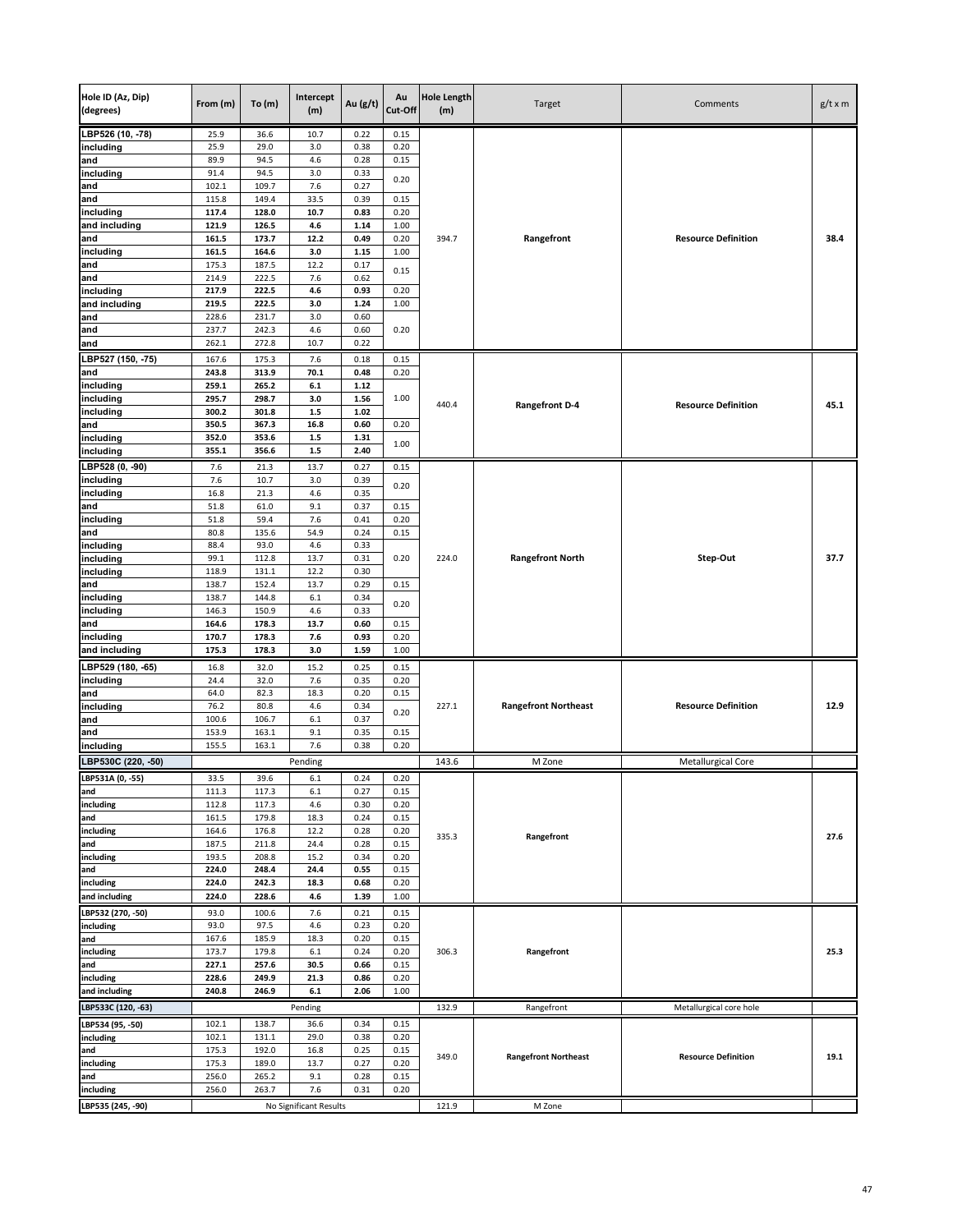| Hole ID (Az, Dip)<br>(degrees) | From (m)       | To(m)          | Intercept<br>(m) | Au (g/t)     | Au<br>Cut-Off | <b>Hole Length</b><br>(m) | Target                    | Comments                   | $g/t \times m$ |
|--------------------------------|----------------|----------------|------------------|--------------|---------------|---------------------------|---------------------------|----------------------------|----------------|
| LBP536 (180, -70)              | 83.8           | 94.5           | 10.7             | 0.35         | 0.15          |                           |                           |                            |                |
| including                      | 83.8           | 93.0           | 9.1              | 0.38         | 0.20          |                           |                           |                            | 33.3           |
| and                            | 102.1          | 111.3          | 9.1              | 0.38         | 0.15          |                           |                           |                            |                |
| including<br>and               | 102.1<br>190.5 | 109.7<br>217.9 | 7.6<br>27.4      | 0.42<br>0.65 | 0.20<br>0.15  |                           |                           |                            |                |
| including                      | 190.5          | 202.7          | 12.2             | 0.94         | 0.20          |                           |                           |                            |                |
| and including                  | 190.5          | 199.6          | 9.1              | 1.15         | 1.00          | 300.2                     | <b>Rangefront Central</b> | <b>Resource Definition</b> |                |
| including                      | 208.8          | 216.4          | 7.6              | 0.69         | 0.20          |                           |                           |                            |                |
| and including                  | 211.8          | 213.4          | $1.5$            | 1.12         | 1.00          |                           |                           |                            |                |
| and                            | 236.2          | 243.8          | 7.6              | 0.31         | 0.20          |                           |                           |                            |                |
| and                            | 251.5<br>253.0 | 266.7<br>266.7 | 15.2<br>13.7     | 0.39<br>0.41 | 0.15<br>0.20  |                           |                           |                            |                |
| including                      |                |                |                  |              |               |                           |                           |                            |                |
| LBP537 (245, -45)<br>including | 45.7<br>47.2   | 86.9<br>86.9   | 41.1<br>39.6     | 0.52<br>0.54 | 0.15<br>0.20  |                           |                           |                            |                |
| and                            | 94.5           | 102.1          | 7.6              | 1.05         | 0.15          |                           |                           |                            |                |
| including                      | 94.5           | 100.6          | 6.1              | 1.26         | 0.20          | 152.4                     | M Zone                    | Step-out                   | 31.1           |
| and including                  | 97.5           | 100.6          | 3.0              | 1.64         | 1.00          |                           |                           |                            |                |
| and                            | 108.2          | 112.8          | 4.6              | 0.33         | 0.15          |                           |                           |                            |                |
| including                      | 111.3          | 112.8          | 1.5              | 0.66         | 0.20          |                           |                           |                            |                |
| LBP538 (350, -80)              | 105.16         | 111.25         | 6.10             | 0.46         | 0.15          |                           |                           |                            |                |
| including                      | 106.68         | 109.73         | 3.05             | 0.75         | 0.20          | 129.54                    | M Zone                    | Step-Out                   | 2.8            |
| and including                  | 106.68         | 108.20         | 1.52             | 1.24         | 1.00          |                           |                           |                            |                |
| LBP539 (310, -50)<br>including | 217.9<br>228.6 | 257.6          | 39.6<br>29.0     | 0.28<br>0.33 | 0.15          |                           |                           |                            |                |
| and                            | 263.7          | 257.6<br>268.2 | 4.6              | 0.25         | 0.20<br>0.15  | 385.6                     | <b>Rangefront Central</b> | <b>Resource Definition</b> | 40.4           |
| and                            | 326.1          | 344.4          | 18.3             | 1.53         | 0.20          |                           |                           |                            |                |
| including                      | 327.7          | 339.9          | 12.2             | 2.06         | 1.00          |                           |                           |                            |                |
| LBP540 (315, -55)              | 83.8           | 109.7          | 25.9             | 0.21         | 0.15          |                           |                           |                            |                |
| including                      | 88.4           | 94.5           | 6.1              | 0.24         | 0.20          |                           |                           |                            | 49.7           |
| including                      | 102.1          | 106.7          | 4.6              | 0.37         |               |                           |                           | <b>Resource Definition</b> |                |
| and                            | 150.9          | 169.2          | 18.3             | 0.23         | 0.15          |                           |                           |                            |                |
| including                      | 157.0          | 169.2          | 12.2             | 0.25         | 0.20          | 336.8                     | <b>Rangefront North</b>   |                            |                |
| and<br>including               | 187.5<br>189.0 | 292.6<br>193.5 | 105.2<br>4.6     | 0.38<br>0.32 | 0.15          |                           |                           |                            |                |
| including                      | 205.7          | 266.7          | 61.0             | 0.51         | 0.20          |                           |                           |                            |                |
| and including                  | 239.3          | 246.9          | 7.6              | 1.18         | 1.00          |                           |                           |                            |                |
|                                |                |                |                  |              |               |                           |                           |                            |                |
| including                      | 285.0          | 291.1          | 6.1              | 0.26         | 0.20          |                           |                           |                            |                |
| LBP541C (0, -70)               |                |                | Pending          |              |               | 349.6                     | Rangefront                | Metallurgical Core         |                |
| LBP542 (350, -45)              | 93.0           | 146.3          | 53.3             | 0.56         | 0.15          |                           |                           |                            |                |
| including                      | 93.0           | 144.8          | 51.8             | 0.57         | 0.20          | 147.8                     | M Zone                    | Step-Out                   | 29.7           |
| and including                  | 115.8          | 117.3          | 1.5              | 1.03         | 1.00          |                           |                           |                            |                |
| LBP543 (340, -90)              | 68.6           | 80.8           | 12.2             | 0.29         | 0.15          |                           |                           |                            |                |
| including                      | 74.7           | 80.8           | 6.1              | 0.39         | 0.20          |                           |                           |                            |                |
| and                            | 150.9          | 192.0          | 41.1             | 0.30         | 0.15          |                           |                           |                            |                |
| including                      | 153.9          | 160.0          | 6.1              | 0.21         |               |                           |                           |                            |                |
| including<br>and               | 161.5<br>198.1 | 189.0<br>205.7 | 27.4<br>7.6      | 0.36<br>0.24 | 0.20          | 396.2                     | <b>Rangefront Central</b> | <b>Resource Definition</b> | 31.5           |
| and                            | 263.7          | 288.0          | 24.4             | 0.56         | 0.15          |                           |                           |                            |                |
| including                      | 263.7          | 283.5          | 19.8             | 0.65         | 0.20          |                           |                           |                            |                |
| and including                  | 265.2          | 269.7          | 4.6              | 1.71         | 1.00          |                           |                           |                            |                |
| LBP544 (18, -50)               | 225.6          | 230.1          | 4.6              | 0.24         | 0.20          |                           |                           |                            |                |
| and                            | 237.7          | 240.8          | 3.0              | 0.71         | 0.20          |                           |                           |                            |                |
| including                      | 237.7          | 239.3          | $1.5\,$          | 1.14         | 1.00          | 385.6                     | <b>Rangefront North</b>   | <b>Resource Definition</b> | 12.9           |
| and                            | 260.6          | 265.2          | 4.6              | 0.36         | 0.20          |                           |                           |                            |                |
| and<br>including               | 307.8<br>309.4 | 324.6<br>324.6 | 16.8<br>15.2     | 0.48<br>0.51 | 0.15<br>0.20  |                           |                           |                            |                |
| LBP545 (90, -50)               | 7.6            | 18.3           | 10.7             | 0.20         | 0.15          |                           |                           |                            |                |
| and                            | 76.2           | 94.5           | 18.3             | 0.26         | 0.20          | 147.8                     | M Zone                    | Step-Out                   | 6.9            |
| LBP546 (340, -45)              | 135.6          | 143.3          | 7.6              | 0.34         | 0.15          |                           |                           |                            |                |
| including                      | 137.2          | 143.3          | 6.1              | 0.37         |               |                           |                           |                            |                |
| and                            | 190.5          | 208.8          | 18.3             | 0.23         | 0.20          | 300.2                     | <b>Rangefront North</b>   | <b>Resource Definition</b> | 18.5           |
| and                            | 221.0          | 254.5          | 33.5             | 0.29         | 0.15          |                           |                           |                            |                |
| including                      | 230.1          | 251.5          | 21.3             | 0.34         | 0.20          |                           |                           |                            |                |
| and                            | 269.7          | 275.8          | $6.1\,$          | 0.34         |               |                           |                           |                            |                |
| LBP547 (355, -50)              | 179.8          | 192.0          | 12.2             | 0.22         | 0.15          |                           |                           |                            |                |
| including<br>and               | 184.4<br>207.3 | 189.0<br>225.6 | 4.6<br>18.3      | 0.31<br>0.20 | 0.20<br>0.15  |                           |                           |                            |                |
| including                      | 207.3          | 210.3          | 3.0              | 0.40         | 0.20          |                           |                           |                            |                |
| and                            | 227.1          | 242.3          | 15.2             | 0.51         | 0.15          |                           |                           |                            |                |
| including                      | 227.1          | 240.8          | 13.7             | 0.54         | 0.20          | 362.7                     | <b>Rangefront Central</b> | <b>Resource Definition</b> | 21.3           |
| and including                  | 228.6          | 231.6          | 3.0              | 1.16         | 1.00          |                           |                           |                            |                |
| and                            | 249.9          | 262.1          | 12.2             | 0.29         | 0.15          |                           |                           |                            |                |
| including                      | 249.9          | 260.6          | 10.7             | 0.30         | 0.20          |                           |                           |                            |                |
| and<br>including               | 268.2<br>268.2 | 278.9<br>277.4 | 10.7<br>9.1      | 0.35<br>0.38 | 0.15<br>0.20  |                           |                           |                            |                |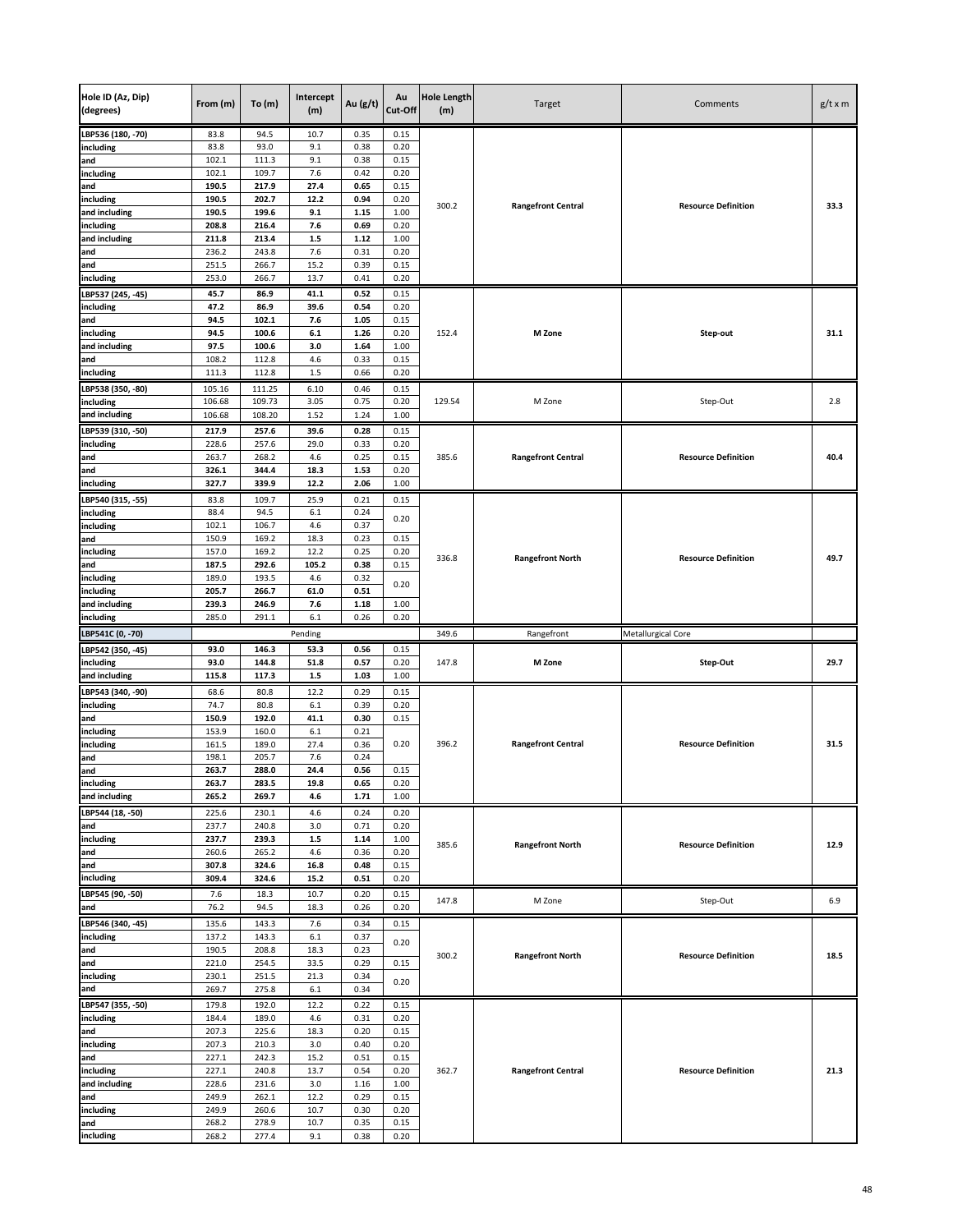| Hole ID (Az, Dip)<br>(degrees) | From (m)       | To (m)         | Intercept<br>(m) | Au (g/t)     | Au<br>Cut-Off | <b>Hole Length</b><br>(m) | Target                      | Comments                      | $g/t \times m$ |
|--------------------------------|----------------|----------------|------------------|--------------|---------------|---------------------------|-----------------------------|-------------------------------|----------------|
| LBP548 (0, -90)<br>and         | 19.8<br>62.5   | 25.9<br>68.6   | 6.1<br>6.1       | 0.17<br>0.24 | 0.15          | 99.1                      | M Zone                      | Step-Out                      | 2.5            |
| including                      | 62.5           | 67.1           | 4.6              | 0.26         | 0.20          |                           |                             |                               |                |
| LBP549 (160, -45)              | 71.6           | 77.7           | 6.1              | 0.17         | 0.15          |                           |                             |                               | 10.7           |
| and                            | 83.8           | 106.7          | 22.9             | 0.21         |               |                           |                             |                               |                |
| including<br>and               | 93.0<br>163.1  | 100.6<br>176.8 | 7.6<br>13.7      | 0.29<br>0.36 | 0.20<br>0.15  | 202.7                     | <b>Rangefront Central</b>   | <b>Resource Definition</b>    |                |
| including                      | 169.2          | 176.8          | 7.6              | 0.49         | 0.20          |                           |                             |                               |                |
| LBP550 (310, -45)              | 74.7           | 129.5          | 54.9             | 0.42         | 0.15          |                           |                             |                               |                |
| including                      | 76.2           | 93.0           | 16.8             | 0.58         | 0.20          |                           |                             |                               | 23.0           |
| and including                  | 77.7           | 80.8           | 3.0              | 1.13         | 1.00          | 129.5                     | M Zone                      | Step-Out                      |                |
| including                      | 99.1           | 108.2          | 9.1              | 0.93         | 0.20          |                           |                             |                               |                |
| and including                  | 100.6          | 105.2          | 4.6              | 1.48         | 1.00          |                           |                             |                               |                |
| LBP551 (50, -80)               | 51.8           | 56.4           | 4.6              | 0.26         | 0.15          |                           |                             |                               |                |
| and                            | 100.6          | 105.2          | 4.6              | 0.26         | 0.20          |                           |                             |                               |                |
| and<br>including               | 126.5<br>134.1 | 141.7<br>138.7 | 15.2<br>4.6      | 0.18<br>0.25 | 0.15<br>0.20  |                           |                             |                               |                |
| and                            | 149.4          | 201.2          | 51.8             | 0.25         | 0.15          |                           |                             |                               |                |
| including                      | 149.4          | 155.4          | 6.1              | 0.20         |               |                           |                             |                               |                |
| including                      | 157.0          | 198.1          | 41.1             | 0.27         | 0.20          | 361.2                     | <b>Rangefront Central</b>   | <b>Resource Definition</b>    | 27.5           |
| and                            | 228.6          | 243.8          | 15.2             | 0.39         | 0.15          |                           |                             |                               |                |
| including                      | 230.1          | 243.8          | 13.7             | 0.41         | 0.20          |                           |                             |                               |                |
| and                            | 278.9          | 292.6          | 13.7             | 0.25         | 0.15          |                           |                             |                               |                |
| including                      | 278.9<br>283.5 | 281.9<br>292.6 | 3.0<br>9.1       | 0.46<br>0.21 | 0.20          |                           |                             |                               |                |
| including                      | 39.6           | 57.9           | 18.3             | 0.25         | 0.15          |                           |                             |                               |                |
| LBP552 (0, -80)<br>including   | 42.7           | 48.8           | 6.1              | 0.36         |               |                           |                             |                               |                |
| and                            | 80.8           | 85.3           | 4.6              | 0.33         | 0.20          |                           |                             |                               | 30.9           |
| and                            | 91.4           | 96.0           | 4.6              | 0.46         |               |                           |                             |                               |                |
| and                            | 111.3          | 115.8          | 4.6              | 0.52         | 0.15          |                           |                             |                               |                |
| including                      | 111.3          | 114.3          | 3.0              | 0.70         | 0.20          |                           |                             |                               |                |
| and                            | 129.5          | 137.2          | 7.6              | 0.34         | 0.15          | 300.2                     | <b>Rangefront Central</b>   | <b>Resource Definition</b>    |                |
| including                      | 129.5          | 132.6          | 3.0              | 0.57         | 0.20          |                           |                             |                               |                |
| and<br>and                     | 161.5<br>216.4 | 198.1<br>221.0 | 36.6<br>4.6      | 0.30<br>0.36 | 0.15<br>0.20  |                           |                             |                               |                |
| including                      | 217.9          | 221.0          | 3.0              | 0.44         |               |                           |                             |                               |                |
| and                            | 237.7          | 248.4          | 10.7             | 0.49         | 0.15          |                           |                             |                               |                |
| including                      | 239.3          | 246.9          | 7.6              | 0.61         | 0.20          |                           |                             |                               |                |
| LBP553 (310, -60)              | 12.2           | 18.3           | $6.1\,$          | 0.20         | 0.15          | 105.2                     | M Zone                      | Step-out                      | $1.2$          |
| LBP554 (170, -45)              | 61.0           | 65.5           | 4.6              | 0.27         | 0.15          |                           |                             |                               |                |
| and                            | 88.4           | 100.6          | 12.2             | 0.21         |               |                           |                             |                               |                |
| including                      | 94.5<br>117.3  | 100.6<br>121.9 | $6.1\,$<br>4.6   | 0.22<br>0.25 | 0.20          |                           |                             |                               |                |
| and<br>and                     | 128.0          | 137.2          | 9.1              | 0.84         |               |                           |                             |                               |                |
| including                      | 128.0          | 129.5          | $1.5\,$          | 1.17         |               |                           |                             |                               |                |
| including                      | 134.1          | 135.6          | $1.5$            | 1.39         | 1.00          |                           |                             |                               |                |
| and                            | 144.8          | 199.6          | 54.9             | 1.49         | 0.15          |                           |                             |                               | 104.6          |
| including                      | 144.8          | 192.0          | 47.2             | 1.71         | 0.20          | 294.1                     | <b>Rangefront Central</b>   | <b>Resource Definition</b>    |                |
| and including                  | 134.1          | 135.6          | 1.5              | 1.39         | 1.00          |                           |                             |                               |                |
| and including<br>and including | 147.8<br>150.9 | 160.0<br>152.4 | 12.2<br>$1.5\,$  | 3.99<br>5.41 |               |                           |                             |                               |                |
| and including                  | 155.4          | 157.0          | $1.5$            | 5.17         | 5.00          |                           |                             |                               |                |
| and including                  | 166.1          | 175.3          | 9.1              | 1.83         |               |                           |                             |                               |                |
| and including                  | 176.8          | 178.3          | $1.5\,$          | 1.02         | 1.00          |                           |                             |                               |                |
| and including                  | 185.9          | 187.5          | $1.5\,$          | 1.77         |               |                           |                             |                               |                |
| and                            | 219.5          | 248.4          | 29.0             | 0.35         | 0.15          |                           |                             |                               |                |
| including                      | 224.0          | 248.4          | 24.4             | 0.38         | 0.20          |                           |                             |                               |                |
| LBP555 (220, -45)              | 33.5           | 39.6<br>57.9   | $6.1\,$<br>4.6   | 0.40<br>1.02 | 0.20          | 125.0                     |                             |                               | 7.1            |
| and<br>including               | 53.3<br>54.9   | 56.4           | $1.5\,$          | 1.84         | 1.00          |                           | M Zone                      | Step-Out                      |                |
| LBP556 (0, -70)                |                |                | Pending          |              |               | 170.7                     | Rangefront North            | Metallurgical Hole Pre-collar |                |
| LBP556C (0, -70)               |                |                | Pending          |              |               | 189.0                     | Rangefront North            | Metallurgical Core            |                |
|                                | 141.7          | 153.9          | 12.2             | 0.19         | 0.15          |                           |                             |                               |                |
| LBP557 (225, -68)<br>and       | 160.0          | 170.7          | 10.7             | 0.32         |               |                           |                             |                               |                |
| and                            | 214.9          | 231.6          | 16.8             | 1.34         | 0.20          | 281.9                     | <b>Rangefront Northwest</b> | Step-Out                      | 28.3           |
| including                      | 214.9          | 227.1          | 12.2             | 1.59         | 1.00          |                           |                             |                               |                |
| LBP558 (10, -45)               | 38.1           | 41.1           | 3.0              | 0.33         | 0.15          |                           |                             |                               |                |
| and                            | 64.0           | 68.6           | 4.6              | 0.25         | 0.20          | 117.3                     | M Zone                      |                               | 2.2            |
| LBP559 (355, -80)              | 131.1          | 143.3          | 12.2             | 0.40         | 0.20          |                           |                             |                               |                |
| and                            | 185.9          | 224.0          | 38.1             | 0.30         | 0.15          |                           |                             |                               |                |
| including                      | 196.6          | 224.0          | 27.4             | 0.35         | 0.20          | 349.0                     | <b>Rangefront Northeast</b> | Step-Out                      | 20.3           |
| and                            | 234.7          | 242.3          | 7.6              | 0.52         |               |                           |                             |                               |                |
| including                      | 239.3          | 240.8          | 1.5              | 1.05         | 1.00          |                           |                             |                               |                |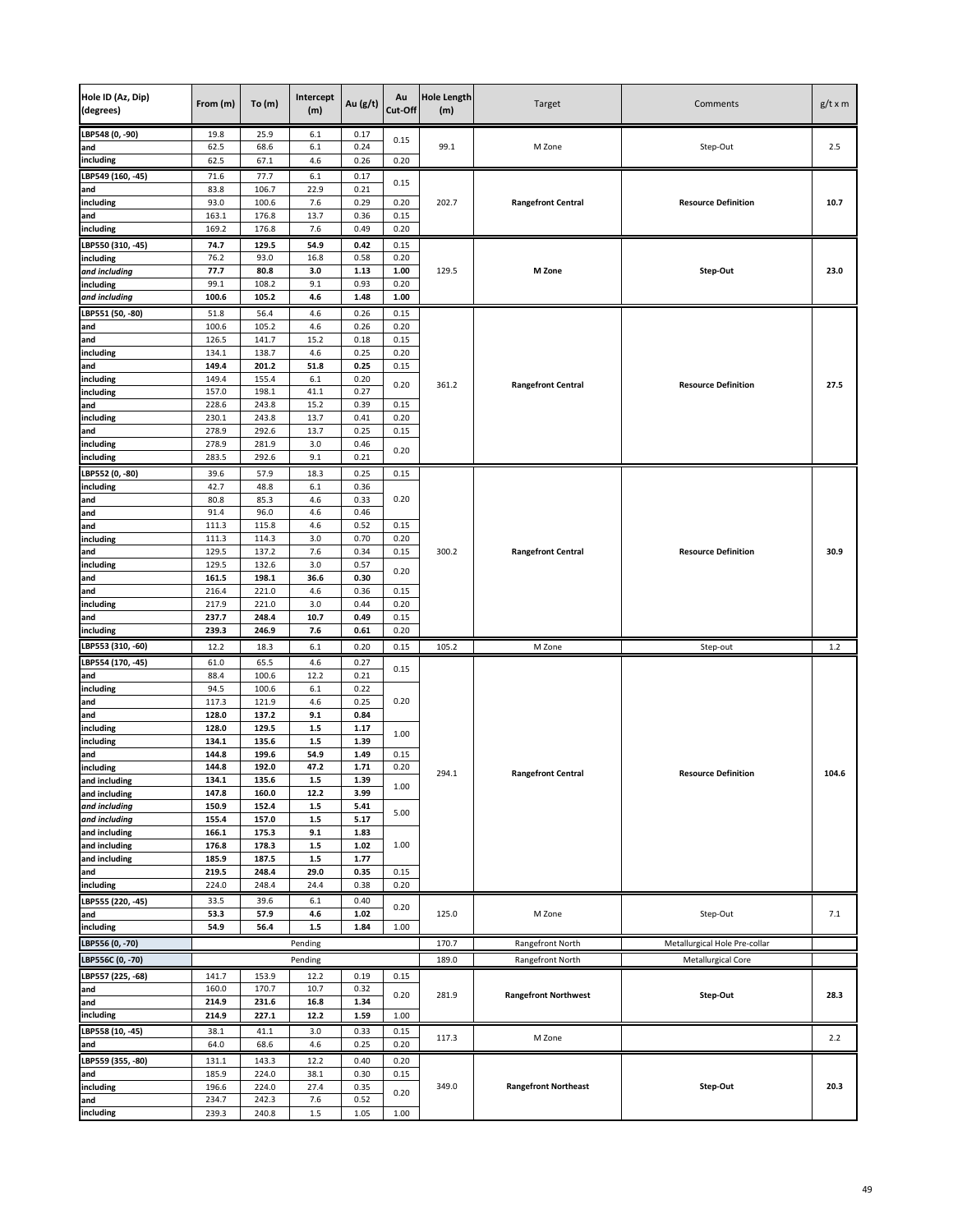| Hole ID (Az, Dip)<br>(degrees) | From (m)       | To(m)          | Intercept<br>(m) | Au $(g/t)$   | Au<br>Cut-Off        | <b>Hole Length</b><br>(m) | Target                      | Comments                   | $g/t \times m$ |
|--------------------------------|----------------|----------------|------------------|--------------|----------------------|---------------------------|-----------------------------|----------------------------|----------------|
| <mark>LBP560 (225, -50)</mark> | 54.9           | 59.4           | 4.6              | 0.25         |                      |                           |                             |                            |                |
| and                            | 204.2          | 211.8          | 7.6              | 0.20         | 0.15<br>0.85<br>0.20 |                           |                             |                            | 15.6           |
| and<br>including               | 249.9<br>251.5 | 265.2<br>265.2 | 15.2<br>13.7     | 0.93         |                      | 309.372                   | <b>Rangefront North</b>     | <b>Resource Definition</b> |                |
| and including                  | 254.5          | 256.0          | $1.5$            | 2.59         |                      |                           |                             |                            |                |
| and including                  | 257.6          | 263.7          | $6.1\,$          | 1.06         | 1.00                 |                           |                             |                            |                |
| LBP561 (55, -50)               | 105.2          | 117.3          | 12.2             | 0.35         | 0.15                 | 160.0                     |                             |                            |                |
| including                      | 106.7          | 117.3          | 10.7             | 0.38         | 0.20                 |                           | M Zone                      | Step-Out                   | 4.3            |
| LBP562 (225, -45)              | 76.2           | 112.8          | 36.6             | 0.67         | 0.15                 |                           |                             |                            |                |
| including                      | 80.8           | 112.8          | 32.0             | 0.73         | 0.20<br>1.00         | 123.4                     | M Zone                      | Step-out                   | 24.4           |
| and including<br>and including | 86.9<br>99.1   | 97.5<br>100.6  | 10.7<br>$1.5$    | 1.29<br>1.06 |                      |                           |                             |                            |                |
|                                | 143.3          |                |                  | 0.17         | 0.15                 |                           |                             |                            |                |
| LBP563 (265, -68)<br>and       | 153.9          | 149.4<br>176.8 | 6.1<br>22.9      | 0.39         | 0.20                 |                           |                             |                            |                |
| and                            | 217.9          | 224.0          | 6.1              | 0.50         |                      |                           |                             |                            |                |
| and                            | 231.6          | 240.8          | 9.1              | 0.72         | 0.15                 | 336.8                     | <b>Rangefront Northwest</b> | Step-out                   | 19.6           |
| including                      | 233.2          | 240.8          | 7.6              | 0.83         | 0.20                 |                           |                             |                            |                |
| and including                  | 233.2          | 234.7          | $1.5$            | 1.31         | 1.00                 |                           |                             |                            |                |
| LBP564 (0, -45)                | 53.3           | 61.0           | 7.6              | 0.64         | 0.20                 |                           |                             |                            |                |
| including<br>and               | 53.3<br>80.8   | 54.9<br>96.0   | $1.5\,$<br>15.2  | 1.04<br>2.51 | 1.00<br>0.20         |                           |                             |                            |                |
| including                      | 83.8           | 94.5           | 10.7             | 3.40         | 1.00                 |                           |                             |                            |                |
| and including                  | 89.9           | 93.0           | 3.0              | 6.65         | 5.00                 | 152.4                     | M Zone                      | Step-Out                   | 52.7           |
| and                            | 105.2          | 115.8          | 10.7             | 0.36         | 0.15                 |                           |                             |                            |                |
| including                      | 105.2<br>134.1 | 114.3          | 9.1<br>9.1       | 0.39<br>0.63 | 0.20                 |                           |                             |                            |                |
| and<br>including               | 140.2          | 143.3<br>141.7 | $1.5\,$          | 1.30         | 0.20<br>1.00         |                           |                             |                            |                |
| LBP565 (45, -45)               | 51.8           | 62.5           | 10.7             | 0.39         | 0.20                 |                           |                             |                            |                |
| and                            | 80.8           | 196.6          | 115.8            | 0.34         | 0.15                 |                           | <b>Rangefront North</b>     |                            |                |
| including                      | 80.8           | 85.3           | 4.6              | 0.29         |                      |                           |                             |                            |                |
| including                      | 106.7          | 115.8          | 9.1              | 0.34         | 0.20                 |                           |                             |                            |                |
| including                      | 121.9<br>131.1 | 125.0<br>196.6 | 3.0<br>65.5      | 0.61<br>0.41 | 1.00                 | 294.1                     |                             | Step-Out                   | 49.4           |
| including<br>and including     | 138.7          | 140.2          | $1.5$            | 1.72         |                      |                           |                             |                            |                |
| and including                  | 193.5          | 195.1          | $1.5\,$          | 1.07         |                      |                           |                             |                            |                |
| and                            | 228.6          | 246.9          | 18.3             | 0.35         | 0.15                 |                           |                             |                            |                |
| including                      | 228.6          | 243.8          | 15.2             | 0.38         | 0.20                 |                           |                             |                            |                |
| LBP566 (355, -45)              | 51.8           | 59.4           | 7.6              | 0.22         | 0.15                 |                           |                             |                            |                |
| including                      | 51.8<br>176.8  | 56.4<br>182.9  | 4.6<br>6.1       | 0.27<br>0.38 | 0.20<br>0.15         | 184.404                   | Rangefront Northeast        | Step-out                   | 4.0            |
| and<br>including               | 176.8          | 181.4          | 4.6              | 0.45         | 0.20                 |                           |                             |                            |                |
| LBP567 (340, -60)              | 41.1           | 48.8           | 7.6              | 0.54         | 0.20                 |                           |                             |                            |                |
| and                            | 54.9           | 140.2          | 85.3             | 0.30         | 0.15                 |                           |                             |                            | 36.6           |
| including                      | 56.4           | 64.0           | 7.6              | 0.47         | 0.20                 |                           |                             |                            |                |
| including                      | 79.2           | 129.5          | 50.3             | 0.34         |                      | 221.0                     | Rangefront                  | <b>Resource Definition</b> |                |
| and<br>and                     | 149.4<br>158.5 | 152.4<br>178.3 | 3.0<br>19.8      | 0.36<br>0.31 | 0.15                 |                           |                             |                            |                |
| including                      | 161.5          | 172.2          | 10.7             | 0.43         | 0.20                 |                           |                             |                            |                |
| and including                  | 166.1          | 167.6          | $1.5$            | 1.21         | 1.00                 |                           |                             |                            |                |
| LBP568 (120, -55)              | 29.0           | 35.1           | 6.1              | 0.36         | 0.20                 |                           |                             |                            |                |
| and                            | 44.2           | 53.3           | 9.1              | 0.26         | 0.15                 |                           |                             |                            |                |
| including                      | 47.2           | 53.3           | 6.1              | 0.31         | 0.20                 |                           |                             |                            |                |
| and<br>including               | 85.3<br>86.9   | 153.9<br>147.8 | 68.6<br>61.0     | 0.39<br>0.41 | 0.15<br>0.20         |                           |                             |                            |                |
| and including                  | 109.7          | 112.8          | 3.0              | 1.16         |                      |                           |                             |                            |                |
| and including                  | 138.7          | 141.7          | 3.0              | 1.48         | 1.00                 | 274.3                     | <b>Rangefront Northwest</b> | <b>Resource Definition</b> | 70.5           |
| and                            | 170.7          | 205.7          | 35.1             | 1.13         | 0.15                 |                           |                             |                            |                |
| including                      | 172.2          | 205.7          | 33.5             | 1.17         | 0.20                 |                           |                             |                            |                |
| and including<br>and including | 179.8<br>181.4 | 185.9<br>184.4 | $6.1\,$<br>3.0   | 4.31<br>6.22 | 1.00<br>5.00         |                           |                             |                            |                |
| and including                  | 190.5          | 192.0          | $1.5\,$          | 1.22         | 1.00                 |                           |                             |                            |                |
| LBP569 (220, -60)              | 7.6            | 27.4           | 19.8             | 0.43         | 0.20                 |                           |                             |                            |                |
| and                            | 68.6           | 83.8           | 15.2             | 0.23         | 0.15                 |                           |                             |                            |                |
| including                      | 70.1           | 80.8           | 10.7             | 0.27         | 0.20                 |                           |                             |                            |                |
| and                            | 106.7          | 114.3          | 7.6              | 0.24         | 0.15                 |                           |                             |                            |                |
| including<br>and               | 108.2<br>131.1 | 111.3<br>157.0 | 3.0<br>25.9      | 0.37<br>0.45 | 0.20<br>0.15         | 263.7                     | <b>Rangefront North</b>     | Step-Out                   | 40.8           |
| including                      | 131.1          | 153.9          | 22.9             | 0.49         | 0.20                 |                           |                             |                            |                |
| and including                  | 149.4          | 150.9          | $1.5\,$          | 1.01         | 1.00                 |                           |                             |                            |                |
| and                            | 217.9          | 248.4          | 30.5             | 0.49         | 0.15                 |                           |                             |                            |                |
| including                      | 221.0          | 248.4          | 27.4             | 0.53         | 0.20                 |                           |                             |                            |                |
| and including                  | 231.6          | 234.7          | 3.0              | 1.72         | 1.00                 |                           |                             |                            |                |
| LBP570 (315, -60)<br>and       | 27.4<br>160.0  | 36.6<br>181.4  | 9.1<br>21.3      | 0.22<br>0.28 | 0.15<br>0.20         | 300.2                     | Rangefront South            | Step-Out                   | 9.5            |
| and                            | 204.2          | 210.3          | $6.1\,$          | 0.24         | 0.15                 |                           |                             |                            |                |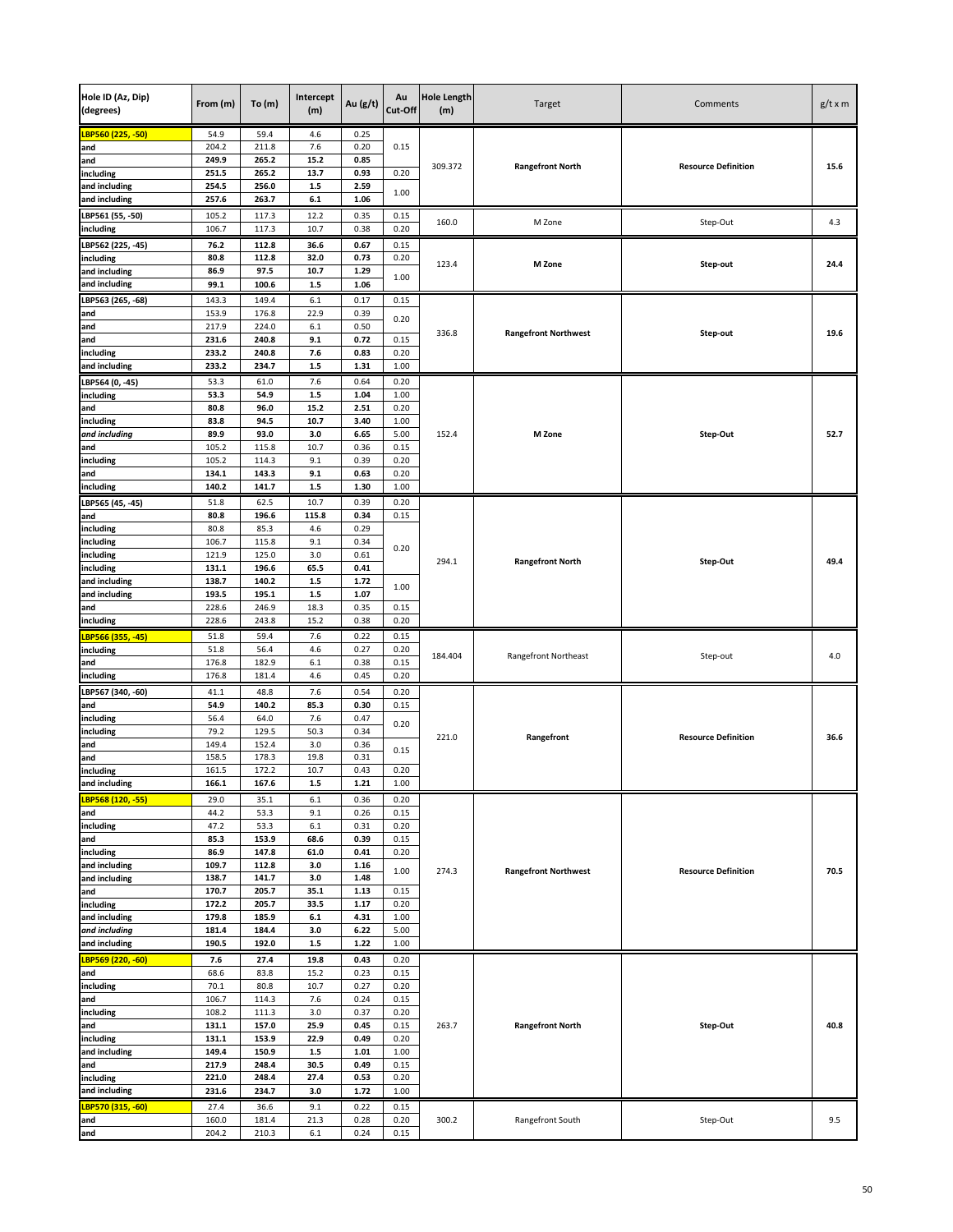| Hole ID (Az, Dip)<br>(degrees) | From (m)       | To(m)          | Intercept<br>(m)       | Au (g/t)     | Au<br>Cut-Off | <b>Hole Length</b><br>(m) | Target                      | Comments                   | $g/t \times m$ |
|--------------------------------|----------------|----------------|------------------------|--------------|---------------|---------------------------|-----------------------------|----------------------------|----------------|
| LBP571 (5, -78)                | 117.3          | 141.7          | 24.4                   | 0.64         | 0.20          |                           |                             |                            |                |
| and                            | 163.1          | 166.1          | 3.0                    | 0.46         |               |                           |                             | <b>Resource Definition</b> | 26.5           |
| and<br>including               | 198.1<br>198.1 | 217.9<br>214.9 | 19.8<br>16.8           | 0.48<br>0.53 | 0.15<br>0.20  | 342.9                     | Rangefront                  |                            |                |
| and including                  | 210.3          | 211.8          | $1.5\,$                | 1.38         | 1.00          |                           |                             |                            |                |
| LBP572 (90, -50)               | 309.4          | 317.0          | 7.6                    | 0.21         | 0.15          |                           |                             |                            |                |
| including                      | 310.9          | 317.0          | 6.1                    | 0.22         | 0.20          |                           |                             |                            |                |
| and                            | 323.1          | 338.3          | 15.2                   | 0.22         | 0.15          | 422.148                   | Rangefront Northeast        | Step-Out                   |                |
| including                      | 324.6          | 330.7          | 6.1                    | 0.32         | 0.20          |                           |                             |                            |                |
| and                            | 355.1          | 373.4          | 18.3                   | 0.19         | 0.15          |                           |                             |                            |                |
| LBP573C (240, -60)             |                |                | Pending                |              |               | 113.5                     | M Zone                      | Metallurgical Core         |                |
| LBP574 (295, -55)              | 132.6          | 152.4          | 19.8                   | 0.23         | 0.15          |                           |                             |                            |                |
| including<br>including         | 132.6<br>144.8 | 143.3<br>149.4 | 10.7<br>4.6            | 0.20<br>0.39 | 0.20          | 300.2                     | Rangefront                  | <b>Resource Definition</b> | 22.5           |
| and                            | 164.6          | 222.5          | 57.9                   | 0.31         | 0.15          |                           |                             |                            |                |
| including                      | 213.4          | 222.5          | 9.1                    | 0.50         |               |                           |                             |                            |                |
| LBP575 (260, -45)              | 41.1           | 57.9           | 16.8                   | 0.22         | 0.15          |                           |                             |                            |                |
| including                      | 42.7           | 45.7           | 3.0                    | 0.41         | 0.20          |                           |                             |                            |                |
| including                      | 47.2           | 53.3           | $6.1\,$                | 0.20         |               |                           |                             |                            |                |
| and<br>including               | 135.6<br>135.6 | 140.2<br>138.7 | 4.6<br>3.0             | 0.37<br>0.46 | 0.15<br>0.20  | 202.7                     | Rangefront                  | <b>Resource Definition</b> | 13.8           |
| and                            | 184.4          | 199.6          | 15.2                   | 0.55         | 0.15          |                           |                             |                            |                |
| including                      | 184.4          | 196.6          | 12.2                   | 0.65         | 0.20          |                           |                             |                            |                |
| and including                  | 192.0          | 193.5          | $1.5\,$                | 2.18         | 1.00          |                           |                             |                            |                |
| LBP576 (250, -90)              | 68.6           | 79.2           | 10.7                   | 0.19         | 0.15          |                           |                             |                            |                |
| including                      | 68.6           | 73.2           | 4.6                    | 0.25         | 0.20          |                           | <b>Rangefront Northeast</b> |                            | 31.7           |
| and<br>including               | 80.8<br>80.8   | 106.7<br>96.0  | 25.9<br>15.2           | 0.25<br>0.29 | 0.15<br>0.20  |                           |                             |                            |                |
| and                            | 108.2          | 147.8          | 39.6                   | 0.29         | 0.15          |                           |                             |                            |                |
| including                      | 111.3          | 146.3          | 35.1                   | 0.31         | 0.20          | 281.9                     |                             | Step-Out                   |                |
| and                            | 155.4          | 164.6          | 9.1                    | 0.27         | 0.15          |                           |                             |                            |                |
| including                      | 158.5          | 164.6          | 6.1                    | 0.30         | 0.20          |                           |                             |                            |                |
| and                            | 172.2          | 190.5          | 18.3                   | 0.50         |               |                           |                             |                            |                |
| including                      | 184.4          | 187.5          | 3.0                    | 1.53         | 1.00          |                           |                             |                            |                |
| LBP577 (250, -50)<br>and       | 64.0<br>77.7   | 68.6<br>83.8   | 4.6<br>6.1             | 0.26<br>0.55 | 0.15<br>0.20  |                           |                             |                            |                |
| and                            | 117.3          | 134.1          | 16.8                   | 0.20         | 0.15          |                           | <b>Rangefront Northeast</b> |                            | 27.7           |
| including                      | 120.4          | 125.0          | 4.6                    | 0.28         | 0.20          | 251.5                     |                             | Step-Out                   |                |
| and                            | 140.2          | 205.7          | 65.5                   | 0.30         | 0.15          |                           |                             |                            |                |
| including                      | 157.0          | 175.3<br>201.2 | 18.3<br>24.4           | 0.24<br>0.47 | 0.20          |                           |                             |                            |                |
| including                      | 176.8          |                |                        |              |               |                           |                             |                            |                |
| LBP578 (145, -50)<br>including | 158.5<br>158.5 | 230.1<br>228.6 | 71.6<br>70.1           | 0.43<br>0.44 | 0.15<br>0.20  | 294.1                     | <b>Rangefront Northeast</b> | Step-out                   | 31.1           |
| and including                  | 208.8          | 214.9          | $6.1\,$                | 1.45         | 1.00          |                           |                             |                            |                |
| LBP579 (3, -60)                | 138.7          | 147.8          | 9.1                    | 0.20         | 0.15          |                           |                             |                            |                |
| including                      | 138.7          | 143.3          | 4.6                    | 0.23         | 0.20          |                           |                             |                            |                |
| and                            | 166.1          | 239.3          | 73.2                   | 0.42         | 0.15          |                           |                             |                            |                |
| including                      | 166.1          | 224.0          | 57.9                   | 0.48         | 0.20          |                           |                             |                            |                |
| and including<br>and including | 167.6<br>170.7 | 169.2<br>172.2 | $1.5$<br>$1.5$         | 1.15<br>1.01 | 1.00          | 349.0                     | <b>Rangefront South</b>     | <b>Resource Definition</b> | 34.9           |
| and including                  | 184.4          | 185.9          | $1.5\,$                | 1.00         |               |                           |                             |                            |                |
| and                            | 298.7          | 306.3          | 7.6                    | 0.16         |               |                           |                             |                            |                |
| and                            | 332.2          | 336.8          | 4.6                    | 0.23         | 0.15          |                           |                             |                            |                |
| LBP580 (345, -50)              | 135.6          | 147.8          | 12.2                   | 0.18         | 0.15          |                           |                             |                            |                |
| and                            | 167.6          | 170.7          | 3.0                    | 0.35         | 0.20          |                           |                             |                            |                |
| and<br>including               | 190.5<br>190.5 | 199.6<br>198.1 | 9.1<br>7.6             | 0.23<br>0.24 | 0.15<br>0.20  | 335.3                     | <b>Rangfront Northeast</b>  | Step-Out                   | 20.3           |
| and                            | 213.4          | 265.2          | 51.8                   | 0.29         | 0.15          |                           |                             |                            |                |
| including                      | 216.4          | 260.6          | 44.2                   | 0.31         | 0.20          |                           |                             |                            |                |
| LBP581C (135, -65)             |                |                | Abandoned, not sampled |              |               | 19.2                      | Rangefront                  | <b>Metallurgical Core</b>  |                |
| LBP582 (90, -45)               |                |                | No Significant Results |              |               | 422.1                     | Southeast Rangefront        | Reconnaissance             |                |
| LBP583 (145, -75)              | 32.0           | 38.1           | 6.1                    | 0.21         |               |                           |                             |                            |                |
| and                            | 123.4          | 138.7          | 15.2                   | 0.17         | 0.15          | 257.6                     | <b>Rangefront Northeast</b> | Step-Out                   | 12.2           |
| and                            | 149.4          | 158.5          | 9.1                    | 0.19         |               |                           |                             |                            |                |
| and                            | 169.2          | 187.5          | 18.3                   | 0.36         | 0.20          |                           |                             |                            |                |
| LBP584 (25, -60)               | 103.6          | 131.1          | 27.4                   | 0.25         | 0.15          |                           |                             |                            |                |
| including<br>including         | 108.2<br>121.9 | 115.8<br>131.1 | 7.6<br>9.1             | 0.29<br>0.32 | 0.20          |                           |                             |                            |                |
| and                            | 147.8          | 150.9          | 3.0                    | 0.33         |               | 300.2                     | Rangefront                  | <b>Resource Definition</b> | 25.2           |
| and                            | 195.1          | 234.7          | 39.6                   | 0.32         | 0.15          |                           |                             |                            |                |
| including                      | 208.8          | 233.2          | 24.4                   | 0.40         | 0.20          |                           |                             |                            |                |
| and                            | 249.9          | 272.8          | 22.9                   | 0.20         | 0.15          |                           |                             |                            |                |